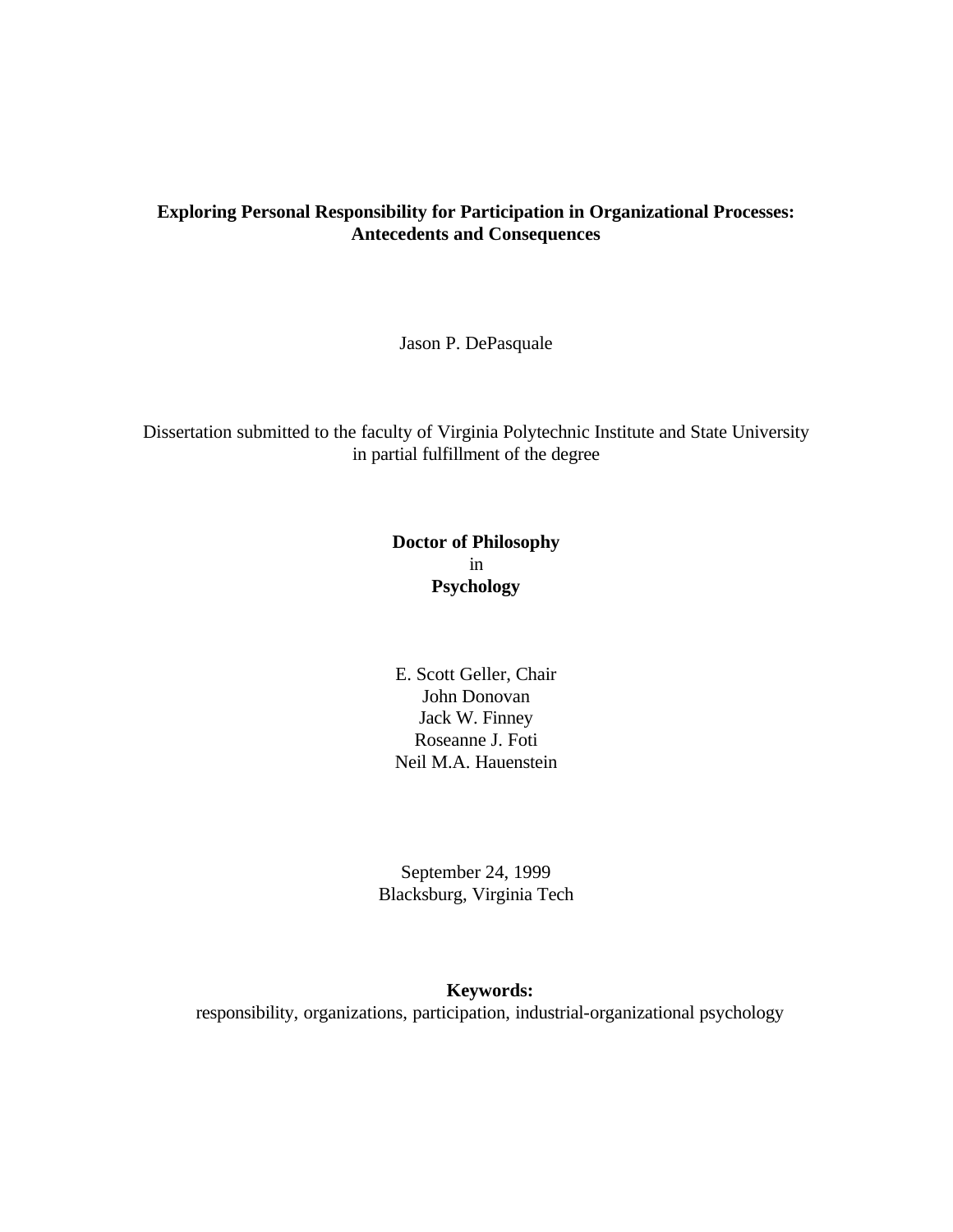# **Exploring Personal Responsibility for Participation in Organizational Processes: Antecedents and Consequences**

Jason P. DePasquale

#### **(ABSTRACT)**

Structural equation modeling procedures were used to further the current understanding of the construct "personal responsibility". Broadly defined, personal responsibility is a state in which an individual feels a sense of obligation to a situation or event (Cummings & Anton, 1990; Dose & Klimoski, 1995). Behaviors performed due to personal responsibility are performed for internal as opposed to external reasons. It was hypothesized that feelings of personal responsibility could be influenced by both individual (interdependent self-construal, group cohesion, and trust) and organizational (personal control) variables. More so, it was proposed that employees' feelings of personal responsibility would be significantly associated with participation in an organization's safety process.

Participants were 219 employees of a bearings plant located in southwest Virginia. Only one variable, trust in management, predicted employee feelings of personal responsibility to participate in a behavior-based safety (BBS) process. Contrary to expectations, in the structural model there was no significant relationship between feelings of personal responsibility to be involved in the process and levels of involvement ( $\beta = .24$ ). Involvement in the current investigation was assessed with two self-report survey items and by tracking employee observations performed with a critical behavior checklist (CBC).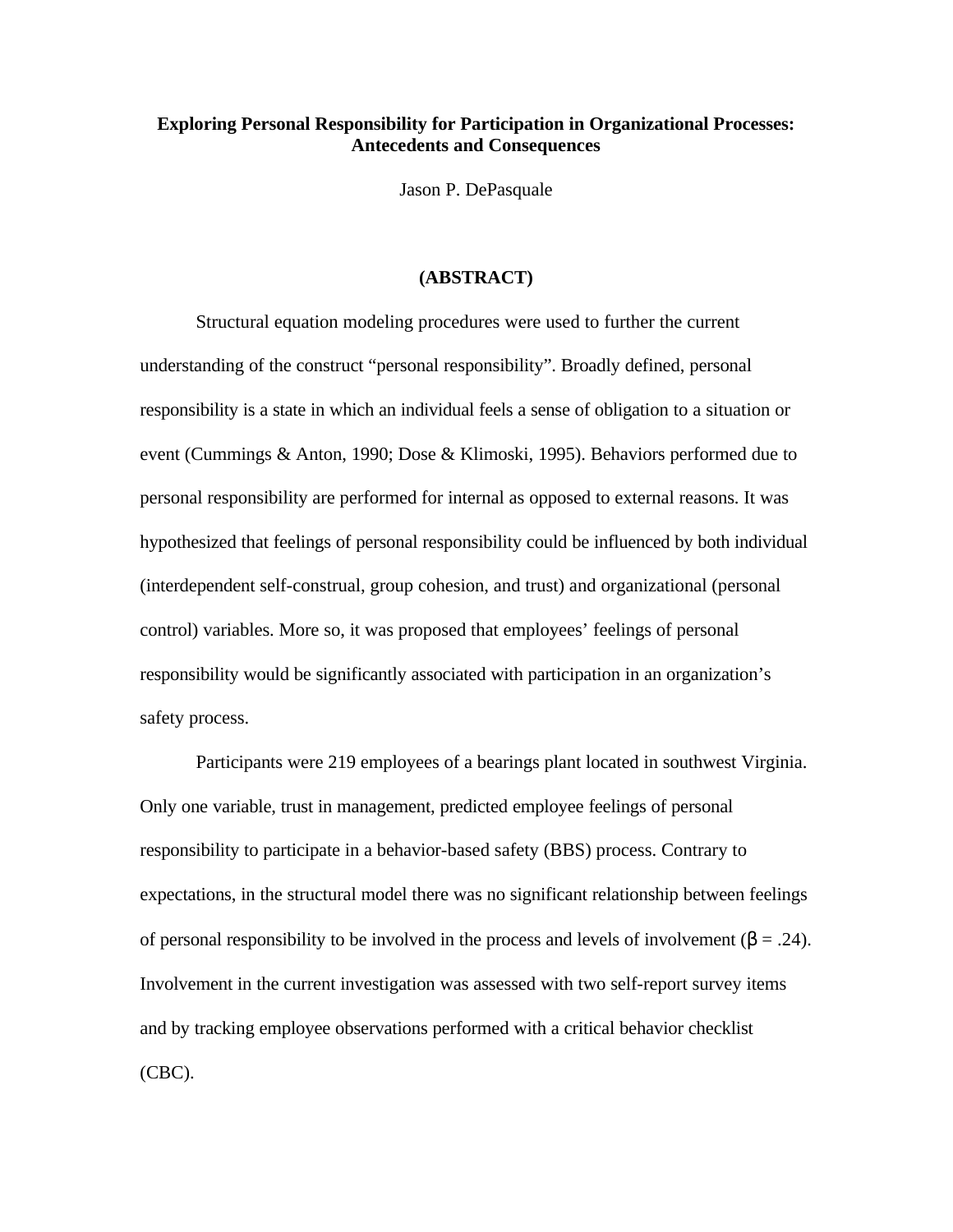Interestingly, feelings of personal responsibility was predictive of safety observations performed, as well as self reported involvement in the process, when these two involvement variables were looked at in *separate* regression equations. Furthermore, personal responsibility was predictive of these variables over and above the similar variable conscientiousness.

The current study also investigated the impact of voluntary participation in a behavior-based safety process on frequency of safe behavior performance, both on the job and while driving. Unfortunately, the number of employees participating in the process was minimal  $(n = 7)$ . A visual inspection of the data did not indicate any apparent changes in self-reports of safe behavior for either work-related or driving behaviors as a function of participation in the safety process.

In conclusion, the current investigation can be considered an initial step in the empirical study of the personal responsibility construct. It is suggested that a number of relationships may not have been found because of the short-term nature of the current project. Future research is needed that is more longitudinal in nature.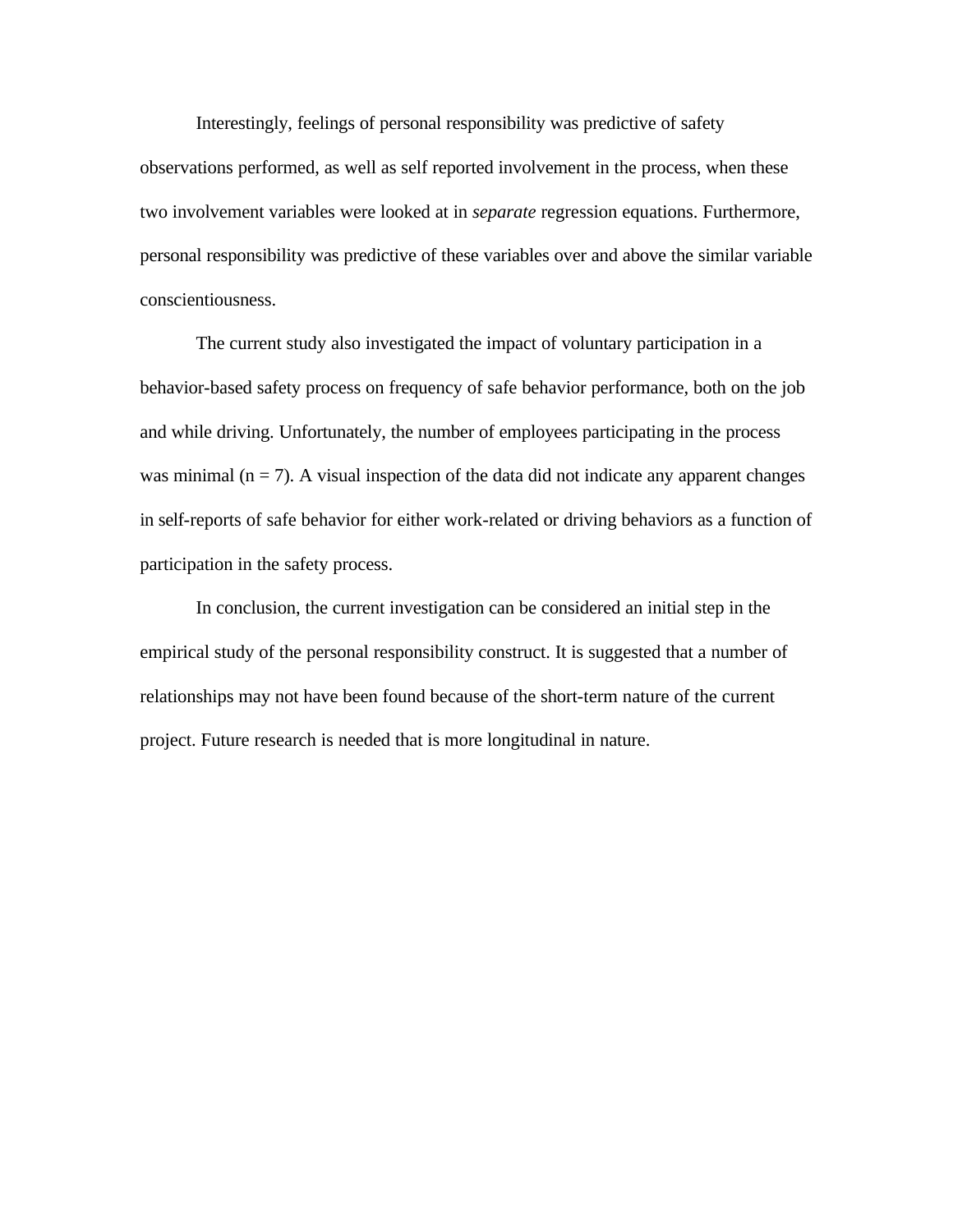#### **Acknowledgments**

There are many people who have been very helpful, and deserve a word of thanks, not only for the role they played in the completion of this research, but also for their help and support throughout my graduate career at Virginia Tech. In particular, I would like to thank the following people:

**Dr. E. Scott Geller.** More than anyone else, Dr. Geller has helped to guide and support me throughout my academic career at Virginia Tech. He provided me with an environment in which I was able to grow not only as a researcher, but also as an individual. His input into this particular project as well as numerous others has been invaluable and I look forward to continued collaborative research efforts.

**Ted Boyce, Chuck Pettinger, and Josh Williams.** They went through this process with me, and because of them, I have many fond memories of my years at Tech. All three of them were an integral part of my graduate education, including this dissertation. They helped to me to collect data, assisted in employee training sessions, and acted as sounding boards for random research ideas.

**My Committee.** Dr. Jack Finney, Dr. Neil Hauenstein, Dr. Roseanne Foti, and Dr. John Donovan of my committee provided many insightful comments that helped to shape this research project. I thank them for their input and suggestions which have certainly helped to improve and shape the final product.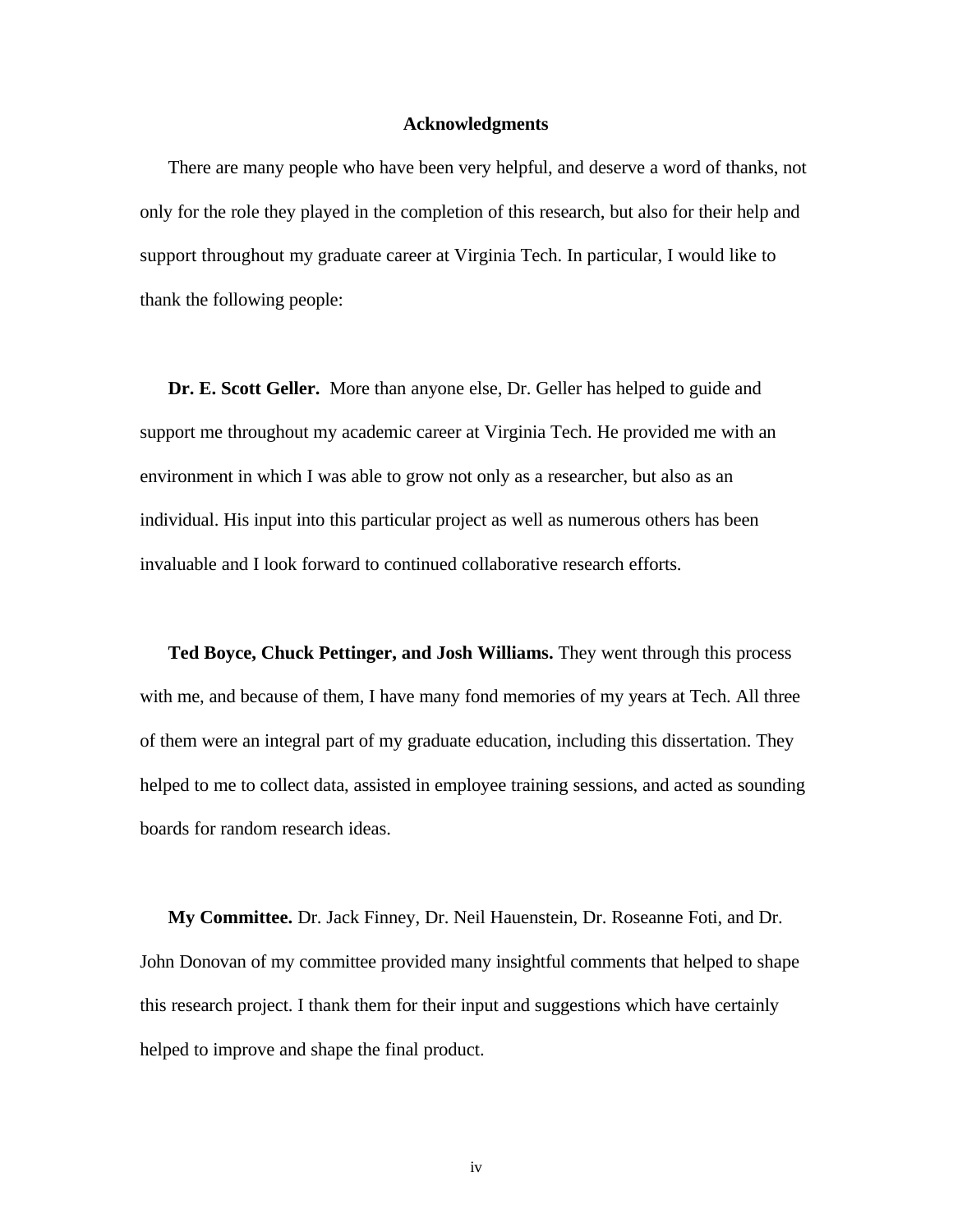**Dr. Lee Wolfle.** Although not an "official" member of my committee, Lee Wolfle proved to be an incredibly valuable resource to me. His knowledge in the area of structural equation modeling was very helpful, and his willingness to assist me in this research is greatly appreciated.

**Terry Lynn Hayes.** In attempting to perform this research, I approached a large number of organizations. Some organizations declined, a few said come back and talk to us in a few months, and some said yes they would be willing to participate. Unfortunately, even the organizations willing to participate ran into problems that made them withdraw from the research project. Indeed, for some time I was unsure whether or not I would be able to complete this project. Fortunately, Terry Lynn Hayes came forward, and not only offered her organization as an experimental site, but single handedly pushed the project through and ensured it would happen. Without her assistance, I would not have had a site to perform this research. Without her assistance, well . . . lets not go there. Thank you Terry Lynn.

**Members of CABS.** I spent five years working at CABS, and in particular, I thank Debbie Ford, Ned Carter, Brian Lea, Tatana Olsen, Kent Glindemann, and Steve Clarke for their help in the completion of this project.

**My Family.** What can I say – Mom, Dad, Megan, Bridget, Kate, Judd - without their support, I certainly would never have been able to undertake this endeavor. I especially thank my parents, Philip and Jill DePasquale, for patiently supporting me (emotionally and

v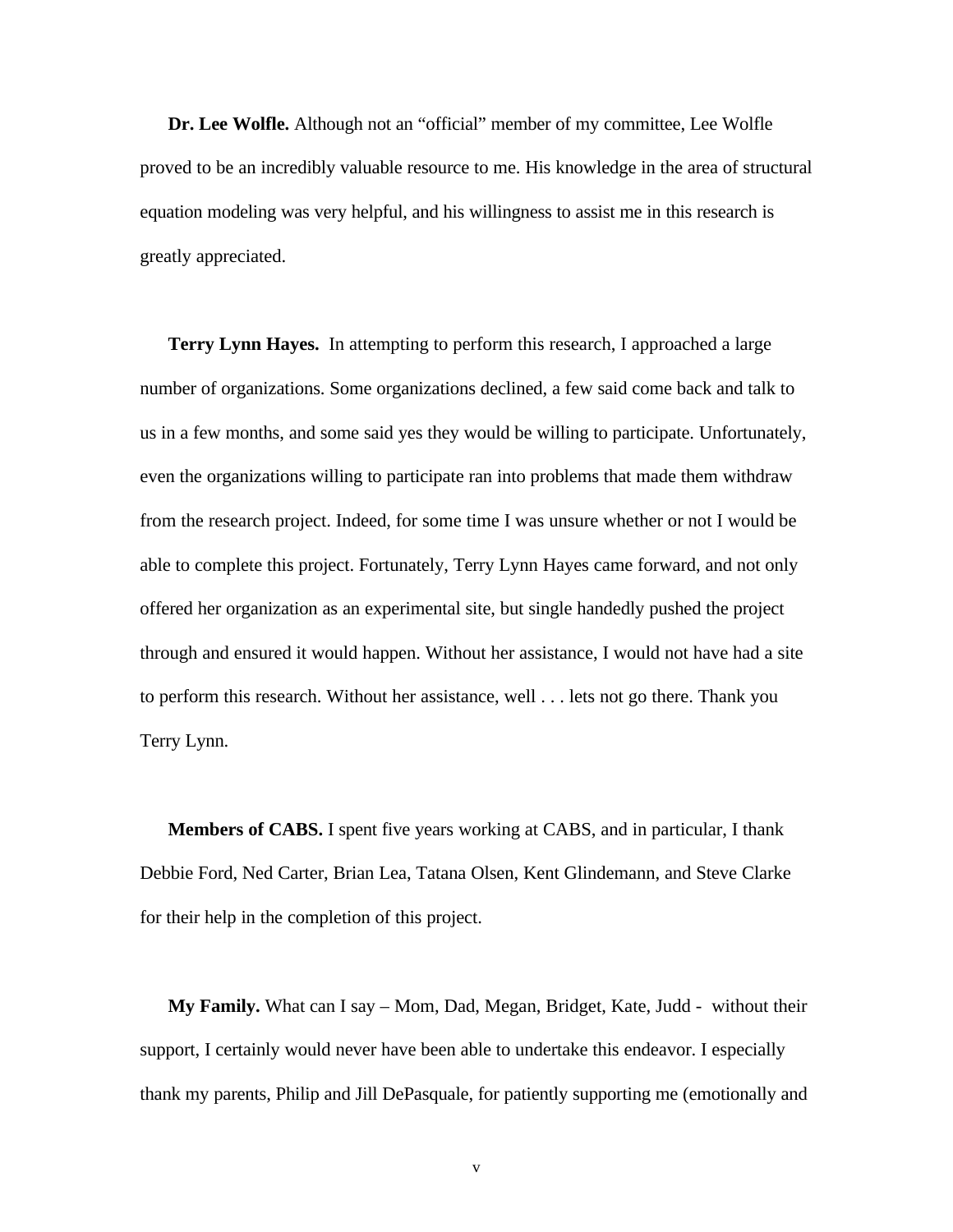financially) throughout the years. They may not have always understood my chosen path, but they gave me the resources I needed to complete this journey, and I will always be grateful for that. I thank my sisters as well, Megan, Bridget, and Kate. They may not realize it, but all three have been a tremendous help to me with regard to completing this process.

**Laura DeYoung.** Last but certainly not least, Laura has been with me through it all, and for some reason, she stays. During the times I was ready to give up, she convinced me to push forward. She has been an inspiration to me, and everyday I strive to be half the person she seems to think I am.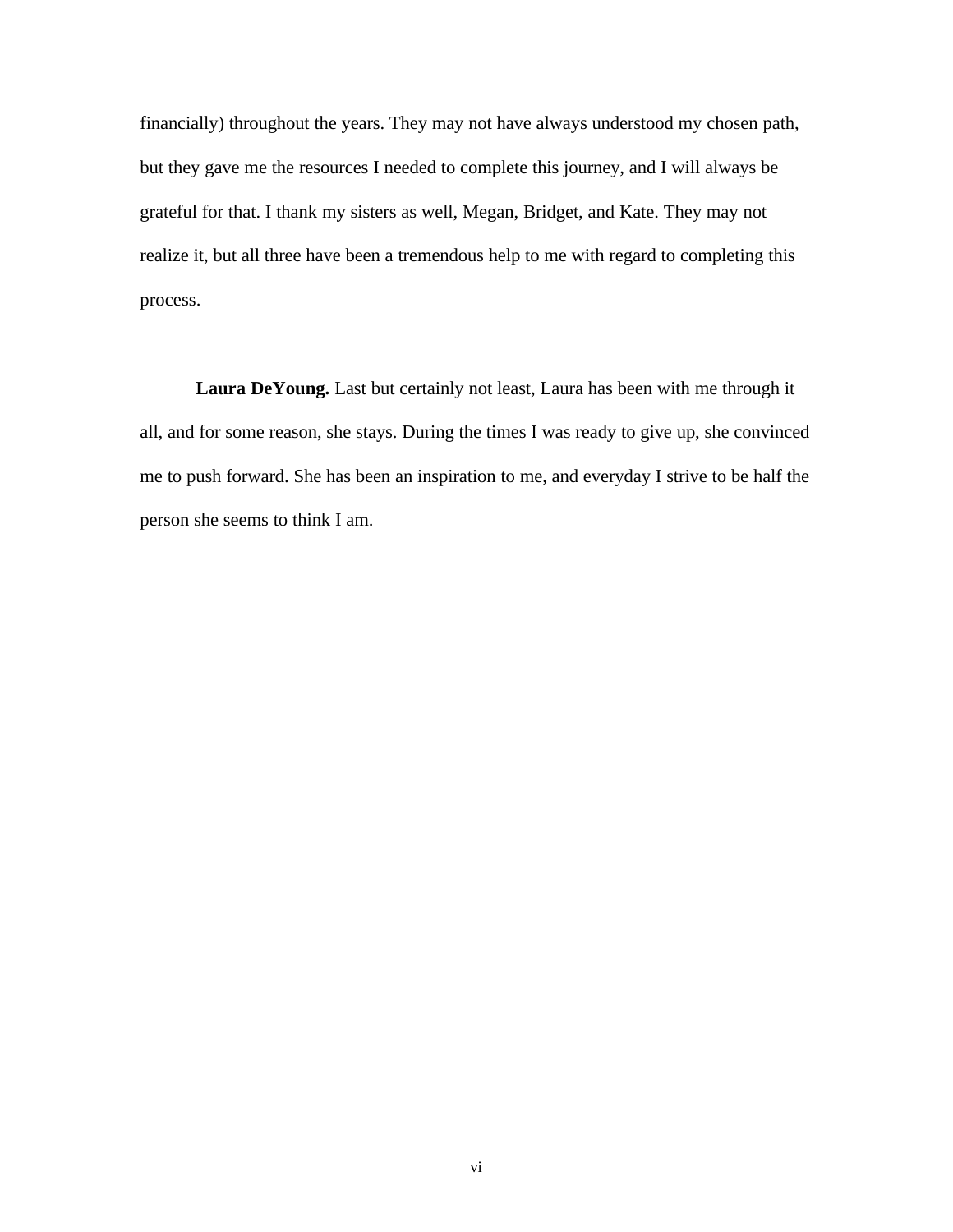# **Table of Contents**

| Introduction |                                                | $1 - 25$       |
|--------------|------------------------------------------------|----------------|
|              | Non-mandated work processes                    | 3              |
|              | Behavior-based safety                          | $\overline{4}$ |
|              | Hypothesis 1                                   | 5              |
|              | Group Cohesion                                 | 5              |
|              | Hypothesis 2                                   | 7              |
|              | <b>Interpersonal Trust</b>                     | 8              |
|              | Hypothesis 3                                   | 9              |
|              | Hypothesis 4                                   | 10             |
|              | Self-Construal                                 | 10             |
|              | Interdependence and Group Cohesion             | 12             |
|              | Interdependence and Interpersonal Trust        | 14             |
|              | Hypothesis 5                                   | 15             |
|              | Hypothesis 6                                   | 15             |
|              | <b>Personal Control</b>                        | 15             |
|              | Hypothesis 7                                   | 18             |
|              | Personal Control and Interpersonal Trust       | 18             |
|              | Hypothesis 8                                   | 20             |
|              | Personal Responsibility and Conscientiousness  | 21             |
|              | Hypothesis 9                                   | 22             |
|              | <b>Consequences of Voluntary Participation</b> | 22             |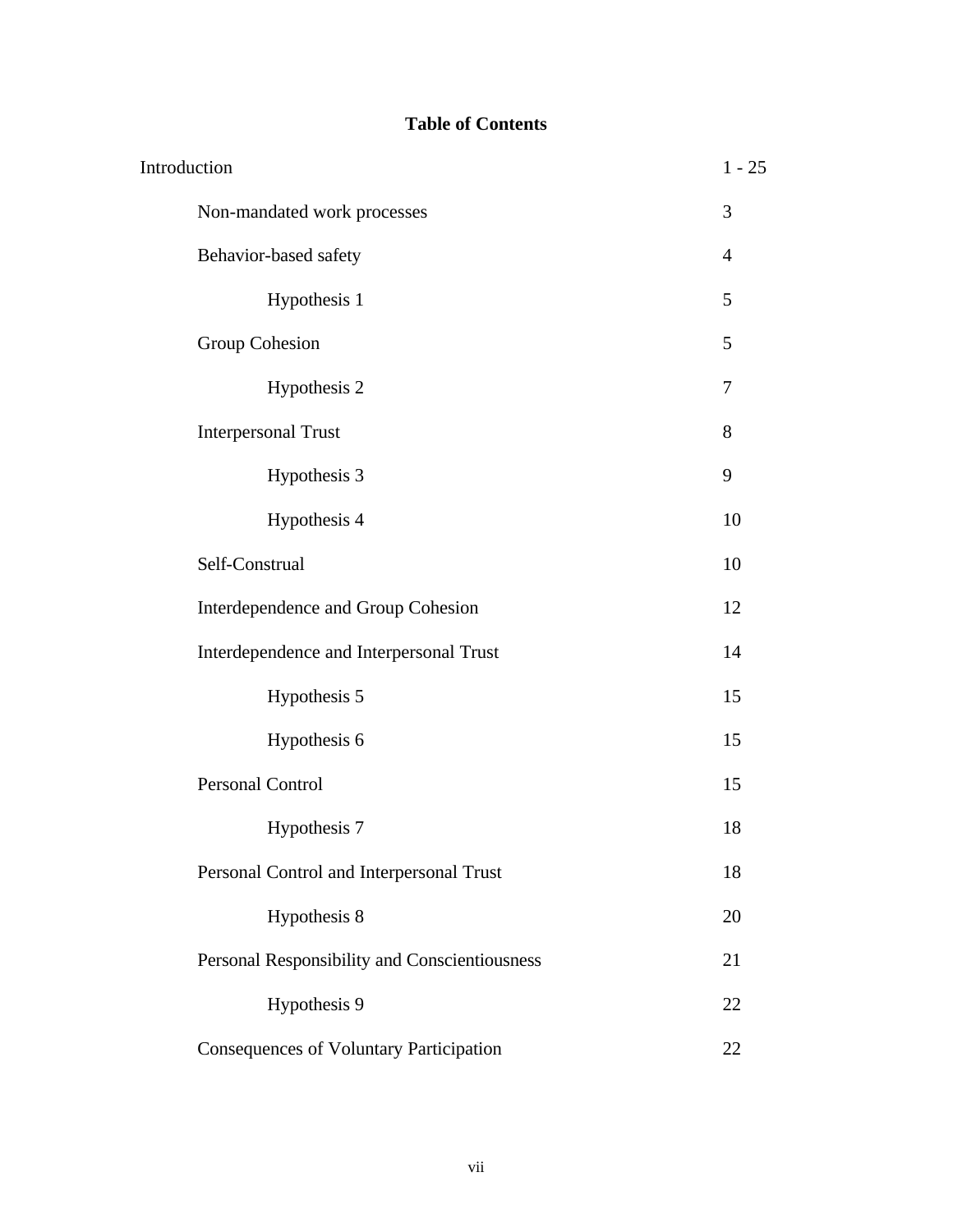|                               | Hypothesis 10                                 |           | 24        |
|-------------------------------|-----------------------------------------------|-----------|-----------|
|                               | Hypothesis 11                                 |           | 24        |
|                               | A Proposed Model                              |           | 24        |
|                               | <b>Competing Models</b>                       |           | 25        |
| Method                        |                                               |           | $25 - 32$ |
|                               | Participants and Setting                      |           | 25        |
|                               | Measures                                      |           | 26        |
|                               | Procedures                                    |           | 29        |
| Results                       |                                               |           | $32 - 42$ |
| Discussion                    |                                               | $42 - 52$ |           |
|                               | <b>Effects on Personal Responsibility</b>     |           | 43        |
|                               | <b>Effects</b> on Participation               |           | 48        |
|                               | Personal Responsibility vs. Conscientiousness |           | 49        |
|                               | <b>Induced Hypocrisy</b>                      |           | 49        |
| References                    |                                               | $53 - 62$ |           |
| <b>Tables</b>                 |                                               |           | $63 - 71$ |
| Figures                       |                                               | $72 - 79$ |           |
| Appendix A: Survey Items      |                                               | $80 - 89$ |           |
| Appendix B: Professional Vita |                                               | $90 - 98$ |           |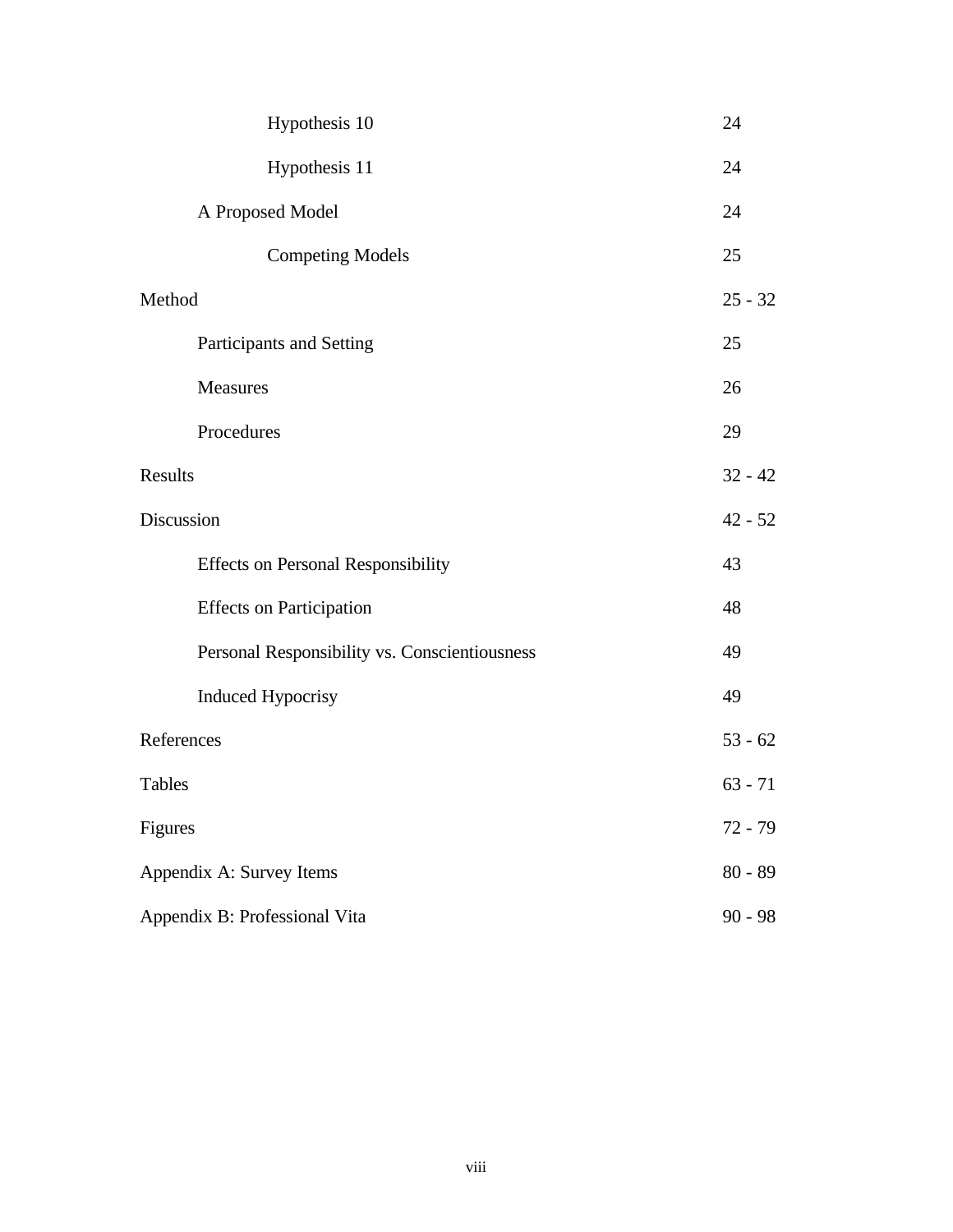# **List of Tables**

| Table 1. | Descriptive statistics for demographic and structural model   | 33 |
|----------|---------------------------------------------------------------|----|
|          | variables                                                     |    |
| Table 2. | Zero-order correlations for demographic and causal            | 34 |
|          | modeling variables                                            |    |
| Table 3. | Fit indices for a priori models                               | 38 |
| Table 4. | Zero-order correlations for personal responsibility,          | 40 |
|          | conscientiousness, behavior observations and self-reported    |    |
|          | involvement                                                   |    |
| Table 5. | Predicting actual performance of observations                 | 40 |
| Table 6. | Predicting self-reported involvement in the BBS process       | 41 |
| Table 7. | Descriptive statistics for safe behavior performance prior to | 41 |
|          | and after implementation of the BBS process                   |    |
| Table 8. | Zero order correlations for self-reported safe behavior       | 42 |
|          | frequencies before and after BBS process implementation       |    |
| Table 9. | Paired comparison t-tests for frequency of safe behavior      | 42 |
|          | performance                                                   |    |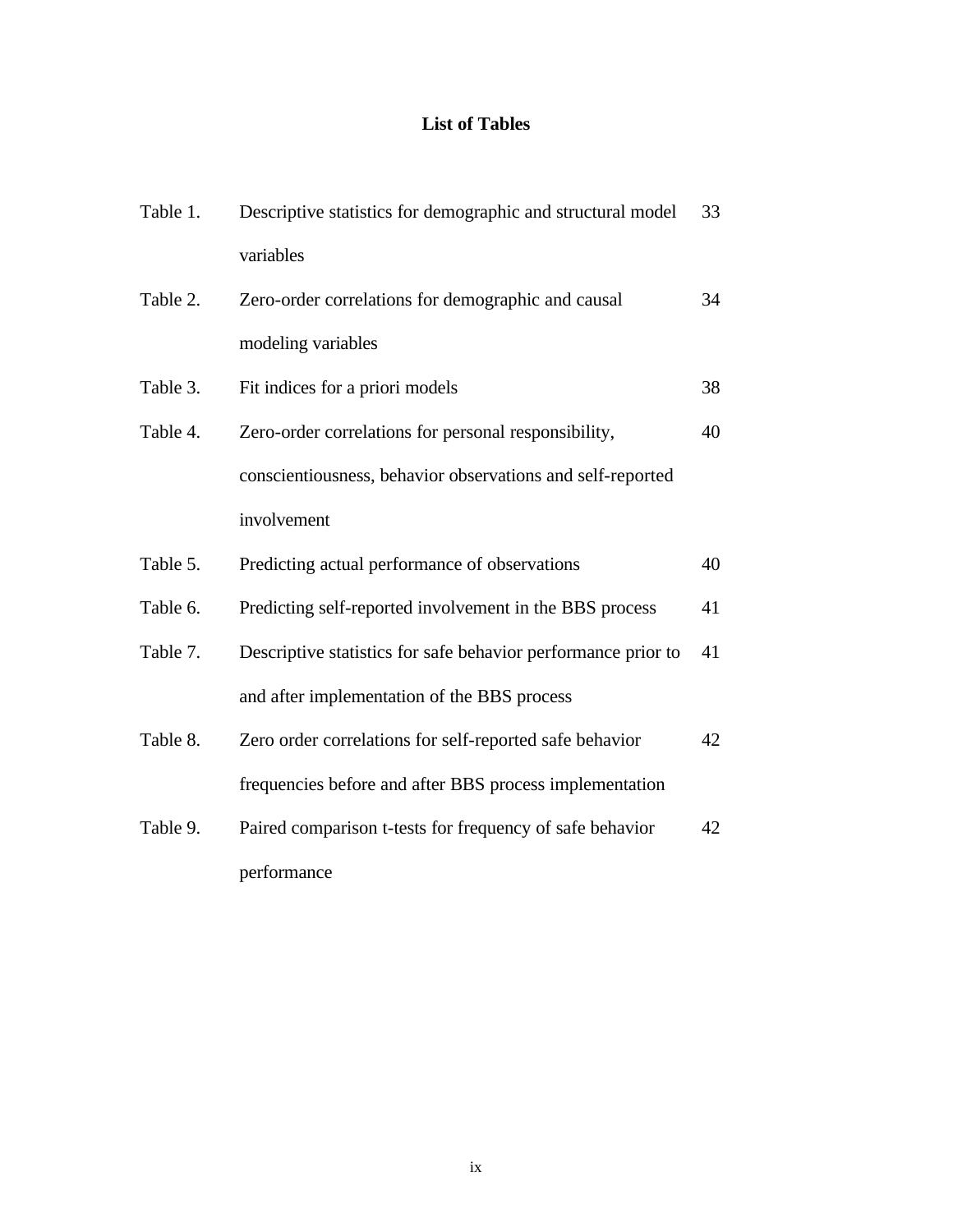# **List of Figures**

|           | Figure 1. Hypothesized structural model                 | 25 |
|-----------|---------------------------------------------------------|----|
|           | Figure 2. Unconstrained model                           | 25 |
| Figure 3. | Constrained model                                       | 25 |
|           | Figure 4. Critical behavior checklist                   | 31 |
| Figure 5. | Hypothesized model with standardized path loadings      | 37 |
| Figure 6. | Constrained model with standardized path loadings       | 39 |
| Figure 7. | Accepted post-hoc model with standardized path loadings | 39 |
|           | and fit indices                                         |    |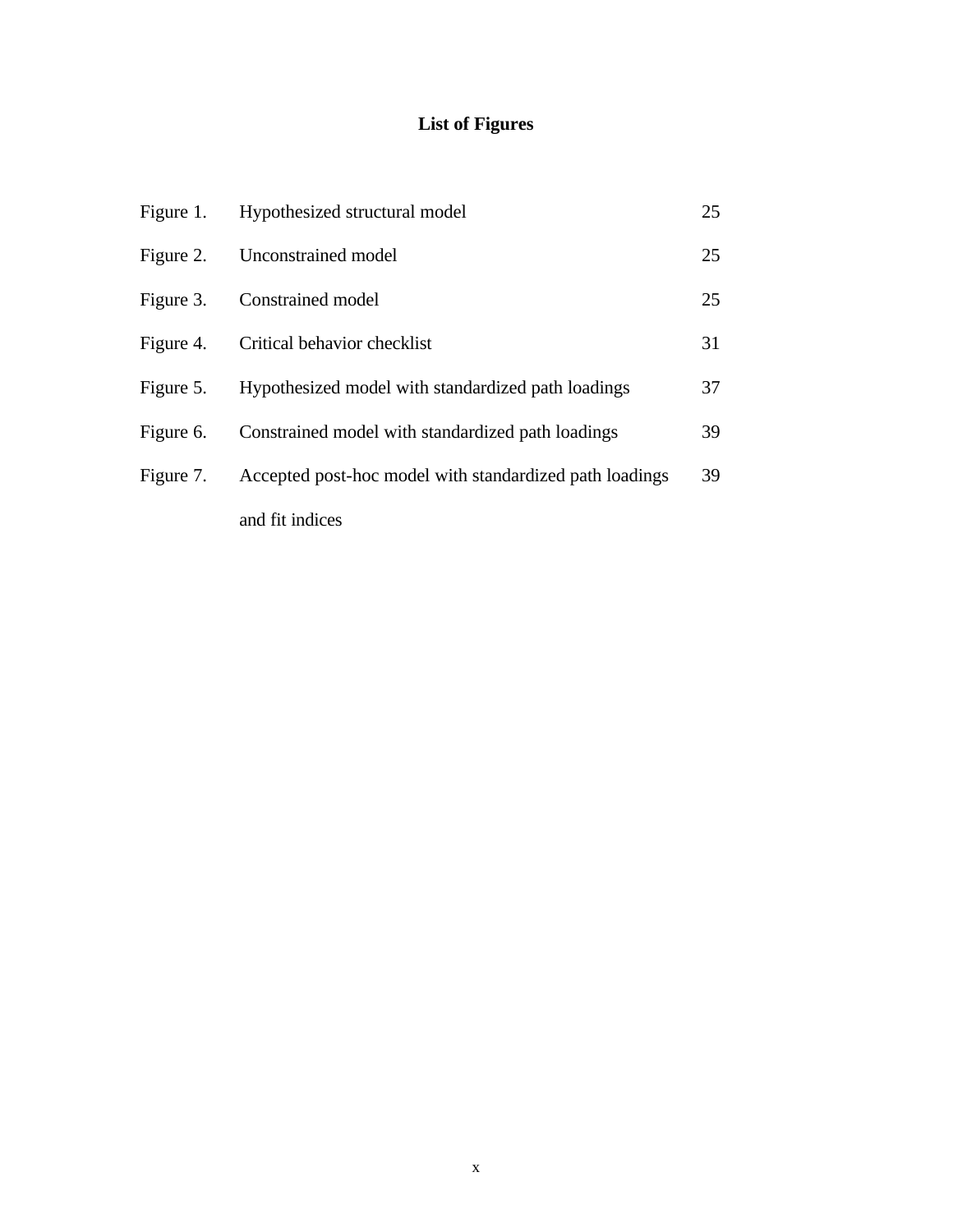# **List of Appendices**

| Appendix A: Survey items      |    |
|-------------------------------|----|
| Appendix B: Professional Vita | 90 |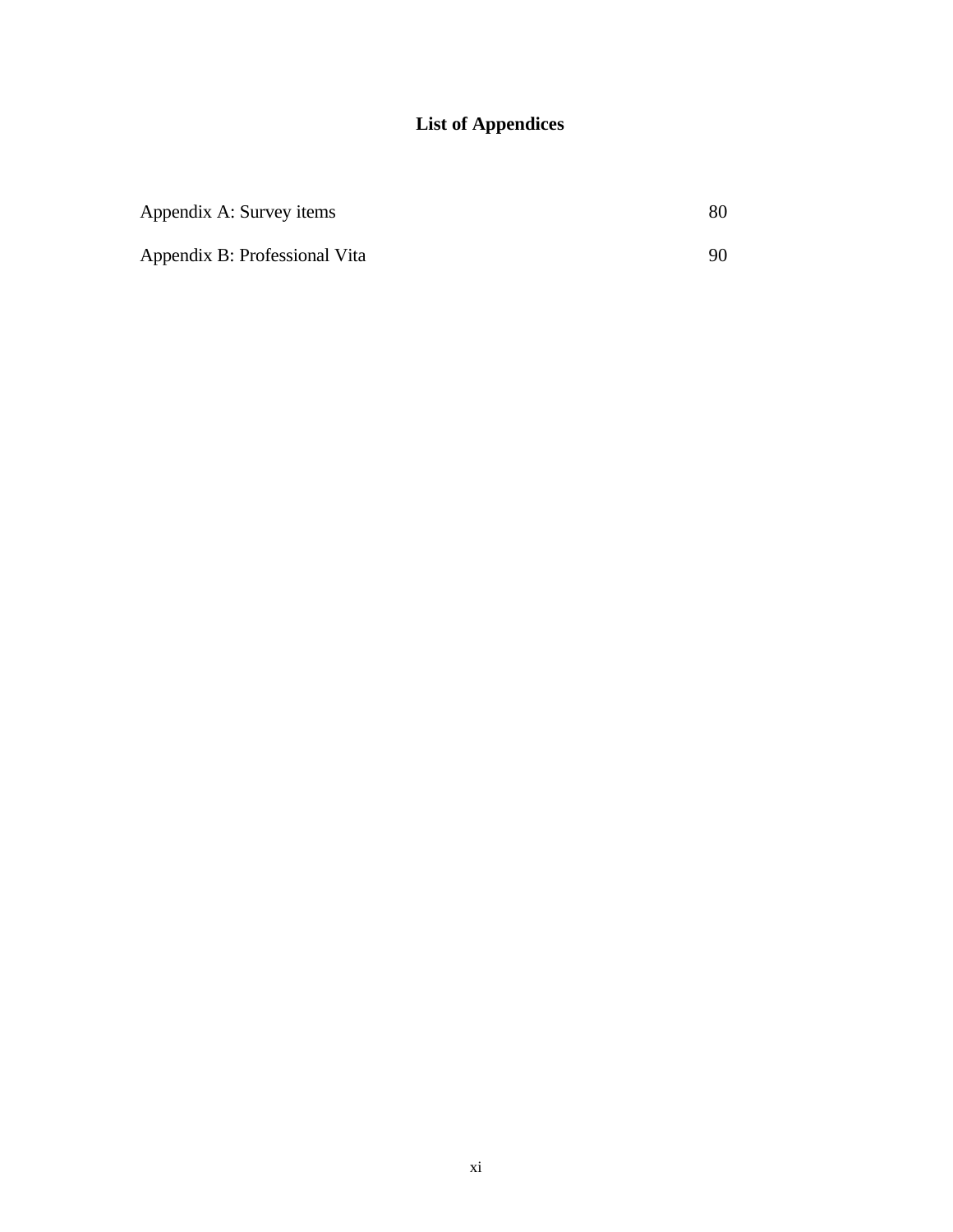#### **Introduction**

In their paper on motivation and work design, Hackman and Oldham (1976) introduce a model for work motivation that suggests certain job characteristics such as task identity, task significance, and autonomy are likely to facilitate employees' perception of personal responsibility for their work processes. Since their introduction of the personal responsibility concept, researchers and practitioners alike have acknowledged the potential benefits an organization might achieve should they employ individuals who manifest personal responsibility for participation in organizational processes.

 Personal responsibility is defined as a state in which an individual feels a sense of obligation to a situation or event (Cummings & Anton, 1990; Dose & Klimoski, 1995). Behaviors performed due to personal responsibility are performed for internal as opposed to external reasons. Such behaviors are considered self-directed in the behavior management literature (Watson & Tharp, 1993). As an example, consider two hypothetical employees, Employee A and Employee B. Both employees have perfect attendance at their respective organizations. However, their reasons for perfect attendance are different. Employee A reports to work everyday because he knows perfect attendance is rewarded at the end of each year with a substantial monetary bonus. In contrast, while no such reward is available at Employee B's organization, this individual feels that consistent work attendance is simply the right thing to do. In the scenario just described, Employee A is being influenced by the external contingencies put into place by management. In contrast, Employee B is attending regularly because of feelings of personal responsibility.

Responsible behaviors are self-directed and not driven by an external accountability system (Geller, 1998a). Such behavior is proposed to be more reliable (Cummings & Anton,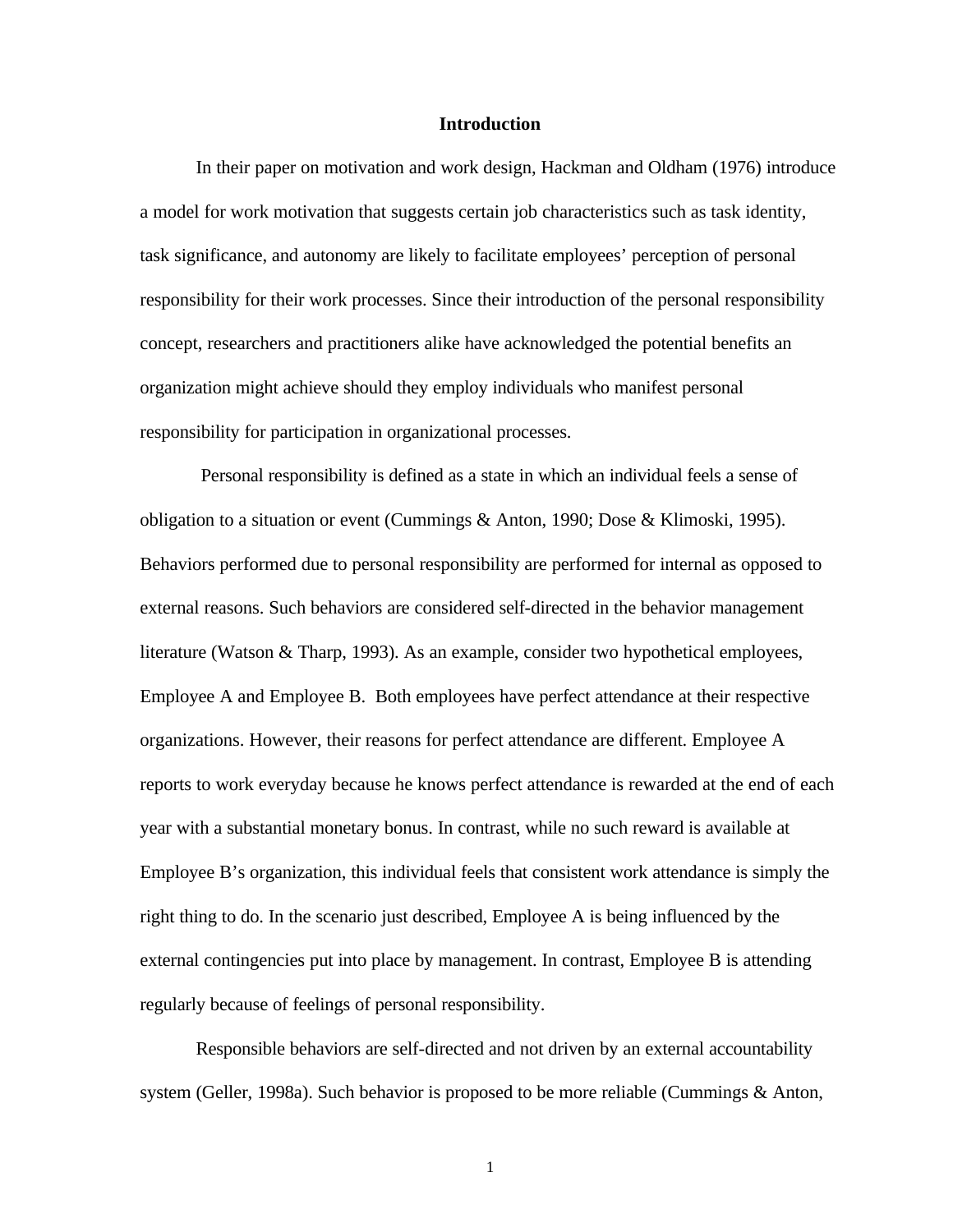1990). In other words, it is expected that employees who feel personal responsibility for organizational processes will perform behaviors to facilitate the process in the absence of external motivators or directives. Additional research indicates employees who feel personal responsibility for organizational processes are also more concerned about output quality (Hackman & Oldham, 1976). Given the definition of personal responsibility and its accompanying benefits, the identification of variables that can potentially facilitate such feelings is a meaningful endeavor (Cummings & Anton, 1990; Dose & Klimoski, 1995).

Empirical investigation of the personal responsibility construct, however, has not been extensive. Thus, many questions remain regarding the determinants of personal responsibility. For example, research has not addressed the role of individual characteristics in the development of personal responsibility. It may be that some employees, due to a personality characteristic, are more likely to feel personal responsibility for their work processes and become self-directed in their work assignments. The identification of individual factors related to personal responsibility could lead to a better understanding of underlying psychological mechanisms. Plus, increased understanding of person factors contributing to personal responsibility could suggest ways to develop, increase, or support this desirable state.

The identification of environmental variables related to feelings of personal responsibility could also be useful. For example, given that some form of accountability or control system must be present in any complex organization, what steps can be taken to maximize employees' feelings of personal responsibility? Many accountability systems do not increase personal responsibility for completing a work process. Instead, they focus employee attention on external reasons for task performance. In these situations behaviors are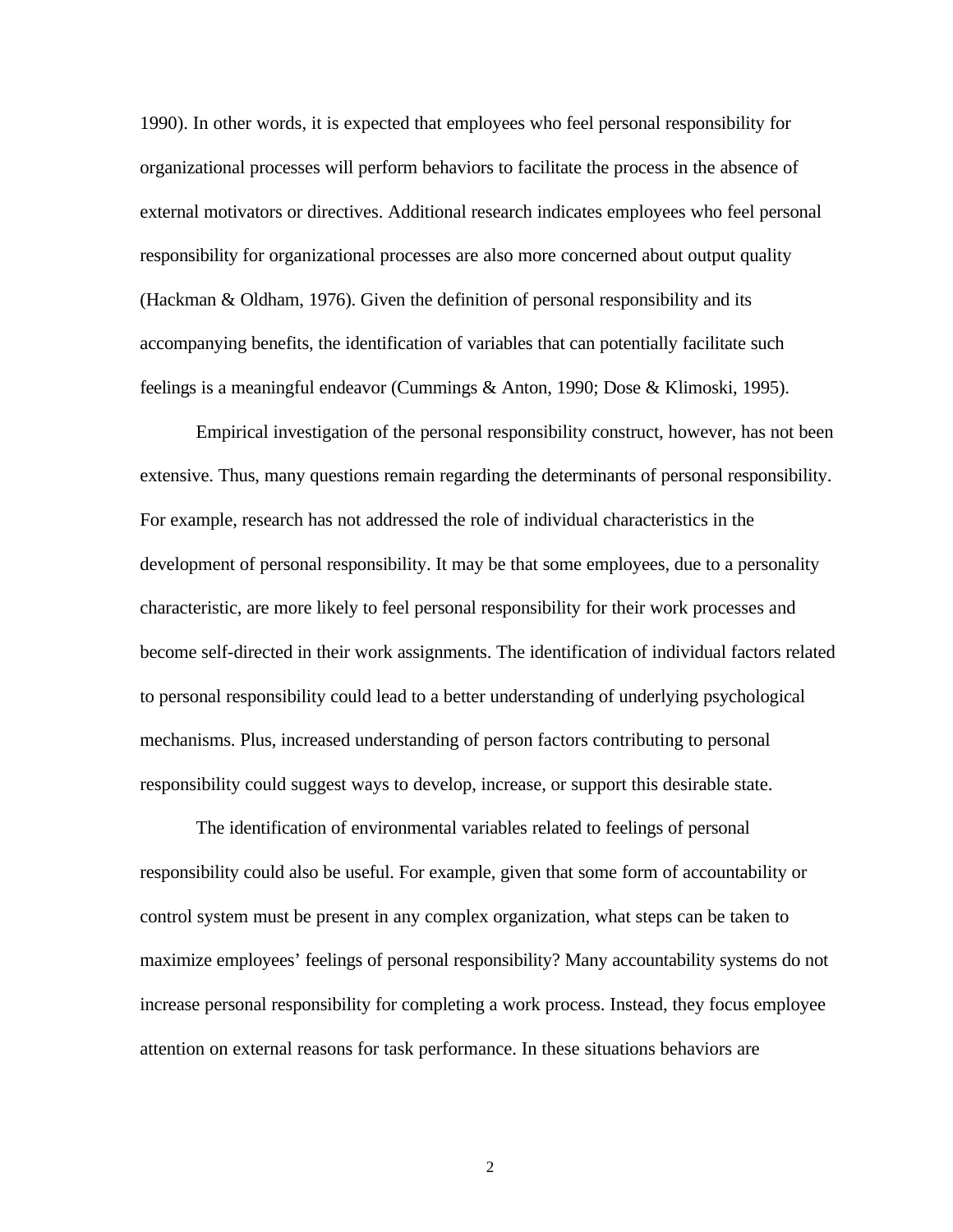performed essentially to gain a reward or avoid a penalty, not because of internal feelings of personal obligation or responsibility.

# **Non-Mandated Work Processes**

The need to facilitate feelings of personal responsibility to participate in organizational processes may be even more critical when one considers behaviors *not* mandated by the organization, or work processes comprised of voluntary behaviors. Such behaviors have been studied in organizational settings under a variety of labels. For example, Organ (1988) called this class of behaviors organizational citizenship behavior (OCB). Borman and Motowidlo (1993) referred to such activities as contextual performance. Other names used to identify this type of behavior include organizational spontaneity (George & Brief, 1992), prosocial organizational behavior (Brief & Motowidlo, 1986), discretionary organizational behaviors (Katz & Kahn, 1978), and actively caring (Geller, 1996).

Each conceptual label generally denotes behavior that goes beyond specified role requirements. These are typically behaviors employees are not formally required to perform, nor do they necessarily expect to receive tangible rewards for engaging in them. Specific examples of this type of behavior could include volunteering to do extra work assignments, helping coworkers with personal problems, suggesting procedural or administrative improvements, completing a "near miss" incident report, following rules and procedures even when inconvenient and unsupervised, and openly espousing and defending an organization's objectives. Often performance of these behaviors is hypothesized to be integral to effective organizational functioning (Brief & Motowidlo, 1986; Katz, 1964; Katz & Kahn, 1978).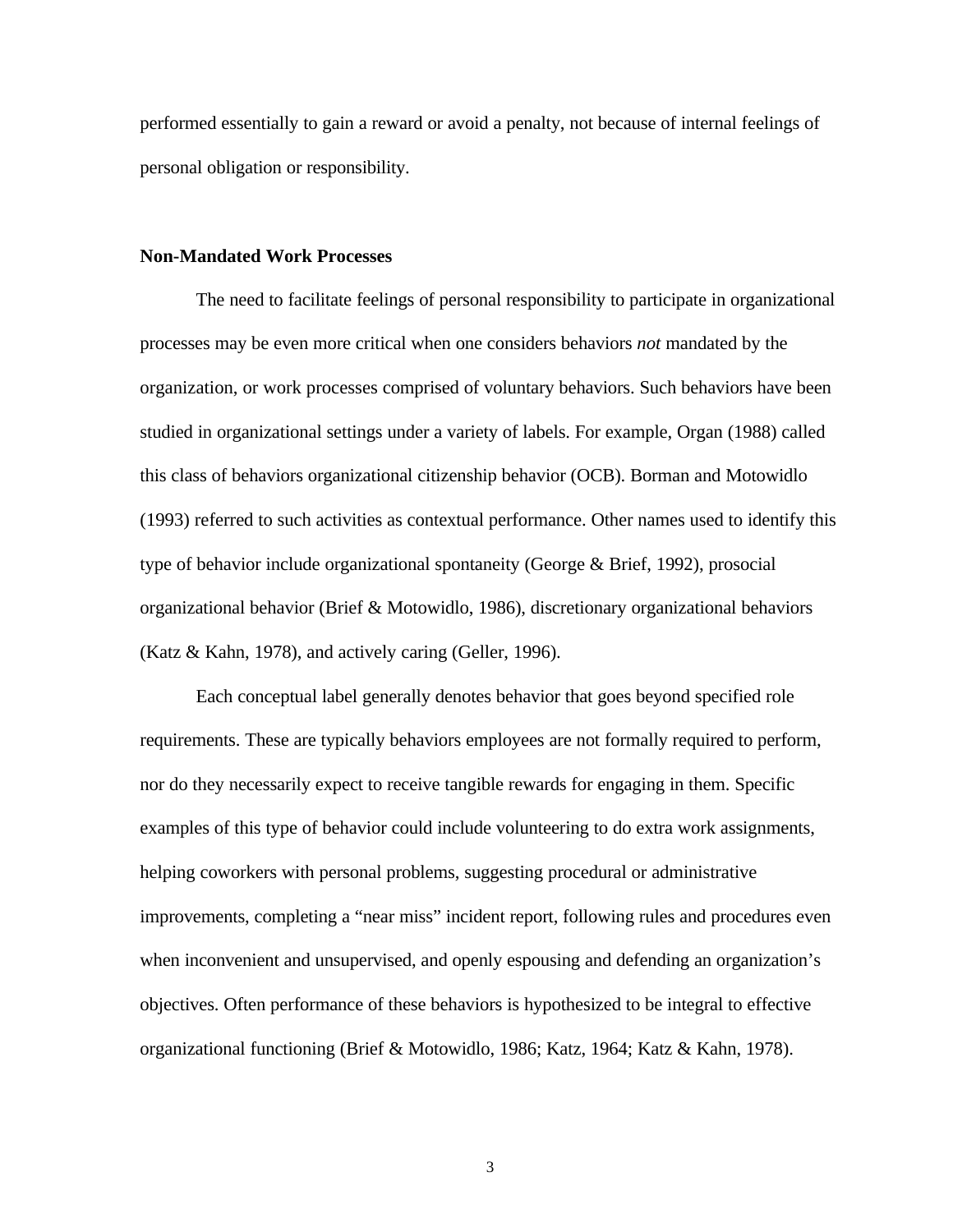Support for the separation of this class of behaviors from task performance can be found in the research literature (e.g., Borman, White, & Dorsey, 1995; Conway, 1999; Motowidlo & Van Scotter, 1994). In a study performed by Motowidlo and Van Scotter (1994), supervisors at an U.S. Air Force base were asked to rate 421 mechanics on their task performance, contextual performance, and overall performance. The findings obtained from this investigation indicated that task performance and contextual performance contributed independently to overall performance.

Moreover experience was more highly correlated with task than contextual performance, and personality variables were more highly correlated with contextual than task performance. These results were interpreted by the authors as support for a distinction between task performance and contextual performance.

A meta-analysis across 14 studies conducted by Conway (1999) also supports the notion that contextual performance contributes uniquely to performance ratings. Unlike the Motowidlo and Van Scotter (1994) investigation this study focused on the impact of contextual performance on job evaluations for individuals in managerial jobs. It was found that job dedication (a facet of contextual performance) contributed uniquely to evaluations of overall performance. Also, the job dedication - performance evaluation was stronger when peers were doing the performance ratings. Supervisors paid more attention to task performance.

## **Behavior-Based Safety**

One domain that provides ample opportunity for empirical investigation of the relationship discussed above is the domain of behavior-based safety or BBS (Geller, 1996, 1998b). In general, when organizations implement a BBS process, participation is voluntary.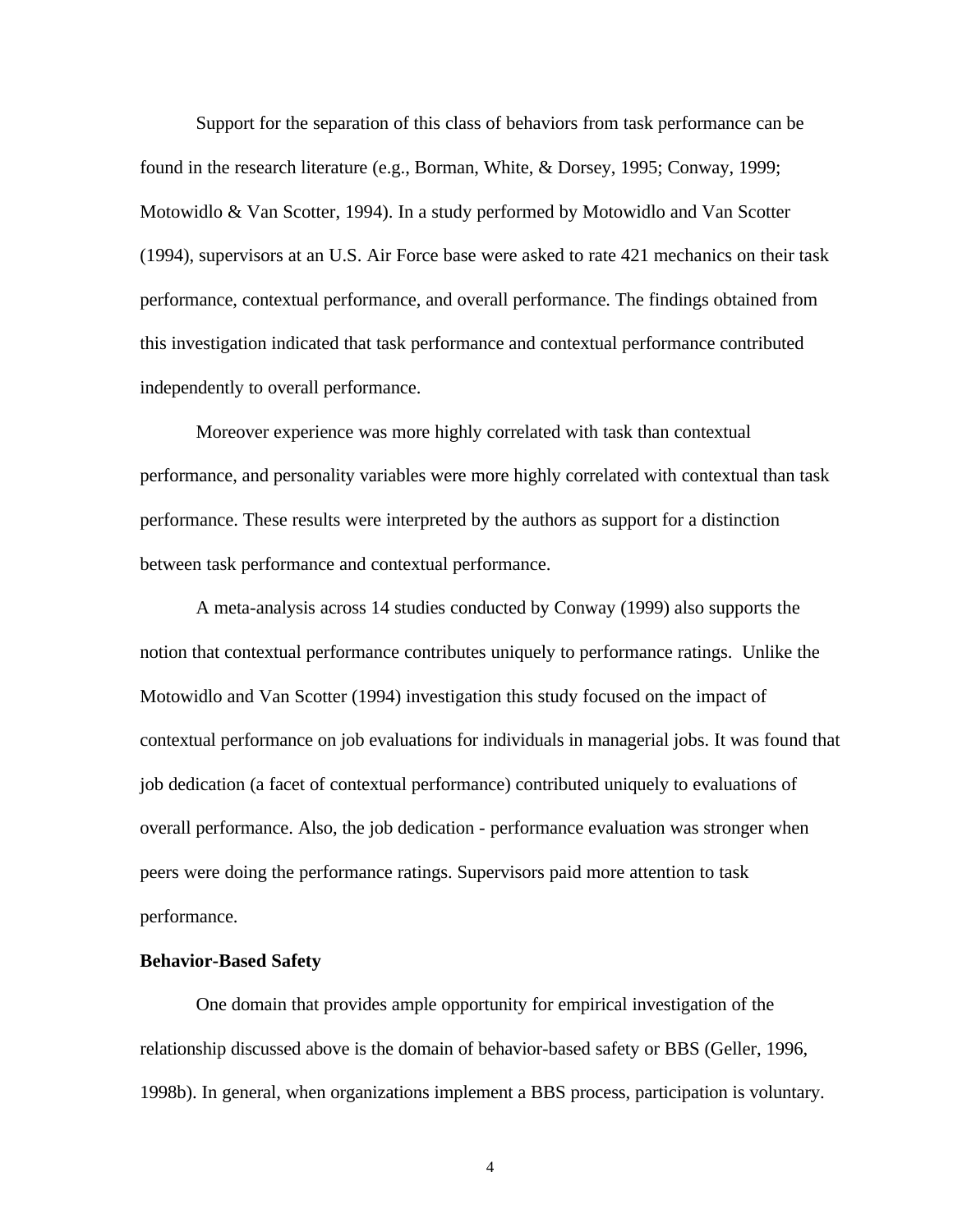As a result, behaviors supporting a BBS process are performed at the employee's discretion. In essence, these behaviors are analogous to the non-mandated work processes discussed above. Examples of such behavior include performing a BBS observation, allowing a fellow employee to observe one's work practices, giving individual feedback or recognition, attending extra BBS meetings, performing a component of safety self-management (Geller, 1998a), or offering suggestions for improving a BBS process. The current investigation proposes that if an organization can facilitate feelings of personal responsibility to participate in a BBS process, participation in the process will increase.

*H1: Personal responsibility to engage in behaviors that support a BBS process will be directly related to amount of actual BBS-related behaviors. Specifically, the greater an employee's personal responsibility to participate in a BBS process, the greater will be the number of participation behaviors.* 

While it is presumably advantageous for an organization to promote feelings of personal responsibility for participating in organizational processes, or in this case a BBS process, there is limited empirical investigation of factors that contribute to personal responsibility in a work setting. As such, the *primary* purpose of the present investigation was to identify factors, both individual and organizational, that facilitate employees' sense of personal responsibility for voluntary participation in an organizational process.

#### **Group Cohesion**

Researchers have frequently considered cohesion to be an important component of group processes and performance (Baumeister & Leary, 1995; Gully, Devine, & Whitney, 1995). Although many variations in the definition of group cohesion exist, most include a member's desire to remain part of the group. More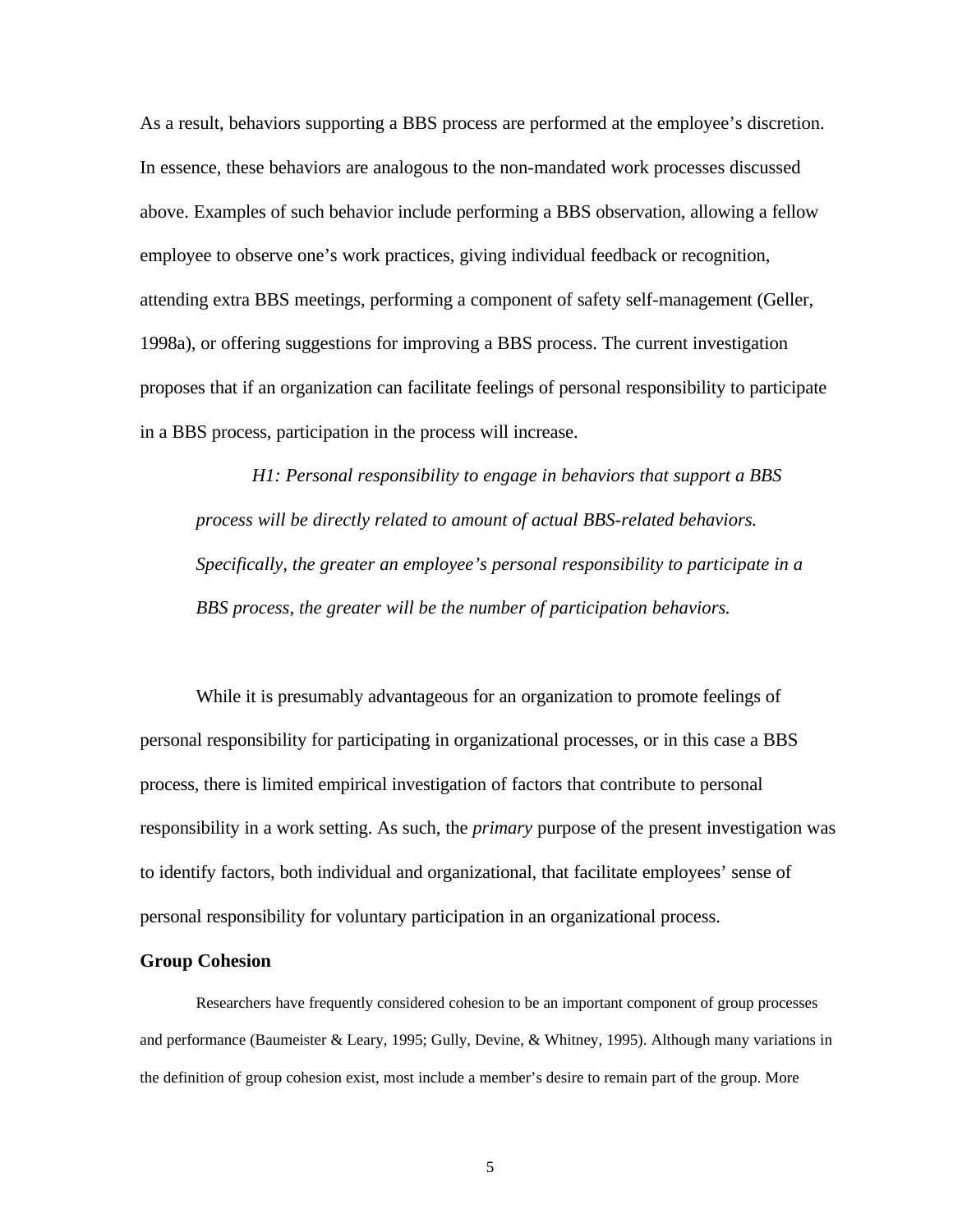specifically, theory suggests individuals who perceive themselves to be part of a cohesive group are more strongly motivated to contribute to the group's welfare, advance its objectives, and participate in its activities (Cartwright, 1968).

With regard to a relation between group cohesion and personal responsibility for participation in a BBS process, a number of researchers have concluded stronger group cohesion generally means a higher degree of interaction and personal responsibility among members of a group (Cartwright, 1968; Martin & O'Laughlin, 1984). Unfortunately, no research could be located that directly tested this assertion. The current research hypothesized that group cohesion would directly influence employees' development of personal responsibility for participating in organizational processes, particularly if the processes are beneficial to group members, as is the case with a BBS process.

Spink (1995) performed two studies to investigate the role of group cohesion among both recreational and elite female athletes as a determinant of intentions to participate as a team member. In both studies, participants completed the Group Environment Questionnaire at the completion of the sport season. Findings from both studies indicated that an athlete's perception of cohesion with team members was significantly associated with intentions to continue playing with the team in future seasons.

In another relevant experiment, Cervin (1956) manipulated group solidarity of three person groups by having confederates agree or disagree with opinions expressed by the experimental participant. Findings indicated that average degree of participation in discussion was greater in the high cohesion situations. Cartwright (1968) also discusses the impact of group cohesion on group activities. In particular, Cartwright states, "since cohesiveness contributes to a group's capacity to retain members and exert influence over them, we might expect it also to result in a heightening of participation in group activities (p. 104)."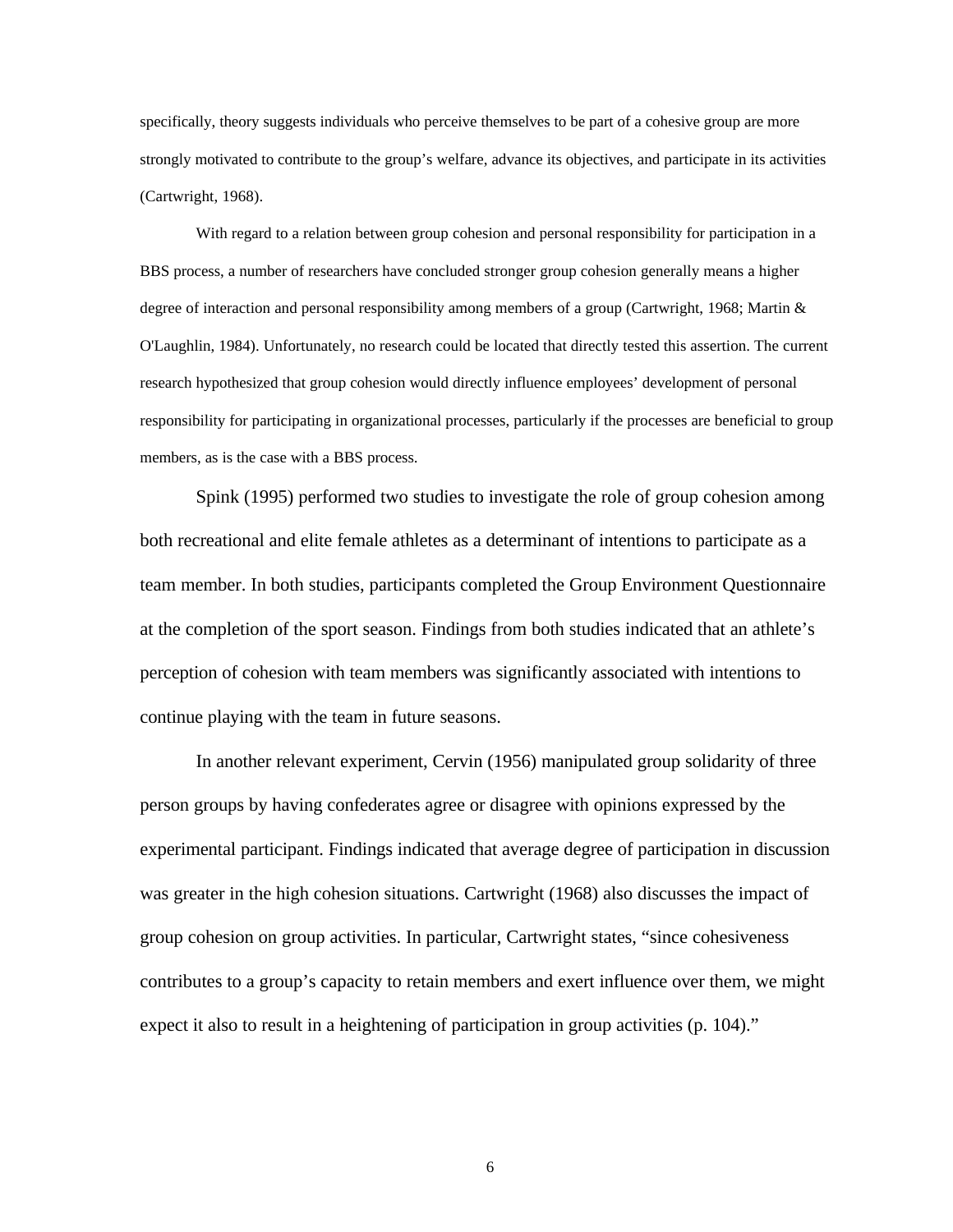Schoenrade, Batson, Brandt, and Loud (1986) gave 40 female undergraduates a choice between helping themselves or helping another undergraduate female with whom they either had or did not have a prior relationship. As predicted, in the absence of any prior relationship, an accountability manipulation was necessary to increase behaviors beneficial to the other woman. However, when a prior relationship existed, no accountability mechanism was needed for the helping behaviors to occur. This research clearly supports the notion that the tendency to become involved with or help others in distress is related to personal feelings of responsibility to those individuals (Pearce & Gregersen, 1991).

In sum, the relation between group cohesion and participation behaviors in a group setting is well-established (Brief & Motowidlo, 1986; Clark, 1981). However, the underlying processes responsible for these findings have not been empirically determined. In agreement with prior research (Cartwright, 1968; Martin & O'Laughlin, 1984), the theory proposed in the current study offers the construct of personal responsibility as a variable mediating group cohesion and participation in organizational processes, particularly those processes that involve performance of behaviors beneficial to group members.

*H2: Group cohesion will directly affect personal responsibility for participating in organizational processes. That is, individual's who perceive more group cohesion will also report a greater feeling of personal responsibility to participate in a BBS process.*

# **Interpersonal Trust**

In addition to group cohesion, the current study proposes interpersonal trust will also play a critical role in facilitating personal responsibility for participation in a BBS process. The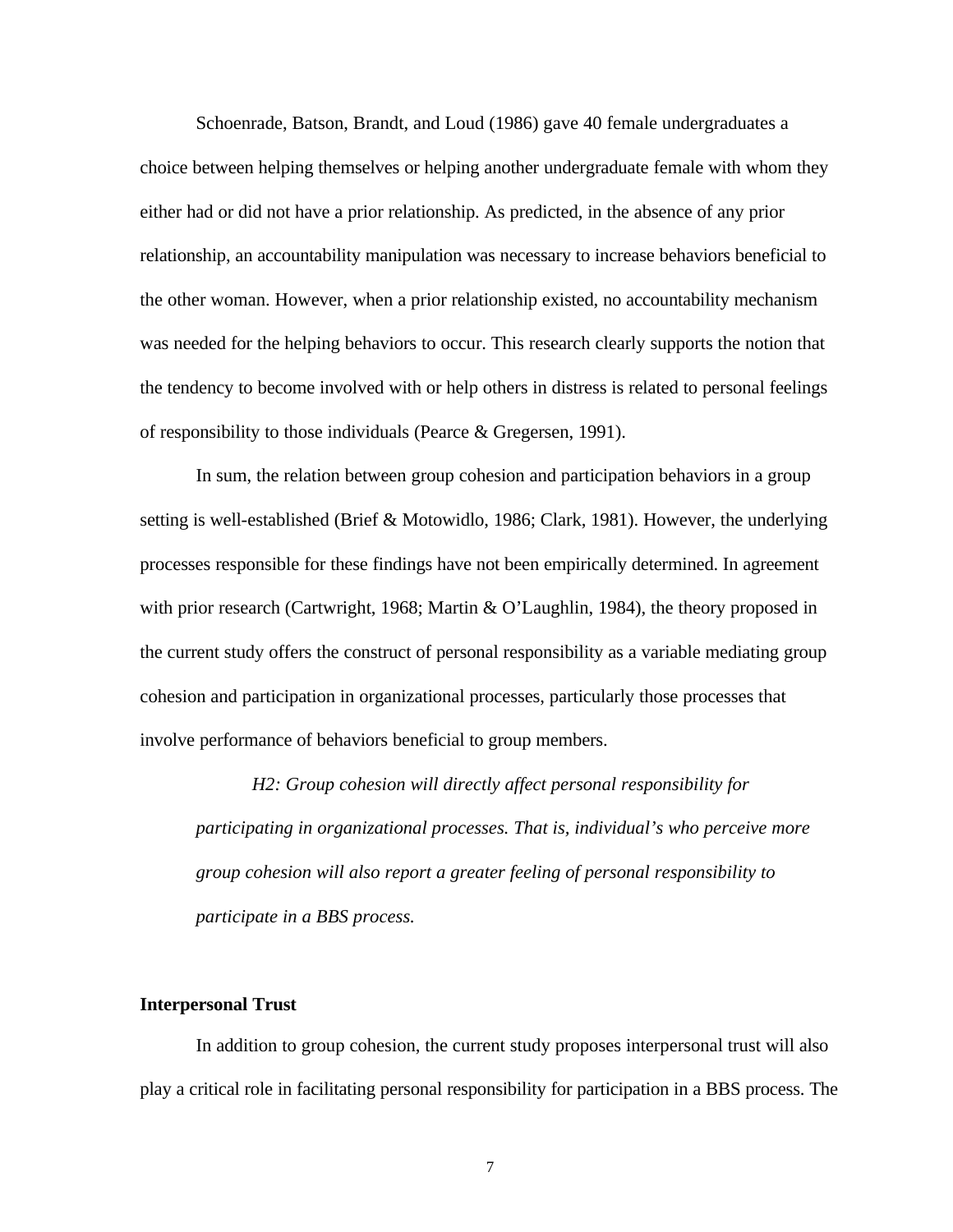concept of trust refers to the extent that a person ascribes good intentions to others and has confidence in their competence (Cook & Wall, 1980).

Little research has examined the direct impact of interpersonal trust on performance (McAllister, 1995). However, researchers have long recognized trust as a hallmark of favorable or high-quality relationships (Hart, 1988; Zand, 1972). And a positive influence of trust on coordination and personal control has been show at the institutional (Shapiro, 1987) and interpersonal (Granovetter, 1985) levels of an organization. In fact, trust between individuals and groups within an organization is a critical ingredient in the long-term stability of an organization and the well being of its members (Cook & Wall, 1980). In other words, it is generally agreed that high levels of interpersonal trust are beneficial for effective organizational functioning.

In recent research particularly relevant to the current study, DePasquale & Geller (in press) found trust to be an important variable in determining employee participation. They surveyed 20 different organizations currently using a BBS process. The aim was to identify variables that predict amount of employee participation in a BBS process. A regression analysis indicated that trust in management's abilities to support BBS was predictive of selfreported involvement in the BBS process.

As with relations between group cohesion and personal responsibility, the link between interpersonal trust and personal responsibility has not been directly researched.However, given what we know about these constructs, a causal relationship seems probable. For example, Dose and Klimoski (1995) assert that if an interpersonal relationship does not include trust, or if an employee perceives management or a coworker acting only for personal gain, no accountability system is likely to produce personal responsibility for participating in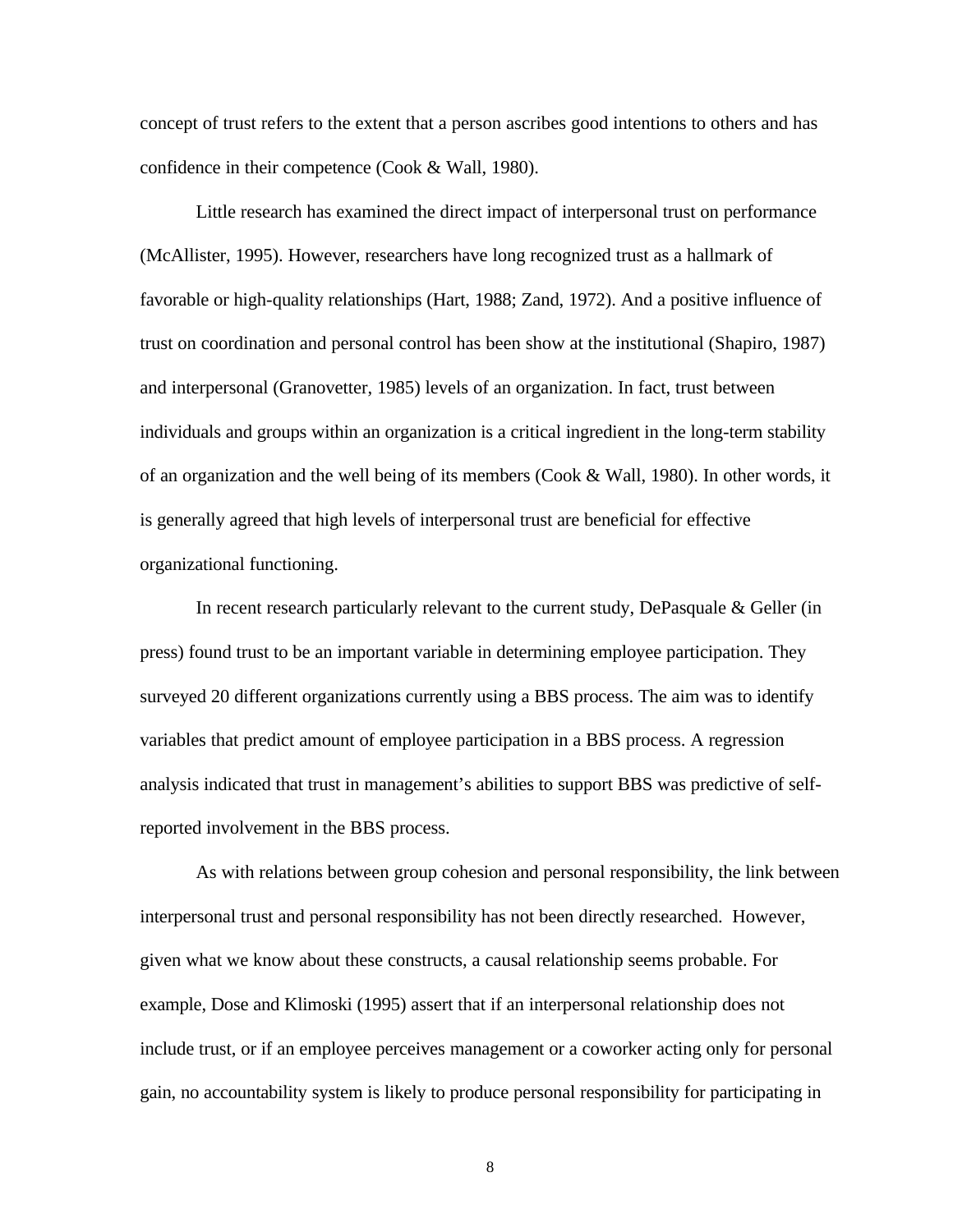the process. In other words, it is more likely an individual will feel personally responsible to participate in organizational processes if a trusting relationship exists among the individuals involved (Dose & Klimoski, 1995).

Yamagishi and Cook (1993) performed two studies to investigate the impact of interpersonal trust on individual participation in exchange relationships. In both experiments, support was found for the notion that interpersonal trust elevates an individual's level of participation in a group situation. In fact, several studies point to the beneficial impact of interpersonal trust on frequency and quality of group member interaction as well as participation in decision-making events (Samuelson, Messick, Rutte, & Henk, 1984; Sato, 1988).

In sum, both group cohesion and interpersonal trust are variables that have been linked positively to increased levels of interaction and participation in group settings. The theory proposed here is that these two variables result in such increases because they increase an individual's feeling of personal responsibility to engage in these behaviors, particularly if the behaviors are beneficial for group members. In other words, personal responsibility is hypothesized to be a mediator between cohesion and interpersonal trust, and subsequent participation in a BBS process.

*H3: Trust in coworkers will directly affect personal responsibility for participating in organizational processes. That is, individuals reporting higher levels of trust in their coworkers will also report greater feelings of personal responsibility to participate in a BBS process.*

*H4: Trust in management will directly affect personal responsibility for participating in organizational processes. That is, individuals reporting higher*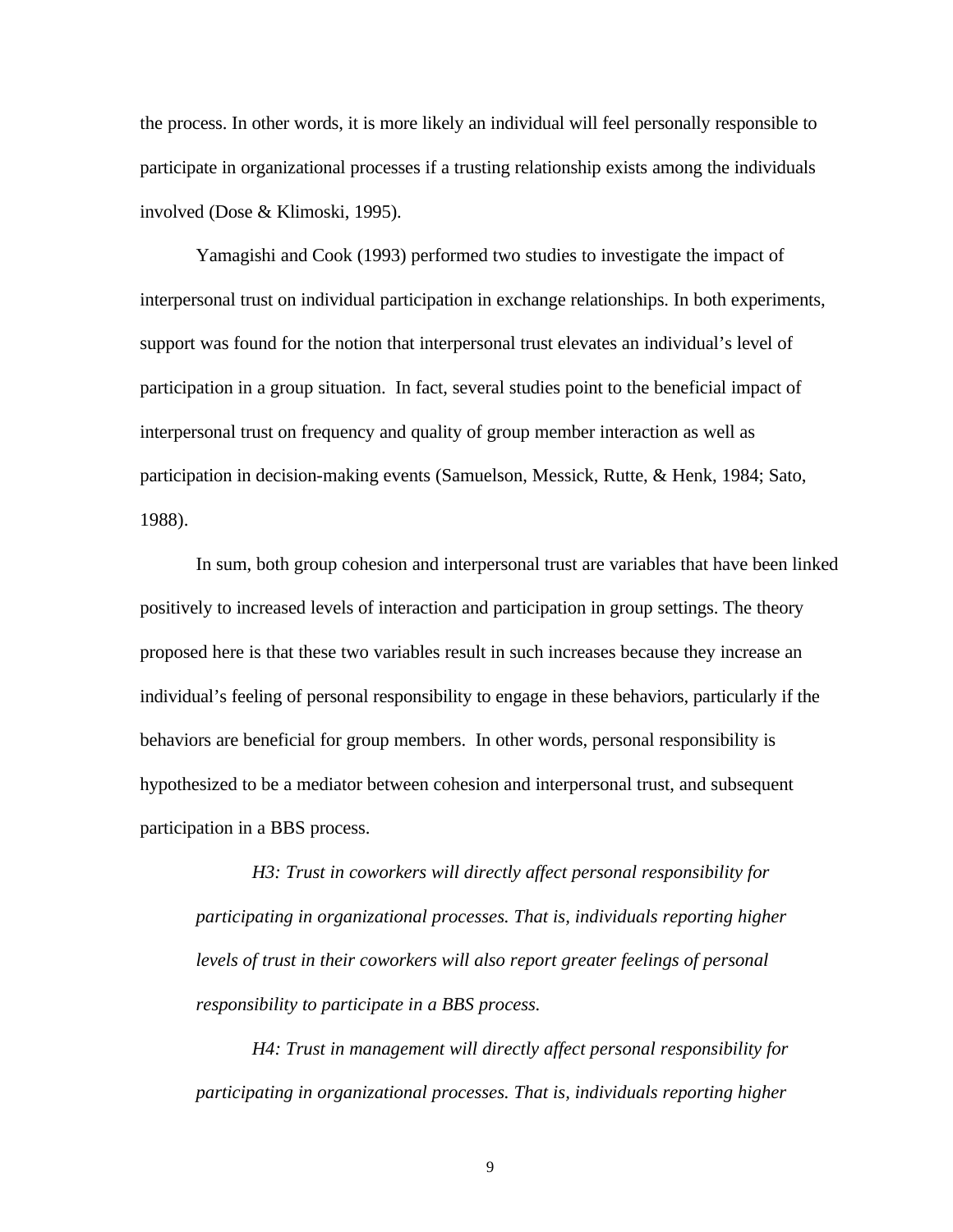*levels of trust in management will also report greater feelings of personal responsibility to participate in a BBS process.*

While indicating that cohesive and trusting relations are conducive to personal responsibility, it is also important to identify personality characteristics and organizational processes that can help to build group cohesion and interpersonal trust. By doing so, organizations can be better equipped to advance a culture propitious to employees feeling personal responsibility to participate in organizational processes.

#### **Self-Construal**

A particular individual difference variable that holds promise as a potential antecedent to feelings of both group cohesion and interpersonal trust is an individual's self-construal. Self-construal is conceptualized as a constellation of thoughts, feeling, and actions concerning one's relationship to others and the self as distinct from others (Singelis, 1994). Researchers in cross-cultural psychology have long maintained that one's view of the self in relation to others is critical to understanding individual perceptions, evaluations, and behaviors (Gardner, Gabriel, & Lee, 1999; Markus & Kitayama, 1991; Singelis, 1994; Triandis, 1989). Specifically, how we perceive ourselves in relation to others can have a tremendous impact on how we interact with colleagues or coworkers (Markus & Kitayama, 1991). Plus, the extent to which people value individual versus collective goals in human life has important consequences for their lifestyle, interpersonal relationships, and psychological well-being (Hui & Villareal, 1989).

Traditionally, cross-cultural research has focused efforts on examining differences between societies with an interdependent (e.g., Japan and other far-eastern countries) versus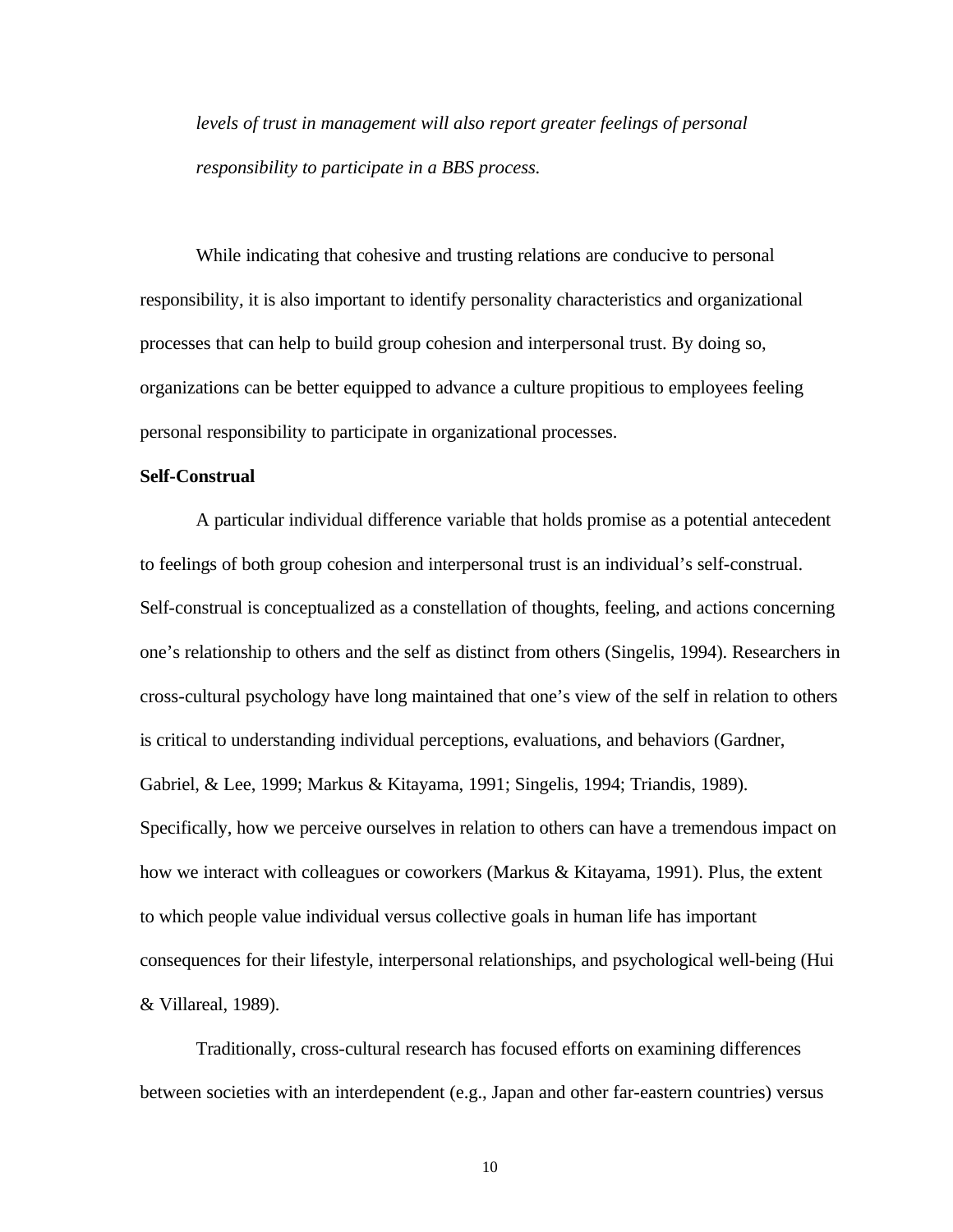independent (e.g., United Kingdom, United States) culture. Recently however, evidence supports the assertion that there is a coexistence of independent and interdependent selves within a cultural group (Singeles & Brown, 1995; Trafimow, Triandis, & Goto, 1991).

An interdependent self-construal is defined as a self that emphasizes relationships, belonging and fitting in, as well as occupying one's proper place in a group. In other words, fitting in and connecting with others are primary motivating factors for people with an interdependent self-construal. Harmonious interpersonal relationships and the ability to adjust to various situations are sources of self-esteem (Singelis, 1994). Contrary to the independent self, the interdependent self depends on relations with others and contextual factors to regulate behavior (Singelis & Brown, 1995).

In contrast, individuals who possess a more independent self-construal place a greater emphasis on their own internal thoughts and abilities, promoting their personal goals, being unique and expressing themselves (Singelis & Brown, 1995). When thinking about the self, individuals with an independent self-construal are more likely to use their own skills, abilities, and goals as a referent than they are to take into account the thoughts feelings and actions of others (Singelis, 1994).

Research has documented that many aspects of social preferences and behaviors can be linked to the self-construal construct (Gardner et al., 1999; Triandis, Botempo, Betancourt, et al., 1986). For example, individualists have been found to possess a higher need or preference for autonomy, whereas collectivists show greater belonging, nurturant, and succorant needs (Hui & Villareal, 1989). In addition, Triandis, Leung, Villareal, and Clack (1985) found idiocentrism (i.e., an emphasis on personal goals and views) to relate to higher achievement motivation as well as to greater feelings of loneliness, alienation, and anomie.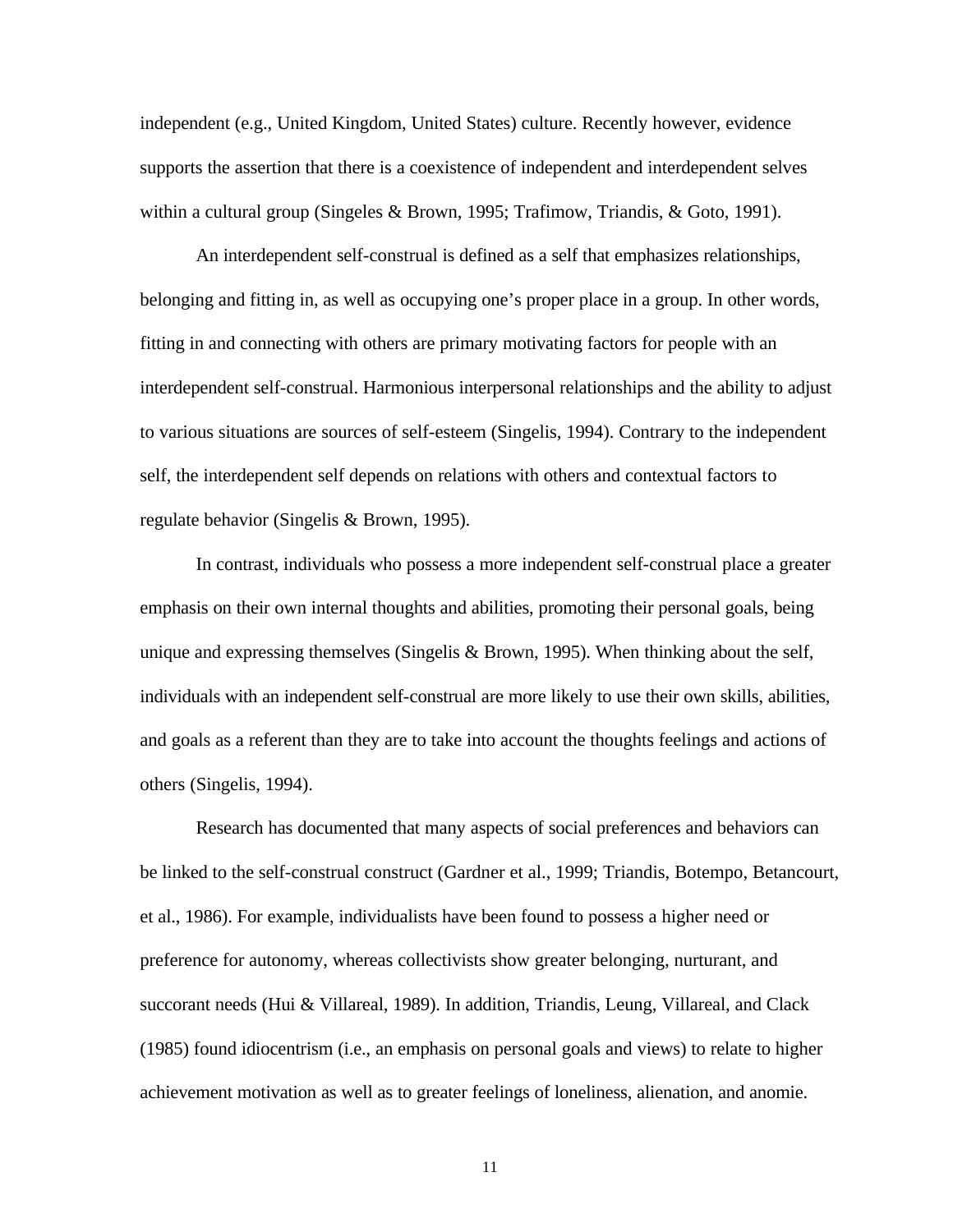Predictions of behavioral patterns from these constructs have also been successful (Triandis & Gelfand, 1998). Wheeler, Reis, and Bond (1989) used the Rochester Interaction Record (RIR) to investigate the effects of individualism-collectivism on everyday social interactions. To accomplish this, university students in the U.S., an individualistic country, and Hong Kong, which is more collectivistic, maintained the RIR for a two-week period. As predicted, compared to U.S. students, the Hong Kong students had longer but fewer interactions with fewer people. They communicated primarily with in-group members. Hong Kong students also indicated greater self and other-disclosure during their interactions. From this study it was concluded that individualistic cultures are more likely to be composed of superficial relationships.

## **Interdependence and Group Cohesion**

Although numerous researchers have documented a direct relationship between task interdependence and group cohesion (Gully, Devine, & Whitney, 1995), few have investigated the impact of interdependence as an individual difference variable on actual experiences with group cohesion in a work setting. The current research studied whether an interdependent self-construal leads to differences in perceived levels of cohesion in a group setting. In particular, it is hypothesized that individuals who are more interdependent in their selfconstrual will be more likely to establish cohesive relationships in their work group than individuals with an independent self-construal. To the extent such a relation is found between these variables, interdependent individuals will also manifest greater feelings of personal responsibility to participate in organizational processes.

Several researchers provide support for the proposed causal relationship. In particular, Triandis et al. (1988) conclude that people living in more interdependent cultures are more apt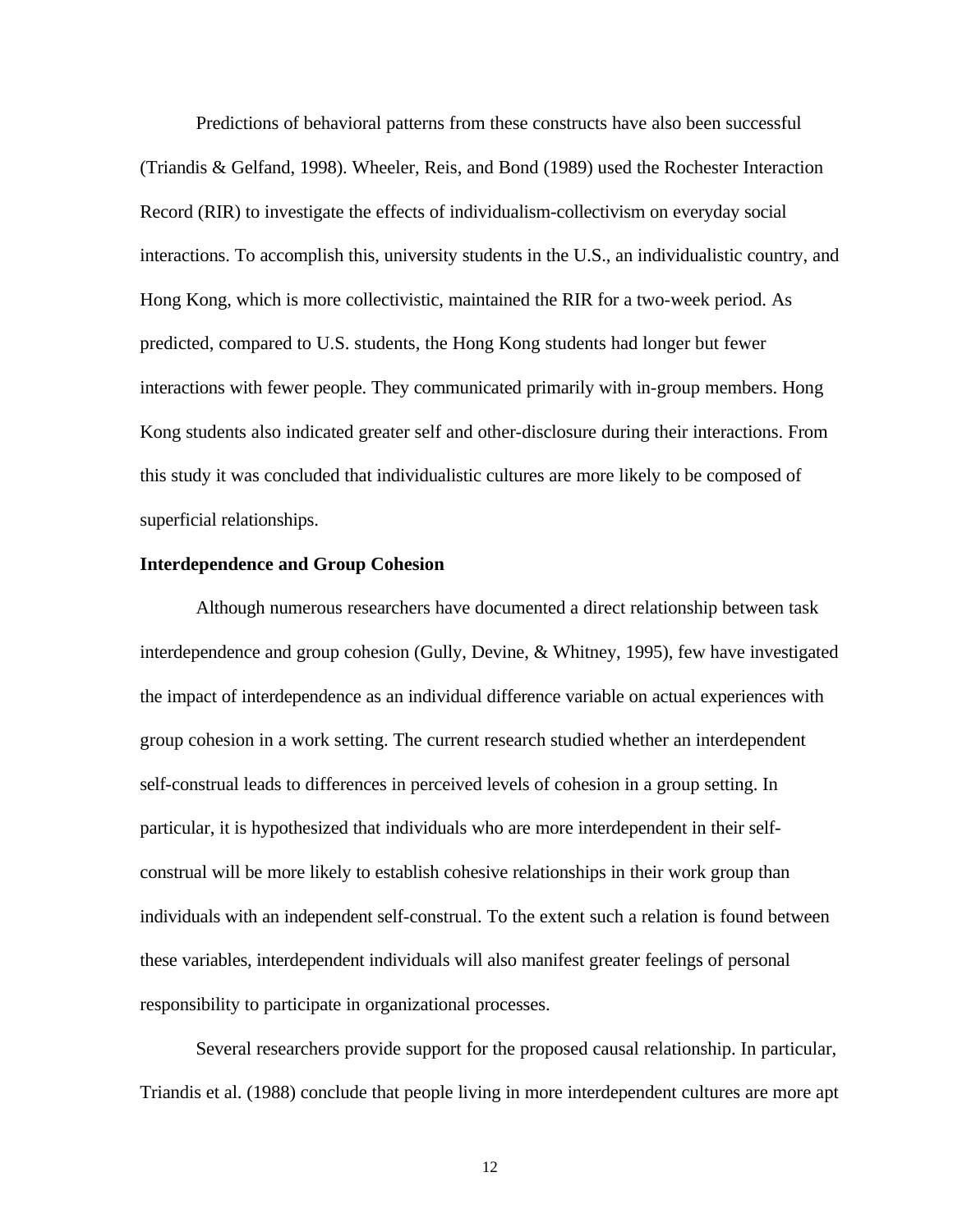to develop friendships that imply a life-long intimate relationship with many obligations. So the quality of a friendship varies according to the interdependence of a culture. Further, research in the domain of self-psychology (Kohut, 1984) has demonstrated that individuals will tend to seek out relationships that confirm their world-view (Gardner et al., 1999; Lee & Robbins, 1998; Miller, 1992). Interdependent individuals are more likely to view their world as a social system, and to possess a stronger need to be a part of this system than their independent counter-parts. Thus, to the extent an individual has an interdependent worldview, they will be more likely to pursue relationships that satisfy their need to be part of a cohesive social network.

From a survey of 185 students at a large, urban southeastern university, Lee and Robbins (1998) found that women who reported feeling more distant from the social world were less likely to attempt to satisfy their need for belonging. Hui and Villareal (1989) report similar findings. Using participants from both the U.S. and Hong Kong, the authors demonstrated consistent differences between individuals with a collectivistic world-view versus those with an individualistic perspective. Specifically, individualism was positively correlated with a need for autonomy, and negatively correlated with needs for abasement, affiliation, nurturance, succorance, and desirability. Similar correlational patterns were found for participants in Hong Kong as well as the U.S.

#### **Interdependence and Interpersonal Trust**

With regard to interpersonal trust, specific research investigating the nature of interpersonal trust and its antecedents has identified interdependence as a potential causal variable (Kumar, Scheer, & Steenkamp, 1995). In other words, a number of investigators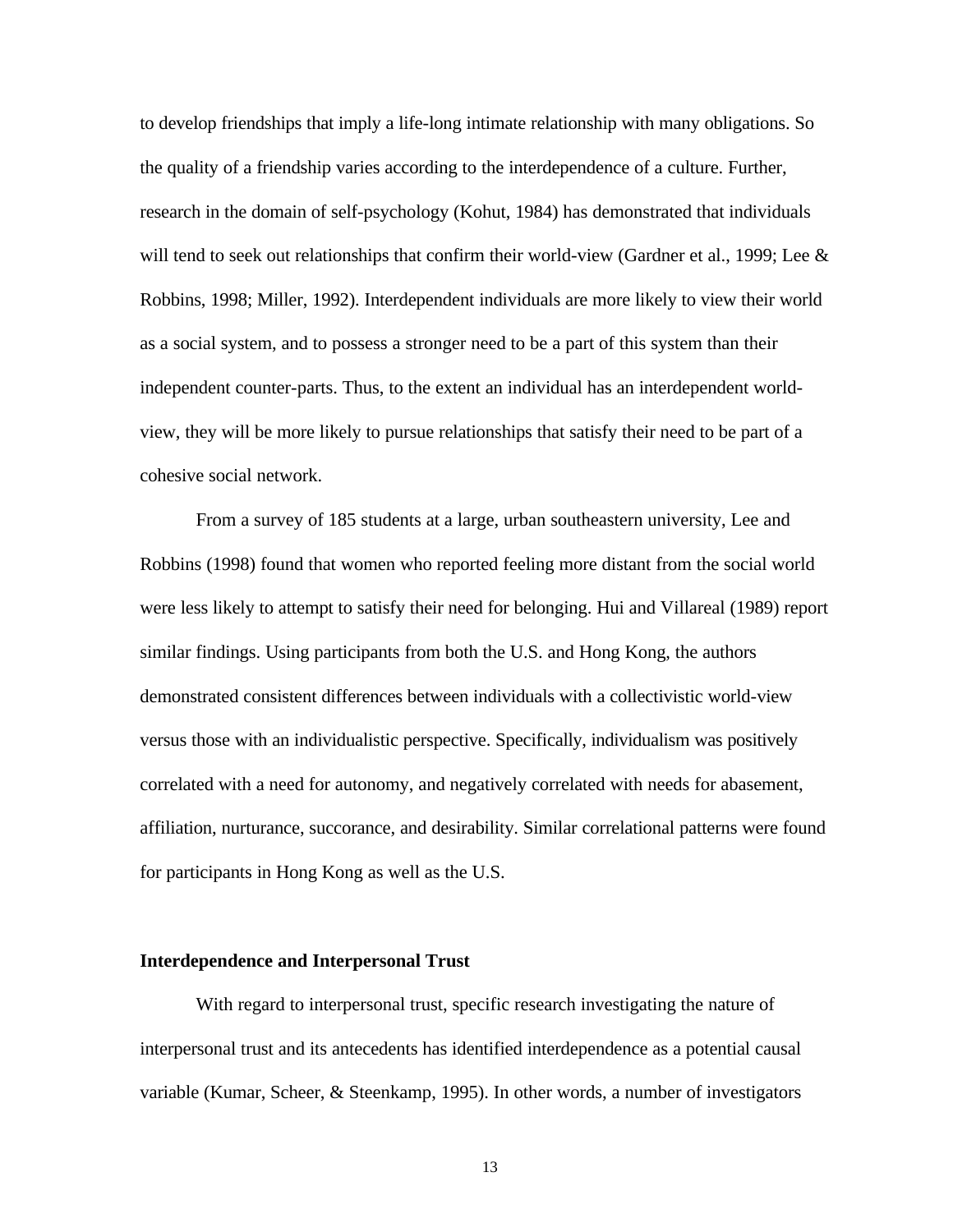have hypothesized that all else being equal, interdependence and trust covary in an interpersonal relationship. Unfortunately, the majority of the group-cohesion research investigating relations between interdependence and trust has focused on task or work relationship characteristics as opposed to individual differences. For instance, using survey data from automobile dealers, Kumar, Scheer, and Steenkamp (1995) found that as perceived interdependence asymmetry increased, dealer trust and commitment declined. In addition, relationships with greater total interdependence exhibited higher trust, stronger commitment, and lower conflict than relationships with lower interdependence.

Kumar et al. (1995) examined interpersonal relationships from a contextual or structural perspective, and the characteristics of the individual participants were not assessed. For the current investigation it was presumed that if an individual enters into a social situation with a pre-disposition for developing a more interdependent relationship (based on their selfconstrual), they will be more likely to initiate and sustain such a relationship than will individuals with an independent self-construal.

Given the differences found between people with an interdependent self-construal versus an independent self-construal, a mediated relation is proposed between an individual's self-construal and subsequent feelings of personal responsibility in organizational processes. In particular, it is hypothesized that an interdependent self-construal sets an establishing condition that motivates an individual to establish cohesive and trusting relationships with coworkers. In turn, as discussed previously, elevated levels of cohesion and trust will help to facilitate perceptions of personal responsibility for participating in organizational processes.

*H5: An interdependent self-construal will have indirect effects on personal responsibility for participating in organizational processes. That is, individuals*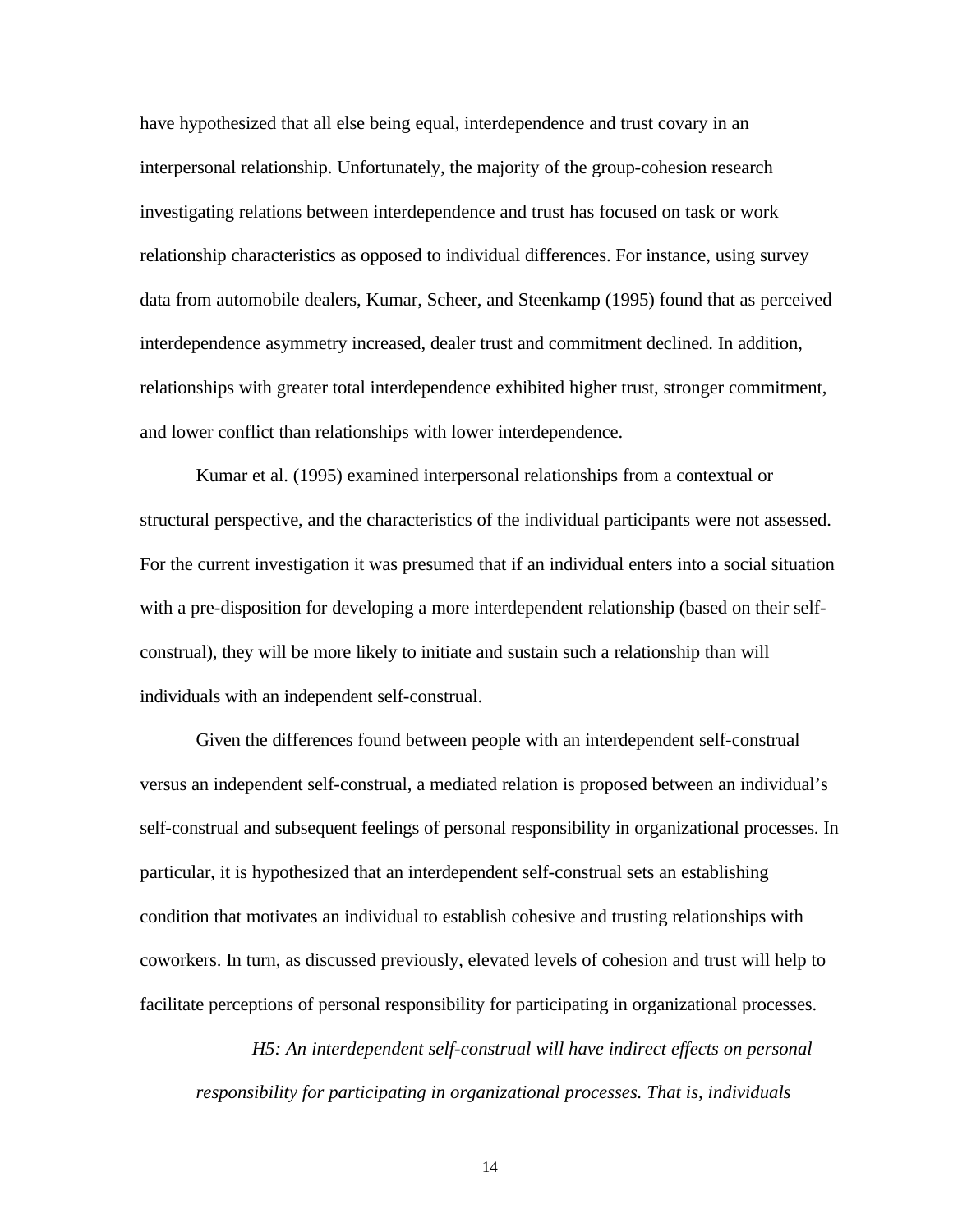*with an interdependent self-construal will report more cohesive relationships with their coworkers. In turn, as previously hypothesized (H2), group cohesion will directly influence personal responsibility to participate in the BBS process.*

*H6: An interdependent self-construal will have indirect effects on personal responsibility to participate in organizational processes, due to its influence on interpersonal trust in coworkers. That is, individuals with an interdependent selfconstrual will report more trusting relationships with their coworkers. In turn, as previously hypothesized (H3), trust in coworkers will directly influence personal responsibility to participate in a BBS process.*

# **Personal Control**

Up to this point, the primary focus has been on how individual differences can facilitate the development of relationships more conducive to feelings of personal responsibility to participate in organizational processes. It is proposed that some individuals bring with them a greater propensity for personal responsibility than do others. In addition to individual differences, it is further proposed that organizations can facilitate feelings of personal responsibility for participation in organizational processes by providing employees with greater levels of personal control over those processes.

All complex organizations incorporate some form of control system to provide guidelines for managing employee behavior (Dose & Klimoski, 1995; Katz & Kahn, 1978). Traditionally, views of organizational control have stressed mechanisms such as rules, hierarchies, and sanctions, making use of what has been called process control and output control strategies (Ouchi, 1977).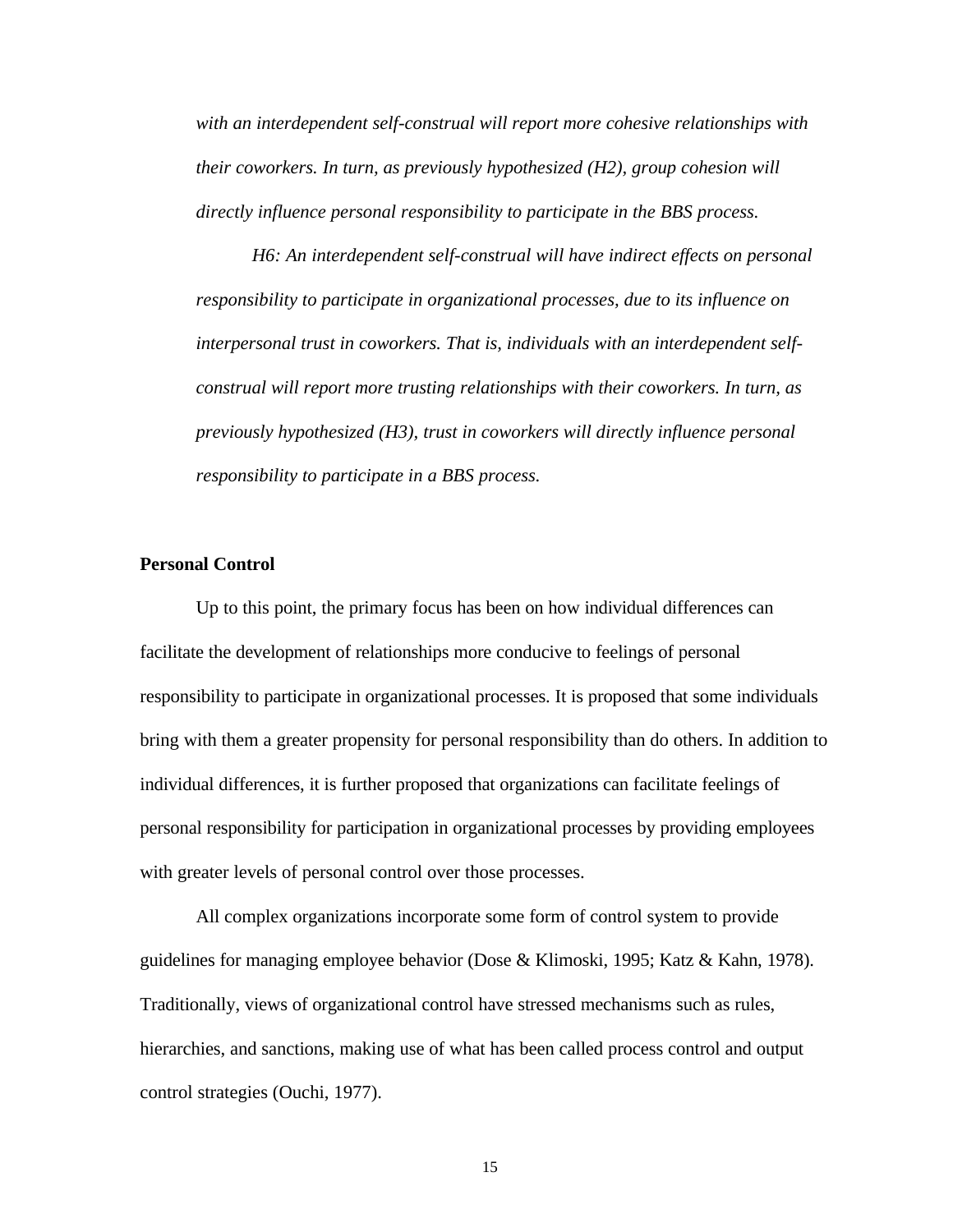One of the weaknesses associated with traditional bureaucratic control systems is that such mechanisms do not give organizations the flexibility to react in a timely manner to changes in a dynamic business environment. As Mitchell (1993) states "tall and formal chain of command organizations are proving to be unwieldy and unable to meet the customerdictated necessity of adroitness, flexibility, and adaptability (p.36)."

Second, rigid hierarchical control systems necessarily inhibit employee autonomy and personal control. To the extent employees desire some discretion in their work environment, a reduction in these factors can lead to employees engaging in resistance behaviors. For example, false-reporting behaviors have been associated with monitoring systems that produce constant vigilance for the purpose of control over production (Grant, Higgins, & Irving, 1988) or management standards that employees perceive as unreasonably high (Dose & Klimoski, 1995).

In addition, research by Kelman (1958) suggests that organizations relying solely on traditional management-driven control policies will find their employees more likely to engage in compliance behaviors. But, compliance behavior tends to produce defensive strategies and a motivation to avoid punishment (Dose & Klimoski, 1995). Individuals perform the behavior only because they know they are being monitored and not because they agree with organizational policies. Such negatively reinforced behavior presumably decreases perceptions of individual freedom (Skinner, 1971). In these situations, people feel accountable but not personally responsible (Geller, 1998a).

Much research has demonstrated benefits associated with elevated levels of personal control. For example, organizational structures which give employees greater discretion in job performance have been found to be positively related to employee perceptions of fairness,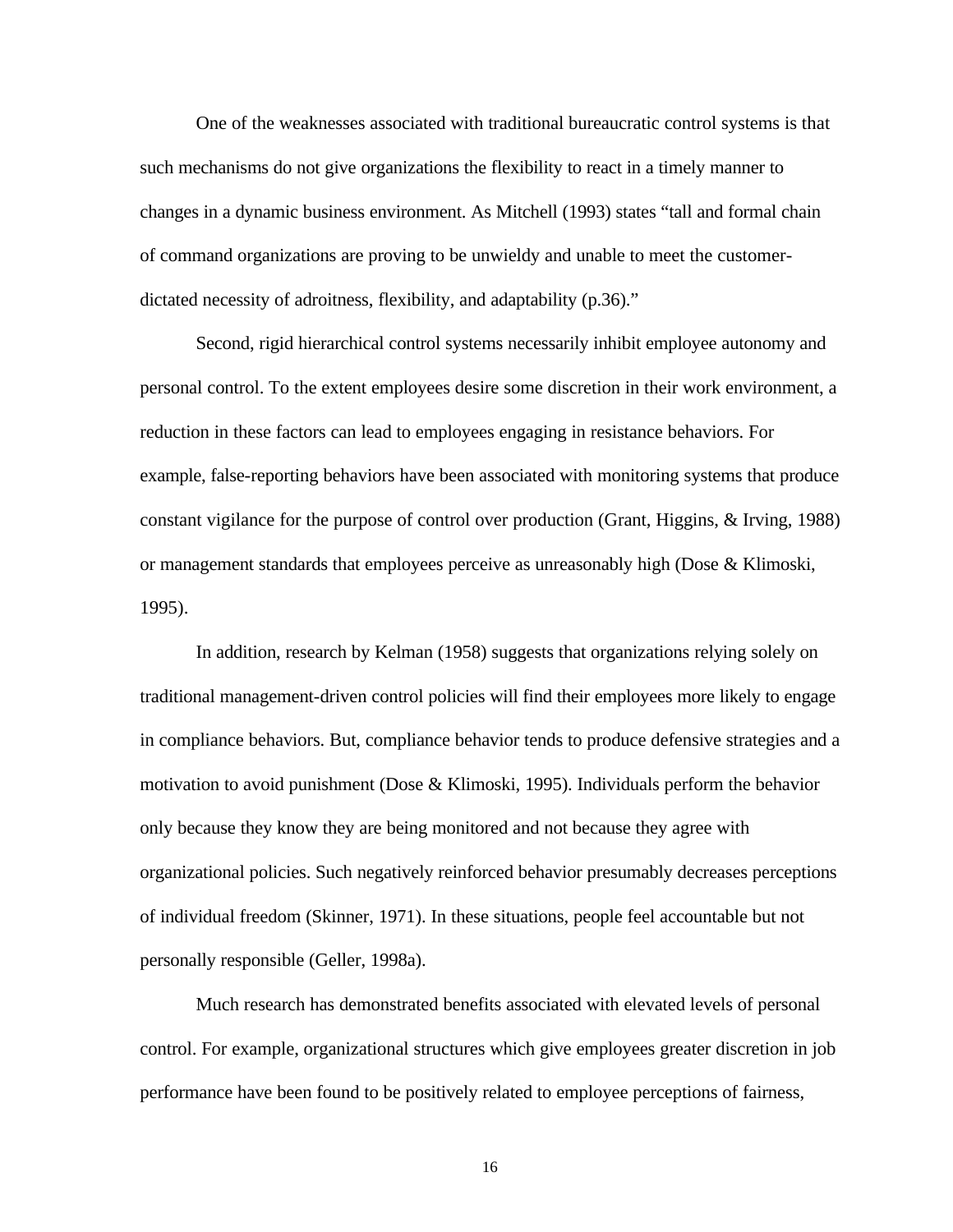satisfaction, quality of work life, and organizational effectiveness (Hackman & Lawler, 1971; Hunton, Hall, & Price, 1998; Sashkin, 1984). In contrast, a lack of control over organizational outcomes may result in a state of learned helplessness (Seligman, 1975). In other words, employees are said to have "trained incapacity" in that all decisions are made for them rather than being encouraged to do so on their own (Dose & Klimoski, 1995).

Personal control in the context of self-management programs does not imply external control is irrelevant (Dose & Klimoski, 1995). Instead, the intent is to partially close the gap between the "doing" and the "controlling" aspects of the job. In this sense, increases in personal control are established by *vertically loading* a task or job (Hackman & Lawler, 1971). When a job is vertically loaded, responsibilities and controls that formerly were reserved for management are given to employees. Vertically loading a job inevitably increases autonomy. Subsequently, it is often found that employees in this situation will view task demands more favorably because they feel they are being treated with respect rather than simply being monitored (Cummings & Anton, 1990; Geller, 1998a).

A number of researchers have provided evidence that increases in personal control leads to employee personal responsibility (Dose & Klimoski, 1995). For example, through surveying 658 employees from 62 different jobs in seven organizations, Hackman and Oldham (1976) found significant positive correlations not only between employee perceptions of autonomy and personal responsibility, but also between autonomy and job involvement.

In another relevant investigation, Fisher (1978) recruited participants through a "help wanted" advertisement for a short-term clerical job. He then directly manipulated subjects' personal control regarding effective task performance. More specifically, individuals in a high personal control condition were assigned a puzzle task in which their effort could influence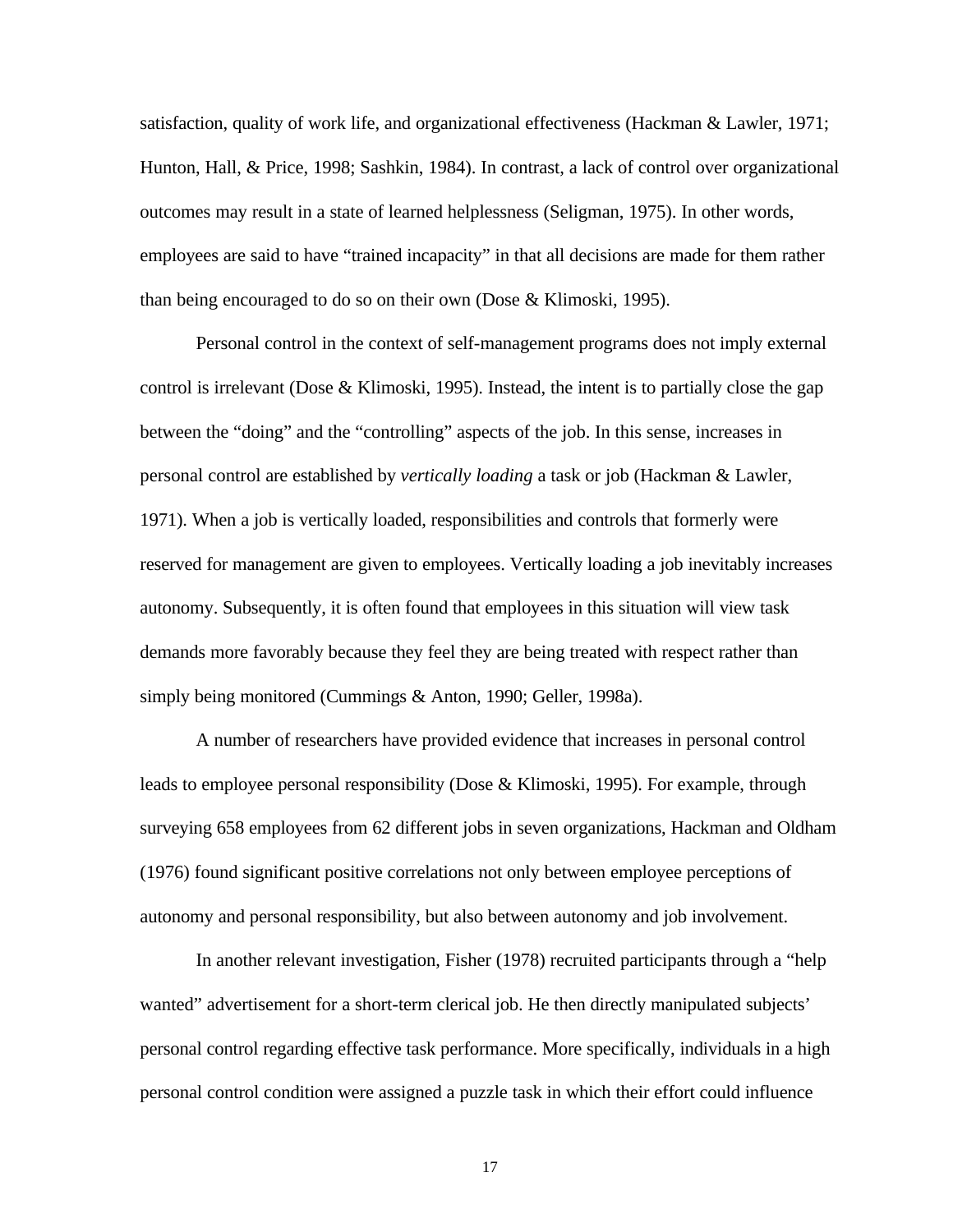task outcome. Those relegated to the low personal control condition were assigned a puzzle task in which their efforts were meaningless for success. In fact, successful performance was almost impossible in this condition. Results indicated that one's level of personal control was directly correlated with self-report and behavioral measures of internal motivation to perform the task. As a result of prior research, the current study hypothesized that elevated levels of employee personal control would increase personal responsibility to participate in organizational processes.

*H7: Personal control will directly affect personal responsibility to participate in a BBS process. That is, employees assigned to a personal control condition will report higher levels of personal responsibility to participate in a BBS process than will individuals in a control condition.*

#### **Personal Control and Interpersonal Trust**

In addition to the expected direct affect of personal control on personal responsibility, indirect effects were also predicted. Specifically, it was hypothesized that elevating levels of employee personal control over organizational processes would lead to increases in employee trust in management. In turn, increased feelings of trust in management would enhance employee personal responsibility to participate in organizational processes.

Often employees perceive management to be establishing a system whereby individual employee behavior is monitored for the sole purpose of keeping tabs on everyone. Due to these perceptions, employees do not develop personal responsibility for participating in organizational processes. Instead, employees participate only to avoid negative sanctions associated with non-participation. Any improvement program needs trust between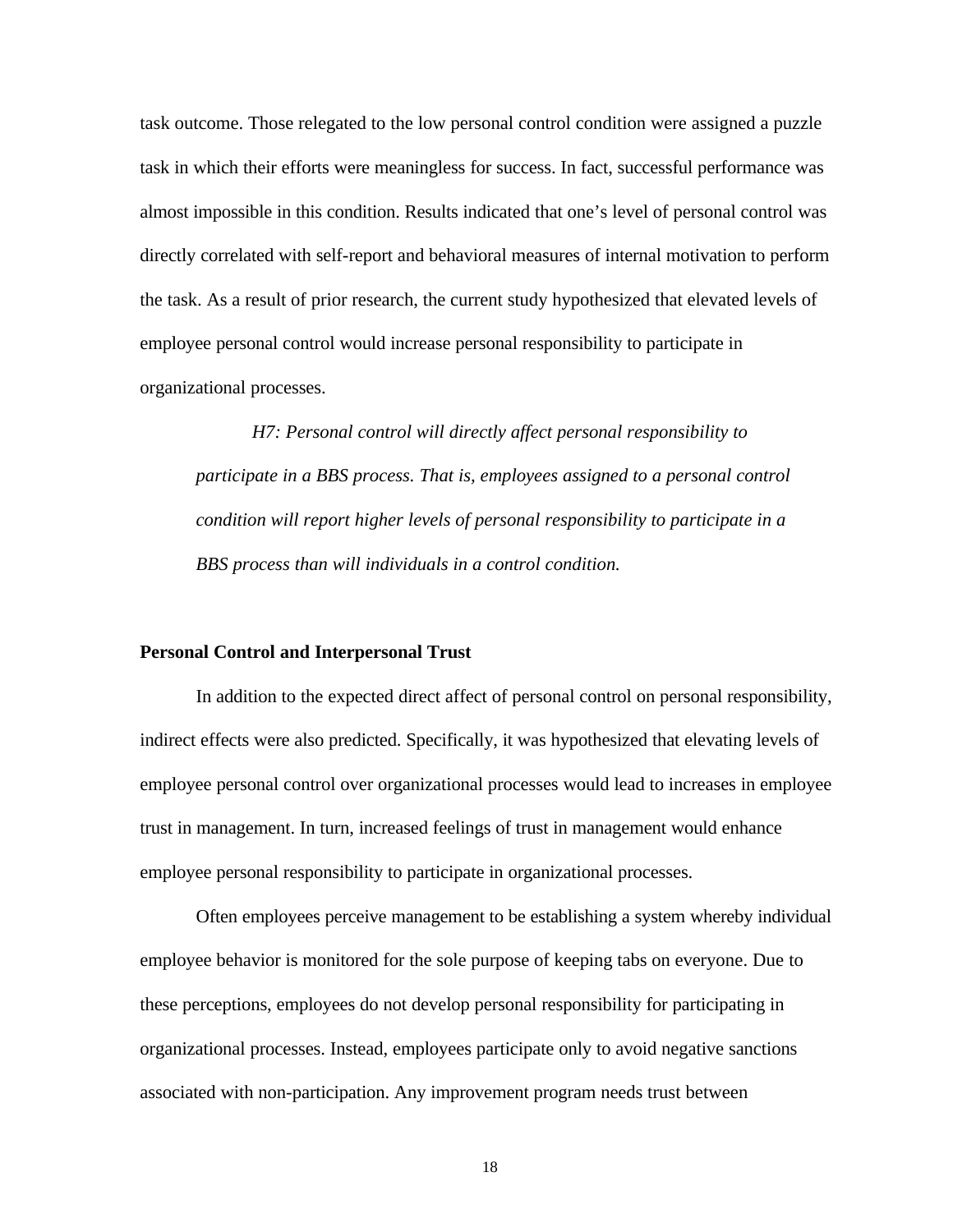management and workers (Mitchell, 1993). To gain this trust, it is suggested management allow employees control over the design and improvement of their work processes.

An atmosphere of trust between management and employees fosters the development of personal responsibility. However, promoting responsibility of this type requires less frequent monitoring on the part of management (Dose & Klimoski, 1995). In other words, if it is desirable for employees to develop trust in management intentions and subsequently personal responsibility, management needs to enable employees to have more control over their work processes. To cultivate personal responsibility, companies need to let their employees plan and control their own work to some extent (Mitchell, 1993).

To investigate the personal control/trust in management relationship, Deci, Connell, and Ryan (1989) collected survey data from 23 managers and their subordinates in a large corporation. Their results showed that managers' orientations coordinated significantly with certain subordinate variables. In particular, subordinates of managers who provided a context for promoting a sense of self-determination, reported significantly higher levels of trust for their management. The results are consistent with proposals that discuss the importance of understanding and acknowledging individual needs, feelings, and attitudes with respect to situations at hand. When such needs are met, the target person will be more trusting of the context, and hence more likely to perform the desired behaviors (Deci et al., 1989).

Magner, Welker, and Johnson (1996) report additional support for the influence of personal control on subsequent perceptions of trust. Questionnaire data from 220 academic accountants showed that supervisors who let employees offer input into decision-making processes were more likely to be trusted than supervisors who did not let employees provide input for process decisions.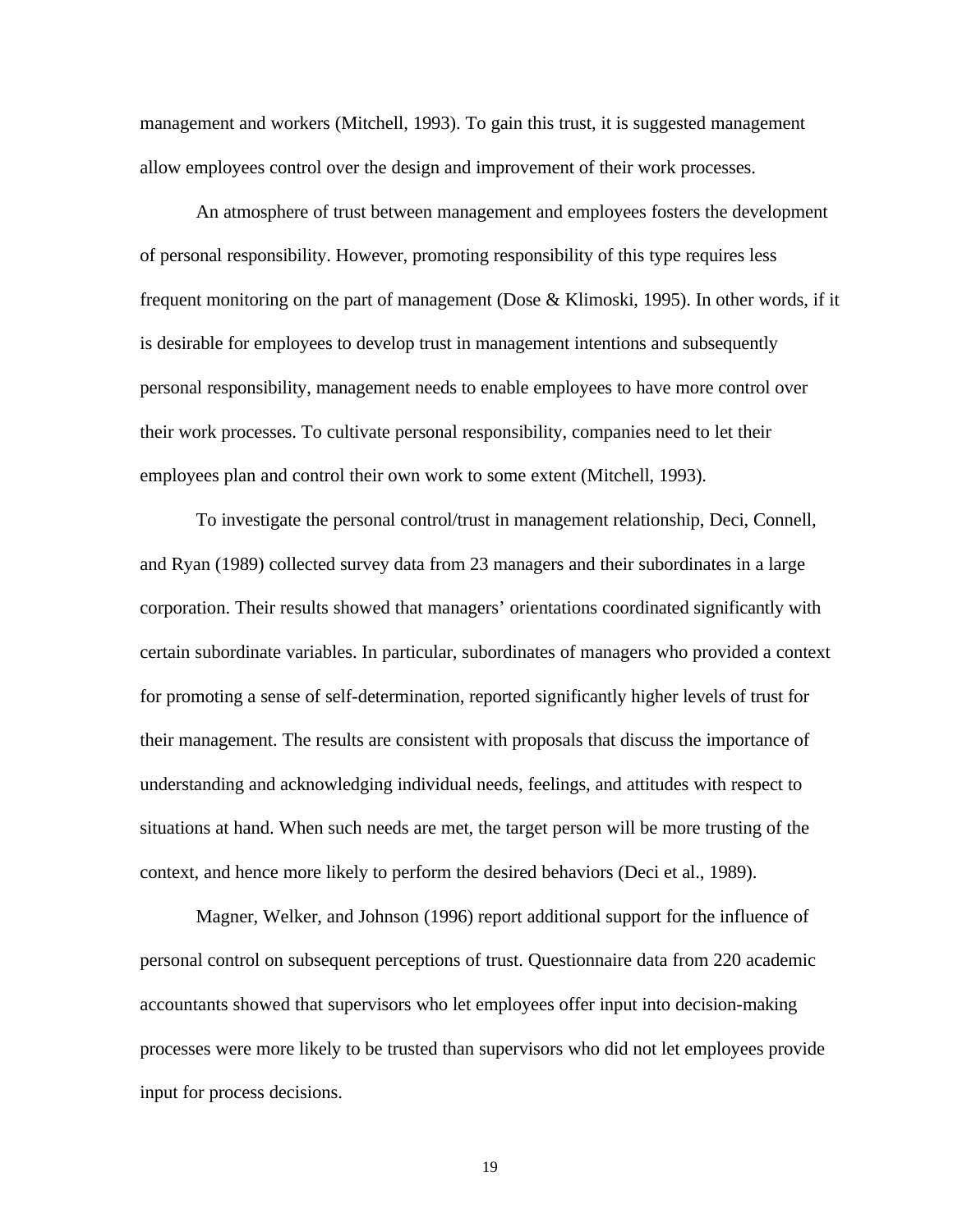Finally, Jenkins and Lawler (1981) investigated the impact of allowing employees in a small manufacturing firm more control in the development of a base-pay plan. Attitudinal data (including a trust-in-management scale) and behavioral data were collected from 58 employees prior to, and immediately following the development and installation of the pay plan. The results showed a significant increase in employee trust in management after the next pay schedule. Allowing employee input not only resulted in more effective pay plans, but also led to a better overall relationship between employees and management.

*H8: Personal control will indirectly affect personal responsibility to participate in organizational processes, through its influence on employee trust in management. That is, employees in a personal control condition will report higher levels of trust in management than will employees in a control condition. In turn, trust in management will be associated with increases in personal responsibility to participate in a BBS process.*

#### **Personal Responsibility or Conscientiousness**

The primary aim of the present investigation was to identify factors that facilitate employee feelings of personal responsibility to participate in organizational processes. The underlying assumption is that a feeling of personal responsibility is a very powerful determinant of actual performance. In this particular instance, the concern is with employee personal responsibility for participation in a non-mandated work process.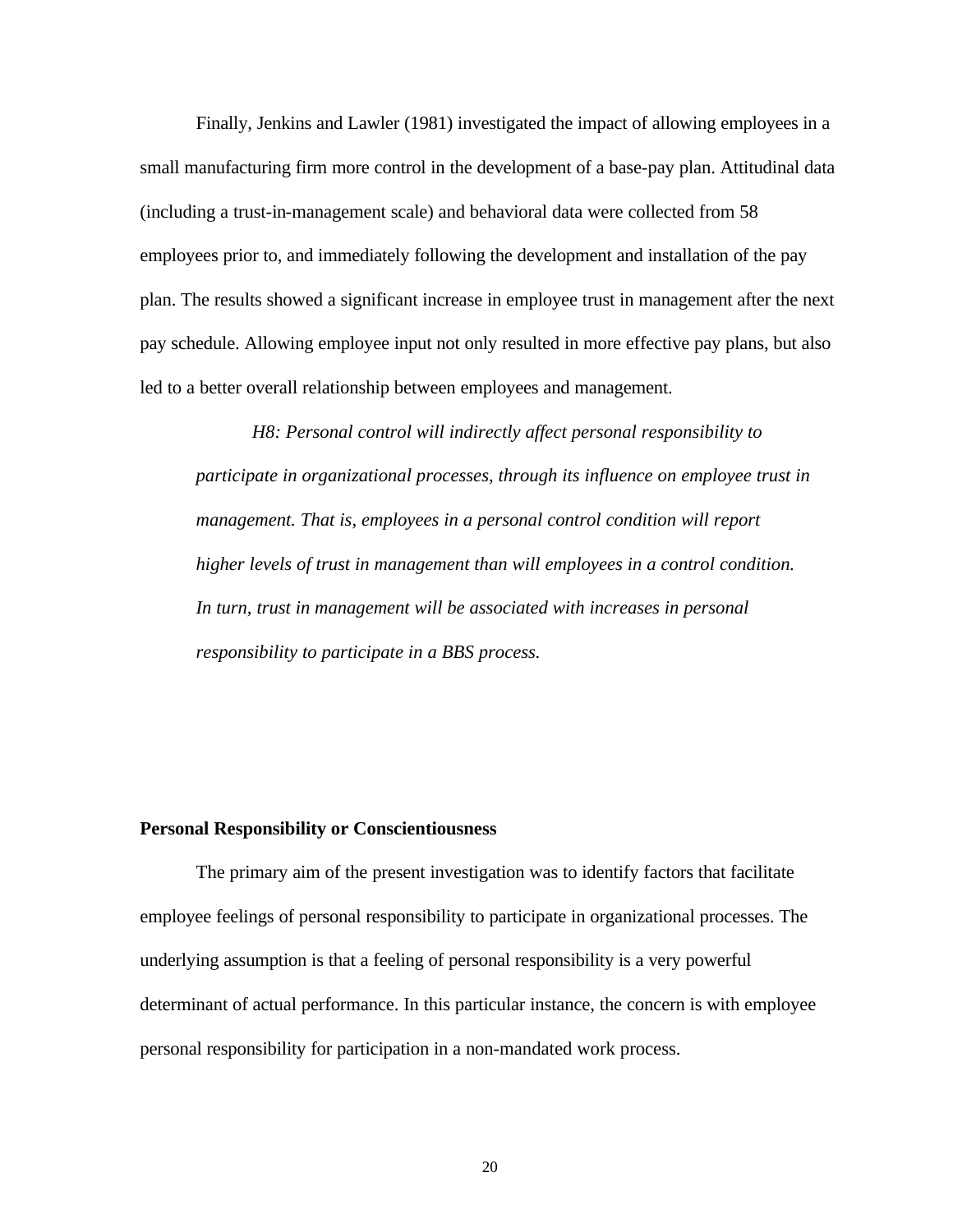Several variables have demonstrated ability to predict this class of behavior.

Noteworthy among such variables is conscientiousness, a variable that has predicted not only OCB, but has also been consistently related to job performance across a wide variety of occupational groups (Crant, 1995). Broadly defined, conscientiousness is a trait described as a stable tendency to be organized, efficient, goal oriented, and persistent (Barrick & Mount, 1991; Costa & McCrae, 1992; Goldberg, 1992).

The conscientious variable is particularly noteworthy for two reasons. For one, as mentioned above, conscientiousness has predicted OCB in previous research. For example, Hogan, Rybicki, Motowidlo, and Borman (1998) had 214 job applicants complete the Hogan Personality Inventory (HPI). Subsequently, employees were rated by their supervisors for OCB performance. Results indicated that conscientiousness, as measured by the HPI Prudence score, was significantly related to supervisory ratings of employee OCB.

In addition, it might be argued that personal responsibility is nothing more than a factor subsumed by conscientiousness. In fact, The Jackson Personality Inventory (JPI) includes a responsibility factor in its conscientiousness dimension. If personal responsibility is subsumed by conscientiousness, it would seem unnecessary for an organization to be concerned with structuring an environment that breeds feelings of personal responsibility. It would probably be much easier to employ individuals high on the conscientiousness trait.

As defined in the current study, personal responsibility is proposed to be distinct from conscientiousness. Several arguments support this perspective. First, with regard to the JPI, Paunonen and Jackson (1996) report on findings indicating the responsibility scale had its chief loading on the agreeableness factor rather than the conscientiousness factor (Costa & McCrae, 1998).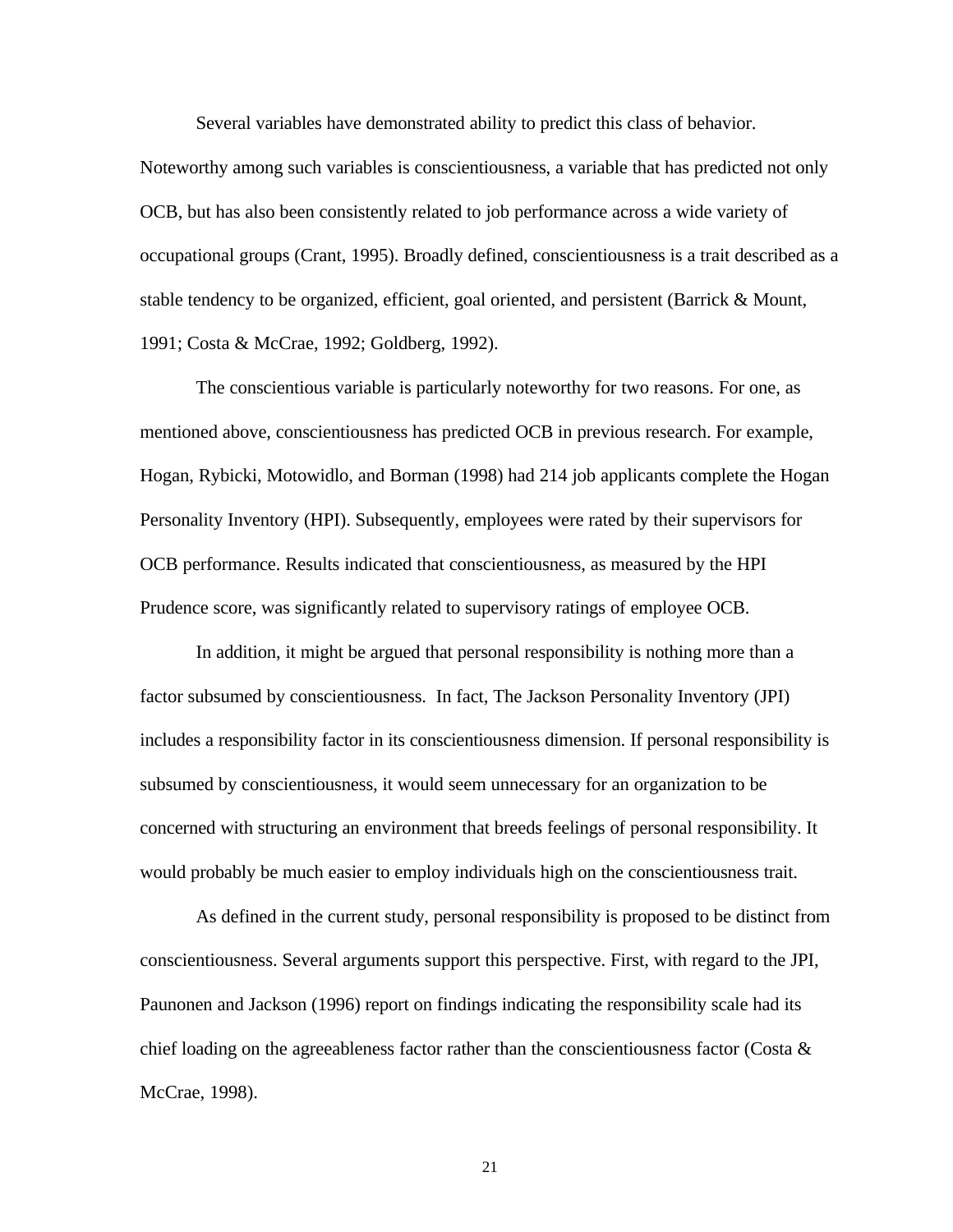Second**,** conscientiousness is traditionally defined as a stable trait that remains constant across time and environment. In contrast, personal responsibility is defined in this investigation as a state, directed at a specific organizational process, and subject to influence both by environmental and individual difference variables. Said differently, it is perfectly logical to imagine people being goal-driven, organized, prompt, and neat (i.e., conscientious), but not feeling obligated to participate in a particular voluntary work process - they do not feel any personal responsibility to contribute.

*H9: Employee feelings of personal responsibility will be predictive of participation in the BBS process over and above individual levels of conscientiousness.*

#### **Consequences of Voluntary Participation in a Behavior-Based Safety Process**

Individuals who become actively involved in a behavior-based safety (BBS) process are necessarily endorsing a certain class of behaviors - - safety-related behaviors. Their public endorsement of safe behavior leaves them susceptible to negative consequences when performing at-risk behaviors. Specifically, aversive consequences may be public (disapproval from others for inconsistency between verbal and work behaviors), or private (anxiety, guilt, or perhaps cognitive dissonance). In other words, an individual who is active in a BBS process, but consistently performs at-risk behaviors should experience induced hypocrisy (Aronson, Fried, & Stone 1991).

A study by Aronson et al. (1991) took advantage of the induced hypocrisy concept to promote safer sex practices. In this experiment feelings of hypocrisy were induced in college students to increase condom use. Hypocrisy was created by making students mindful of their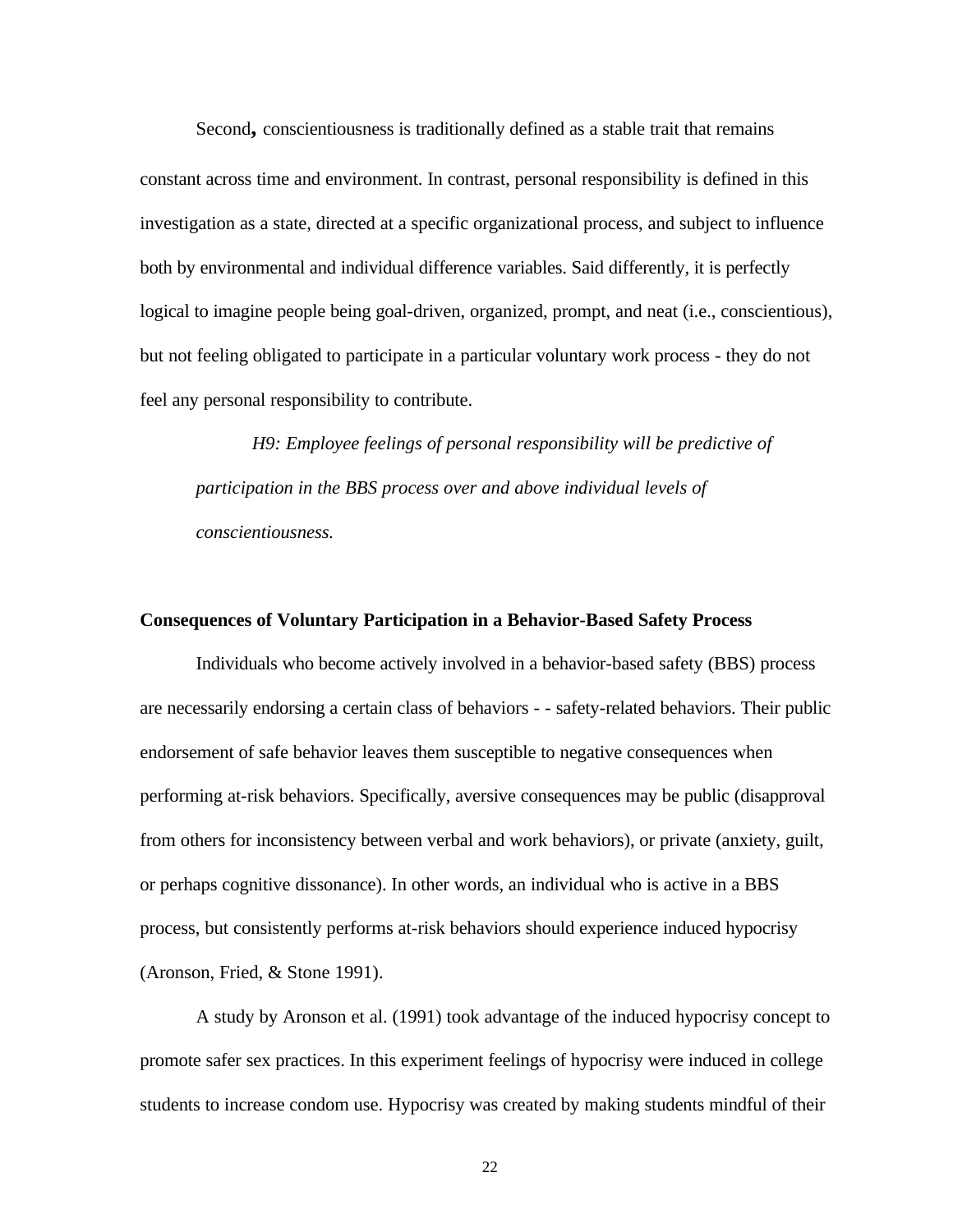past failure to use condoms and then having them persuade others about the importance of condoms for AIDS prevention. The induction of hypocrisy led to a greater intent to improve condom use relative to control conditions. In addition to an increase in intent to use condoms, when contacted several months later, subjects in the induced hypocrisy condition reported having used condoms at a greater rate than subjects in the control condition.

Further support for hypocrisy-induced behavior change was documented by Dickerson, Thibodeau, Aronson, and Miller (1992). Dickerson et al. tested the phenomenon in a field experiment on water conservation. Experimenters aroused hypocrisy in patrons of a campus recreation facility by making them feel hypocritical about their showering habits. They made participant's aware that they had sometimes wasted water while showering, and then varied whether or not participants made a public commitment by urging other people to take shorter showers. As expected, participants in the hypocrisy condition took significantly shorter showers then individuals in the control condition.

Finally, Ludwig and Geller (in press) investigated the behavioral impact of serving as an intervention agent on subsequent behaviors. Using pizza deliverers as intervention agents for a community safety-belt campaign, the researchers found that participating deliverers increased their own safety belt use 32% over baseline levels. In contrast, deliverers at a control side did not demonstrate any concomitant increases in safety-belt use. Also noteworthy was that the deliverers acting as intervention agents exhibited significant increases in their use of turn signals, suggesting a spread of effect to another safety-related behavior as a result of becoming an intervention agent.

In sum, it is expected an increase in safe working behaviors will accompany an increase in voluntary contributions to a BBS process. In addition, it was hypothesized that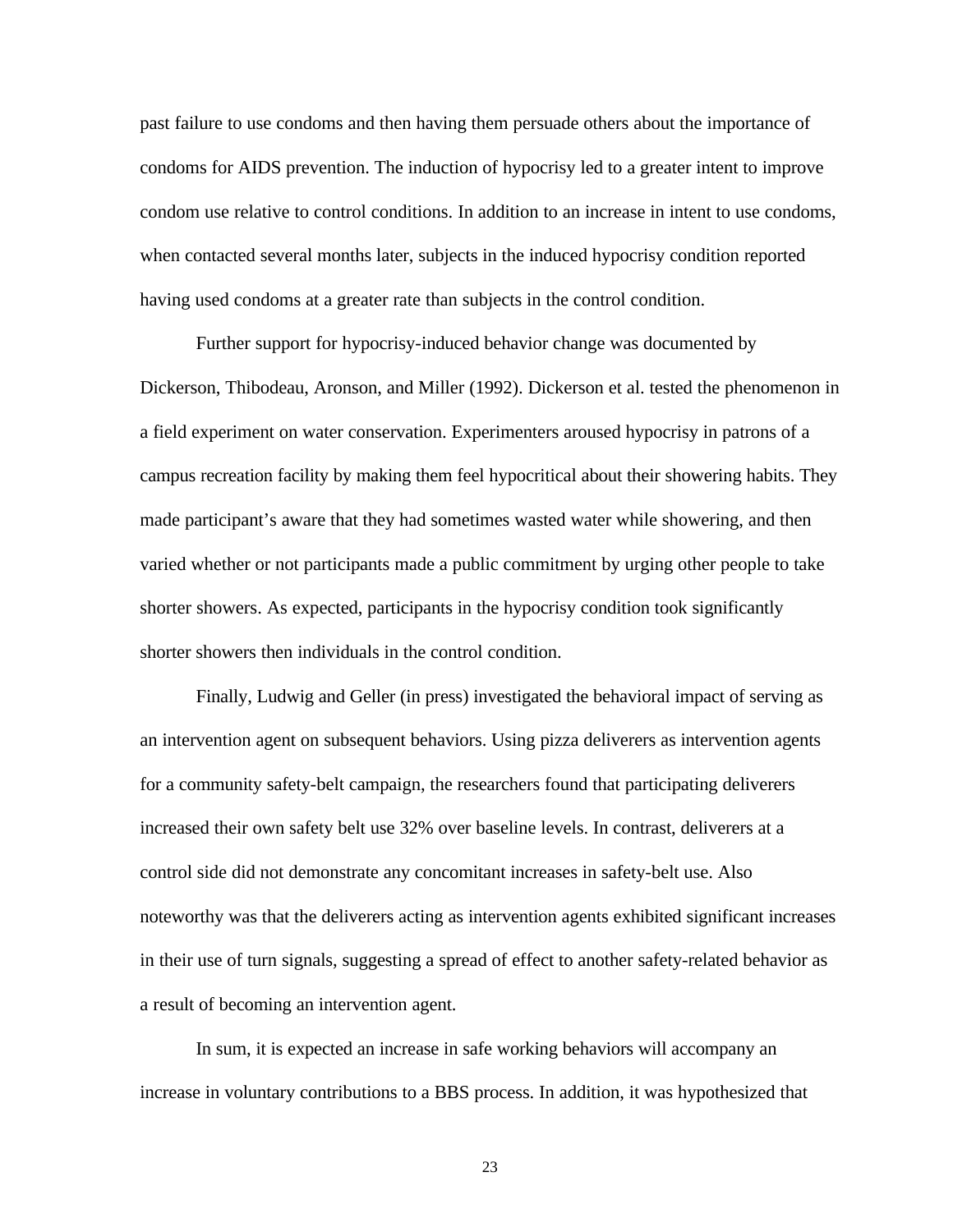increases in the performance of safe behaviors will extend beyond the work environment. In other words, it is proposed that individuals participating voluntarily in a BBS process will also exhibit an increase in safe behaviors at home and driving their car.

*H10: Individuals who perform more behavioral observations of their coworkers will demonstrate increases in their own safety-related behaviors at work.*

*H11: Individuals who perform more behavioral observations of their coworkers will demonstrate increases in their own safety-related behaviors in contexts outside of work (i.e., while driving a vehicle).*

# **A Proposed Model for Personal Responsibility**

Based on Hypotheses 1-8, a model for personal responsibility has been developed and is displayed in Figure 1. The theoretical relationships discussed above are indicated in the model by arrows drawn from one variable to the variable it is hypothesized to influence. Each path is marked to indicate the hypothesis it is meant to represent.

Insert Figure 1 about here

Competing models

When analyzing latent variable models, researchers recommend testing the hypothesized model against competing structural models (MacCallum, 1998). Competing models are used to assess the relative fit of a hypothesized model. The current investigation offers two alternative models to the one hypothesized. The first alternative model is an unconstrained model similar to the hypothesized model except the paths from interdependent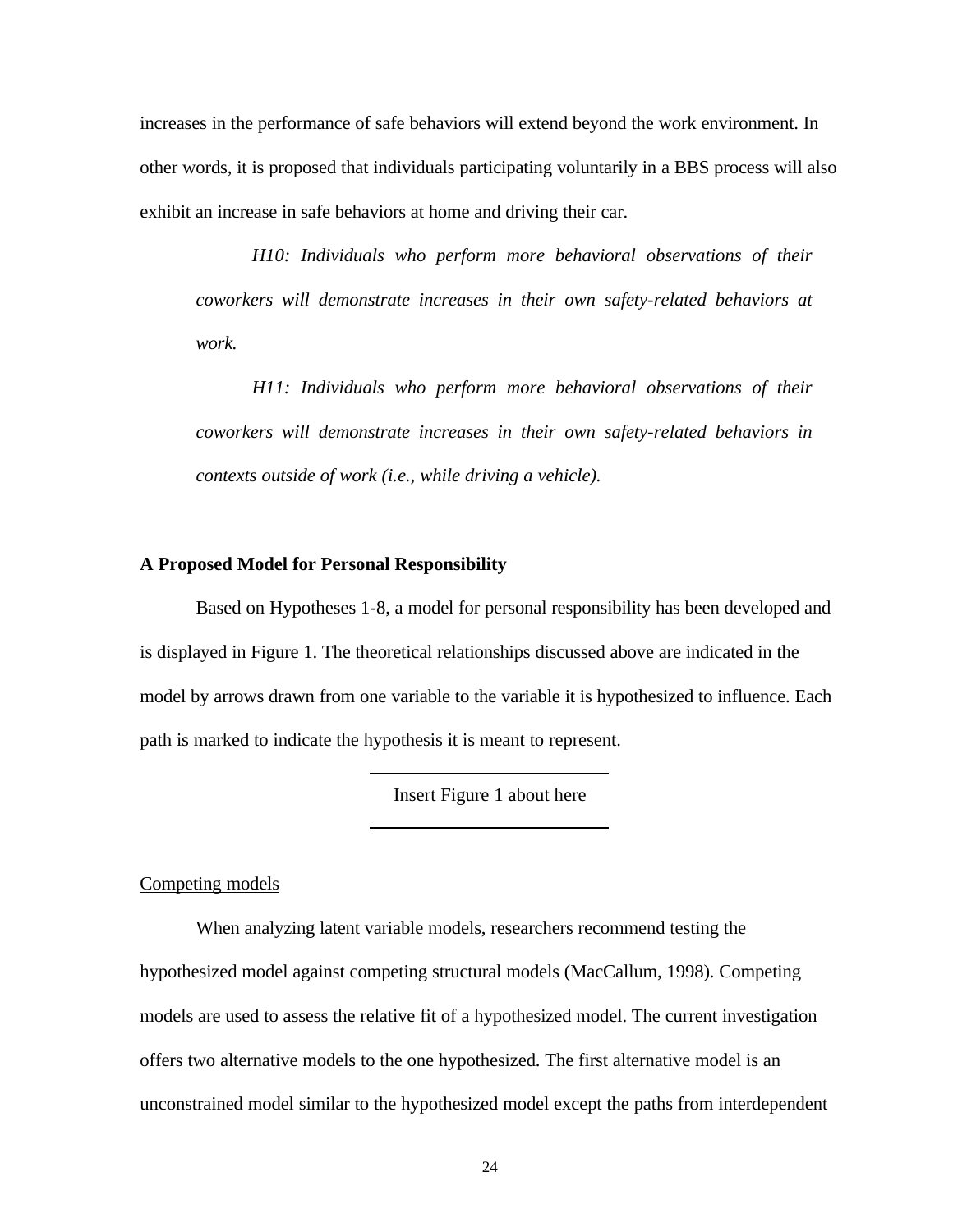self-construal, personal control, group cohesion, trust in coworkers, and trust in management to participation in the BBS process are set free.

The second alternative model, the constrained model, is also similar to the hypothesized model. In the constrained model the path from personal control to feelings of personal responsibility is fixed at zero. Figures 2 and 3 display the unconstrained and constrained model (respectively) investigated in the current investigation.

Insert Figures 2 and 3 about here

# **Method**

## **Participants and Setting**

Participants were 219 employees of a bearings plant located in southwest Virginia. They ranged in age from 18 to 61 with a mean of 34. There were 71 females, 138 males, and10 individuals who did not identify their gender. Participants had been employed by the organization an average of 25 months (range  $= 1$  to 120 months). The study took place in the context of a new BBS process. At a minimum all employees were required to attend a threehour training session. Any participatory behaviors performed by the employees after the training sessions were at the employees' discretion.

#### **Measures**

Most surveys consisted of five-point Likert scale items ranging from 1 (*strongly disagree)* to 5 *(strongly agree).* The conscientiousness survey consisted of a nine-point scale ranging from 1(*not at all like me*) to 9 (*very much like me*). All of the surveys used are included in Appendix A.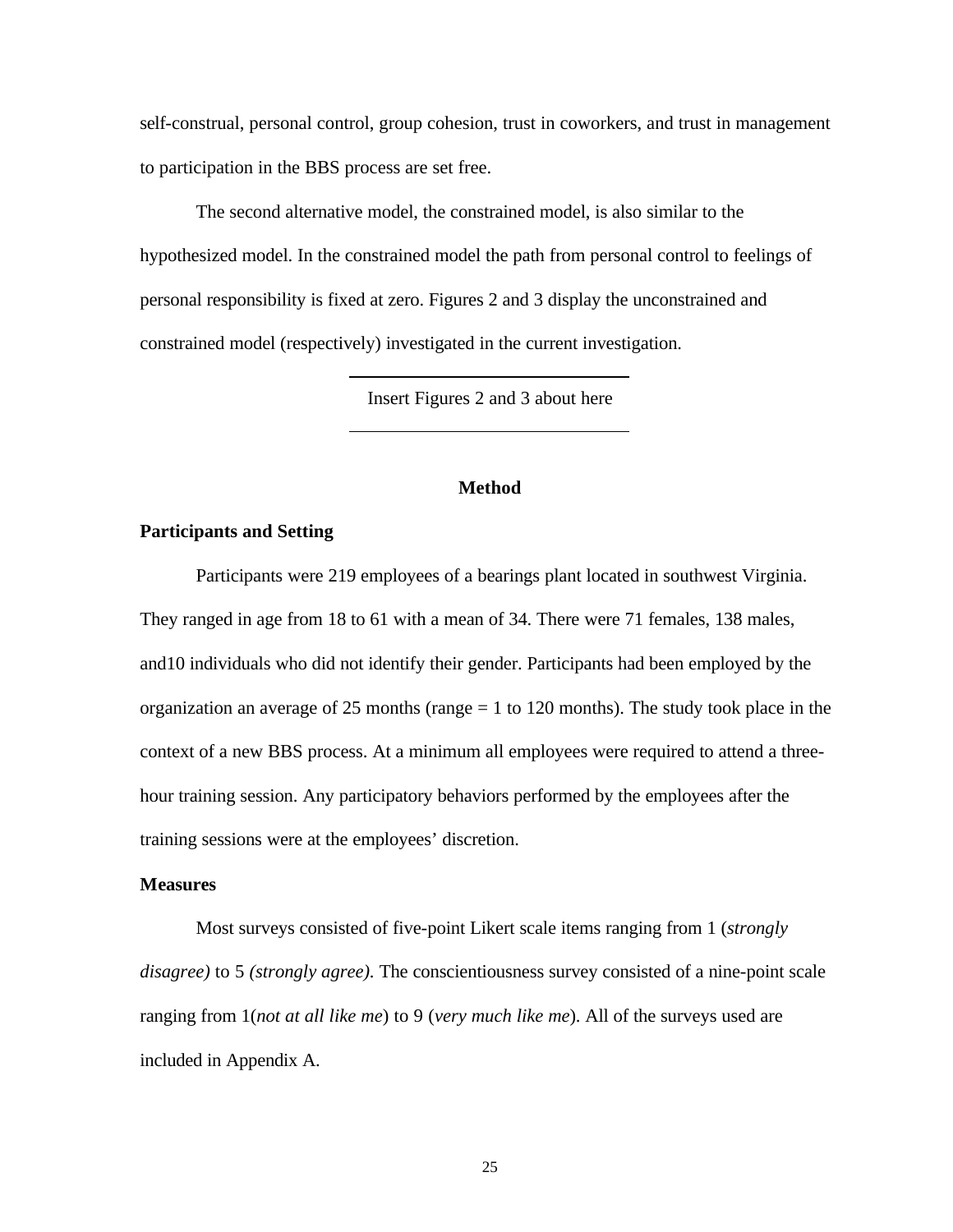Personal control manipulation. Based on a review of the personal control literature, items were developed specifically to assess the degree to which employees perceived they have had the opportunity to influence the design and implementation of the BBS process. The survey asked the following questions: a) How many BBS observations should be performed per individual on a weekly basis? b) Would it be acceptable to have employees do observations for jobs other than their own? c) Are there any specific suggestions you can make that you feel would improve the safety process? d) Do you feel it is acceptable for management level employees to do observations with the checklist? And e) Is there anything you think should be added to, or removed from the observation checklist?

Personal control manipulation check. Three items were used to assess the impact of the personal control manipulation: a) I feel I have had an opportunity to influence decisions regarding the specifics of our behavior-based safety process. b) I do not feel I have had the opportunity to give input regarding how the behavior-based safety process is going to look. And c) Several aspects of the behavior-based safety process are in part a result of my input.

Interdependence. Interdependence was measured with the 11-item scale developed by Wagner and Moch (1986). The scale assesses the extent to which an individual focuses on self versus group interests in a team context. The scale is further broken down into three dimensions. The first dimension is labeled *beliefs* (three items) and consists of three items that measure whether a work group is perceived to be more effective when working as a collective. The second dimension is called *values* (three items) and assesses an individual's preferences for working independently versus working in a more collectivistic or interdependent environment. The final dimension (five items) is labeled *norms* and measures an individual's prescriptions for how others should behave. These prescriptions may be either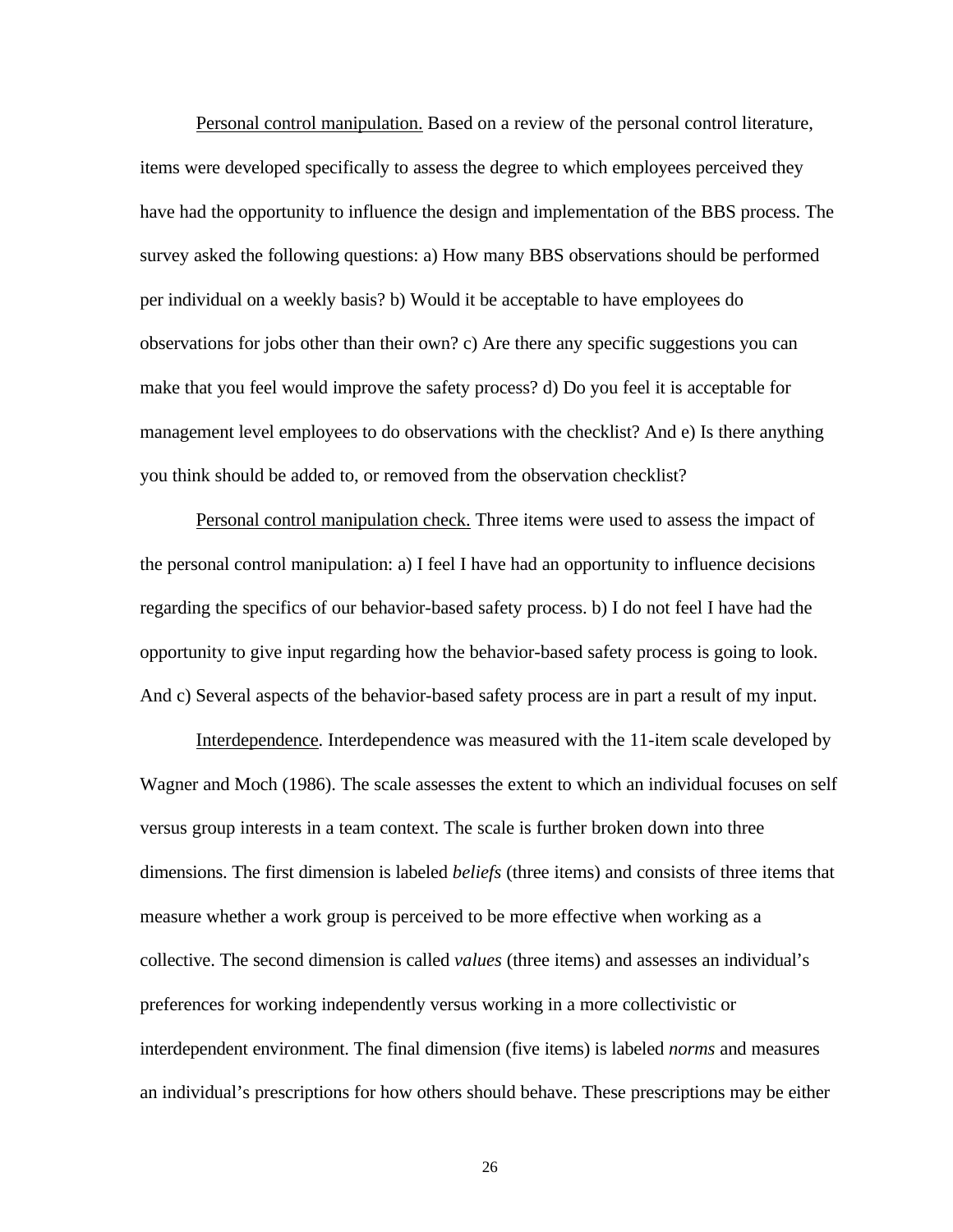interdependent or independent in nature. Reported reliabilities for this scale are all above .75 (Moorman & Blakely, 1995). Wagner and Moch (1986) have provided evidence for its construct validity.

Group Cohesion. Group cohesion was measured with nine items adapted from the scale developed by Wheeless, Wheeless, and Dickson-Markman (1982). The nine-item scale taps the "togetherness" individual members' feel towards other members in their group. It is designed to be an indicator of an individual's experienced cohesion with a group. Reliability estimates for this scale are reported at .84 (Roberts & Geller, 1995). For structural equation modeling purposes, this scale was randomly separated into three separate three-item scales. As such the group cohesion construct had three indicators.

Trust in Coworkers. Trust in peers was measured with a six-item scale developed by Cook and Wall (1980). The scale is broken down into two factors, faith in peer intentions and faith in peer abilities. The scale is intended to yield ascriptions of capability and intentions of coworkers. Reported reliabilities for this scale are all above .80 (Cook & Wall, 1980).

Trust in Management. Trust in management was measured with six items developed by Cook and Wall (1980). Similar to the items designed to measure trust in peers, the trust in management items also form two factors (i.e., trust in management intentions and trust in management abilities). Reported reliabilities for this scale are all above .80 (Cook & Wall, 1980).

Personal Responsibility for Participation. Personal responsibility was assessed with three items designed specifically for this study. Based on a review of the personal responsibility literature, the items were designed to tap the degree to which an individual feels a sense of duty or obligation to participate in a BBS process. These items are: 1) Even though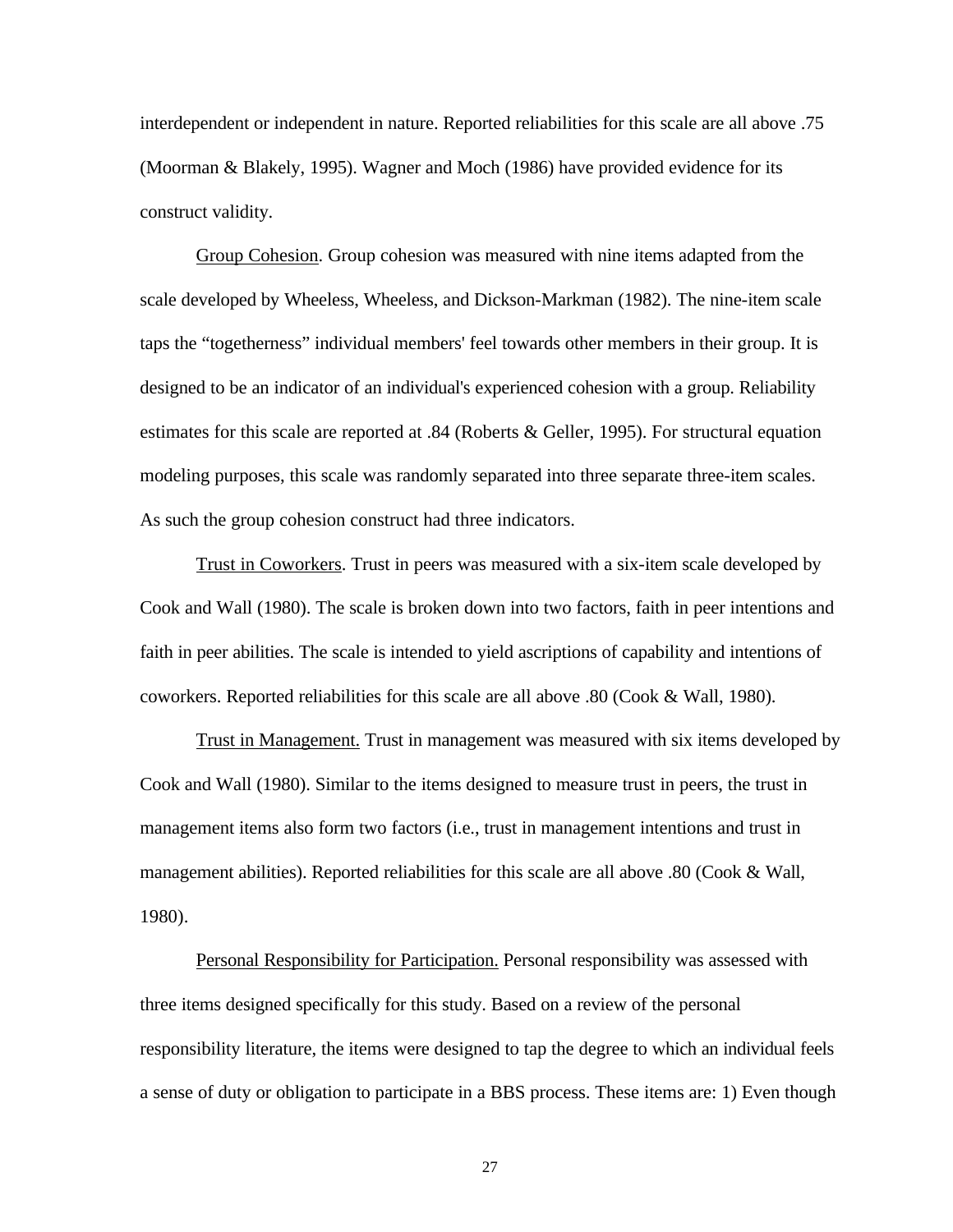I do not have to, I feel an obligation to participate in the behavior-based safety process, 2) Even though it is not a job requirement, I feel it is part of my personal responsibility to participate in the behavior-based safety process, and 3) The only way to make me participate in the behavior-based safety process is to make it mandatory.

Conscientiousness. Conscientiousness was measured with items developed by Goldberg (1992). The scale consists of ten adjectives representative of conscientiousness and asks individuals to rate themselves on a scale from 1 to 9 for each of the adjectives. Internal consistency estimates of the scale range from .85 to .94 (Goldberg, 1992; Stewart, Carson, & Cardy, 1996)

Involvement in the BBS Process. Employee participation in the BBS process was assessed by examining the number of observations performed, and two likert-scale ratings of BBS process involvement (i.e., from  $1 = not$  at all involved, to  $5 = very$  involved). The selfratings were provided by each employee eight days after all employee training had been completed. These items were: 1) How involved would you say you have been in the behaviorbased safety process? and 2) Compared with your coworkers, how involved have you been in the behavior-based safety process?

Frequency of Safe Behavior Performance. Frequency of safe behavior both on the job and while driving was assessed with eight self-report questions. The first four questions (1-4) address safety related behaviors performed while on the job, and the second four (5-8) focus on safety-related behaviors performed while driving. Specifically, they included: 1) When doing my job, I make a conscious effort to follow all safety procedures, 2) During the past week, how often have you performed your job using all the required PPE? 3) During the past week, how often have your taken a shortcut that could be considered at-risk while doing your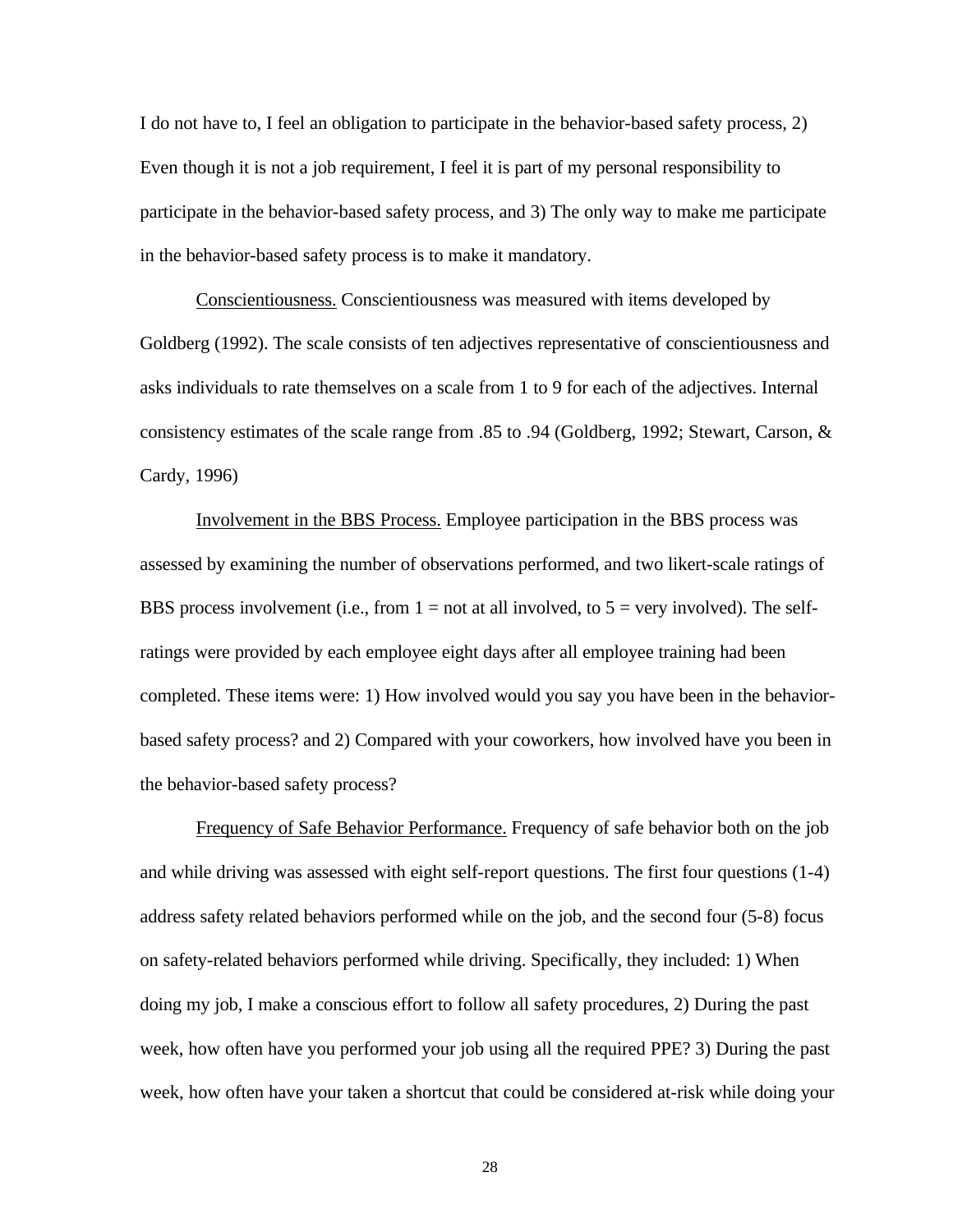job? 4) During the last week, how often have you performed any work behaviors that could be considered at-risk? 5) During the last week, how often have you used your safety-belt while traveling in a car? 6) During the last week, how often have you come to a complete stop at a stop sign while driving? 7) During the last week, how often have you used your turn signal when performing a turn or changing lanes? 8) During the last week, how often have you found yourself driving your car a little too closely to the vehicle in front of you? The first safety behavior assessment-item was assessed with the same five-point likert scale used for the other personality measures (i.e., from  $1 =$  strongly disagree, to  $5 =$  strongly agree). Items two through eight were on a five-point likert scale ranging from Never (1) to Every time (5).

#### **Procedures**

Employee Training. All front-line employees in the organization participated in a threehour training/education class. For identification purposes, employees were instructed to use their company-assigned four-digit clock numbers. In other words, employees were told that their clock number should be placed on any paperwork (checklists or surveys) they complete that was related to the current study. Twenty-three BBS training sessions were completed over a five-day period. Attendance at the sessions range from 3 to 17.

 During training, employees were educated and trained in the basic principles and methods of BBS. They learned how to perform BBS observations and complete a critical behavior checklist (CBC). All training sessions were facilitated by an advanced graduate student in psychology who had conducted many similar sessions over the prior two years. The training, was identical in content and delivery for all sessions. During the week prior to these sessions the CBC used for subsequent observations was developed with the assistance of employees (n=16) selected from varying levels of the organization.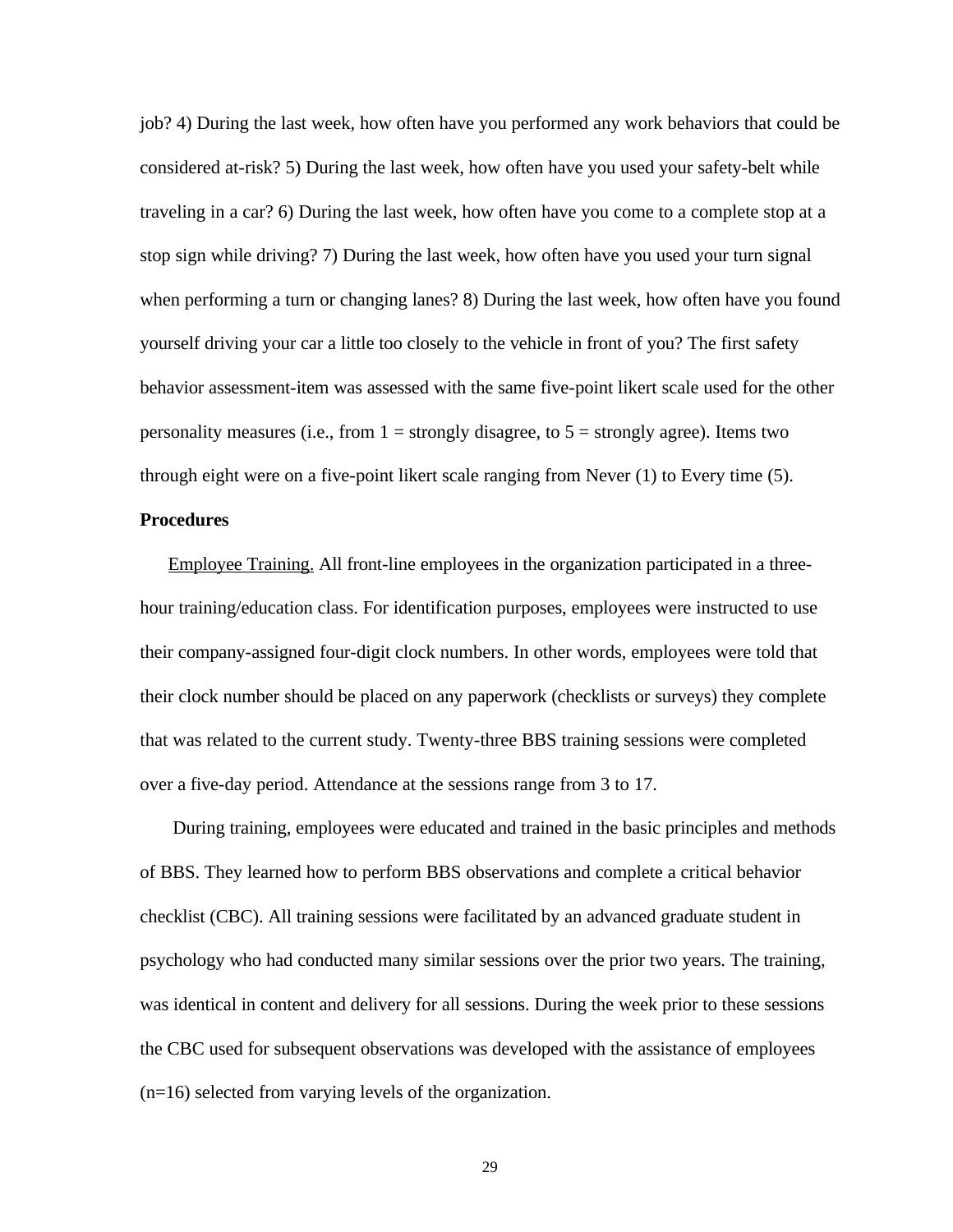A copy of this CBC is shown in Figure 4. As the figure illustrates, the CBC developed is separated into three columns. The column on the far left breaks down three behavioral categories targeted for observation. Each category is broken down into some specific examples so the employee doing the observation is aware of what to be looking for. For example, looking at the checklist it is evident that the required PPE includes safety glasses, safety shoes, no jewelry, and anchored hair. A space is left blank and labeled "other" in case an observer identifies an item that is missing from the checklist for that category.

The next two columns provide space for the observer to make hash marks indicating the type of behavior they have observed. In other words, if a participant is observing a coworker and notices the individual is not wearing safety shoes, a single hash mark is put in the at-risk column next to safety shoes. The last column is labeled comments, and is simply a place for the observer to make any additional notes relevant to the safety observation or the feedback session that is meant to take place after the observation. At the top of the CBC is where an observer records any demographic information the organization is interested in collecting.

Insert Figure 4 about here

Personal control manipulation*.* At half of the training/education sessions, the questions designed to facilitate a sense of personal control were administered to employees at the conclusion of the training session.

It was explained to employees in the personal control condition that their responses would be used to help structure the safety process for the whole plant. For groups not receiving the personal control manipulation questions, the trainers simply asked employees for their input regarding perceptions of behavior-based safety in general. In other words, after all employees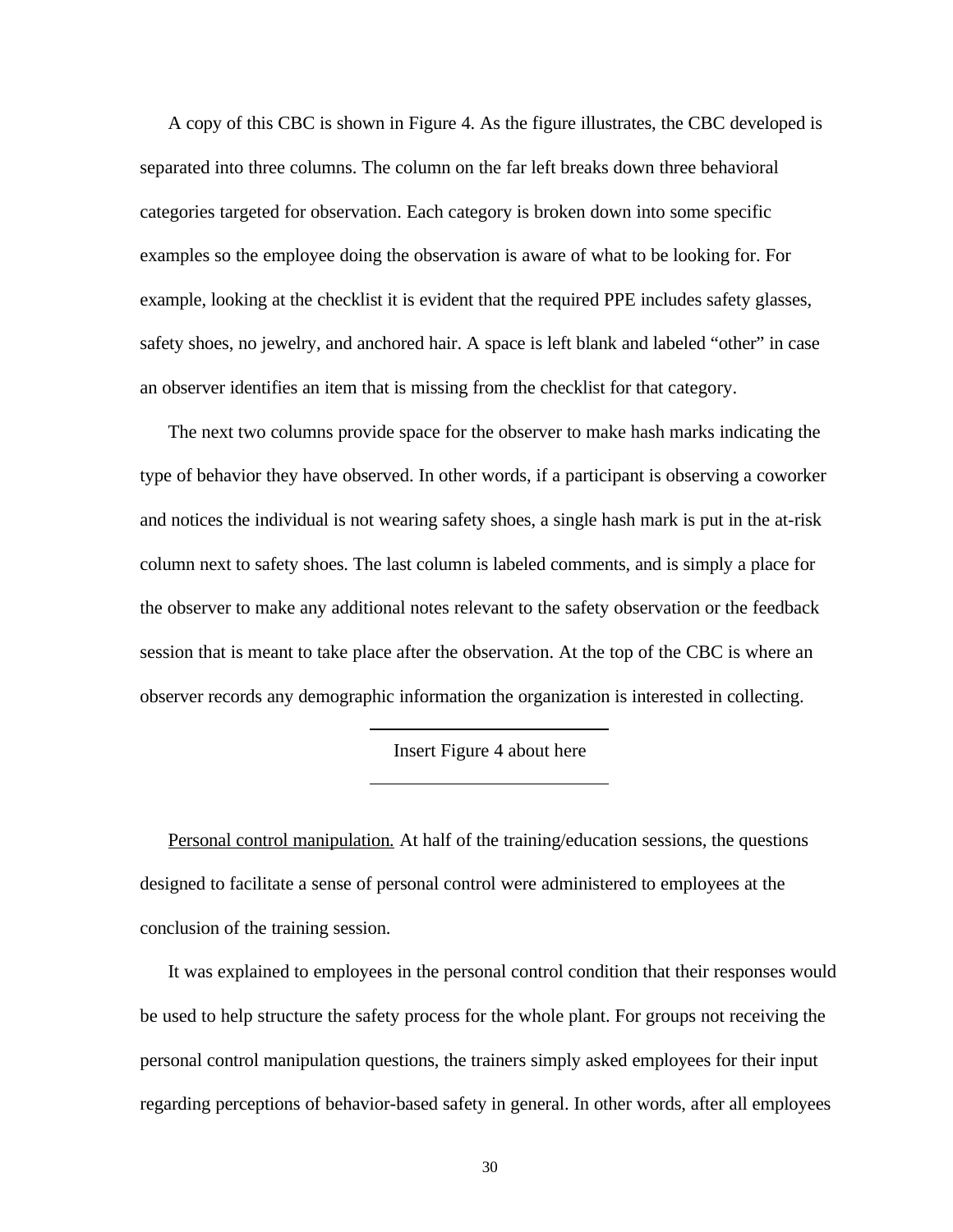received BBS training, those in the personal control condition were afforded an opportunity to give their input regarding what the BBS process should be like. In contrast, the rest of the trained employees did not have any opportunity to give input into the process.

First survey administration*.* Immediately following each training session, and after the personal control manipulation was completed, a survey assessing the personality and behavioral variables of interest was distributed. Employees were given approximately 45 minutes to complete the surveys, which were collected by researchers as completed. After every employee had complete the survey, each was personally handed five CBCs and asked by the researcher to begin performing observations the day after all employees had been trained. At this point employees were free to leave.

After all training sessions had been completed, employees were reminded to participate in the process during their shift changes. Shift changes occurred at 6 am, 2 p.m., and 10 p.m. During these times, employees from a specific shift come together in one room for approximately 15 - 20 minutes for attendance and daily announcement purposes. During each of the shift change meetings, the one of the trainers stood up and told employees that CBC collection boxes were up throughout the plant, and that they could begin performing observations when they started work on the shift that day

Participation data*.* To assess levels of participation, four CBC collection boxes were set up at various locations throughout the plant. After observing a fellow employee and completing a CBC, the observers were instructed to write their clock number at the top of the card, and as soon as convenient drop the CBC in a data collection box. The data cards were retrieved from collection boxes at the end of the week.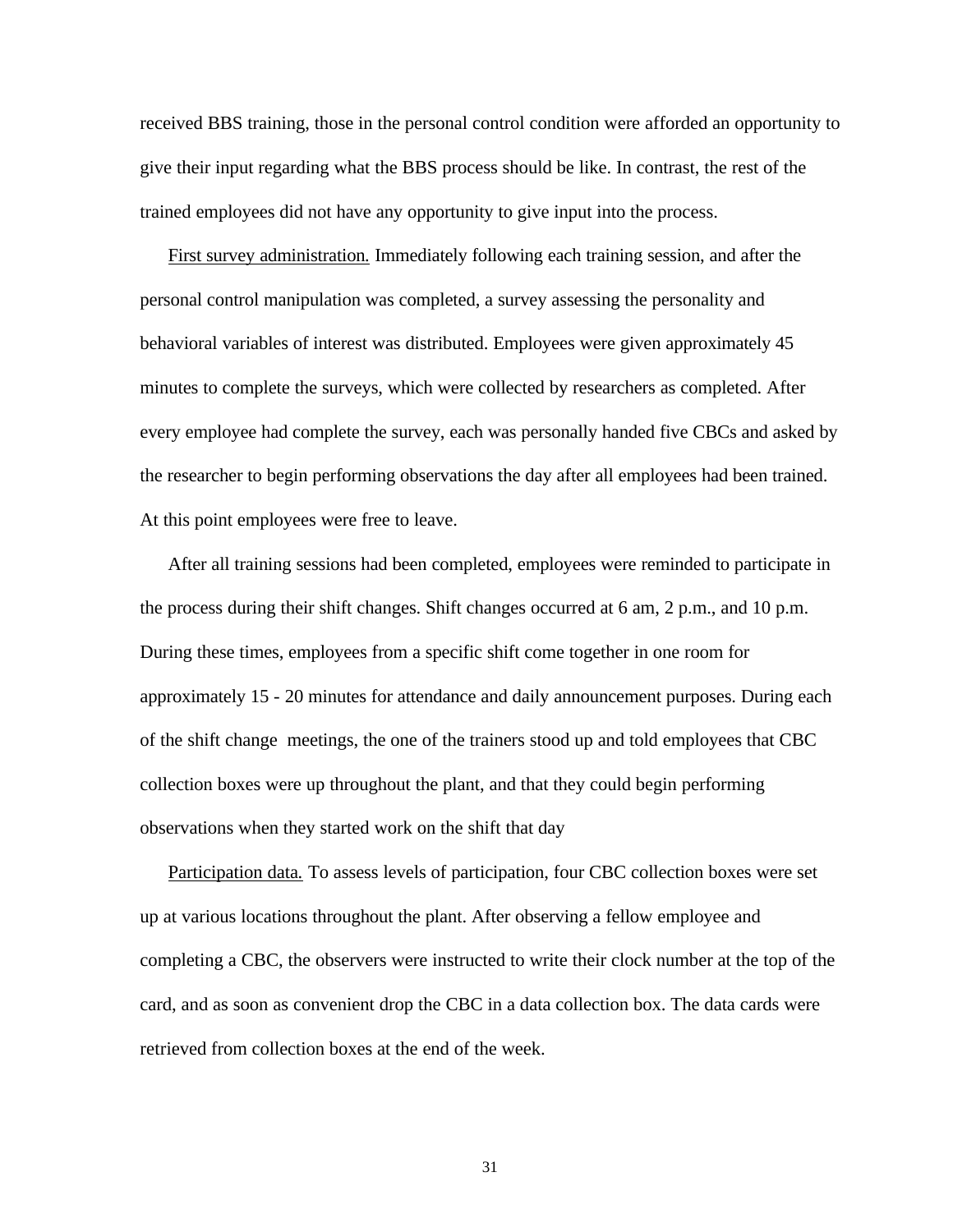Second survey administration. Eight days after BBS training, a second survey (10 items) was administered to all employees. Eight days was selected as the duration for the experimental phase based on the authors three years of experience with BBS processes in a variety of industries. Given the authors experiences, there was every reason to believe eight days would be adequate time for employees to become involved in the BBS process. The second survey was administered to each participant by the author of this paper during the shift change times described earlier. The second survey repeated eight questions asked on the first survey. Specifically, it asked employees to estimate again the frequency of certain safe behaviors occurring both on and off the job. The second survey also included the two items that asked employees to rate their level of involvement in the BBS process.

# **Results**

Manipulation check. The three 5-point personal control items were summed to yield a scale score for personal control. This score could range from a low of 3 (no perceived personal control) to 15 (very much perceived personal control). The items demonstrated acceptable inter-item consistency ( $\alpha$  = .75) and the mean scale score for these three items across conditions was  $9.9$  (SD = .19).

A one-way ANOVA was performed to assess the effectiveness of the personal control manipulation. Results revealed participants in the Personal Control condition  $(n = 120)$ reported a mean rating of  $10.4$  (SD = 1.7) for perceived level of personal control. In contrast, participants in the No Personal Control condition ( $n = 99$ ) reported a mean of 9.3 (SD = 1.9) for perceptions of personal control. The difference between the two groups was significant at the .05 level  $(F(1,217)=18.14 \text{ p} < .05)$  demonstrating a successful personal control manipulation.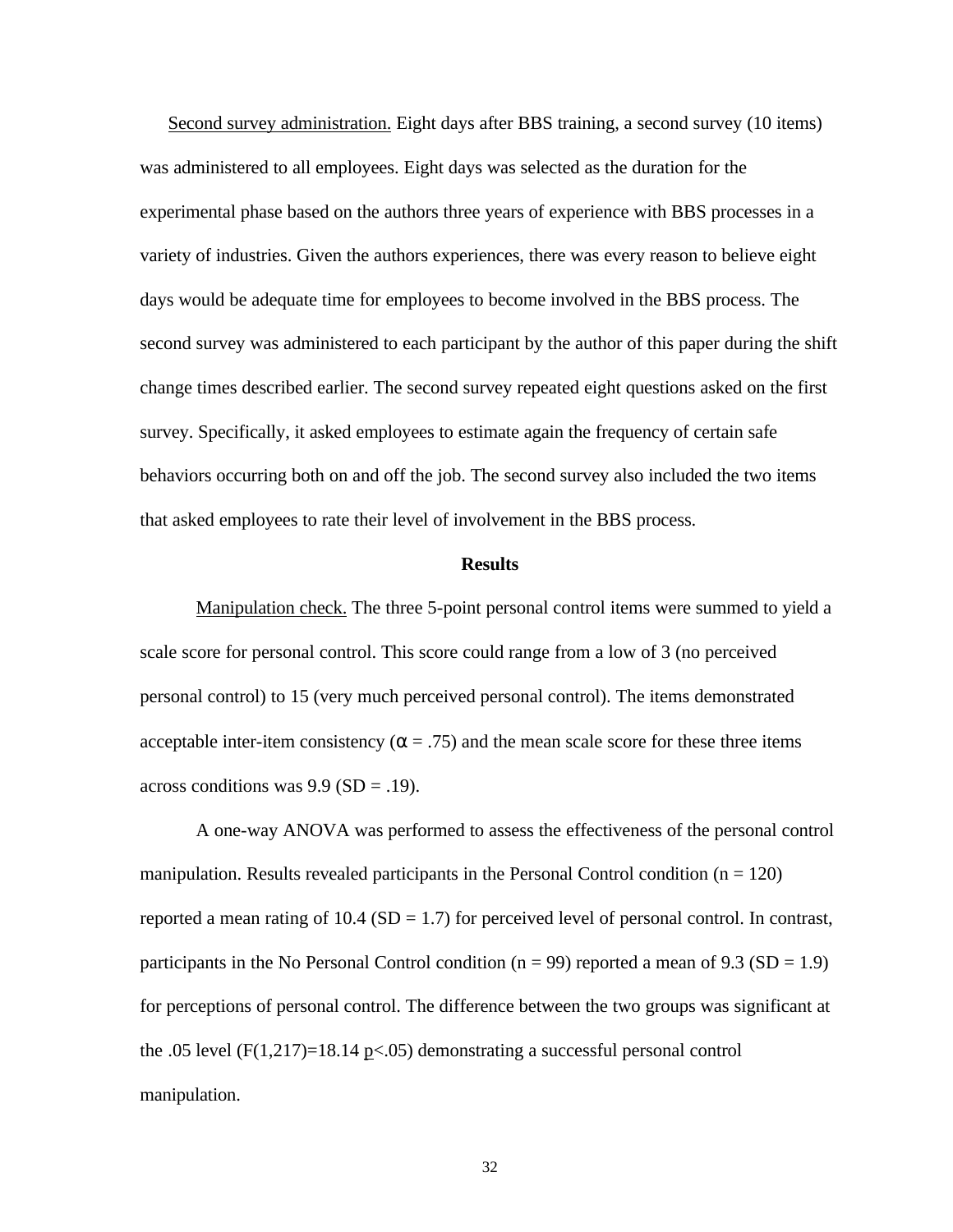Model Testing. Table 1 displays descriptive statistics for the demographic and causal modeling variables used in the current investigation. Scale alphas are displayed for those factors consisting of more than one item. A quick scan of the table reveals adequate internal consistency for most of the scales used. Three scales did report alpha levels slightly lower than had been hoped for. In particular, the Trust in Coworker scale ( $\alpha$  = .64), Interdependent Norms scale ( $\alpha = .61$ ), and Interdependent Value scale ( $\alpha = .56$ ) have scale alphas that are less than desirable.

## Insert Table 1 about here

The zero-order correlations for the demographic variables as well as variables used in the causal-modeling portion of the current investigation are displayed in Table 2. All significant correlations in the table are marked with an asterisk. It needs to be emphasized that group cohesion was measured at the individual level in the current study. Even though the level of assessment for group cohesion was at the individual level, it was suggested that it might be beneficial to assess the extent to which group members agreed regarding perceived cohesion. To that end, the author calculated the  $r_{wg}$  statistic recommended for assessing agreement with respect to group-level constructs (James, Demaree, & Wolf, 1984; Burke, Finklestein, & Dusig, 1999). As with reliability assessments,  $r_{wg}$  coefficients greater than .70 are generally considered as indicative of acceptable interrater agreement (Burke et al, 1999). For the current study, group cohesion demonstrated an  $r_{wg} = .59$ , indicating aggregation to the group level would probably not be wise.

Insert Table 2 about here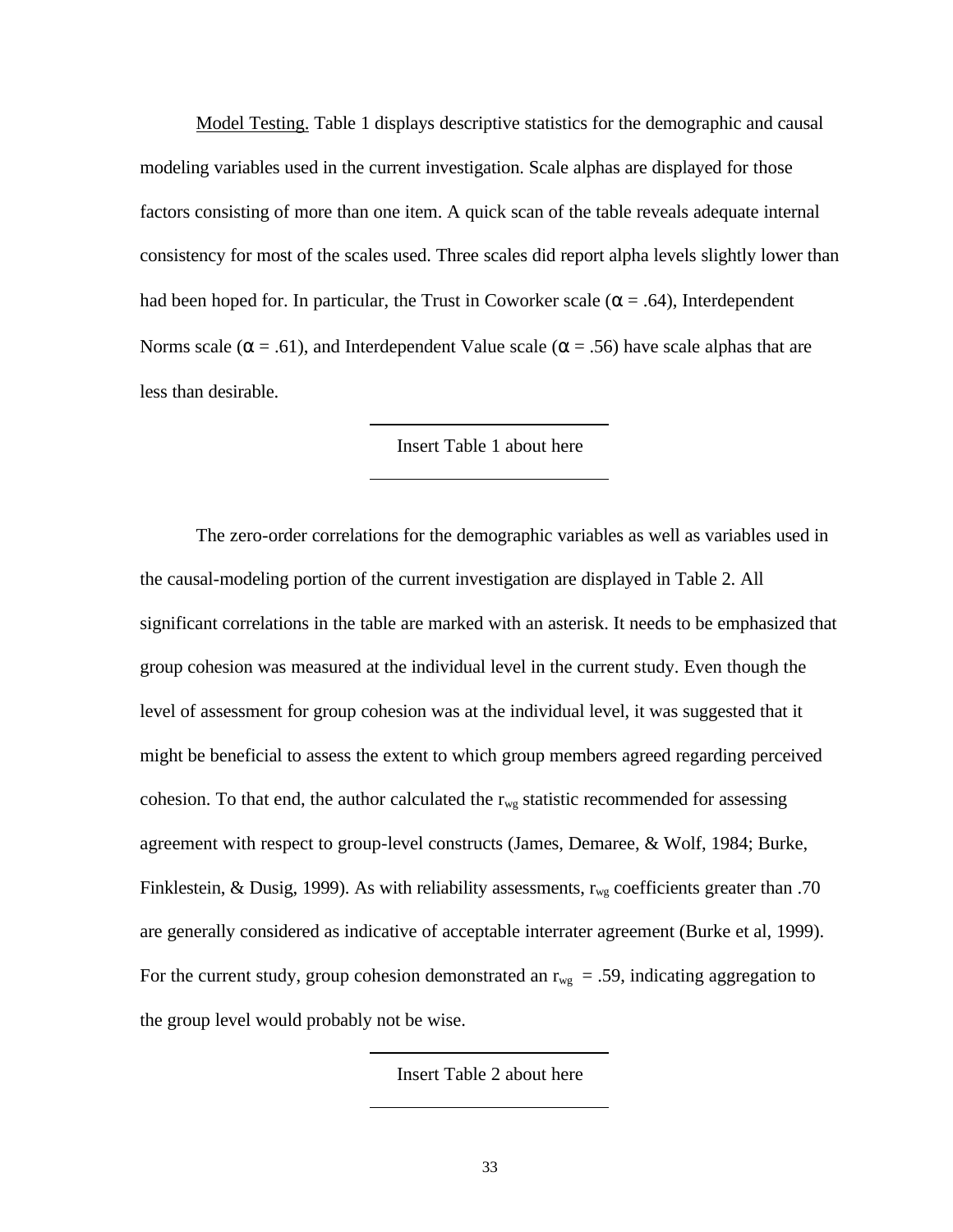The proposed models were tested using structural equation modeling with maximum likelihood estimation in LISREL 8 (Joreskog & Sorbom, 1993). Assessment of model fit was determined through (a) examination of the solution, (b) measures of overall fit, and (c) comparisons with competing models.

Examination of the solution involves looking at hypothesized parameter estimates to be sure they are in the right direction and are significant. Measures of overall fit were determined using Chi Square (χ2), RMSEA, GFI, AGFI, and CFI. A significant Chi Square indicates the model in question fits the data poorly. However, the Chi Square index is viewed with growing dissatisfaction among researchers. For instance, well-fitting models are ones that produce a small Chi-Square, or a failure to reject the null hypothesis. Also, the statistic is sensitive to small differences between observed and estimated data, particularly when the sample size is large (Breckler, 1990). In sum, it is generally recommended that this statistic not be relied upon as a sole measure of model fit (Bollen & Long, 1992).

The RMSEA gives the 'root mean square error of approximation' (Browne & Cudeck, 1993). As a rule of thumb, it is suggested values of .05 or less indicate a close fit of the model to the data in relation to the degrees of freedom (Browne & Cudeck, 1993). The GFI (goodness of fit index) was developed by Joreskog and Sorbom (1984), and indicates the relative amounts of variance and covariance accounted for by a given model. It ranges from zero to one with values of one indicating a perfect fit.

The AGFI (adjusted goodness of fit index) takes into account degrees of freedom available for testing the model. While the AGFI is bounded above by one, which indicates a perfect fit, it is not bounded below by zero as is the GFI. The CFI (comparative fit index;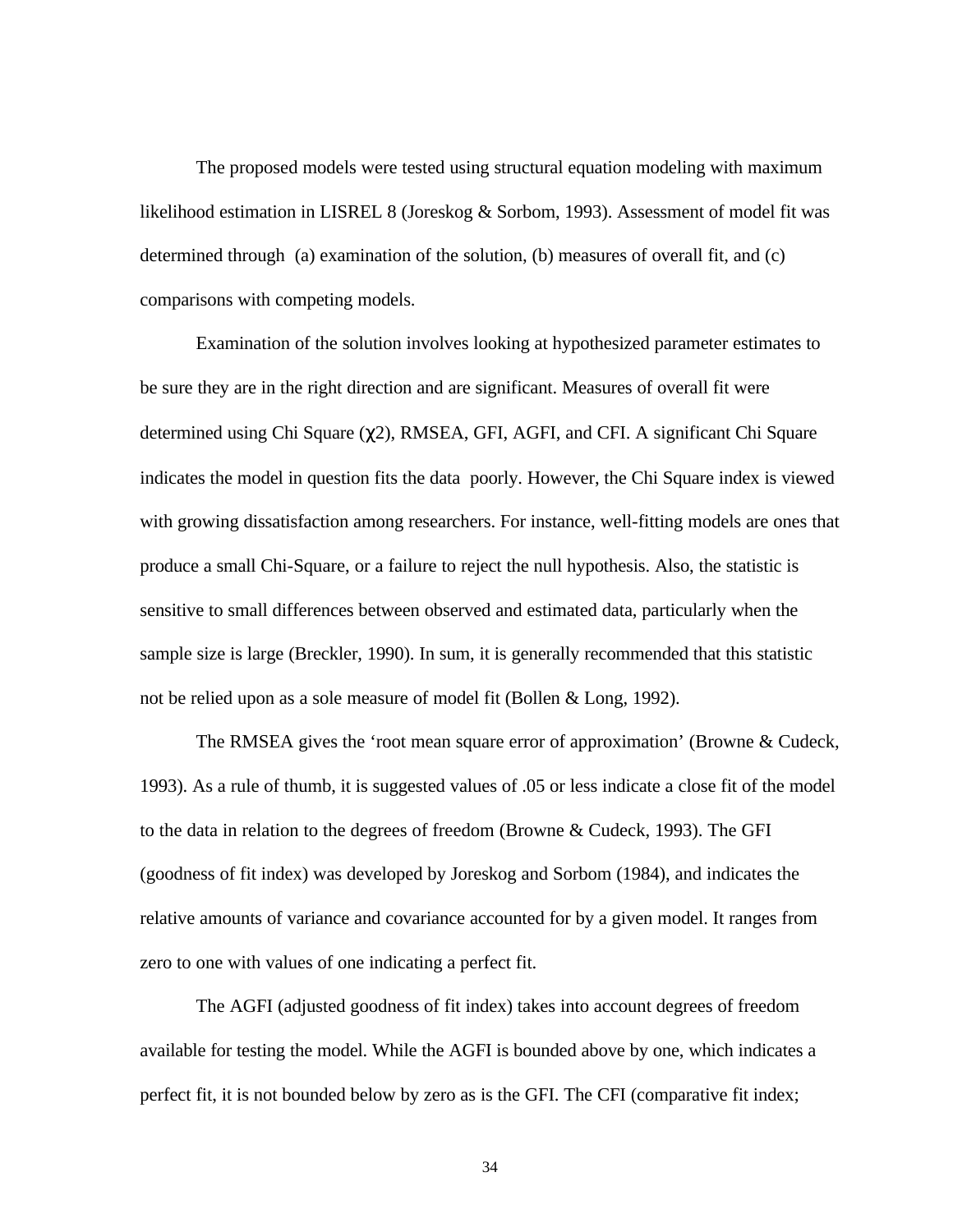Bentler, 1990) is also truncated to fall between one and zero with values close to one indicating a very good fit.

Comparisons with competing models were made by testing the difference between the Chi-Square values of each model, as well as comparing ECVI values. The Chi-Square difference test was described by James, Mulaik, and Brett (1982) as a method for comparing a set of nested models. Comparisons continue from less restricted to more restricted models until the researcher finds a significant Chi-Square comparison. At this point comparisons stop and the restrictions on the involved parameters are rejected (Williams & James, 1994). The ECVI statistic estimates the degree to which a solution obtained from a sample at hand would generalize to the population (MacCallum, 1998), and lower values indicate a greater likelihood of generalization.

Examination of the solution (Hypotheses 1-8). In order to test each hypothesis, specific path loadings from the hypothesized model were examined for direction and significance. Hypothesis 1 stated that employee feelings of personal responsibility to participate in the BBS process would be directly related to involvement in the process. An examination of the path loading  $(\beta = .24)$  from personal responsibility to participation was not significant at the .05 level ( $t = 1.86$ , ns), and the hypothesis was not supported.

Hypothesis 2 stated that group cohesion would directly influence feelings of personal responsibility to participate in a BBS process. The path loading  $(\beta = .13)$  from group cohesion to feelings of personal responsibility to participate in the BBS process was not significant ( $t =$ .56, ns), and therefore this hypothesis was not supported.

Hypothesis 3 stated that trust in coworkers would directly influence feelings of personal responsibility to participate in the BBS process. The path loading (β = -.15) from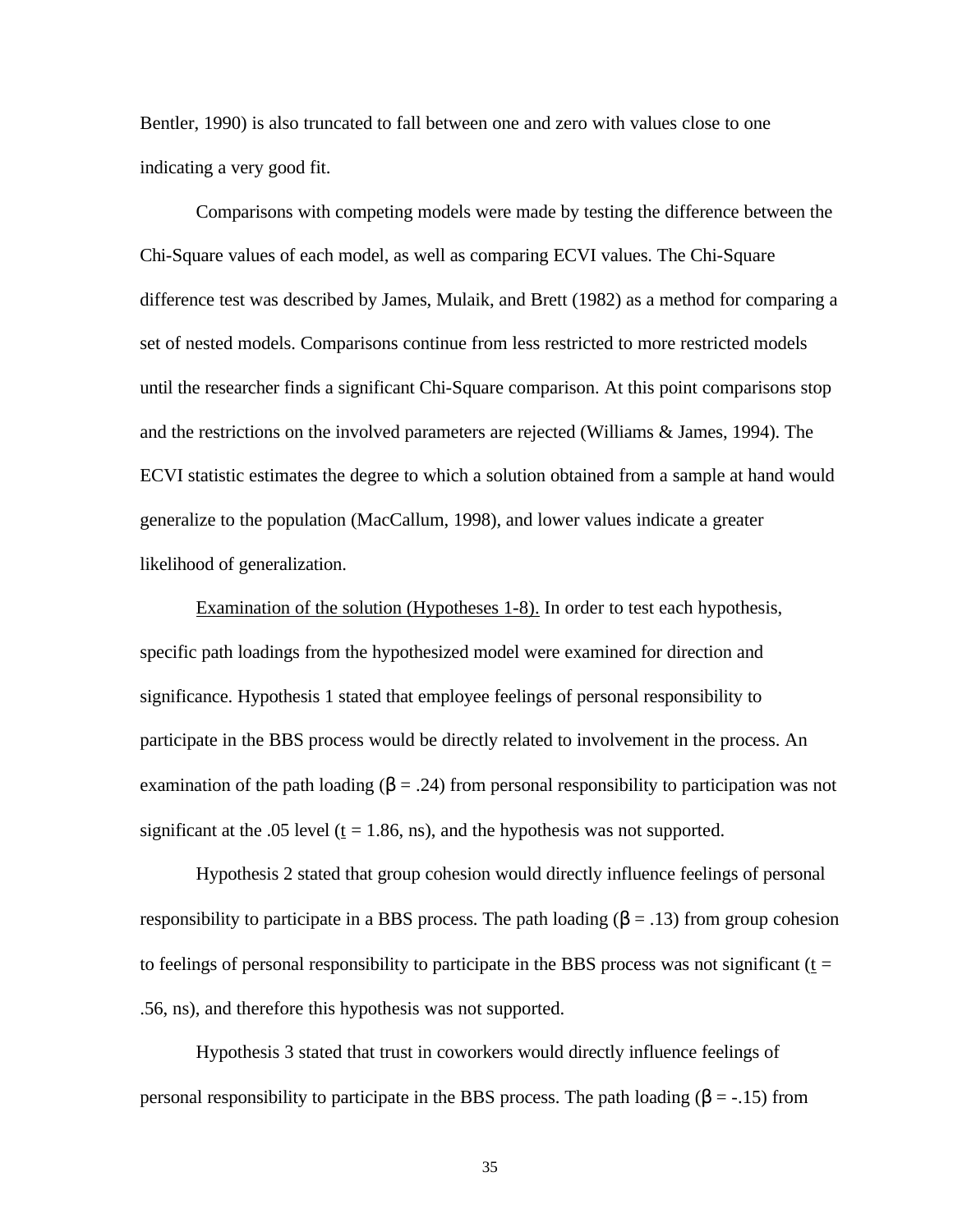trust in coworkers to personal responsibility was not significant  $(t = -0.58, \text{ns})$ , and the hypothesis was not supported.

Hypothesis 4 stated that trust in management would directly affect feelings of personal responsibility for participation in the BBS process. The path loading  $(\beta = .45)$  from trust in management to personal responsibility was significant at the .05 level ( $t = 4.91$ ,  $p < .05$ ). Thus Hypothesis 4 was supported.

Hypothesis 5 stated that an interdependent self-construal would have indirect effects on personal responsibility through its impact on group cohesion. Interdependent self-construal did demonstrate a significant path loading to group cohesion ( $\beta = 42$ ; <u>t</u> = 2.92, p<.05). However, due to the insignificant loading from group cohesion to feelings of personal responsibility, Hypothesis 5 was only partially supported.

Hypothesis 6 stated that an interdependent self-construal would have an indirect influence on feelings of personal responsibility through its impact on trust in coworkers. Similar to Hypothesis 5, while the loading from interdependent self-construal to trust in coworkers was significant ( $\beta = .55$ ;  $t = 3.39$ ,  $p < .05$ ), the loading from trust in coworkers to personal responsibility was not. As such, Hypothesis 6 was only partially supported.

Hypothesis 7 stated that perceptions of personal control would directly influence feelings of personal responsibility to participate in a BBS process. The loading (β = .10) from personal control to feelings of personal responsibility was not significant ( $t = 1.14$ , ns). Thus Hypothesis 7 was not supported.

Hypothesis 8 stated that personal control would indirectly influence feelings of personal responsibility through its impact on trust in management. An examination of the loading (β = .28) from personal control to trust in management revealed a value approaching,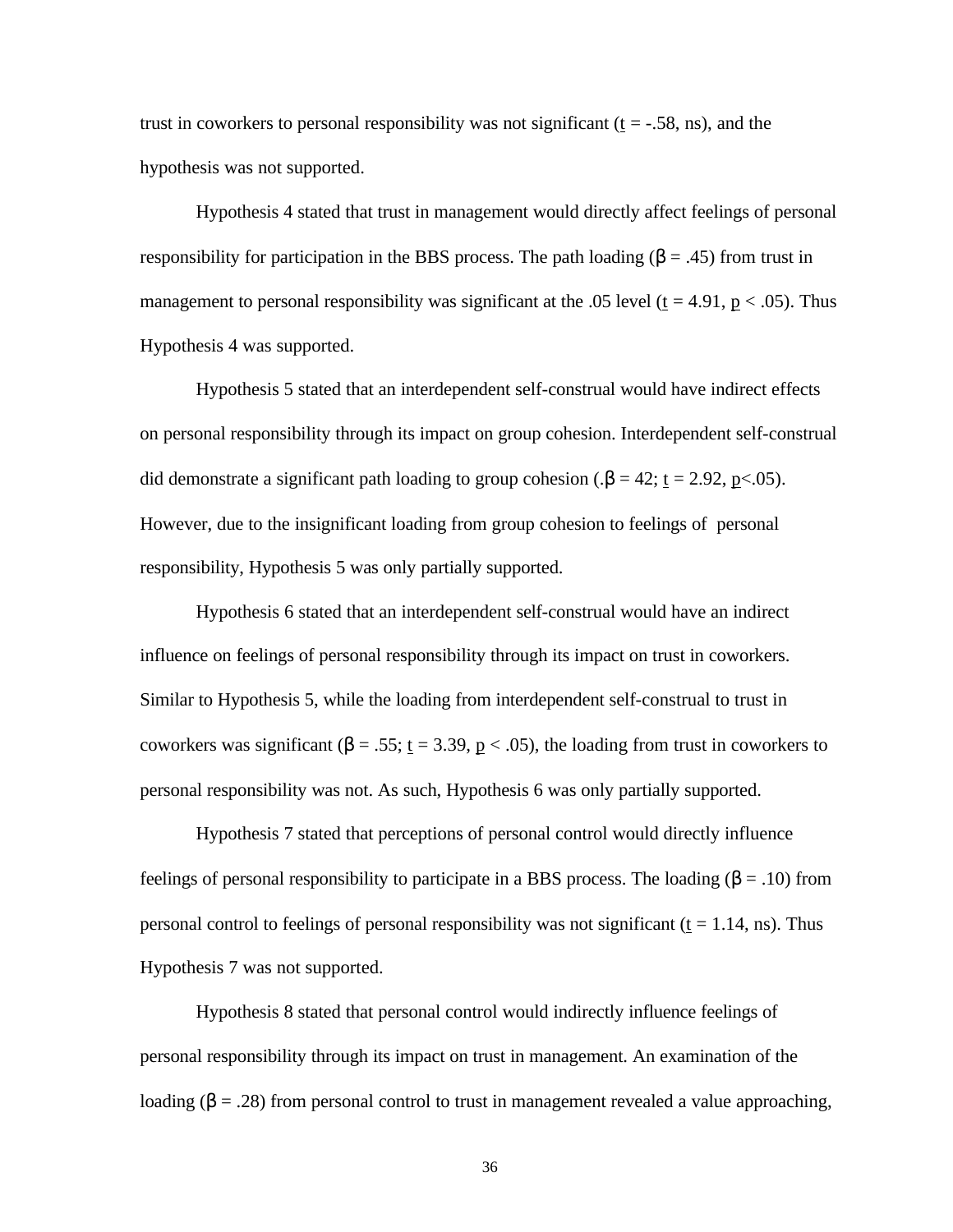but not quite reaching the .05 level of significance  $(t = 1.86, \text{ns})$ . Therefore, even though trust in management did significantly influence personal responsibility, Hypothesis 8 was not supported.

Figure 5 depicts the hypothesized structural model with its standardized path loadings. The supported hypotheses are denoted with an asterisk to the right of the path loading. As indicated in the table, three of the eight study hypotheses receive some support from the data collected.

Insert Figure 5 about here

Measures of overall fit. Table 3 displays the Chi-Square/degrees of freedom, RMSEA, GFI, AGFI, and CFI for the hypothesized, unconstrained, constrained, saturated, and independence latent variable models. An examination of the fit indices for the hypothesized model indicate the model appears to fit the data fairly well. Specifically, the RMSEA (.049) for the hypothesized model was below the .05 level recommended by Browne and Cudeck (1993). In addition, the GFI (.92) and CFI (.96) indices were both above the .90 criterion level. Only the AGFI (.88) statistic fell short of the .90 mark. Finally, the Chi-Square/df ratio was approaching 1 indicating the model provided an adequate fit to the data (Wolfle, 1999).

Insert Table 3 about here

Comparison of competing models. The fact that the hypothesized model appeared to provide an acceptable solution was a bit surprising given only three of the eight hypotheses were supported. Albeit, two of the insignificant pathways did approach significance. Using the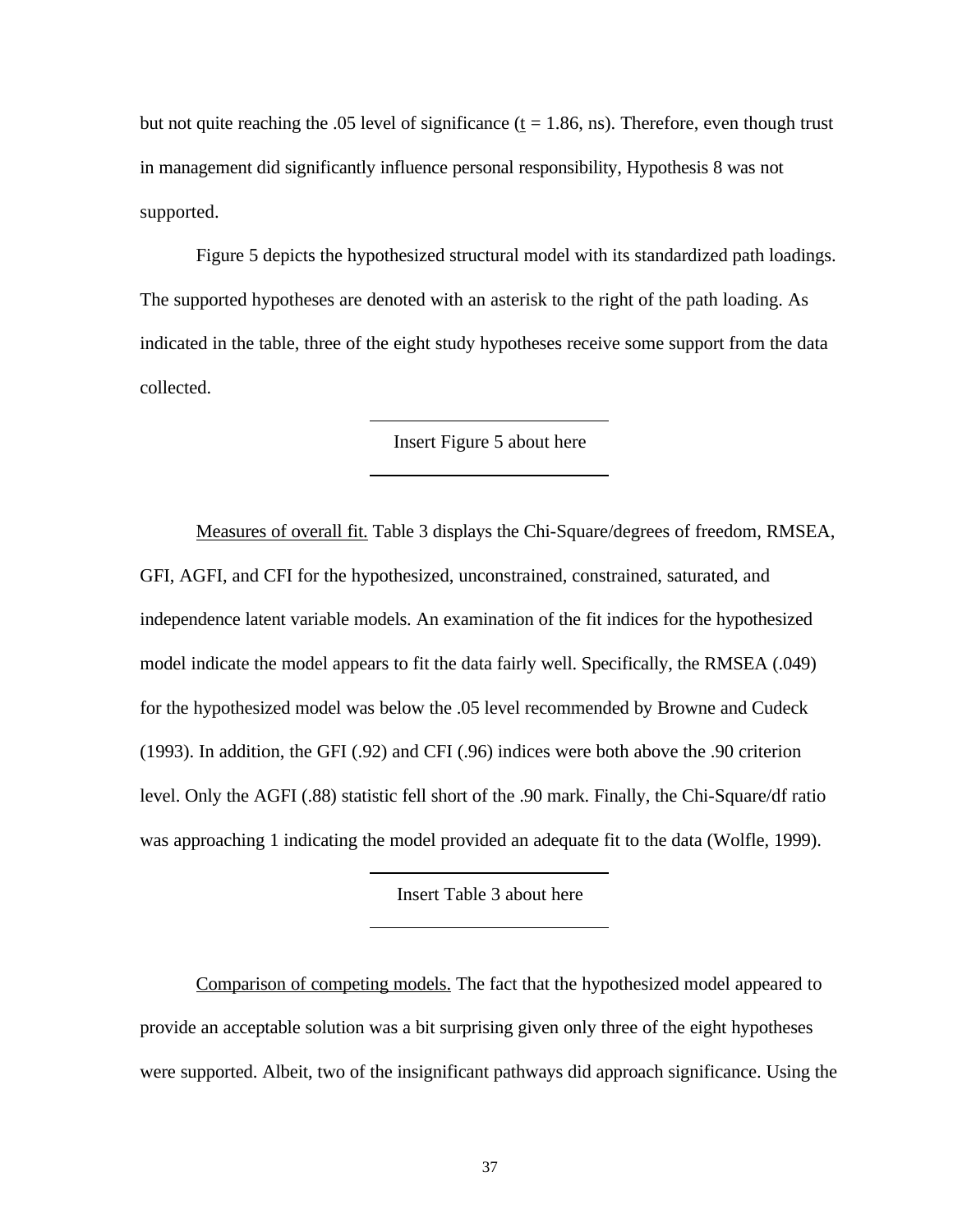values displayed in Table 3, Chi-Square difference tests were used to compare the fit of the hypothesized model to the fit of the two alternative a priori models. The Chi-Square difference test comparing the hypothesized model to the unconstrained model was not significant ( $\chi$ 2(5)=1.82, p>.05), indicating support for the more restricted hypothesized model. In addition, the ECVI statistic for the hypothesized model ( $ECVI = 1.17$ ) was smaller than the unconstrained model (ECVI = 1.21), suggesting the hypothesized model would be more likely to generalize to the population. Thus, both the Chi-Square difference test and the ECVI indicated the hypothesized model was preferable to the unconstrained model.

A second Chi-Square difference test compared the hypothesized model to the fit of the alternative constrained structural model. Again, the Chi-Square difference test was not significant ( $\chi$ 2(1)=.85, p>.05), indicating support for the simpler constrained model. In addition, the ECVI statistic for the constrained model ( $ECVI = 1.16$ ) was smaller than the hypothesized model ECVI (1.17), suggesting the constrained model would more likely generalize to the population. Thus, both the Chi-Square difference test and the ECVI indicated the constrained model was preferable to the hypothesized model. The constrained model solution is displayed in Figure 6 along with standardized path loadings.

Insert Figure 6 about here

A post hoc model. Given the meager loadings obtained for the group cohesion/personal responsibility, and trust in coworker/personal responsibility paths, a post hoc model was examined in which these two paths were fixed to zero. The Chi-Square difference test between the constrained model and the post hoc model was not significant  $(\chi(2)(2)=3.12, p>0.05)$ , indicating the additional constraints imposed by post-hoc model did not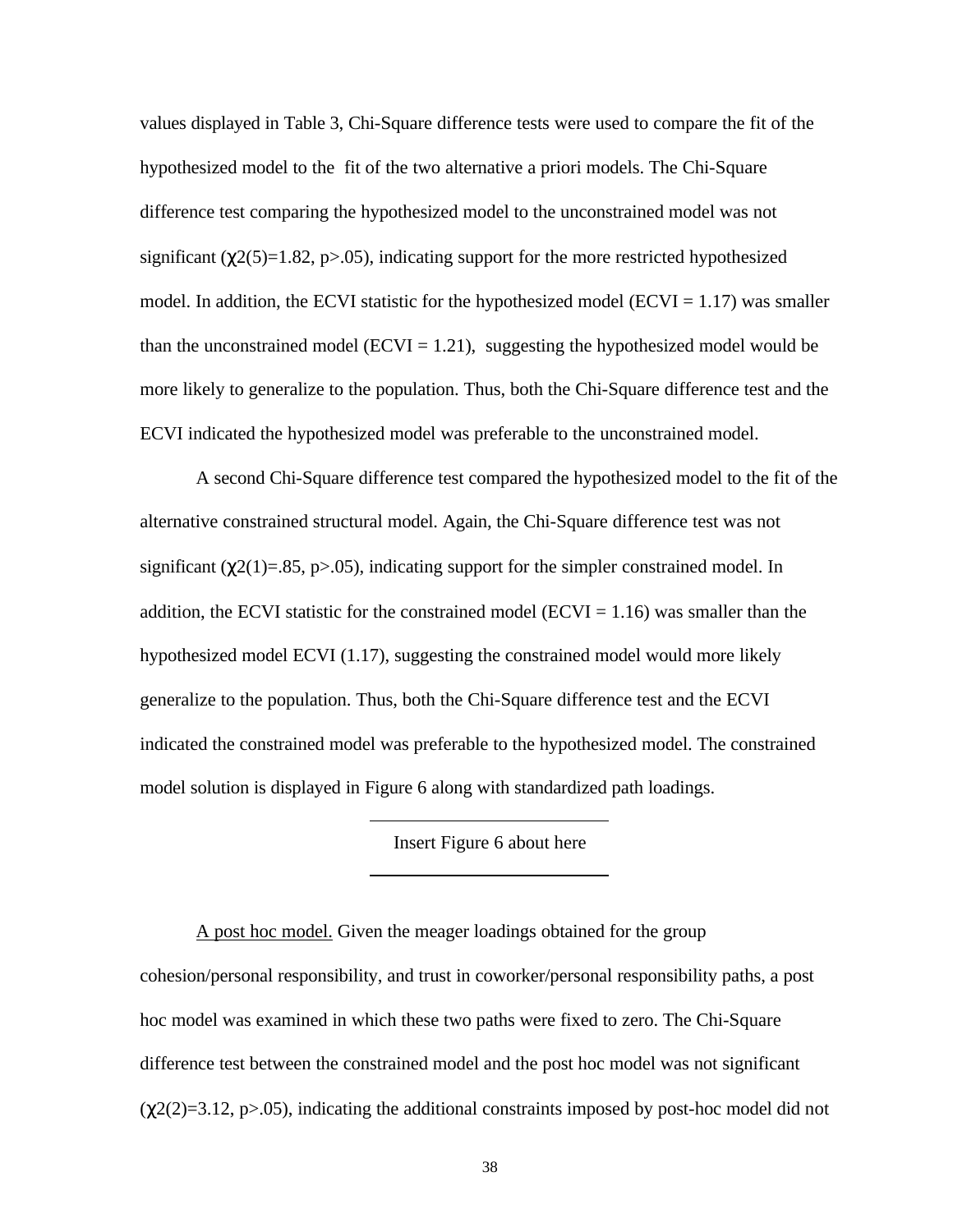significantly reduce the fit of the model to the data. More so, the ECVI remained the same, and the AGFI increased from .88 to .89. As such, the post-hoc model was accepted as the most appropriate model for the data collected in the current investigation. The accepted post hoc model is displayed in Figure 7 along with it's corresponding fit indices,.

Insert Figure 7 about here

Hypothesis 9. Hypothesis 9 stated that feelings of personal responsibility to participate in a BBS process would be a better predictor for each of the participation variables than conscientiousness. Table 4 reports descriptive statistics and zero-order correlations for the summed scale scores of the three personal responsibility items (alpha  $= .73$ ), the conscientiousness scale (alpha  $= 0.86$ ), and both participation variables. One of the two participation variables was the actual number of observations performed. The other participation variable included the two self-report involvement items which were combined to yield a single scale score (alpha = .86)

Insert Table 4 about here

Four hierarchical regression equations were run to test Hypothesis 9. In the first two regression equations, the actual number of observations performed was used as the criterion variable. In the first regression equation, perceptions of personal responsibility were entered into the regression equation first, followed by conscientiousness. In the second regression equation conscientiousness was entered first, followed by feelings of personal responsibility.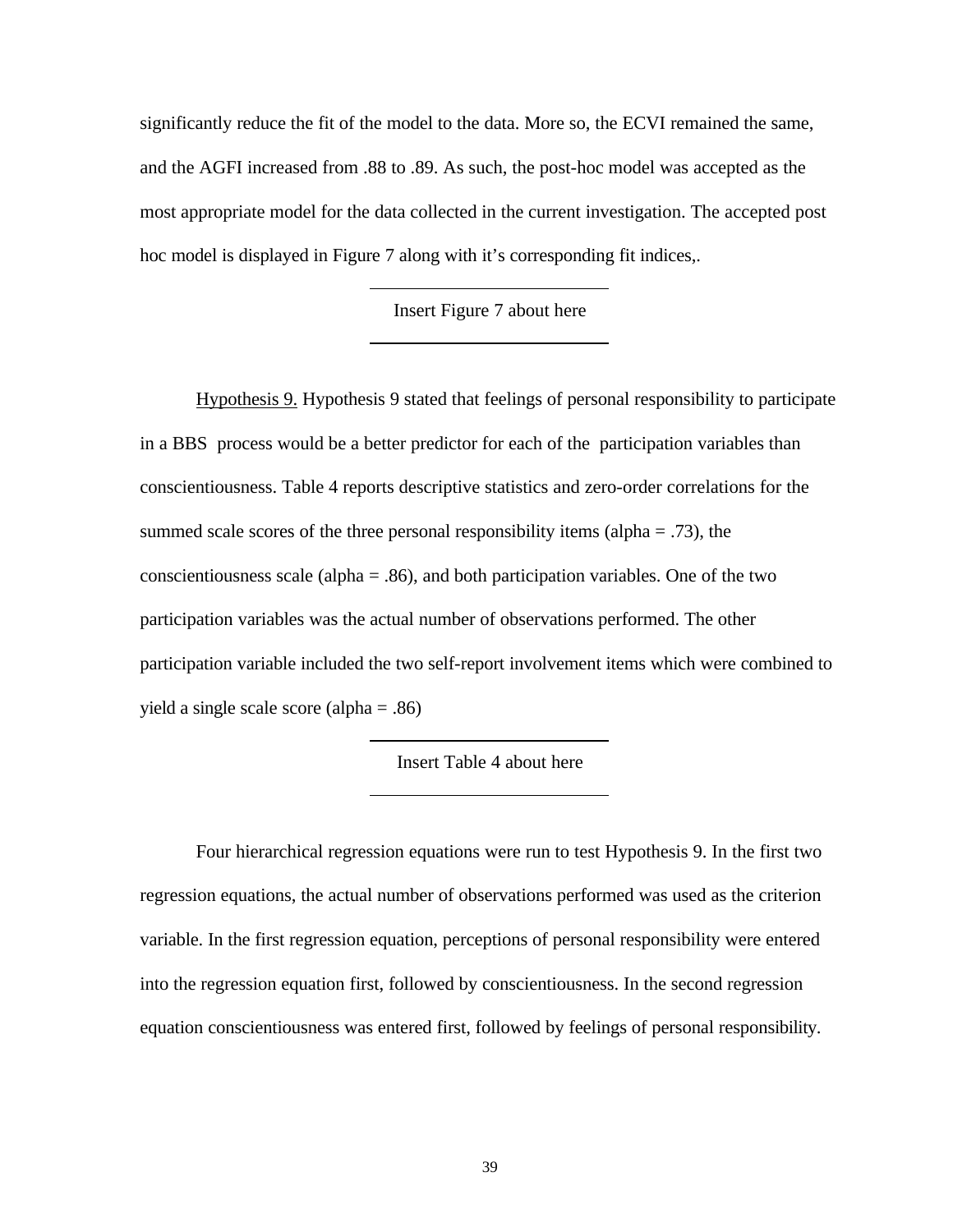Results from both hierarchical regression analyses are shown in Table 5. As indicated in the displayed results, feelings of personal responsibility were more predictive of behavioral observation performance than were self-reported levels of conscientiousness. In fact, regardless of when it was entered into the equation, conscientiousness did not account for any significant variance in the criterion variable. In contrast, feelings of personal responsibility was predictive of actual participation whether entered into the equation first ( $r^2 = .06$ ,  $p < .05$ ) or after controlling for conscientiousness ( $\Delta r^2 = .05$ ,  $p < .05$ ).

# Insert Table 5 about here

In the second set of regression equations, the same procedure was followed with a different involvement criterion variable. As discussed above, the two self-report measures of involvement in the BBS process were summed and used as the measure of involvement. As indicated in Table 6 results were very similar to those found when using actual behavior as the criterion variable. When entered first in the regression equation, feelings of personal responsibility accounted for significant variance in self-reported involvement in the BBS process ( $r^2$  = .035,  $p$  <.05). In contrast, regardless of when entered into the regression equation, conscientiousness did not account for significant variance in self-reported involvement in the BBS process.

Insert Table 6 about here

Hypotheses 10 and 11. Both Hypotheses 10 and 11 predicted changes in employee safety-related behaviors as a result of participation in a BBS process. Specifically, it was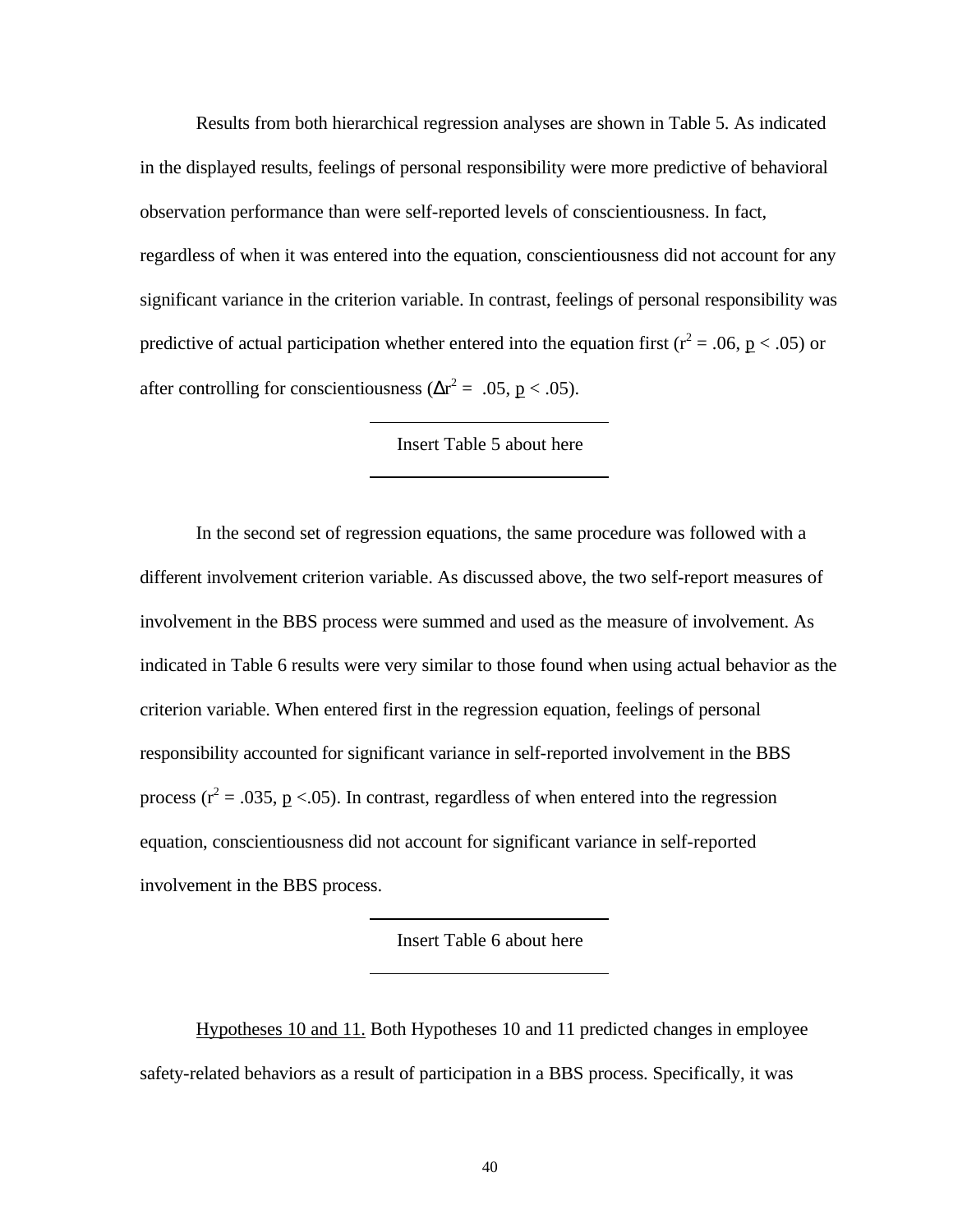hypothesized that individuals performing BBS observations would be more likely to demonstrate increases in safe behavior on the job (Hypothesis 10) and while driving (Hypothesis 11) than employees not performing BBS observations. Table 7 displays the descriptive statistics for each of the eight self-reported behaviors prior to and eight days after implementation of the BBS process. The displayed results reveal little variation in self-reports of safe behavior performance, on the job or while driving, from the first survey administration to the second.

## Insert Table 7 about here

Table 8 contains the zero-order correlations for demographic variables as well as selfreported frequencies for performing eight different safety-related behaviors (four on the job, four while driving) both prior to, and eight days after the start of the new BBS process. Paired-sample t-tests were performed to determine if any changes in frequency of safe behavior performance had occurred. An investigation of the table demonstrates, not suprisingly, the largest correlations are found between a particular safety-related behavior as reported for Survey 1 and that same behavior as reported for Survey 2. Also of note in Table 8 is the trend toward larger correlations among safety related behaviors by context. For example, reported frequency for performance of a safety-related behavior while on the job tends to manifest a higher correlation with other on-the-job safety-related behaviors and a lower correlation with safety-related behaviors performed while driving.

Insert Table 8 about here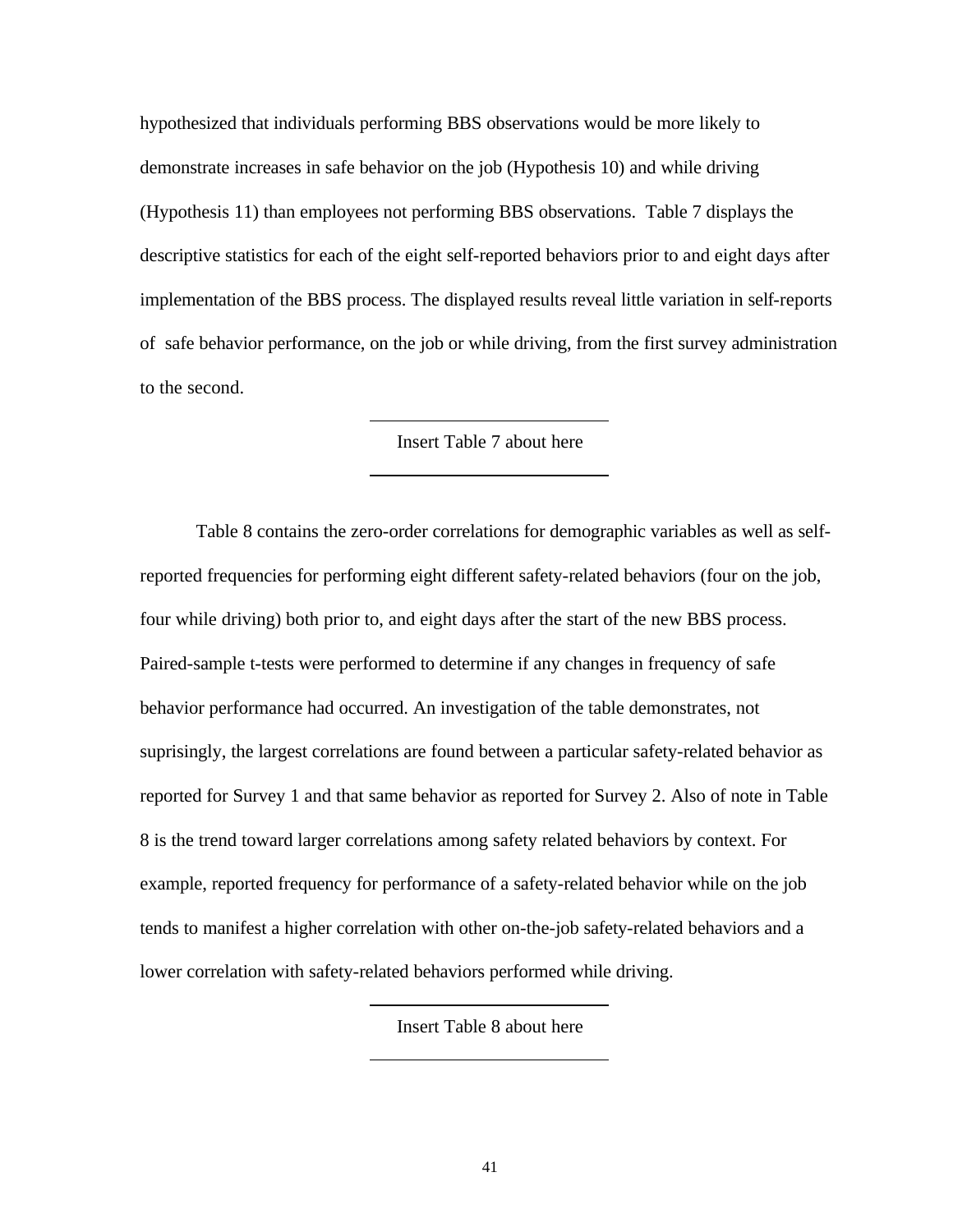Table 9 displays the mean self-reported frequency for performing the eight different safety-related behaviors both for employees who performed safety observations as well as employees who did not perform any safety observations. Given the extreme difference in sample size between the participating employees  $(n = 7)$  and the non-participating employees  $(n = 212)$ , no between-subject significance tests were performed. However, a visual inspection of Table 8 clearly indicates very little change in self-reported performance of safety-related behaviors (on or off the job), regardless of whether employees participated in the BBS process. Thus, Hypothesis 10 and 11 are not supported by the current investigation.

Insert Table 9 about here

### **Discussion**

The primary objective of the current investigation was to increase our current understanding of variables that facilitate employee feelings of personal responsibility to participate in organizational processes. The context was implementation of a new BBS process in a bearings plant of 250 employees. After mandatory all-employee training, participation in the BBS process was completely voluntary.

The current investigation was also designed to explore whether personal responsibility for participation in organizational processes would be associated with actual participation. In other words, would employees who felt a greater responsibility to participate in the BBS process actually participate more than employees who did not feel such responsibility. An additional objective involved distinguishing between personal responsibility and conscientiousness with regard to predicting participation in the BBS process.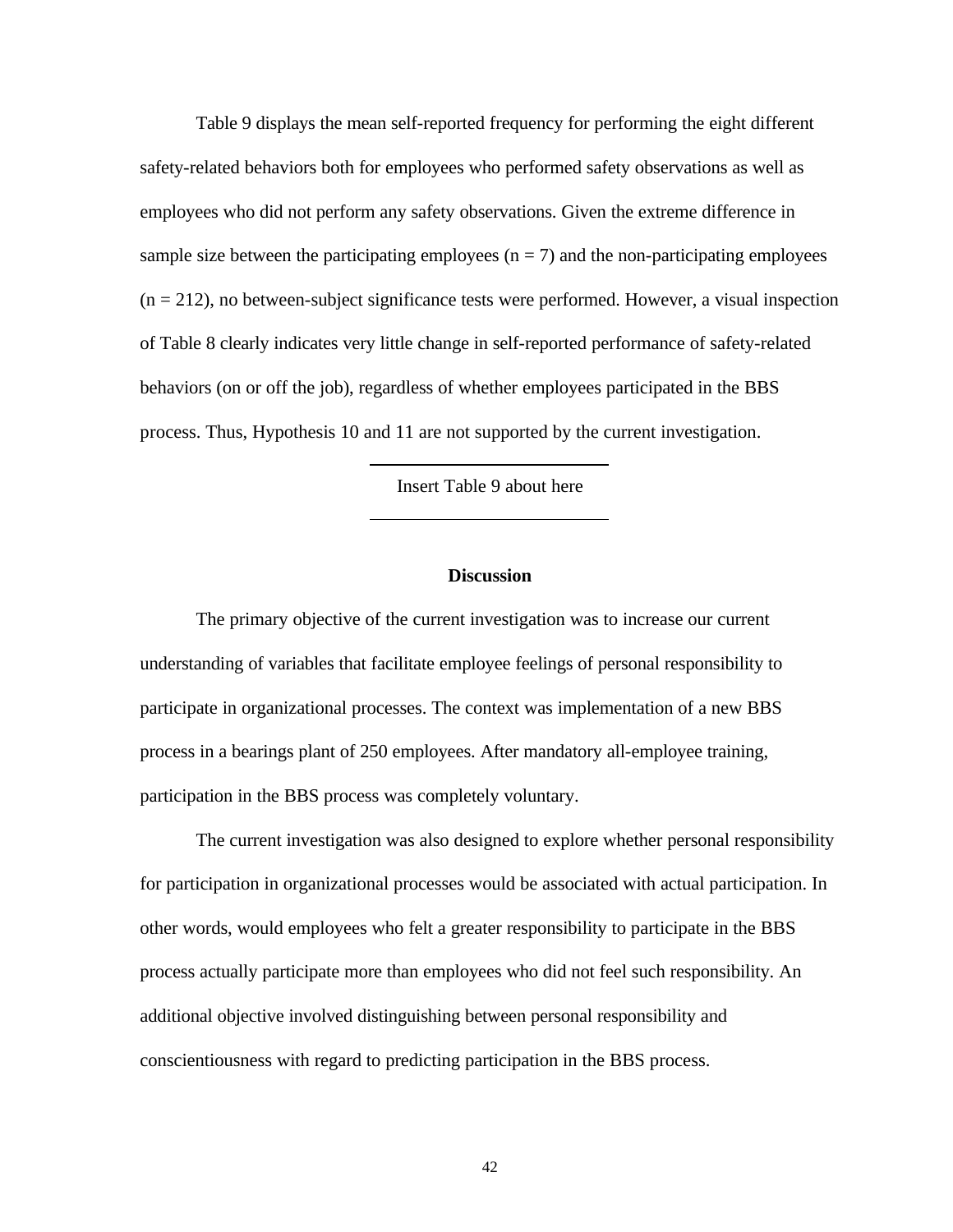The current investigation was also designed to evaluate potential after effects of voluntary participation in a BBS process. More specifically, it was proposed that individuals who choose to become involved in the BBS process would demonstrate significant increases in their own safety behavior, whereas those who remained uninvolved would not change their safety-related behaviors.

#### **Effects on Personal Responsibility**

With respect to variables that influence feelings of personal responsibility it was proposed that both individual and organizational variables were potentially influential. The individual variables investigated were interdependent self-construal, group cohesion, and trust (in coworkers and management). Specifically, it was hypothesized that individuals with an interdependent self-construal would be more likely to develop cohesive and trusting relationships with their coworkers. To the extent that such high-quality relationships were developed, these individuals would also be more likely to feel a personal responsibility to engage in behaviors beneficial to their coworkers.

The data collected did not support this notion. Interdependent self-construal was significantly associated with both group cohesion and trust in coworkers. However, neither group cohesion nor trust in coworkers predicted employee feelings of personal responsibility to participate in the BBS process.

At first glance these results seemed surprising. A wealth of literature suggests both group cohesion and trust in coworkers should influence feelings of personal responsibility to participate in an organizational process, particularly one that is beneficial to everyone (Baumiester & Leary, 1995; Cartwright, 1968; Dose & Klimoski, 1995; Gully, Devine, & Whitney, 1995; Pierce & Gregersen, 1991). However, a second look at one of the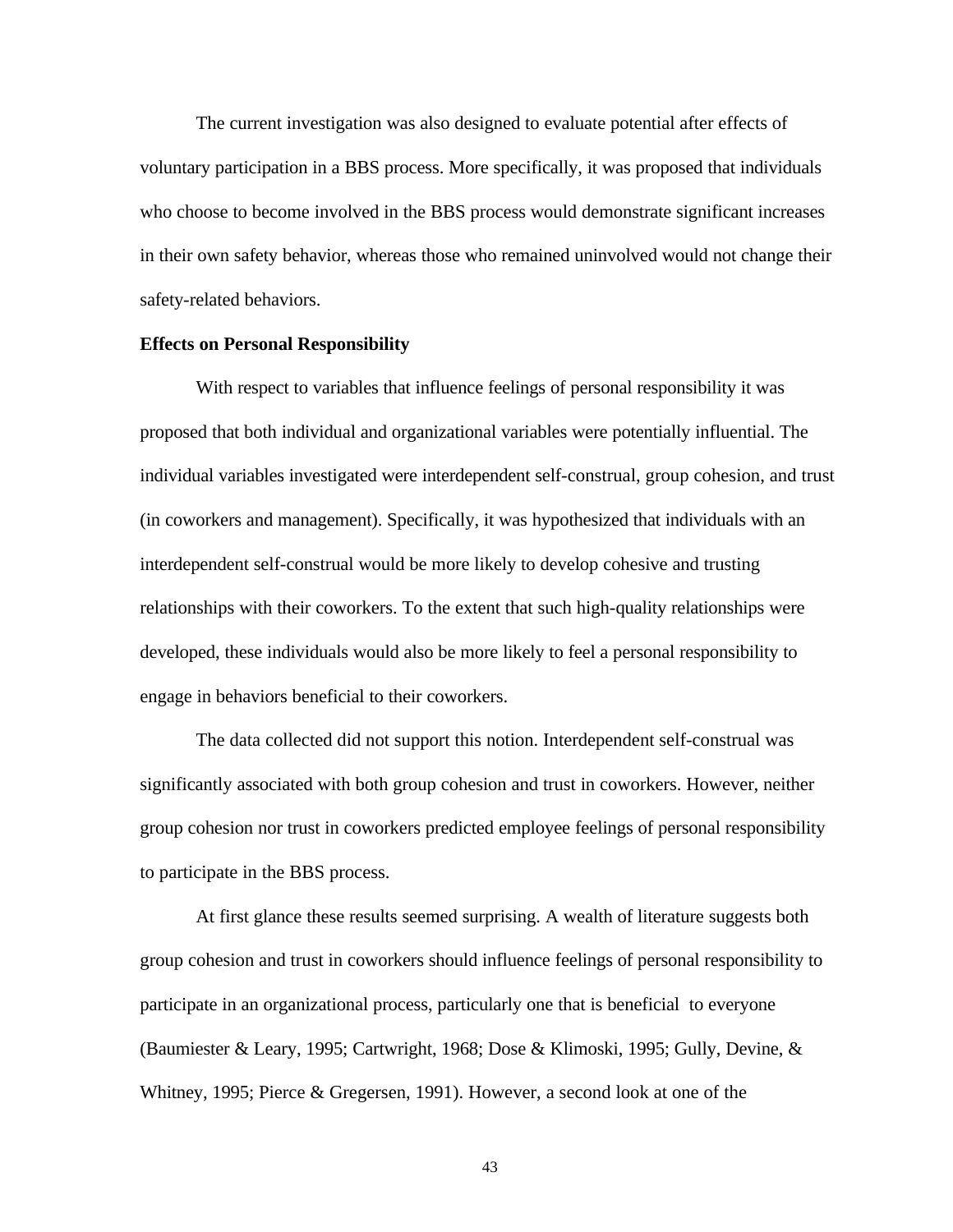experimental assumptions, as well as some considerations of the participants' mindset provides some insight as to why the proposed relationships may not have been found.

Specifically, the author initially assumed the majority of employees would immediately see the benefits of the new BBS process to the health and well-being of themselves and their coworkers. Given the obvious benefits, interdependent employees who felt close to and trusted their coworkers would certainly feel some obligation to participate.

However, first-hand interactions with participants during the three-hour education/training sessions revealed that such assumptions were tenuous at best. In fact, a number of employees commented during training sessions that they could not see the relevance of the BBS process to the health and safety of themselves or their coworkers. In fact, some employees seemed to believe the new process was just as likely to cause an injury as it was to prevent it. While the employees who voiced these concerns were not in the majority, this cynicism or suspiciousness was loud and clear and perhaps influenced the perceptions or attitudes of many employees toward the BBS process. Given the results, it is probably safe to say that a number of employees shared the negative feelings toward BBS because neither group cohesion nor trust in coworkers was associated with elevated feelings of personal responsibility to participate in the BBS process.

Perhaps the simplest explanation can be found within the framework of Expectancy Theory (Locke, 1975). In particular the concept of instrumentality seems critical in this context. Vroom (1964) suggests instrumentality be considered a probability belief linking performance level to other outcomes, ranging from 1 (outcome achieved if performance level attained) to 0 (no relationship between performance and outcome) to  $-1$  (a perfectly negative relationship between performance level and outcome).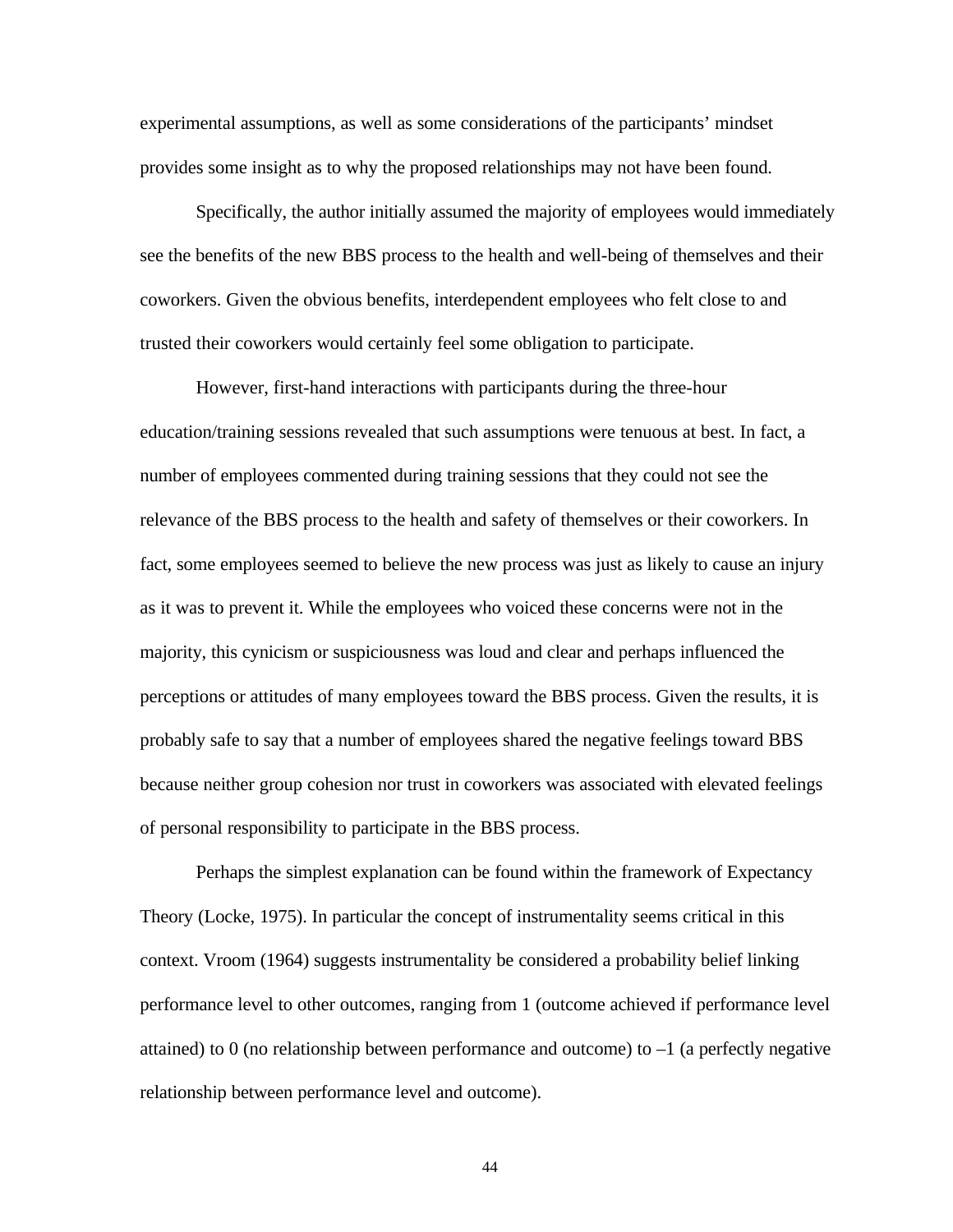Relating this idea to BBS, employees in the organization may have doubted the instrumentality of the process for achieving a safer working environment. To the extent employees could not see a relationship between participation and a safer working environment, the relationship between group cohesion and feelings of personal responsibility would also be attenuated.

It is also possible it was too early in the life span of the BBS process for the characteristics of employee relationships to manifest an impact. In other words, perhaps employees understood how such a process might benefit themselves and their coworkers but were simply not convinced the process would be sustained over the long term. Given the initial cynicism, it is likely eight days, the length of the intervention period before postintervention measures were taken was simply not enough time for employees to realize the benefits of a BBS process.

A number of comments during training sessions indicated perceptions that processes such as these are just temporary – a new "flavor of the month". Regardless of group cohesion and/or trust in coworkers why would one feel obligated to participate in a process that is going to be gone in a short period of time. If the BBS process were to survive in the organization for an extended period of time, it would be interesting to re-evaluate the role played by group cohesion and trust in coworkers on feelings of personal responsibility to participate.

Beyond interpersonal variables, it was also proposed that there were steps an organization could take to increase feelings of personal responsibility to participate in the BBS process. Specifically, it was hypothesized that by giving employees a greater sense of control over the process being introduced into the work environment, an organization could both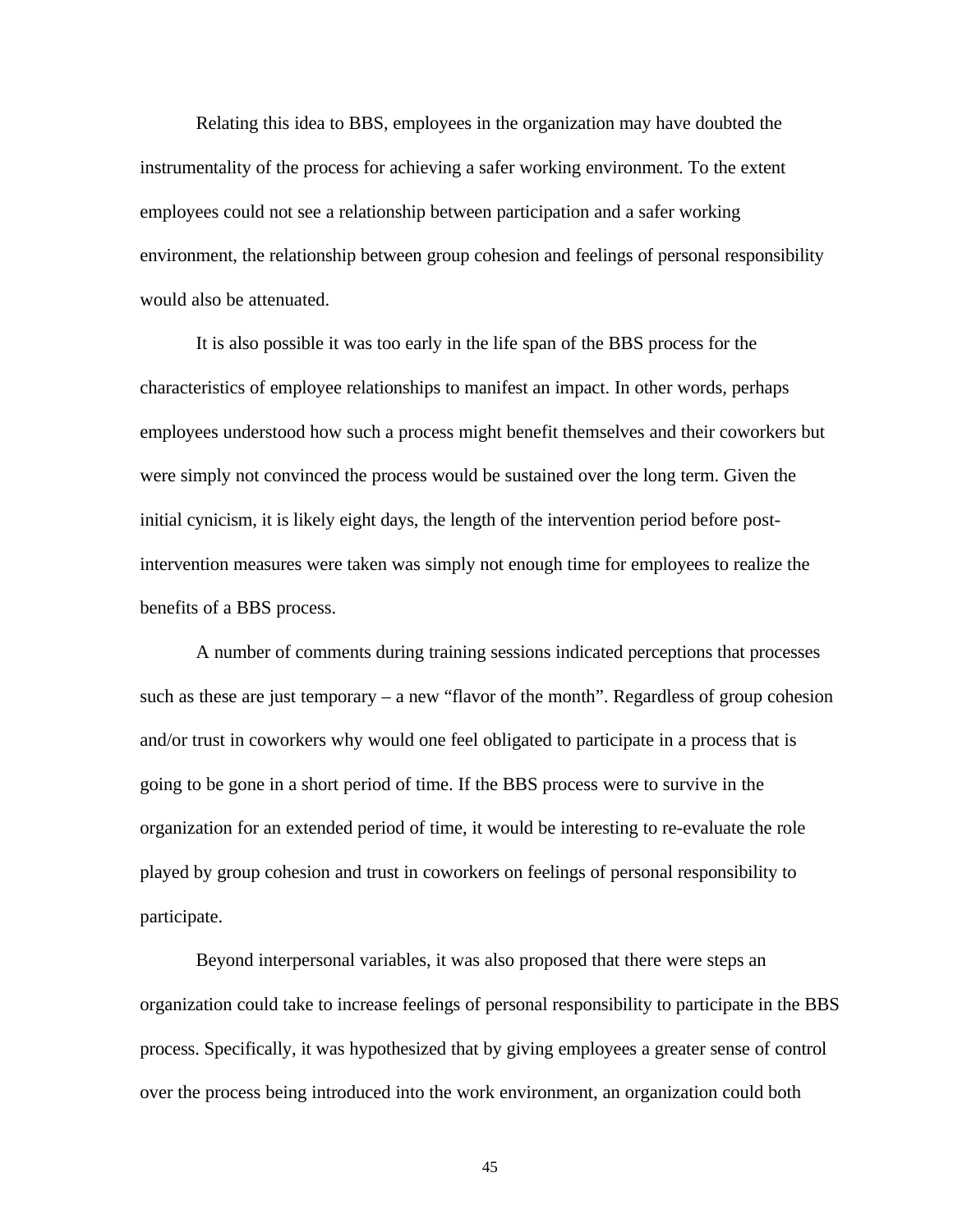directly and indirectly (through trust in management) facilitate employee feelings of personal responsibility to participate in the BBS process.

Findings from this part of the investigation were mixed. Contrary to expectations, personal control did not have a significant direct influence on employee feelings of personal responsibility. It was also proposed that personal control would indirectly influence feelings of personal responsibility to participate in the BBS process through its influence on employee trust in management. This hypothesis was also not supported by the data.

The path loading from personal control to trust in management (.28) approached significance, and with a slightly larger sample size may have reached it. Given the literature supporting such a relationship (Deci, Connell, & Ryan, 1989) it seems unwise to conclude an absence of a relationship between these two variables.

Perhaps it was naïve to believe employees would increase their levels of trust in management as the result of one specific instance of increased personal control. Employee trust in management is likely developed and cultivated over many years of work experience and daily interactions between management and the hourly workers. Such perceptions are unlikely to be significantly changed by one specific process, particularly if the employees do not believe such increases in personal control will generalize to other processes, or even continue in the BBS process. And if they thought the BBS process would be short-lived, a personal control manipulation would be considered quite insignificant. It should also be noted that although the manipulation check was significant, the actual difference between average personal control scores found for participants in the two groups was not that large.

The hypothesized relationship between trust in management and subsequent employee feelings of personal responsibility to participate in the BBS process was supported. These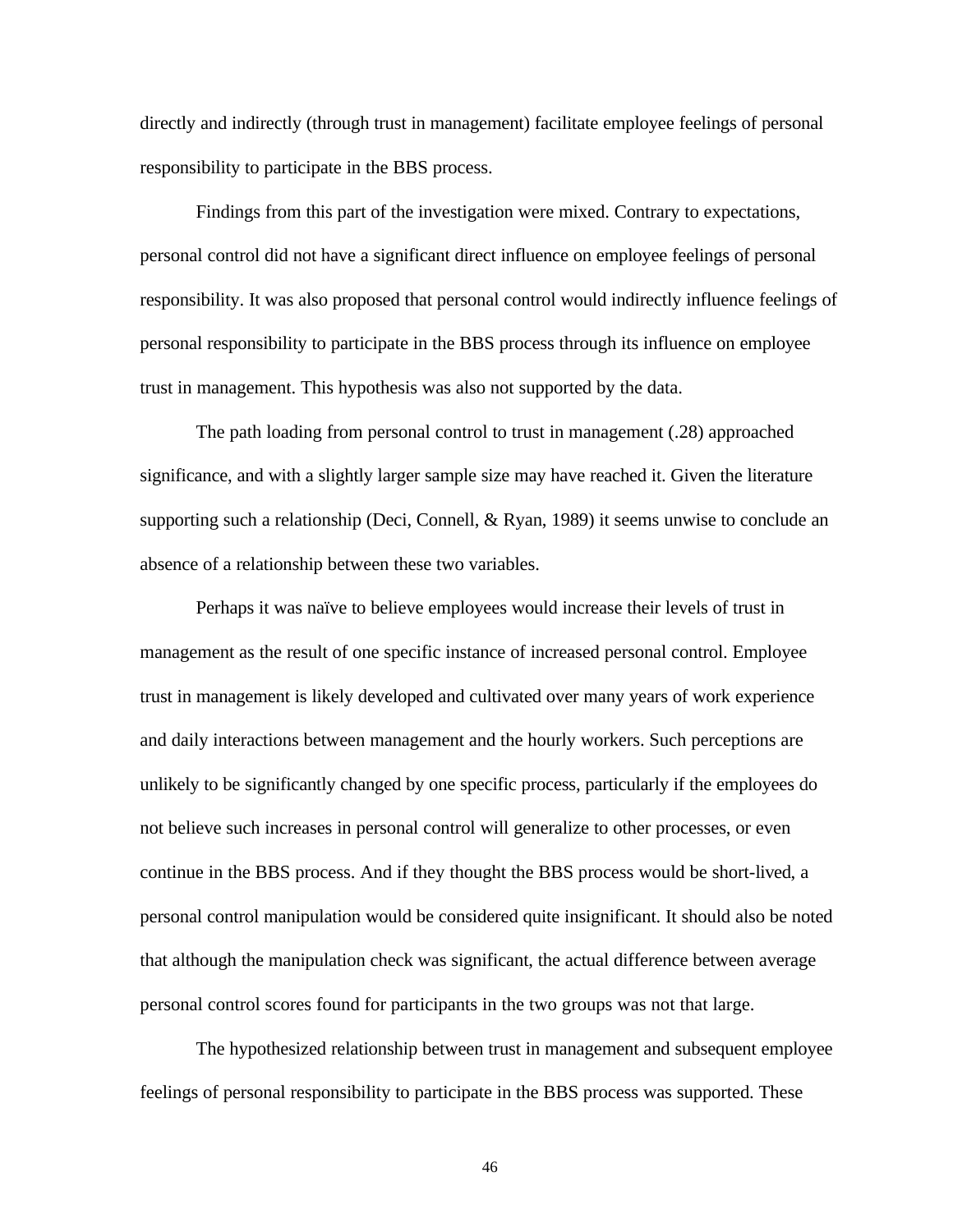findings were very much in line with trust-related organizational research (Dose & Klimoski, 1995), as well as research performed specifically for the purpose of understanding BBS.

In particular, DePasquale & Geller (in press), found employee trust in management to be a predictor of self-reported participation in a BBS process. Specifically, it was trust in management ability (as opposed to intentions) that was most predictive of employee involvement in a BBS process. In other words, employees may understand how a BBS process can improve the safety culture in their organization, but if they are wary of management's ability to support the process or to keep participation anonymous, they will likely keep their participation to a minimum.

Trust in management intentions was also mentioned by participants in the DePasquale and Geller investigation as an important variable leading to employee participation in a BBS process. In other words, it was indicated by employees that if they feel management has ulterior motives for the implementation of a BBS process they would be less likely to get involved. The most commonly cited ulterior motive mentioned in their study was a desire by management to identify at-risk workers for disciplinary purposes.

It would appear, based on the results of the current investigation, that employee feelings of personal responsibility for participation in organizational processes is influenced to a greater extent by trust relationships between employees and management than between peers, at least in the initial or introductory phases of a process. This may be particularly true in those instances, as this one seemed to be, where employees are hard pressed to see any significant benefit for themselves or their coworkers due to their participation.

### **Effects on Participation**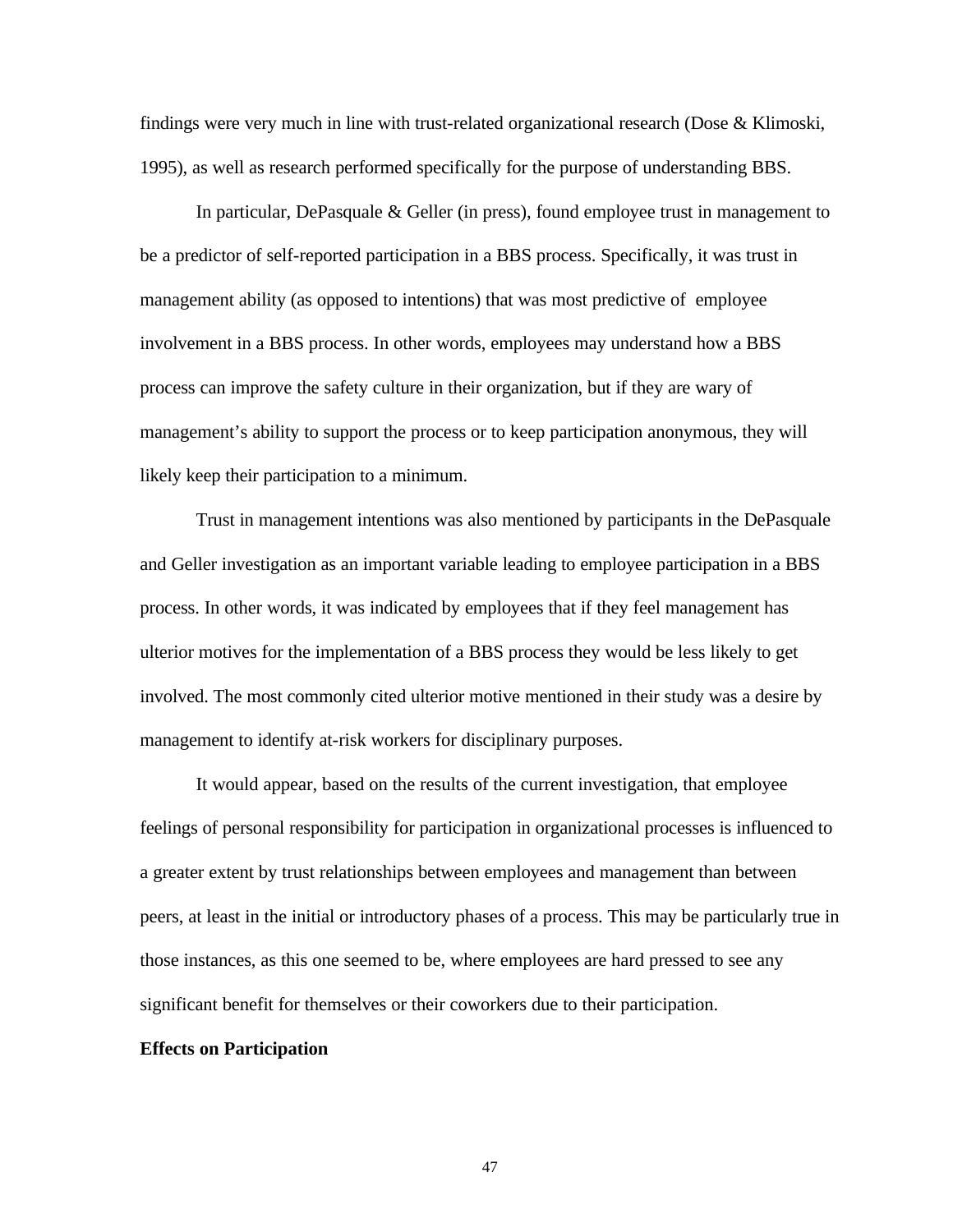A second objective of this study was to determine if employee feelings of personal responsibility to participate would actually lead to greater levels of participation in the BBS process. Similar to personal control, the relationship between personal responsibility and participation approached but did not reach significance. Again, however, the path loading (.21) was of a magnitude suggestive of significance. While one can not conclude that feelings of personal responsibility influenced employee involvement in the process it seems presumptive at this point to eliminate it from consideration as an antecedent variable. In other words, the borderline findings with a low participation rate makes it unwise to accept the null hypothesis.

The impact of personal responsibility on participation in the BBS process may have been attenuated by other confounding variables in the organizational setting. For example, several employees stated during training sessions that there was no way they would let anyone observe them with a checklist while they were working. To the extent that this was a common attitude in the work environment, there may have been some employees who felt a personal responsibility to participate but did not want to risk disapproval from their fellow coworkers. Or again, it may simply have been a timing issue. Employees feeling some personal responsibility to participate in the process may have been waiting to see if the process was going to be supported and/or encouraged by management.

## **Personal Responsibility vs. Conscientiousness**

Results obtained from the third aspect of the investigation lend credence to the notion that feelings of personal responsibility may influence participation in organizational processes. The aim of this aspect of the research was to assess the relative power of personal responsibility versus the conscientiousness trait for predicting the participation variables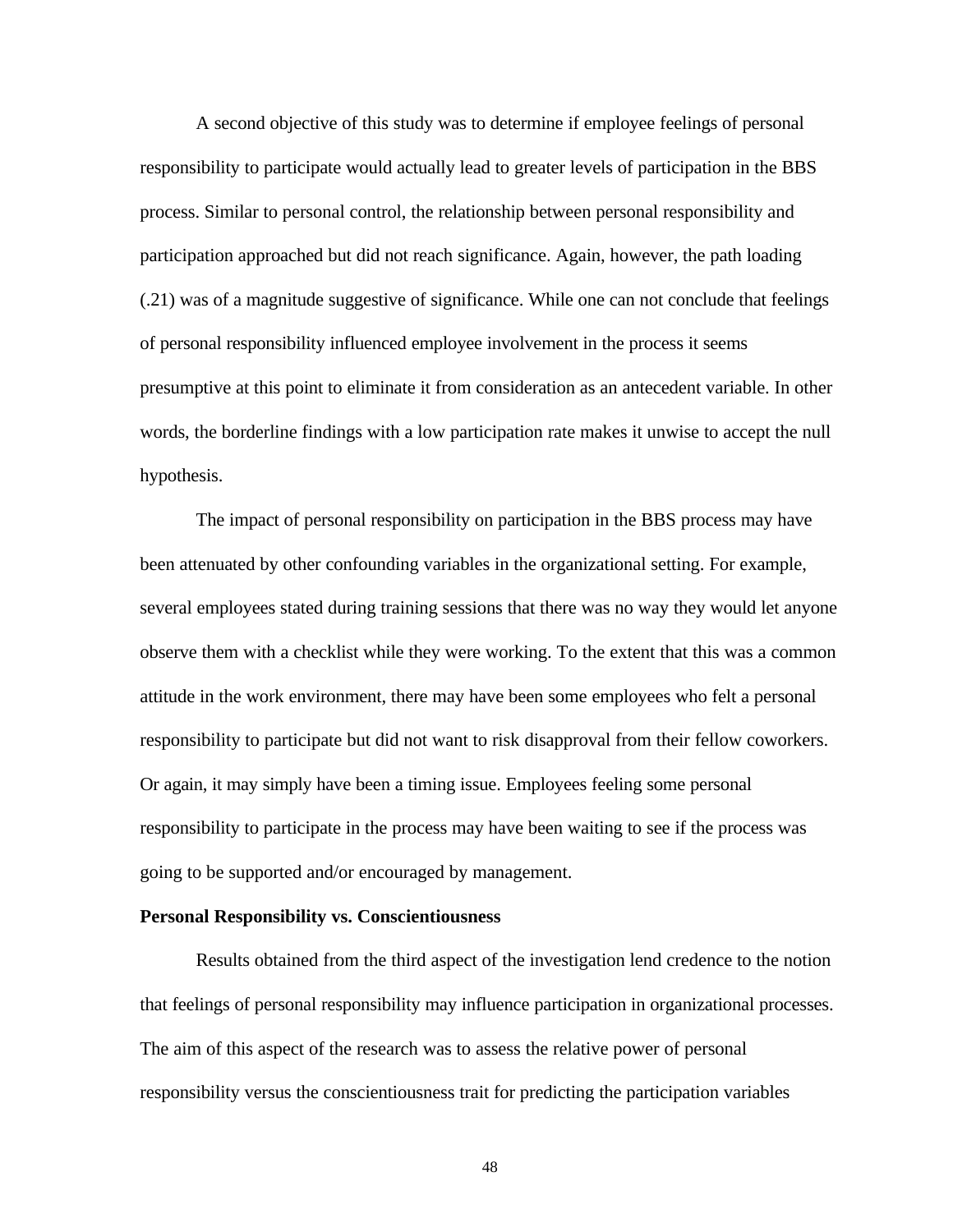measured in the current research. An examination of the regression results demonstrate feelings of personal responsibility and not conscientiousness were predictive of both actual frequency of behavioral observations performed, as well as self-reported levels of involvement in the BBS process.

It should be noted that these results might have been different had a different conscientiousness scale been used. In other words, in the current investigation a global conscientiousness scale was compared with a personal responsibility scale designed specifically for the study. Had the author modified the conscientiousness scale to fit the items to a work context it may have proven more powerful as a predictor of participatory behavior.

## **Induced Hypocrisy**

The final objective of this research was to determine the impact, if any, of voluntary participation in the BBS process. It was proposed that individuals performing BBS observations would be susceptible to the induced hypocrisy effect (Aronson et al., 1991), and because of that would be the ones most likely to increase the frequency of their own safetyrelated behaviors. It was further proposed that these changes would take place both within and away from the work context.

Unfortunately, the number of individuals actually performing BBS observations was far lower than expected  $(n = 7)$ . As such it was risky to perform any statistical analyses. Regardless, the results obtained did not appear to offer any support for the proposed hypothesis. Indeed, many of the mean frequencies reported for safe behavior performance remained almost identical to pre-BBS measures whether or not the employees had participated in the process or not.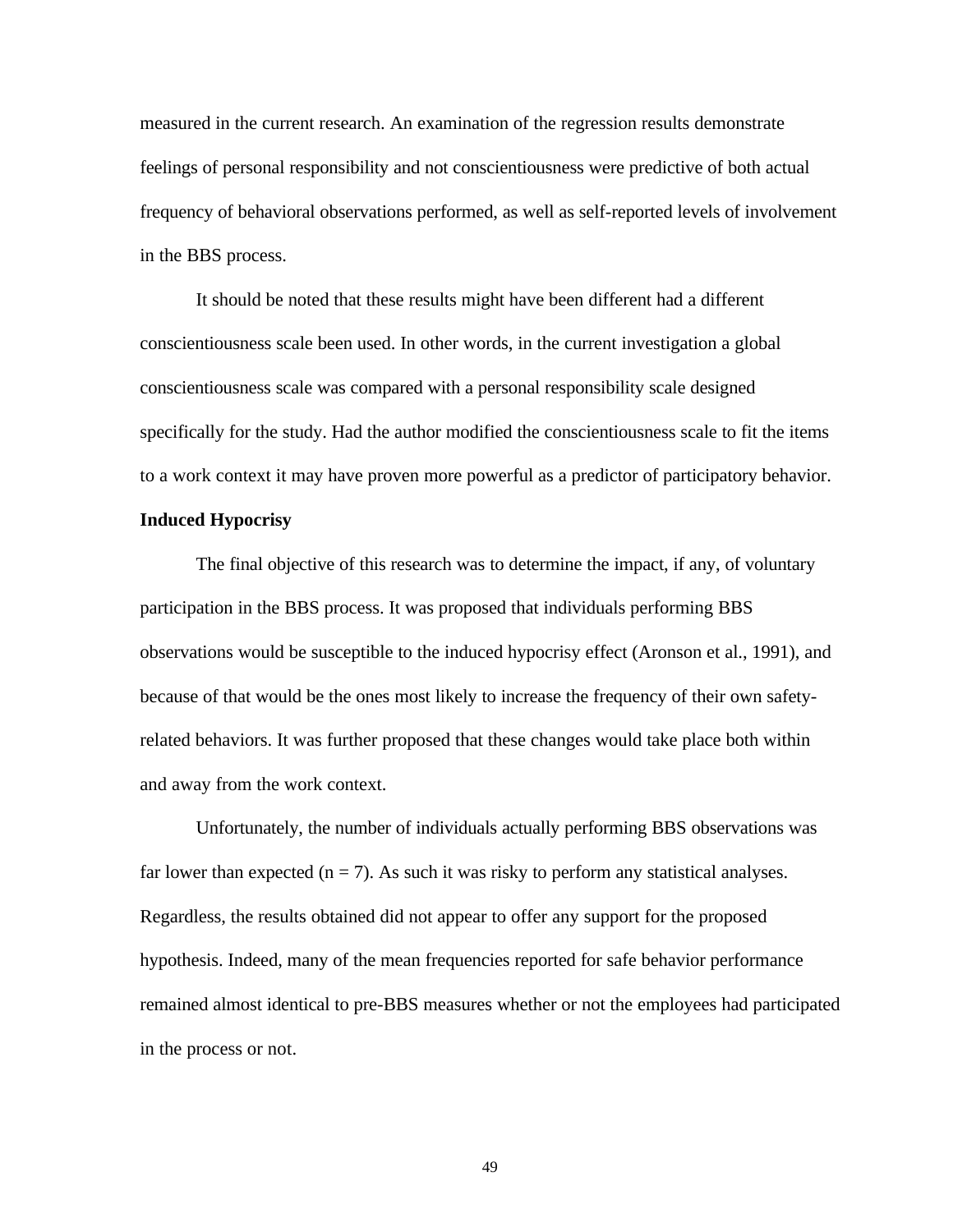Due to the small number of employees who actually performed observations in the beginning stages of the BBS process, it is recommended that a more longitudinal analysis be performed in order to capture the hypothesized phenomenon. As suggested earlier, a visit back to the experimental site six months to a year later might yield more compelling data, assuming the BBS process has survived. Eight days of participation in any process is likely too brief a time for a real-world manipulation of the hypocrisy effect.

Even with more longitudinal data, it may be difficult to find any changes for selfreports of safe work behavior. For items used in the current investigation, self reports of safe work behavior given at the first survey administration had little room for movement in the hypothesized direction. Perhaps employees were hesitant to report engaging in at-risk work behaviors while responding to a survey in the work environment, or perhaps the items simply were not sensitive enough to accurately reflect changes in frequencies of at-risk work behaviors. Finally, it may be the workers surveyed perceive that they rarely engage in at-risk work behavior. In fact, participation in a BBS process increases peoples awareness of their atrisk behaviors, and therefore some participants might become more sensitive to their at-risk work practices after BBS observation and feedback. Consider also that BBS attempts to open up conversation about near hits and at-risk behavior, so this increased awareness could bias a perception survey in the opposite way desired (or expected).

In sum, the current investigation represents an initial step in the attempt to understand the concept of personal responsibility and its consequences for organizational behavior. The mixed findings under less than optimal circumstances were promising and suggest a need for further research.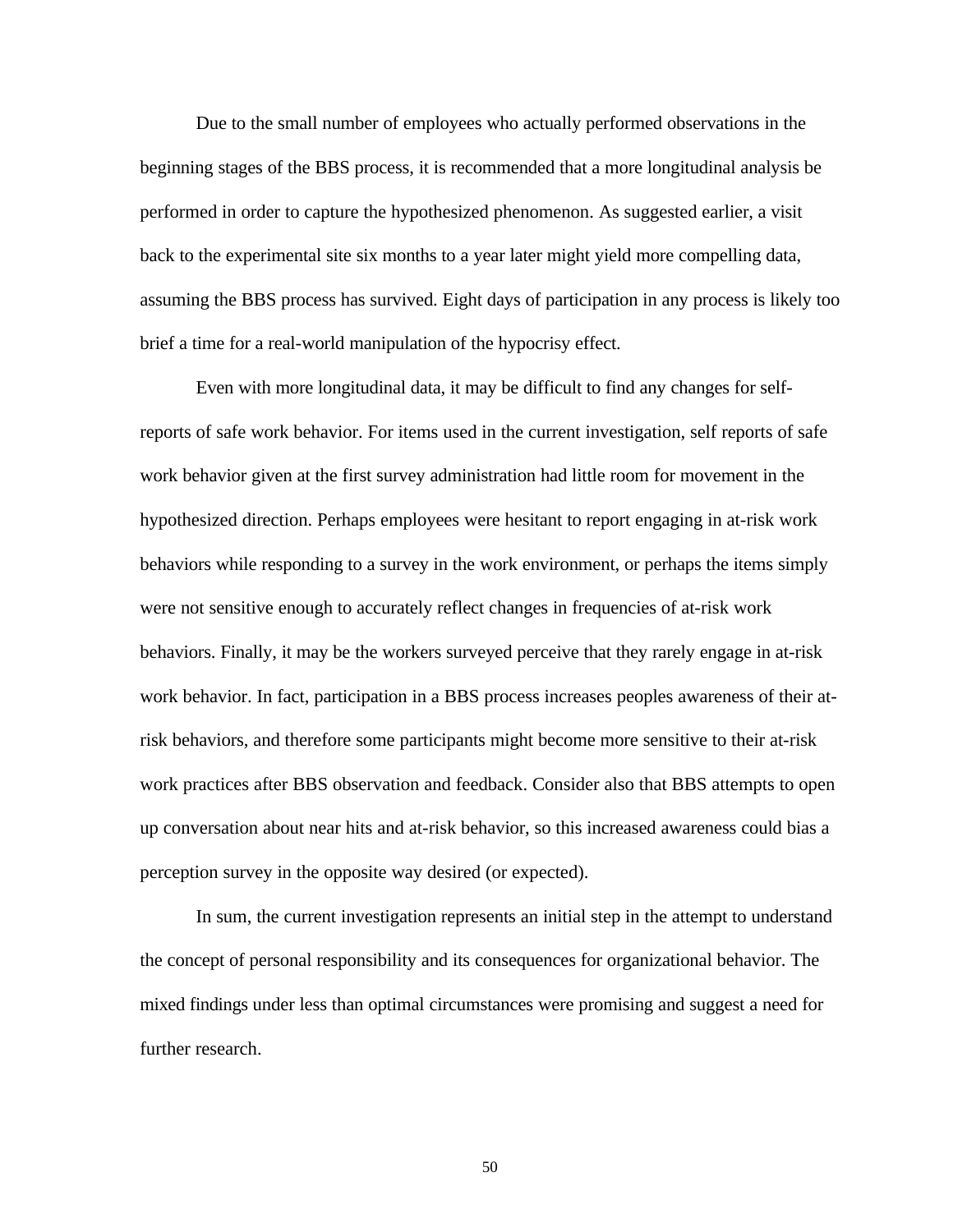For example, it is presumed one of the reasons group cohesion and trust in coworkers did not influence personal responsibility to participate in the BBS process was because employees did not necessarily perceive the BBS process as particularly beneficial. Perhaps there are other organizational processes, or even specific work tasks or behaviors, that employees do feel are beneficial for their coworkers. If such a task or process could be identified, then the relationships proposed here might be demonstrated.

Also, research more longitudinal in nature is recommended. The current study investigated an organizational process in the very beginning stages of implementation. There were very likely a number of variables (e.g., lack of familiarity with the process, fear of negative consequences from cynical peers) that could have inhibited participation in the process regardless of individual feelings of personal responsibility to participate. It may be that feelings of personal responsibility become more predictive of behavior as the work culture becomes more accepting of the process. To understand how the life cycle of an organizational process is influenced by certain variables and vice versa, it is necessary to obtain behavioral, personality, and perception measurements periodically throughout the long-term implementation of a certain safety initiative.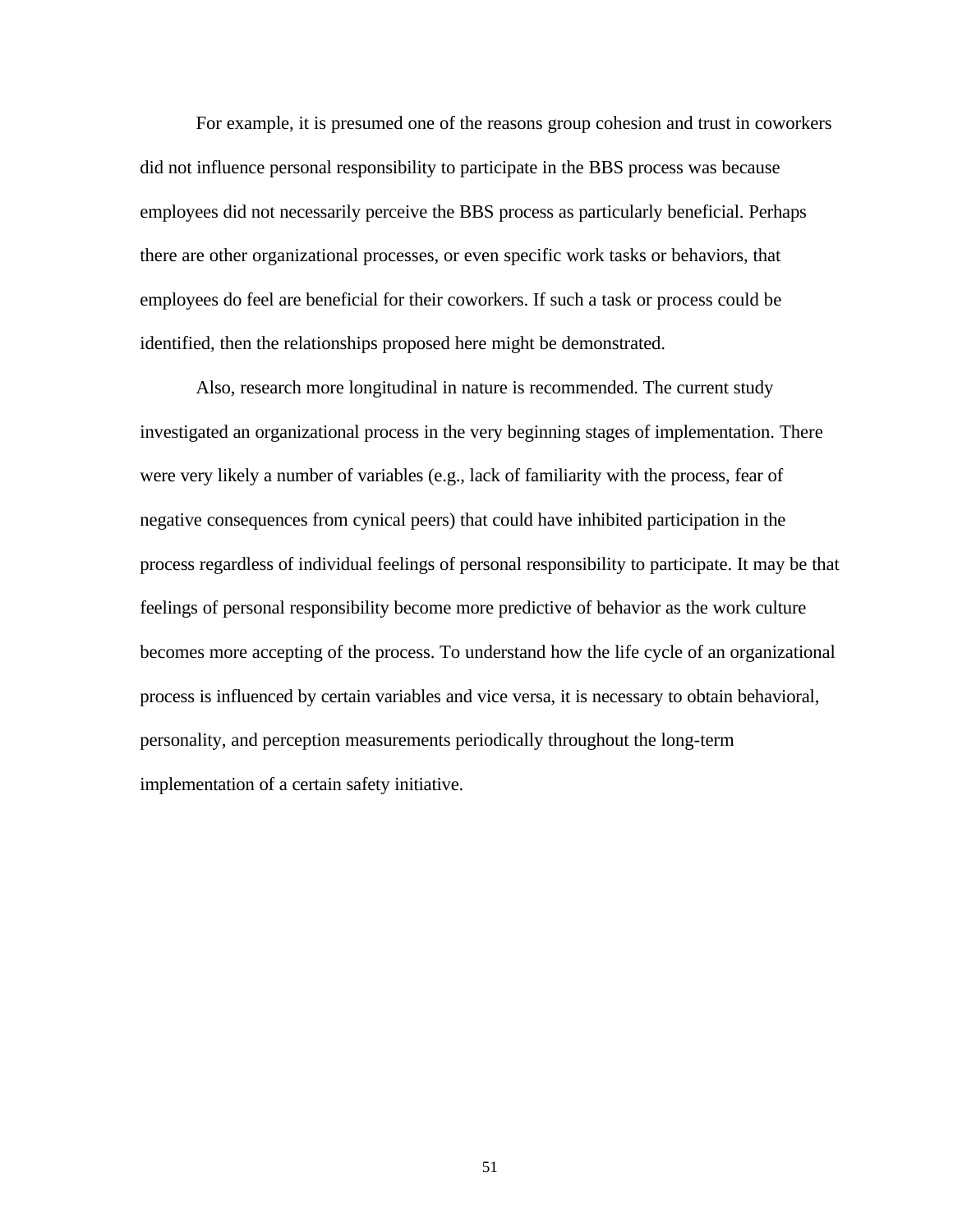#### **References**

Anderson, J. C., & Gerbing (1988). Structural equation modeling in practice: A review and recommended two-step approach. Psychological Bulletin, 103, 411-423.

Aronson, E., Fried, C., & Stone, J. (1991). Overcoming denial: Increasing the intention to use condoms through the induction of hypocrisy. American Journal of Public Health, 18, 163-167.

Barrick, M. R., & Mount, M. K. (1991). The big five personality dimensions and job performance: A meta-analysis. Personnel Psychology, 44, 1-26.

Baumeister, R. F., & Leary, M. R. (1995). The need to belong: Desire for interpersonal attachments as a fundamental human motivation. Psychological Bulletin, 117(3), 497-529.

Bentler, P. (1990). Comparative fit indexes in structural models. Psychological Bulletin, 107, 238-246.

Breckler, S. J. (1990). Applications of covariance structure modeling in psychology: Cause for concern? Psychological Bulletin, 107(2), 260-273.

Brief, A. P., & Motowidlo, S. J. (1986). Prosocial organizational behaviors. Academy of Management Review, 11(4), 710-725.

Bollen, K. A., & Long, J. S. (1992). Testing structural equation models. Newbury Park: Sage.

Borman, W. C., & Motowidlo, S. J. (1993). Expanding the criterion domain to include elements of contextual performance. In N. Schmidtt and W. C. Borman (Eds.), Personality selection (pp. 71-89). San Francisco: Jossey-Bass.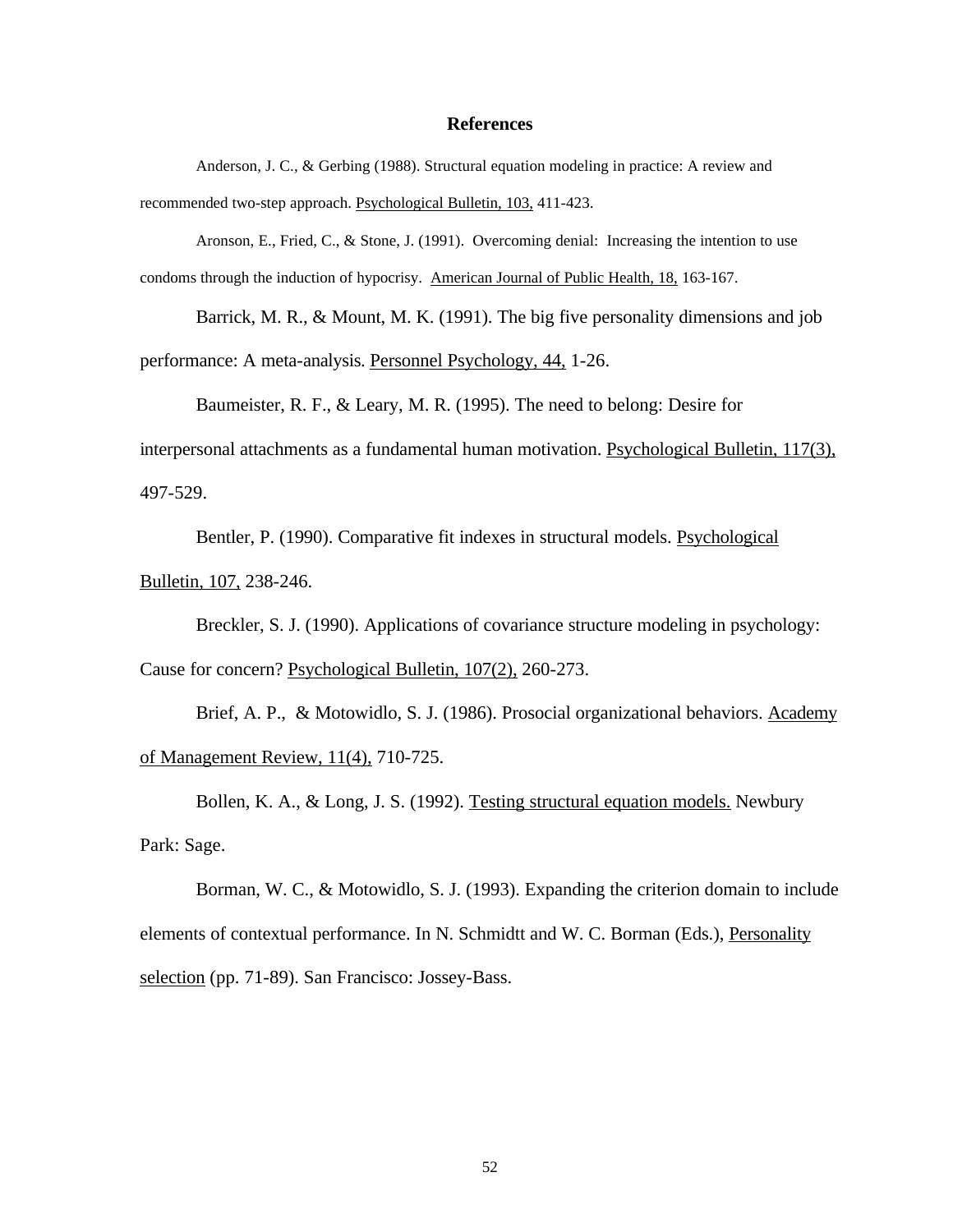Borman, W. C., White, L. A., & Dorsey, D. W., (1995). Effects of ratee task

performance and interpersonal factors on supervisor and peer performance ratings. Journal of Applied Psychology, 80, 168-177.

Browne, M. W., & Cudeck, R. (1993). Alternative ways of assessing model fit. In Bollen, K. A., & Long, J. S. (Eds) Testing structural equation models. Newbury Park, California: Sage, 136-162.

Burke, M. J., Finklestien, L. M., & Dusig, M. S. (1999). On average deviation indices for estimating interrater agreement. Organizational Research Methods, 2(1), 49-68.

Cartwright, D. (1968). The nature of group cohesiveness (pp. 91-109), In D. Cartwright and A. Zander (Eds.). Group dynamics: Research and theory (Third Edition), New York: Harper & Row.

Cervin, V. (1956). Individual behavior in social situations: Its relation to anxiety, neuroticism, and group solidarity. Journal of Experimental Psychology, 51, 161-168.

Clark, M. S. (1981). Noncomparability of benefits given and received: A cue to the existence of friendships. Social Psychology Quarterly, 44, 375-381.

Conway, J. M. (1999). Distinguishing contextual performance from task performance for managerial jobs. Journal of Applied Psychology, 84(1), 3-13.

Cook, J., & Wall, T. (1980). New work attitude measures of trust, organizational commitment and personal need non-fulfillment. Journal of Occupational Psychology, 53, 39- 52.

Costa, P. T., & McCrae, R. R. (1998). Six approaches to the explication of facet-level traits: Examples from conscientiousness. European Journal of Personality, 12, 117-134.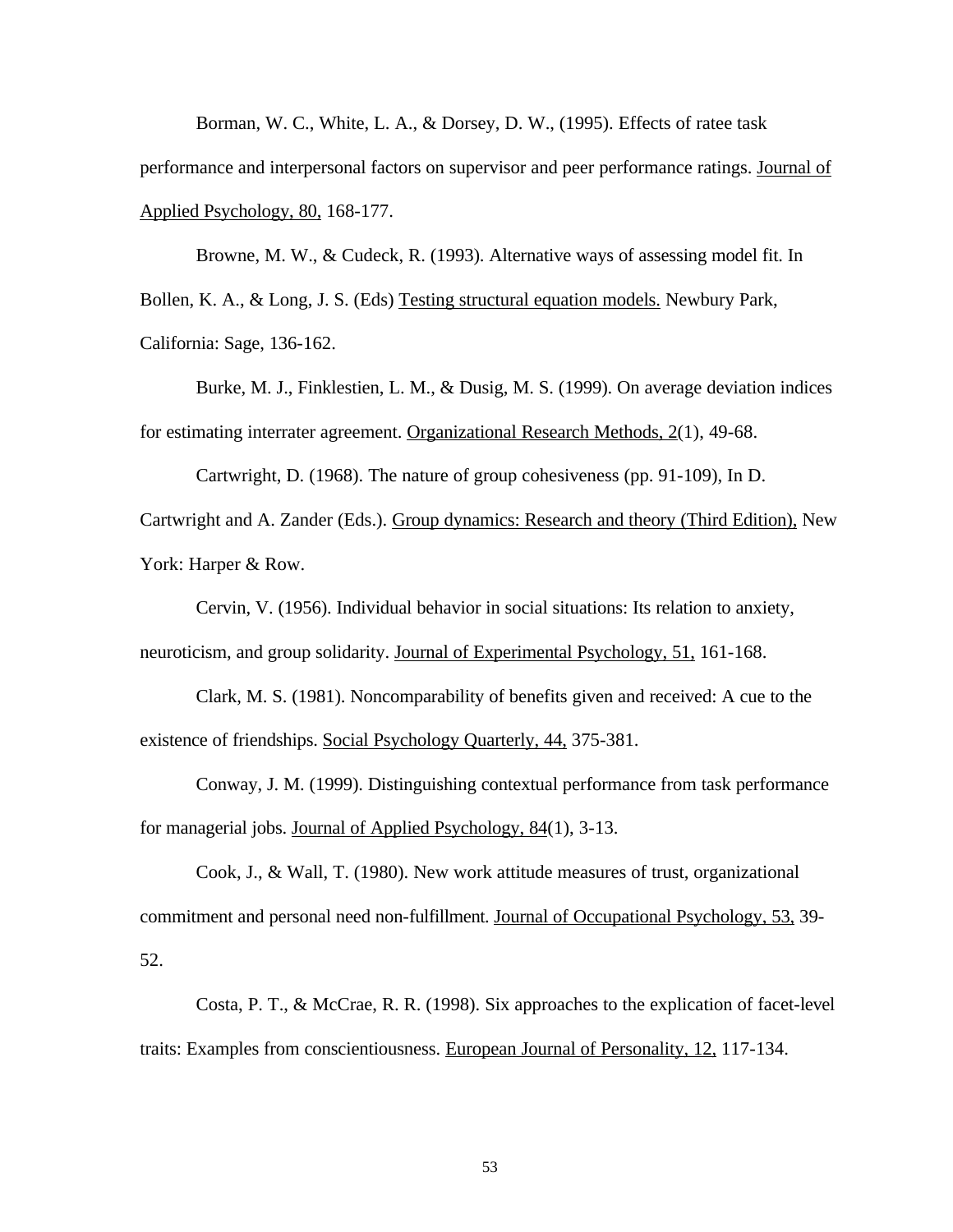Crant, M. J. (1995). The proactive personality scale and objective job performance among real estate agents. Journal of Applied Psychology, 80(4), 532-537.

Cummings, L. L., & Anton, R. J. (1990). The logical and appreciative dimensions of accountability. In S., Srivasstva, and D., Cooperrider, (Eds.), Appreciative management and leadership, pp. 257-286. San-Francisco: Jossey-Boss.

Deci, E. L., Connell, J. P., & Ryan, R. M. (1989). Self-determination in a work organization. Journal of Applied Psychology, 74(4), 580-590.

DePasquale, J. P., & Geller, E. S. (in press). Critical success factors for behaviorbased safety: A study of twenty industry-wide applications. Journal of Safety Research.

Dickerson, C. A., Thibodeau, R., Aronson, E., & Miller, D. (1992). Using cognitive dissonance to encourage water conservation. Journal of Applied Social Psychology, 22,841- 845.

Dose, J. J., & Klimoski, R. J. (1995). Doing the right thing in the workplace: Responsibility in the face of accountability. Employee Responsibilities and Rights Journal,  $8(1)$ , 35-56.

Fisher, C. D., (1978). The effects of personal control, competence, and extrinsic reward systems on intrinsic motivation. Organizational Behavior and Human Performance, 21, 273-288.

Gardner, W. L., Gabriel, S., & Lee, A. Y. (1999). "I" value freedom, but "we" value relationships: Self-construal priming mirrors cultural differences in judgement, 10(4), 321- 326.

Geller, E. S. (1996). The psychology of safety: How to improve behaviors and attitudes on the job. Boca Raton, FL: CRC Press.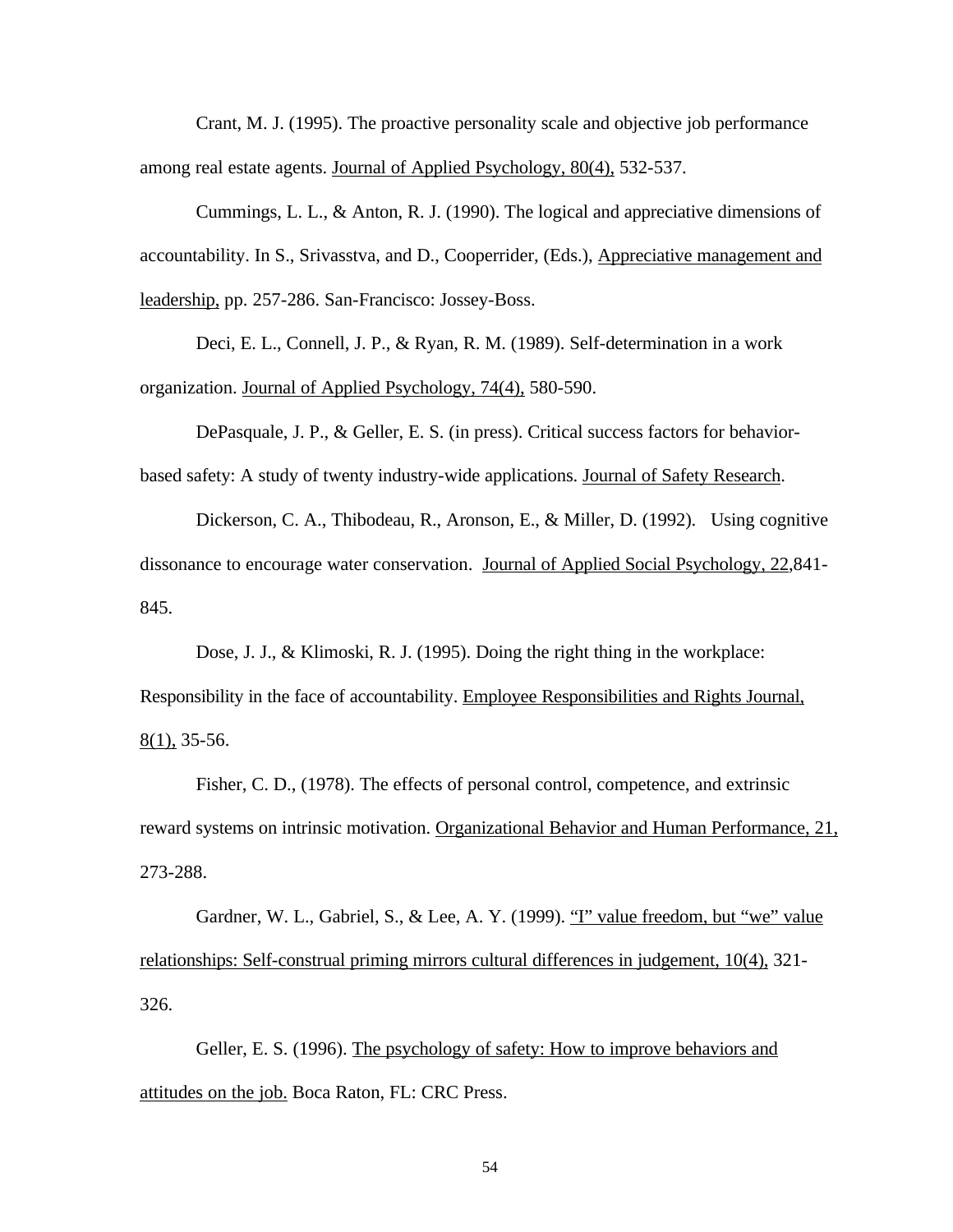Geller, E. S. (1998a). Beyond safety accountability: How to increase personal responsibility. Neenah, WI: J. J. Keller & Associates, Inc.

Geller, E. S. (1998b) Understanding behavior-based safety: Step-by-step methods to improve your workplace (Second Edition). Neenah, WI: J. J. Keller & Associates, Inc.

George, J. M., & Brief, A. P. (1992). Feeling good-doing good: A conceptual analysis of the mood at work-organizational spontaneity relationship. Psychological Bulletin, 112, 310-329.

Granovetter, M. (1985). Economic action and social structure: The problem of embeddedness. American Journal of Sociology, 91, 481-510.

Grant, R. A., Higgins, C. A., & Irving, R. H. (1988). Computerized performance monitors: Are they costing you customers? Sloan Management Review, Spring, 39-45.

Gully, S. M., Devine, D. J., & Whitney, D. J. (1995). A meta-analysis of cohesion and performance: Effects of level of analysis and task interdependence. Small Group Research, 26(4), 497-520.

Goldberg, L. R. (1992). The development of markers for the big-five factor structure. Psychological Assessment, 4(1), 26-42.

Hackman, R. J., & Lawler, E. E. (1971). Employee reactions to job characteristics. Journal of Applied Psychology, 55(3), 259-286.

Hackman, R. J., & Oldham, G. R. (1976). Motivation through the design of work: Test of a theory. Organizational Behavior and Human Performance, 16, 250-279.

Hart, K. M. (1988). A requisite for employee trust: Leadership. Psychology: A Journal of Human Behavior, 25, 1-7.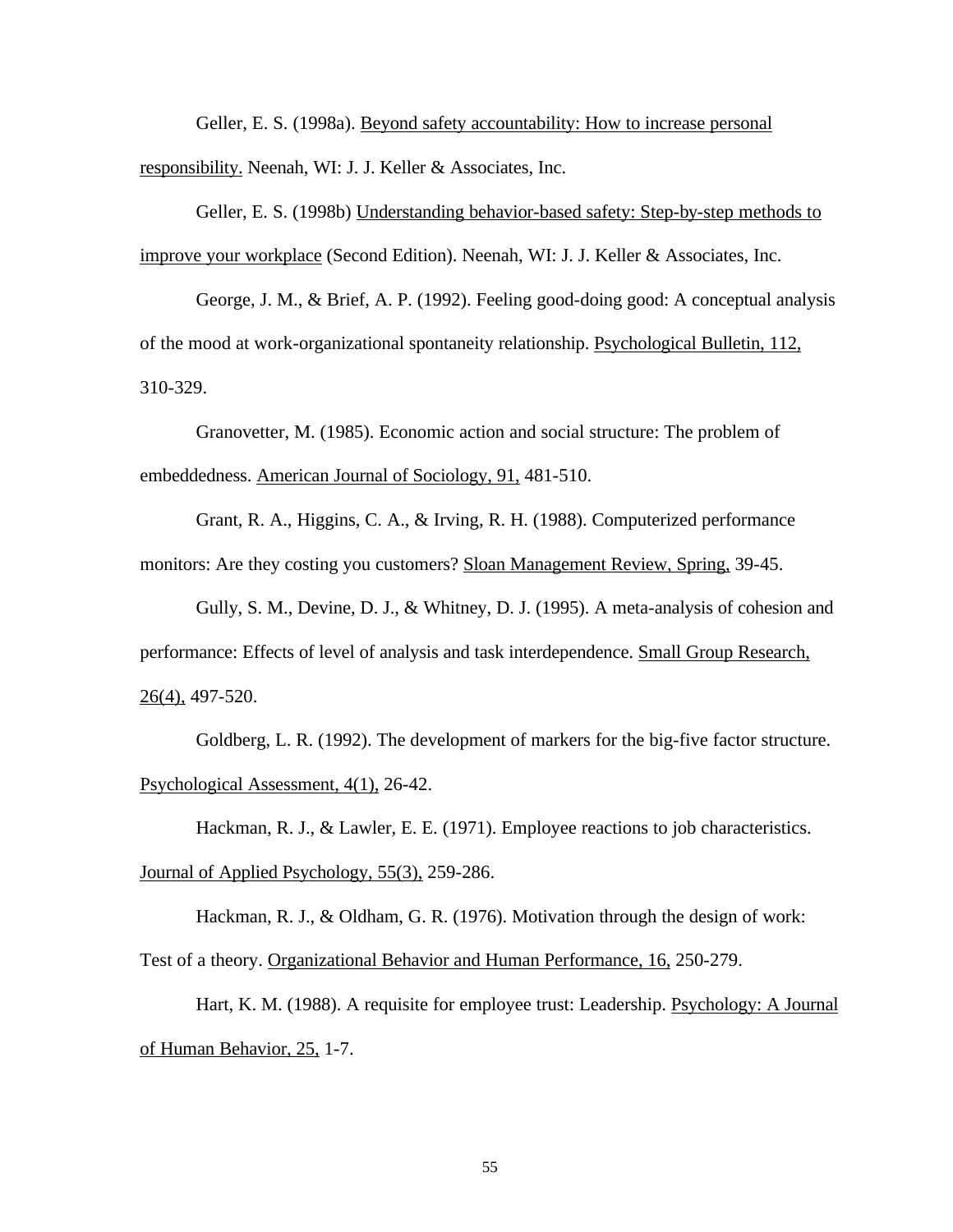Hogan, J., Rybicki, S. L., Motowidlo, S. J., & Borman, W. C. (1998). Relations between contextual performance, personality, and occupational advancement. Human Performance, 11(2/3), 189-207.

Hui, H. C., & Villareal, M. J. (1989). Individualism-collectivism and psychological needs: Their relationship in two cultures. Journal of Cross Cultural Psychology, 20(3), 310- 323.

Hunton, J. E., Hall, T. W., & Price, K. H. (1998). The value of voice in participative decision making. Journal of Applied Psychology, 83(5), 788-797.

James, L. R., Mulaik, S. A., & Brett, J. M. (1982). Causal analysis: Assumptions, models and data. Beverly Hills: Sage.

Jenkins, D. G., & Lawler, E. E. (1981). Impact of employee participation in plan development. Organizational Behavior and Human Performance, 28, 111-128.

Joreskog, K. & Sorbom, D. (1984). LISREL-VI user's guide  $(3<sup>rd</sup>$  ed.). Mooresville, Indiana: Scientific Software.

Joreskog, K. & Sorbom, D. (1993). LISREL 8: Structural equation modeling with the SIMPLIS command language.. Hillsdale, NJ: Lawrence Erlbaum Associates.

Katz, D. (1964). The motivational basis of organizational behavior. Behavior Science, 9, 131-146.

Katz, D., & Kahn, R. L. (1978). The social psychology of organizations. New York: Wiley.

Kelman, H. C. (1958). Compliance, identification, and internalization: Three processes of attitude change. Conflict Resolution,2, 51-60.

Kohut, H. (1984). How does analysis cure? New York: International University Press.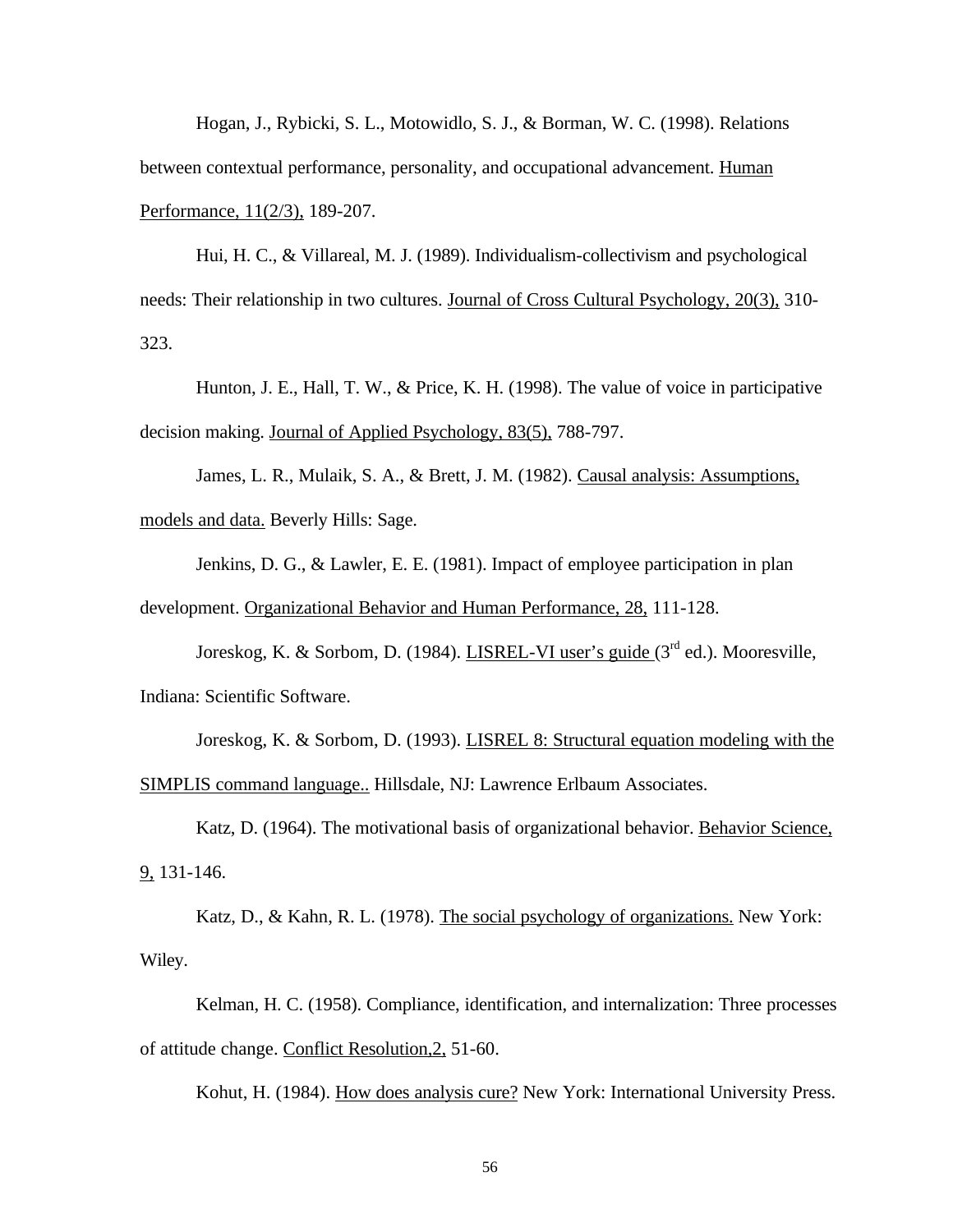Kumar, N, Scheer, L. K., & Steenkamp, J. E. M. (1995). The effects of perceived interdependence on dealer attitudes. Journal of Marketing Research,

Lee, R. M., & Robbins, S. B. (1998). The relationship between social connectedness and anxiety, self-esteem, and social identity. Journal of Counseling Psychology, 45(3), 338- 345.

Lee, R. M., & Robbins, S. B. (1995). Measuring belongingness: The social connectedness and the social assurance scales. Journal of Consulting Psychology, 42(2), 232- 241.

Locke, E. A. (1975). Personal attitudes and motivation. Annual Review of Psychology, 26, 457-480.

Ludwig, T. D., & Geller, E. S. (in press). Behavior change agents of a community safety program: Pizza deliverers advocate community safety-belt use. Journal of Organizational Behavior Management.

Medsker, G. J., Williams, L. J., & Holahan, P. J. (1994). A review of current practices for evaluating causal models in organizational behavior and human resource management research. Journal of Management, 20(2), 439-464.

MacCallum, R. (1998). Commentary on quantitative methods in I/O research. The Industrial-Organizational Psychologist, 35(4), 19-30.

Magner, N., Welker, R. B., & Johnson, G. G. (1996). The interactive effects of participation and outcome favourability on turnover intentions and evaluations of supervisors. Journal of Occupational and Organizational Psychology, 69, 135-143.

Markus, H. R., & Kitayama, K. (1991). Culture and the self: Implications for cognition, emotion, and motivation. Psychological Review, 98(2), 224-253.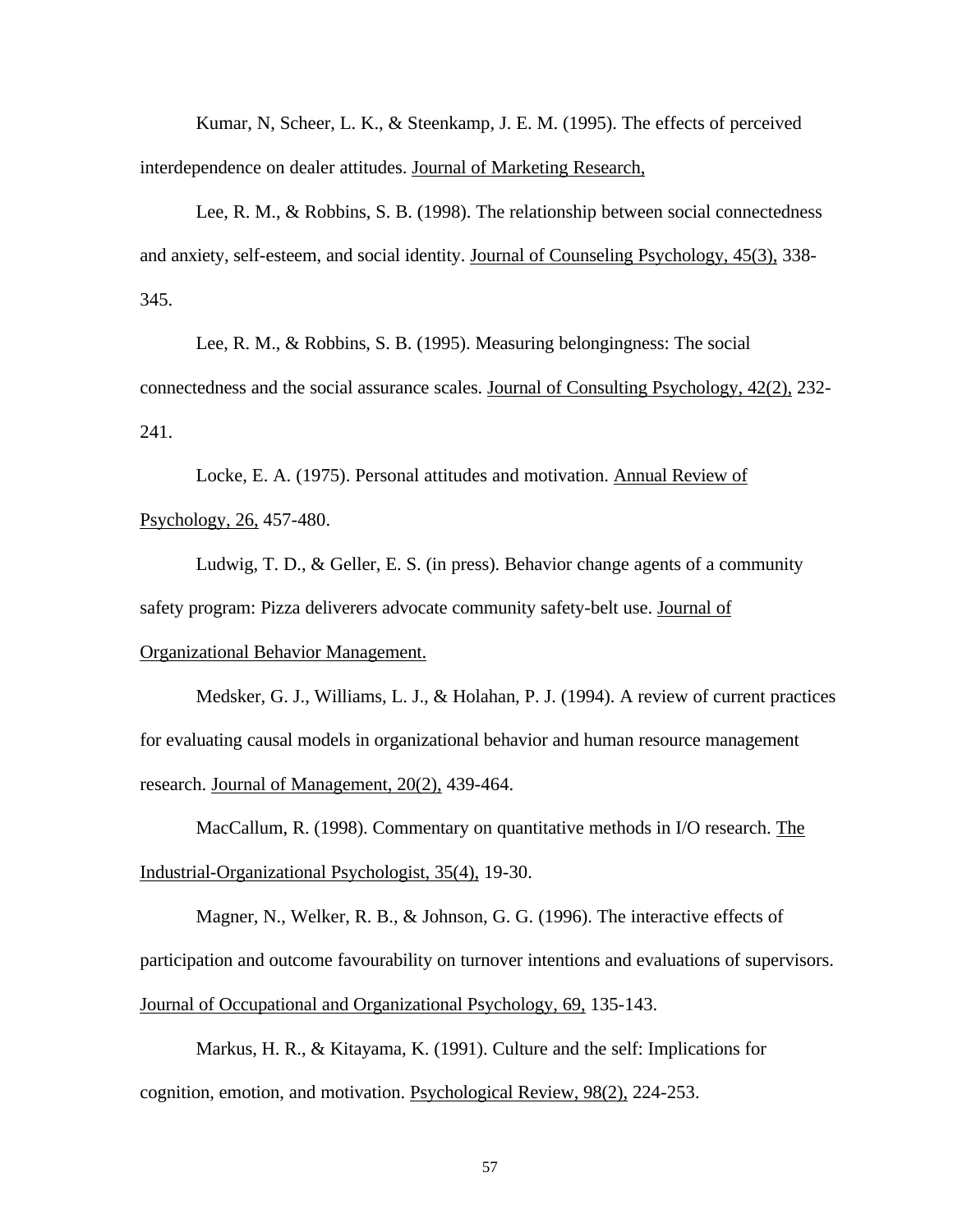Martin, T. N., & O'Laughlin, S. M. (1984). Predictors of organizational commitment: The study of part-time army reservists. Journal of Vocational Behavior, 25, 270-283.

McAllister, D. J. (1995). Affect- and cognition-based trust as foundations for interpersonal cooperation in organizations. Academy of Management Journal, 38(1), 24-59.

Miller, I. J. (1992). Interpersonal vulnerability and narcissism: A conceptual continuum for understanding and treating narcissistic psychopathology. Psychotherapy, 29, 216-224.

Mitchell, B. (1993). Bet on cowboys, not horses. Shaker Heights, OH: York Publishing Co.

Motowidlo, S. J., & Van Scotter, J. R. (1994). Evidence that task performance should be distinguished from contextual performance. Journal of Applied Psychology, 79, 475-480.

Organ, D. W. (1988). Organizational citizenship behavior: The good soldier syndrome. Lexington, MA: Lexington.

Ouchi, W. G. (1977). The relationship between organizational structure and organizational control. Administrative Science Quarterly, 22, 95-113.

Paunonen, S. V., & Jackson, D. N. (1996). The jackson personality inventory and the five factor model of personality. Journal of Research in Personality, 30, 42-59.

Pearce, J. L., & Gregersen, H. B. (1991). Task interdependence and extrarole behavior: A test of the mediating effects of felt responsibility. Journal of Applied Psychology, 76(6), 838-844.

Roberts, D. S., & Geller, E. S. (1995). An "actively caring" model for occupational safety: A field test. Journal of Applied Psychology, 4, 53-59.

Sato, K. (1988). Trust and group size in a social dilemma. Japanese Psychological Research, 30(2), 88-93.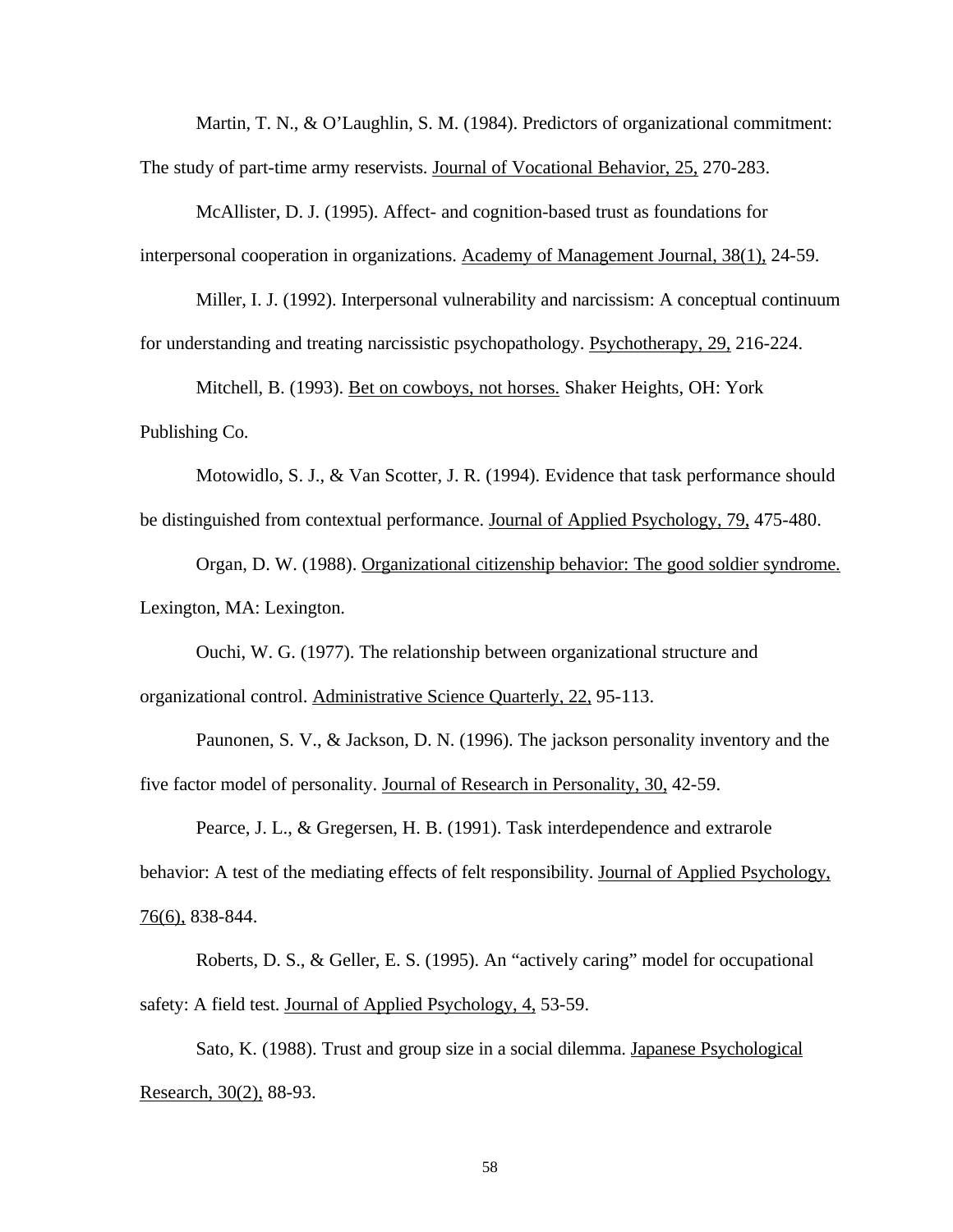Samuelson, C. D., Messick, D. M., Rutte, C. G., & Wilke, H. (1984). Individual and structural solutions to resource dilemmas in two cultures. Journal of Personality and Social Psychology, 37, 139-155.

Sashkin, M. (1984). Participative management is an ethical imperative. Organizational Dynamics, 5-22.

Schoenrade, P. A., Batson, D. C., Brandt, R. J., & Loud, R. E. (1986). Attachment, accountability, and motivation to benefit another not in distress. Journal of Personality and Social Psychology, 51(3), 557-563.

Seligman, M. E. P. (1975). Helplessness: On depression development and death. San Francisco: Freedman.

Shapiro, S. P. (1987). The social control of impersonal trust. American Journal of Sociology, 93, 623-658.

Singelis, T. M. (1994). The measurement of independent and interdependent selfconstruals. Personality and Social Psychology Bulletin, 20(5), 580-591.

Singelis, T. M., & Brown, W. J. (1995). Culture, self, and collectivistic

communication: Linking culture to individual behavior. Human Communication Research,  $21(3)$ , 354-389.

Skinner, B. F. (1971). Beyond freedom and dignity*.* New York: Alfred Knopf.

Spink, K. S. (1995). Cohesion and intention to participate of female sport team athletes. Journal of Sport and Exercise Psychology, 17, 416-427.

Stewart, G. L., Carson, K. P., & Cardy, R. L. (1996). The joint effects of conscientiousness and self-leadership training on employee self-directed behavior in a service setting. Personnel Psychology, 49, 143-164.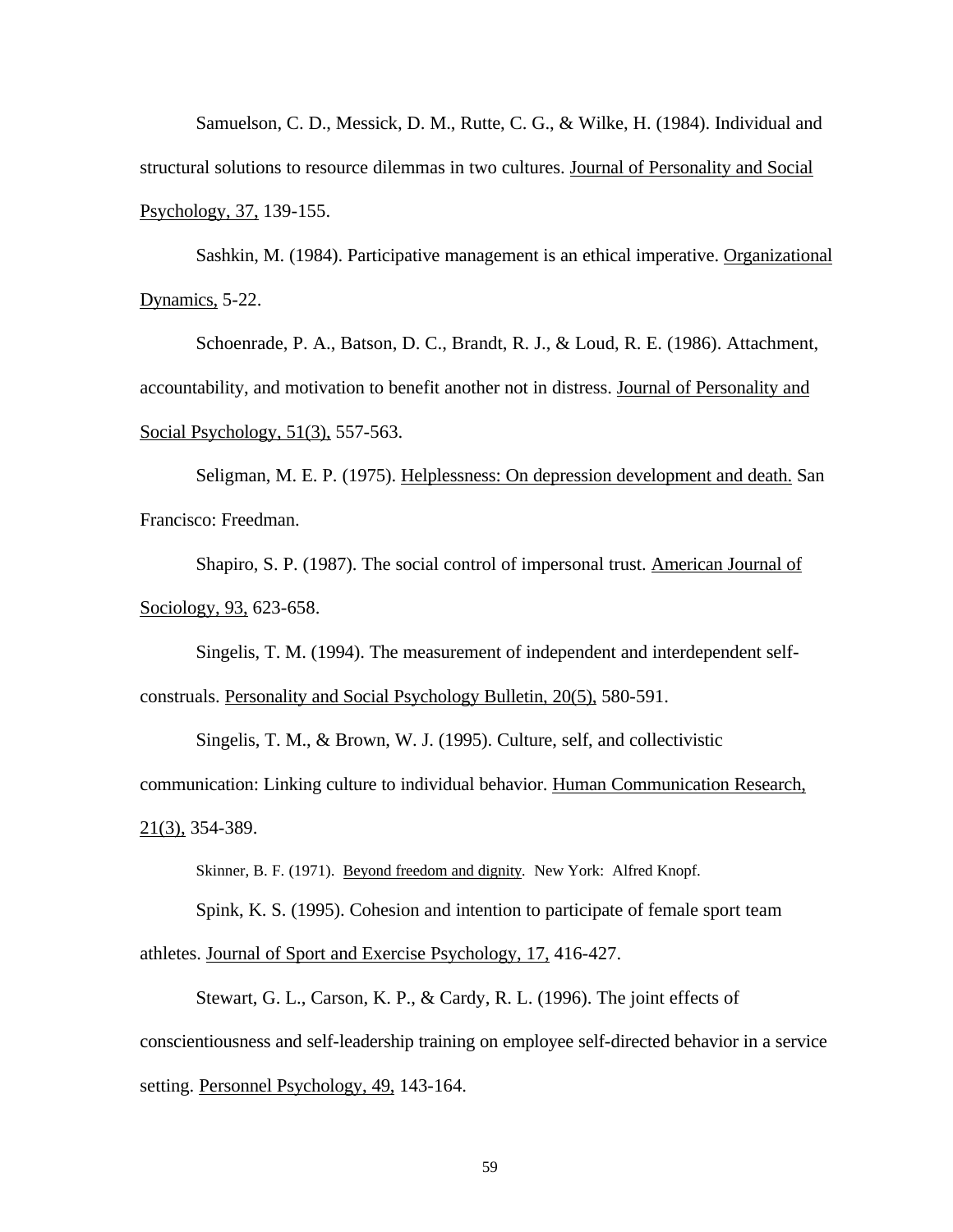Trafimow, D., Triandis, H. C., & Goto, S. G. (1991). Some tests of the distinction between the private and the collective self. Journal of Personality and Social Psychology, 60, 649-655.

Triandis, H. C. (1989). The self and the social behavior in differing cultural contexts. Psychological Review, 96, 506-520.

Triandis, H. C., Bontempo, R., Betancourt, H., et al. (1986). The measurement of etic aspects of individualism and collectivism across cultures. Australian Journal of Psychology, 38, 257-267.

Triandis, H. C., Bontempo, R., Villareal, M. J., Assai, M., & Lucca, N. (1988). Individualism and collectivism: Cross-cultural perspectives on self-in-group relations. Journal of Personality and Social Psychology, 54, 323-338.

Triandis H. C., & Gelfand, M. J. (1998). Converging measurement of horizontal and vertical individualism and collectivism. Journal of Personality and Social Psychology, 74(1), 118-128.

Triandis, H. C., Leung, K., Villareal, M. J., & Clack, F. L. (1985). Allocentric versus idiocentric tendencies: Convergent and discriminant validation. Journal of Research in Personality, 19, 395-415.

Vroom, V. H. (1964). Work and motivation. New York: Wiley.

Wagner, J. A., & Moch, M. K. (1986). Individualism-collectivism: Concept and measure. Group and Organization Studies, 11, 280-304.

Watson, D. L. & Tharp, R. G. (1993). Self-directed behavior: Self modification for personal adjustment (3rd edition). Monterey, CA: Brooks Cole.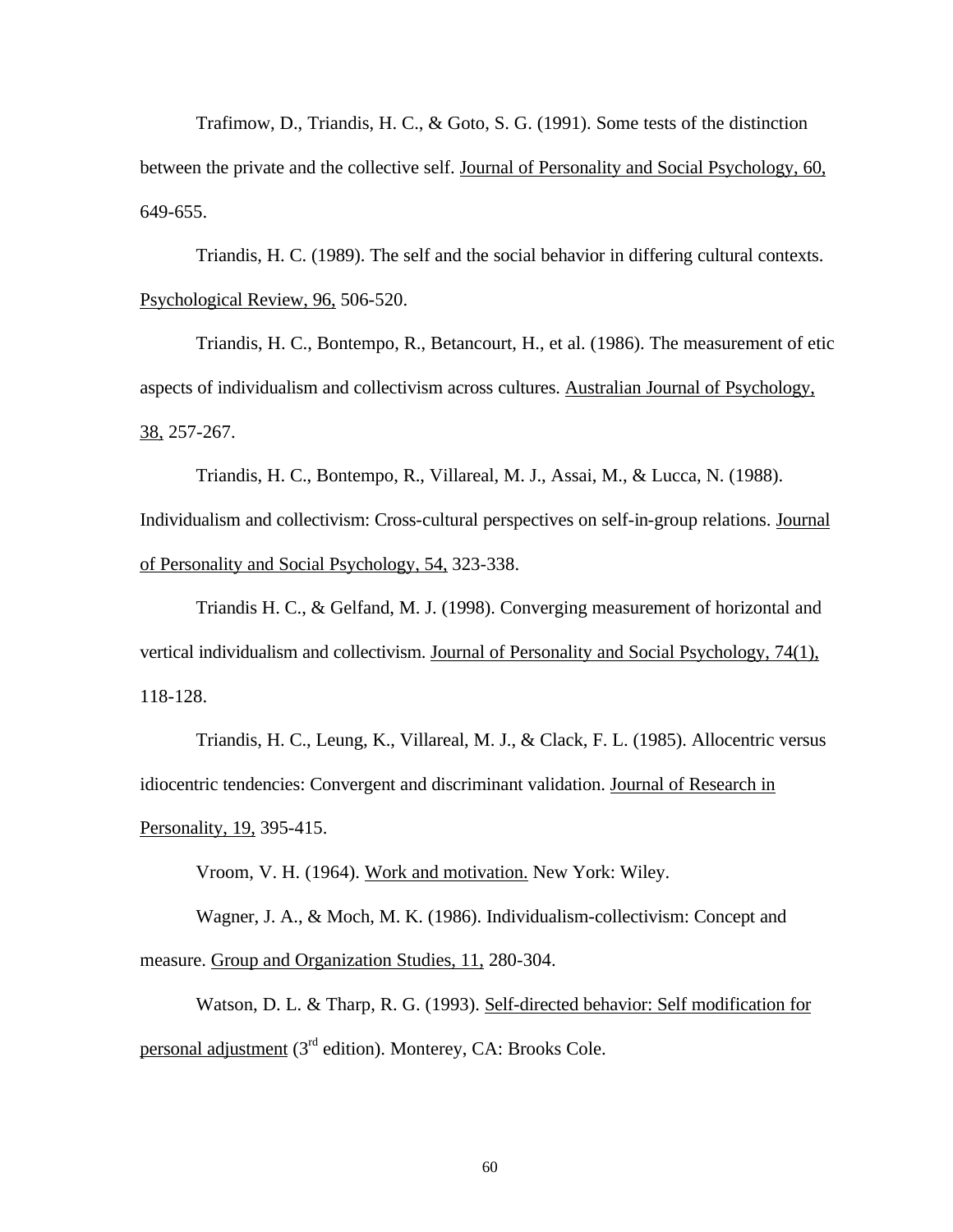Williams, L. J., & James, L. R. (1994). Causal models in organizational behavior research: From path analysis to LISREL and beyond. In Greenberg, J. (Eds.). Organizational behavior: the state of the science. Hillsdale, N.J.: Lawrence Earlbaum Associates.

Wheeler, L., Reis, H. T., & Bond, M. H. (1989). Collectivism-individualism in everyday social life: The middle kingdom and the melting pot. Personality and Social

Psychology, 7(1), 79-86.

Wheeless, L. R., Wheeless, V. E., & Dickson-Markman, F. (1982). The relations among social and task perceptions in small groups. Small Group Behavior, 13(3), 373-384.

Wolfle, L. (personal communication, July 12, 1999)

Yamagishi, T., & Cook, K. S. (1993). Generalized exchange and social dilemmas. Social Psychology Quarterly, 56(4), 235-248.

Zand, D. E. (1972). Trust and managerial problem solving. Administrative Science Quarterly, 17, 229-239.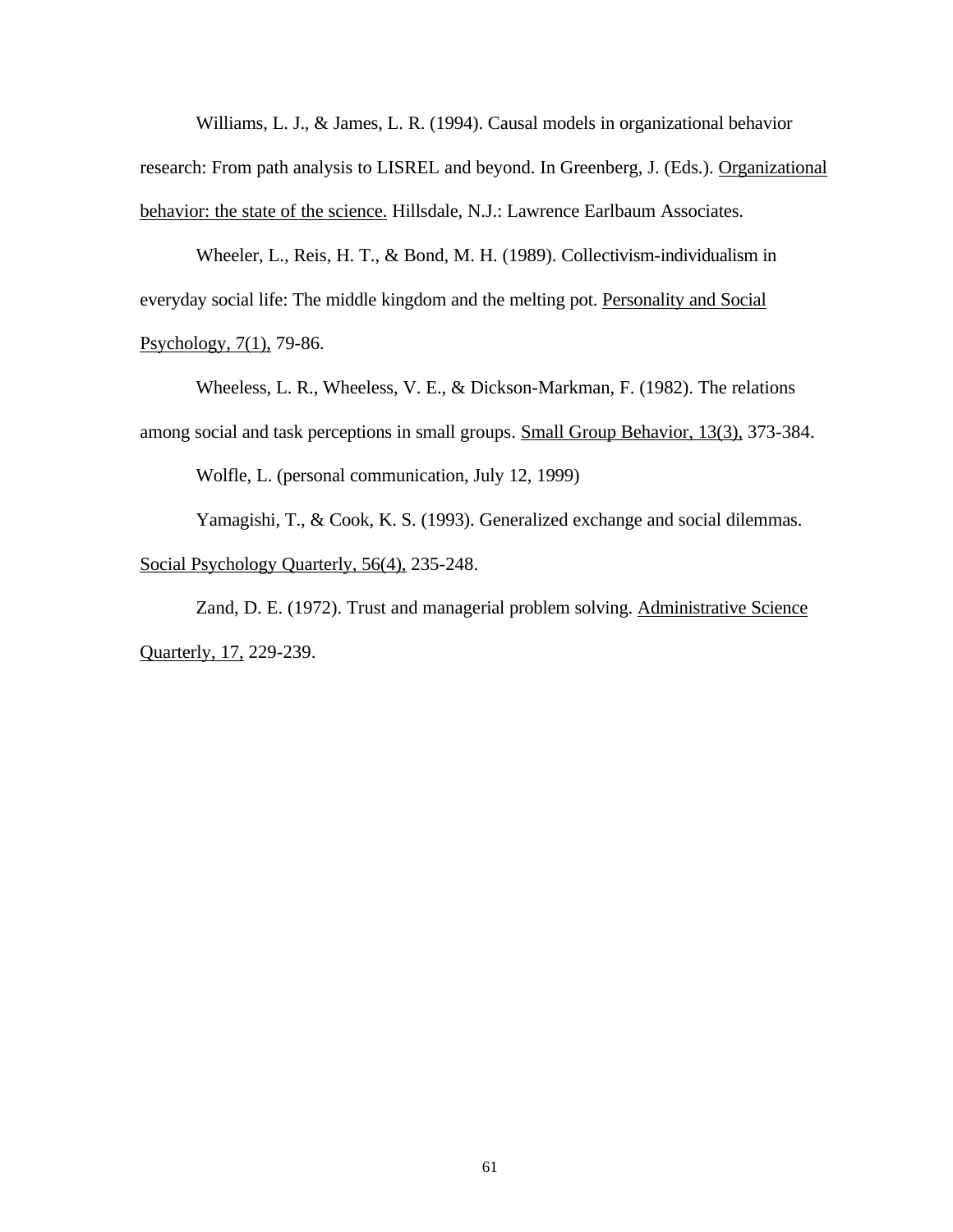|                | Variable         | М    | <b>SD</b> | Alpha |
|----------------|------------------|------|-----------|-------|
| 1              | Gender           |      |           |       |
| 2              | Age              | 33.7 | 10.10     |       |
| 3              | Mos              | 25.5 | 25.03     |       |
| $\overline{4}$ | PC               |      |           |       |
| 5              | Int1             | 3.70 | .70       | .72   |
| 6              | Int <sub>2</sub> | 3.90 | .45       | .61   |
| 7              | Int <sub>3</sub> | 3.21 | .70       | .56   |
| 8              | GC1              | 4.08 | .66       | .89   |
| 9              | GC2              | 3.48 | .73       | .89   |
| 10             | GC <sub>3</sub>  | 3.84 | .72       | .89   |
| 11             | <b>TCA</b>       | 3.74 | .69       | .64   |
| 12             | <b>TCI</b>       | 3.99 | .66       | .80   |
| 13             | <b>TMA</b>       | 3.46 | .77       | .77   |
| 14             | TMI              | 3.44 | .77       | .70   |
| 15             | PR1              | 3.86 | .79       |       |
| 16             | PR <sub>2</sub>  | 3.91 | .78       |       |
| 17             | PR <sub>3</sub>  | 3.76 | .89       |       |
| 18             | Obs              | .39  | 2.17      |       |
| 19             | SR1              | 3.70 | .88       |       |
| 20             | SR <sub>2</sub>  | 3.69 | .96       |       |

Descriptive statistics for demographic and structural model variables  $(N = 219)$ 

Table 1 key. Gender = gender, Age = age, Mos = months with organization,  $PC$  = personal control,  $Int1 = interdependent beliefs, Int2 = interdependent norms, Int3 = interdependent values, GC1 = group$ cohesion 1,  $GC2$  = group cohesion 2,  $GC3$  = group cohesion 3,  $TCA$  = trust in coworker abilities, TCI  $=$  trust in coworker intentions, TMA  $=$  trust in management abilities, TMI  $=$  trust in management intentions,  $PR1 =$  personal responsibility 1,  $PR2 =$  personal responsibility 2,  $PR3 =$  personal responsibility 3, Obs = CBC observations,  $SR1 = self$  reported involvement item 1,  $SR2 = self$  reported involvement item 2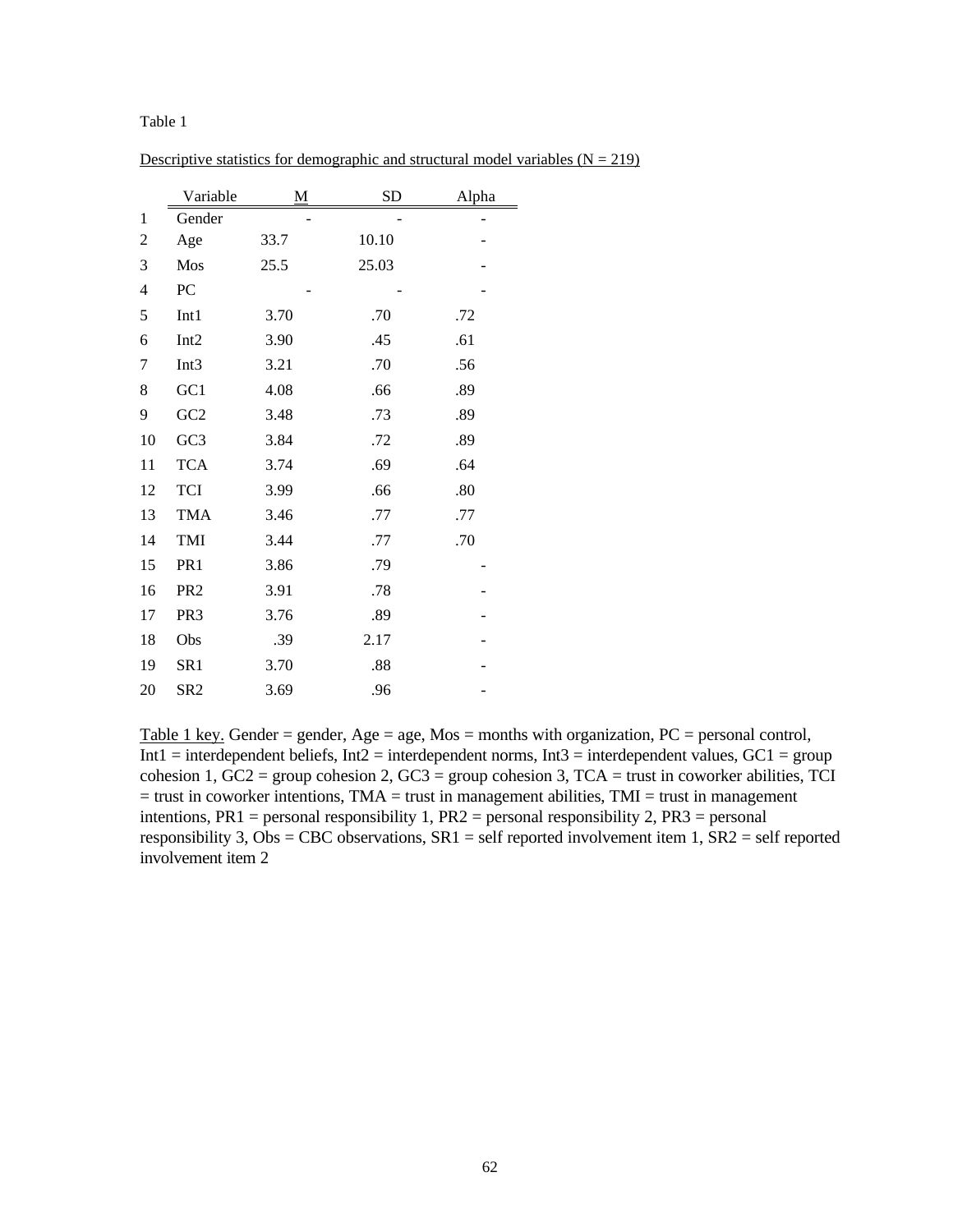|                |                  | $\mathbf{1}$ | $\overline{2}$ | 3        | 4       | 5        | 6        | 7       | $8\,$   | 9        | 10      |
|----------------|------------------|--------------|----------------|----------|---------|----------|----------|---------|---------|----------|---------|
| $\mathbf{1}$   | Gnder            | 1.00         |                |          |         |          |          |         |         |          |         |
| $\overline{c}$ | Age              | .06          | 1.00           |          |         |          |          |         |         |          |         |
| $\mathfrak{Z}$ | Mos              | .06          | $.23**$        | 1.00     |         |          |          |         |         |          |         |
| 4              | PC               | $-.01$       | $-.02$         | .04      | 1.00    |          |          |         |         |          |         |
| $\sqrt{5}$     | Int1             | $-.10$       | .09            | $-.15*$  | $-.07$  | 1.00     |          |         |         |          |         |
| 6              | Int <sub>2</sub> | $-.04$       | .05            | $-.06$   | .08     | $.25**$  | 1.00     |         |         |          |         |
| $\tau$         | Int <sub>3</sub> | $-.10$       | $-.13$         | $-.21**$ | $.21**$ | $.25**$  | .14      | 1.00    |         |          |         |
| $\,8\,$        | GC1              | .06          | .04            | $-.04$   | $.20**$ | .06      | $.22**$  | $.22**$ | 1.00    |          |         |
| 9              | GC2              | .05          | $-.03$         | $-.04$   | $.20**$ | $-.04$   | .15      | $.22**$ | $.70**$ | 1.00     |         |
| 10             | GC <sub>3</sub>  | .04          | $-.03$         | $-.1$    | $.19**$ | .03      | .09      | $.26**$ | $.68**$ | $.75***$ | 1.00    |
| 11             | <b>TCA</b>       | .00          | $-.01$         | $-.15*$  | $.19**$ | .11      | $.17**$  | $.33**$ | $.61**$ | $.63**$  | .04     |
| 12             | <b>TCI</b>       | .04          | .04            | $-.11$   | $.19**$ | .11      | $.23**$  | $.21**$ | $.62**$ | $.63**$  | $.68**$ |
| 13             | <b>TMA</b>       | $-.06$       | .05            | $-.21**$ | $.28**$ | $.29**$  | $.27**$  | $.29**$ | $.32**$ | $.28**$  | $.28**$ |
| 14             | TMI              | $-.10$       | $-.00$         | $-.17**$ | $.26**$ | $.26***$ | $.22**$  | $.30**$ | $.30**$ | $.32**$  | $.26**$ |
| 15             | PR1              | $-.04$       | .04            | $-.01$   | $.31**$ | .07      | $.25**$  | $.23**$ | $.24**$ | $.19**$  | $.17**$ |
| 16             | PR <sub>2</sub>  | .01          | .01            | $-.01$   | $.31**$ | $-.04$   | $.22**$  | $.20**$ | $.24**$ | $.17**$  | .12     |
| 17             | PR <sub>3</sub>  | $-.02$       | .03            | $-.12$   | $.25**$ | $.20**$  | $.25***$ | $.34**$ | $.17**$ | .06      | .08     |
| 18             | Obs              | .07          | $-.02$         | $-.03$   | .12     | $-.07$   | .12      | .12     | .10     | .12      | .06     |
| 19             | SR <sub>1</sub>  | $-.05$       | .12            | .04      | $.22**$ | $-.01$   | $-.11$   | .01     | .02     | .00      | $-.02$  |
| 20             | SR <sub>2</sub>  | $-.06$       | .03            | .08      | $.21**$ | $-.07$   | $-.09$   | .05     | .02     | .00      | .04     |
|                |                  | 11           | 12             | 13       | 14      | 15       | 16       | 17      | 18      | 19       |         |
| 11             | <b>TCA</b>       | 1.00         |                |          |         |          |          |         |         |          |         |
| 12             | <b>TCI</b>       | $.71**$      | 1.00           |          |         |          |          |         |         |          |         |
| 13             | <b>TMA</b>       | $.34**$      | $.34**$        | 1.00     |         |          |          |         |         |          |         |
| 14             | TMI              | $.31**$      | $.30**$        | $.74**$  | 1.00    |          |          |         |         |          |         |
| 15             | PR1              | $.16*$       | $.20**$        | $.33**$  | $.32**$ | 1.00     |          |         |         |          |         |
| 16             | PR <sub>2</sub>  | $.19**$      | $.20**$        | $.30**$  | $.31**$ | $.63**$  | 1.00     |         |         |          |         |
| 17             | PR <sub>3</sub>  | .12          | $.15*$         | $.31**$  | $.30**$ | $.45**$  | $.39**$  | 1.00    |         |          |         |
| 18             | Obs              | $.14*$       | $.16**$        | .09      | $.17**$ | $.23**$  | $.21**$  | $.18**$ | 1.00    |          |         |
| 19             | SR <sub>1</sub>  | .04          | .02            | .09      | .10     | $.17**$  | .09      | $.17**$ | $.17**$ | 1.00     |         |
| 20             | SR <sub>2</sub>  | .01          | .02            | .03      | .06     | $.16*$   | .10      | $.14*$  | $.15*$  | $.76***$ |         |

Table 2 Zero-order correlations for demographic and causal modeling variables

\* correlation significant p<.05, \*\* correlation significant  $p < .01$ 

Table 2 key. Gender = gender, Age = age, Mos = months with organization, PC = personal control, Int1 = interdependent beliefs, Int2 = interdependent norms, Int3 = interdependent values,  $GC1 =$  group cohesion 1,  $GC2$  = group cohesion 2,  $GC3$  = group cohesion 3,  $TCA$  = trust in coworker abilities, TCI  $=$  trust in coworker intentions, TMA  $=$  trust in management abilities, TMI  $=$  trust in management intentions, PR1 = personal responsibility 1, PR2 = personal responsibility 2, PR3 = personal responsibility 3, Obs = CBC observations,  $SR1 = self$  reported involvement item 1,  $SR2 = self$  reported involvement item 2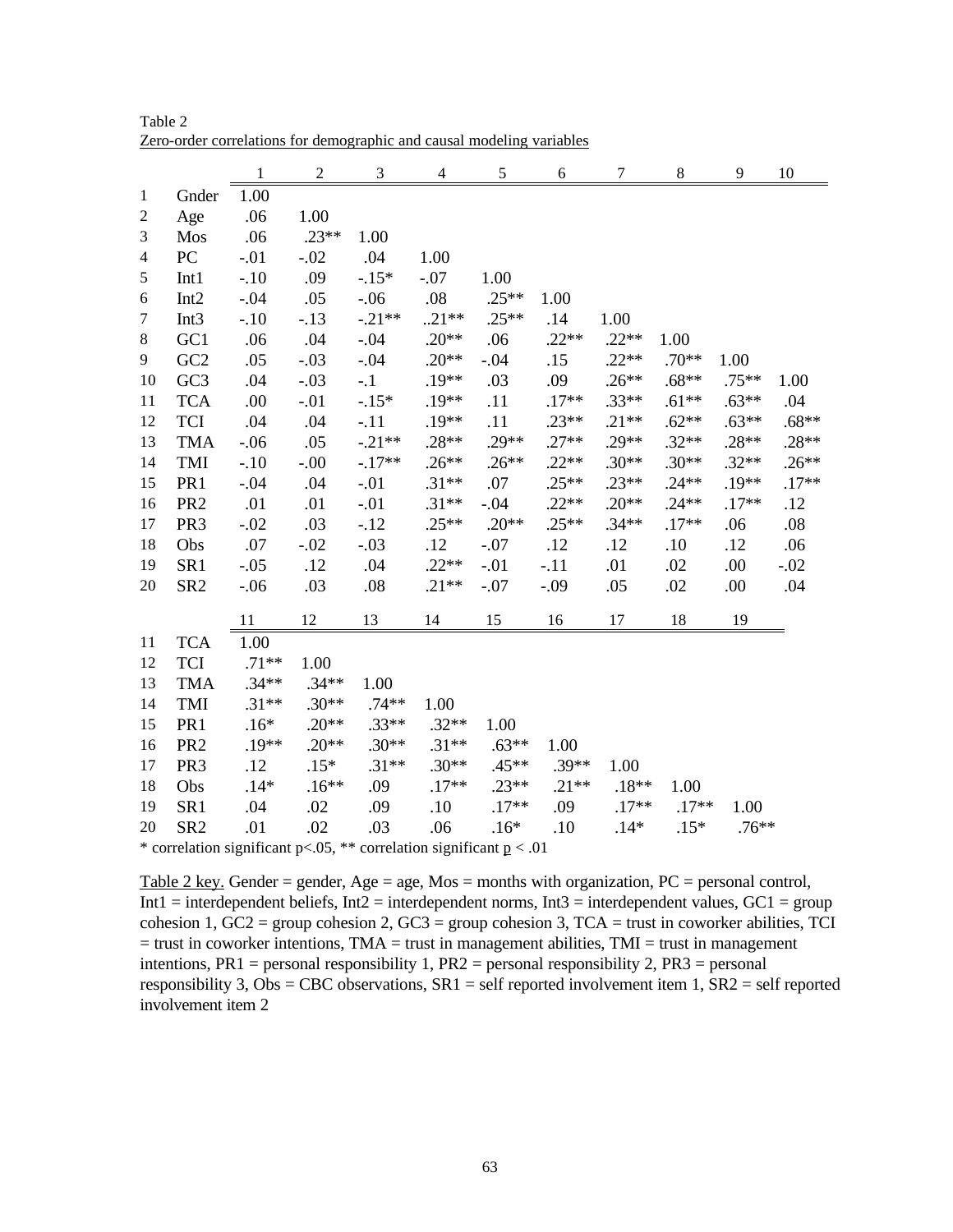# Fit indices for a priori models

| Model         | Chi Square               | df                       | <b>RMSEA</b>             | GFI | AGFI | CFI | <b>ECVI</b> |
|---------------|--------------------------|--------------------------|--------------------------|-----|------|-----|-------------|
| Saturated     | $\overline{\phantom{0}}$ | -                        | $\overline{\phantom{0}}$ |     |      | -   | 1.40        |
| Unconstrained | 163.05                   | 103                      | .052                     | .92 | .88  | .96 | 1.21        |
| Hypothesized  | 164.87                   | 108                      | .049                     | .92 | .88  | .96 | 1.17        |
| Constrained   | 165.72                   | 109                      | .049                     | .92 | .88  | .96 | 1.16        |
| Independence  | ۰                        | $\overline{\phantom{0}}$ | -                        |     |      |     | 7.27        |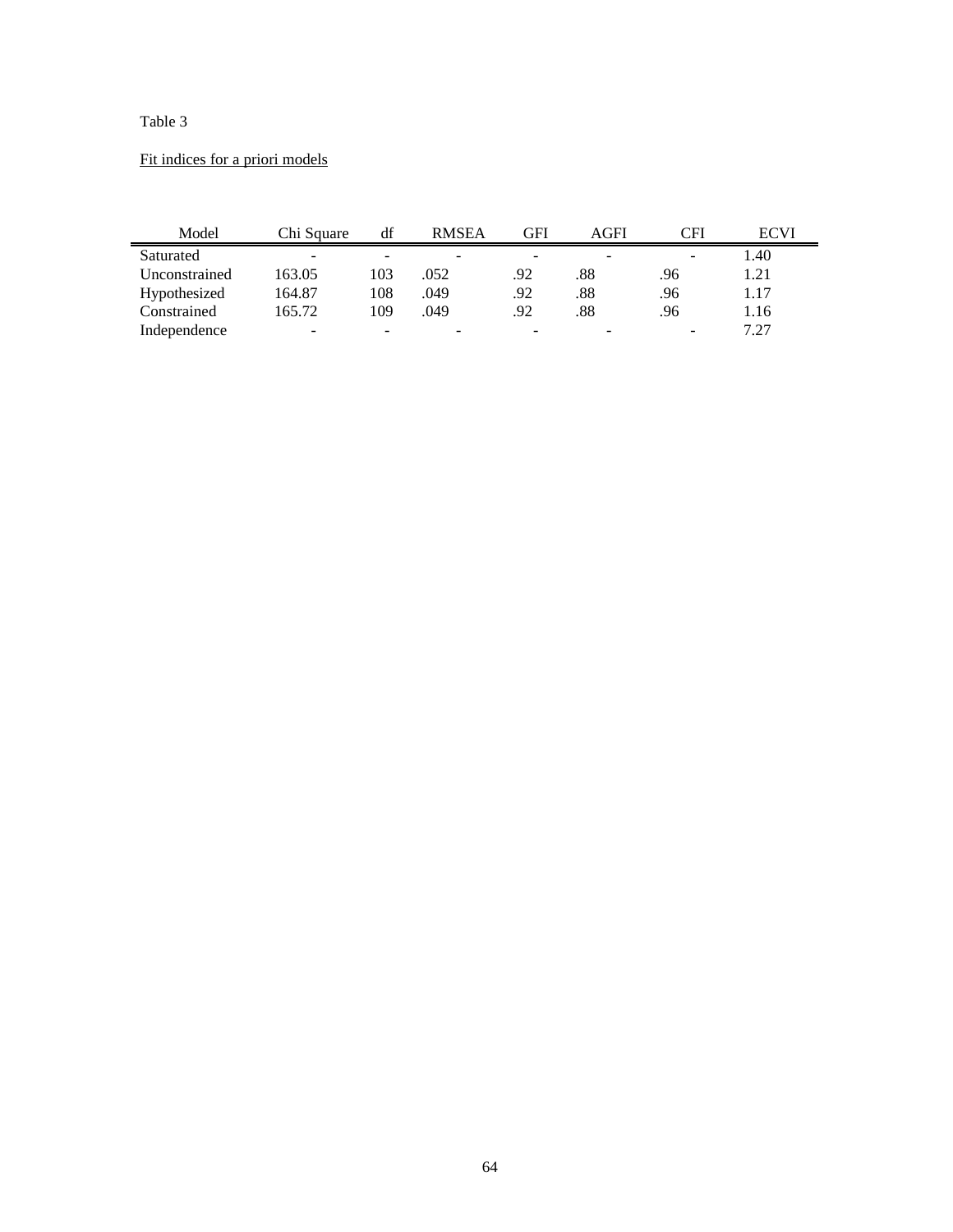Zero-order correlations for personal responsibility, conscientiousness, behavior observations and self-reported involvement

|              | М     | <b>SD</b> | PR      | Cons | Obs                      | <b>InvSR</b> |
|--------------|-------|-----------|---------|------|--------------------------|--------------|
| PR           | 11.64 | 1.98      | .73     |      |                          |              |
| Cons         | 7.33  | .81       | $.33**$ | .86  |                          |              |
| Obs          | .39   | 2.17      | $.25**$ | .09  | $\overline{\phantom{a}}$ |              |
| <b>InvSR</b> | 7.32  | 1.86      | $.15*$  | .06  | $.17*$                   | .86          |

\* p<.05; \*\* p<.01

Scale reliability levels are located on the matrix diagonal.

PR = personal responsibility, Cons = Conscientiousness, Obs = CBC observations, InvSR = self reported involvement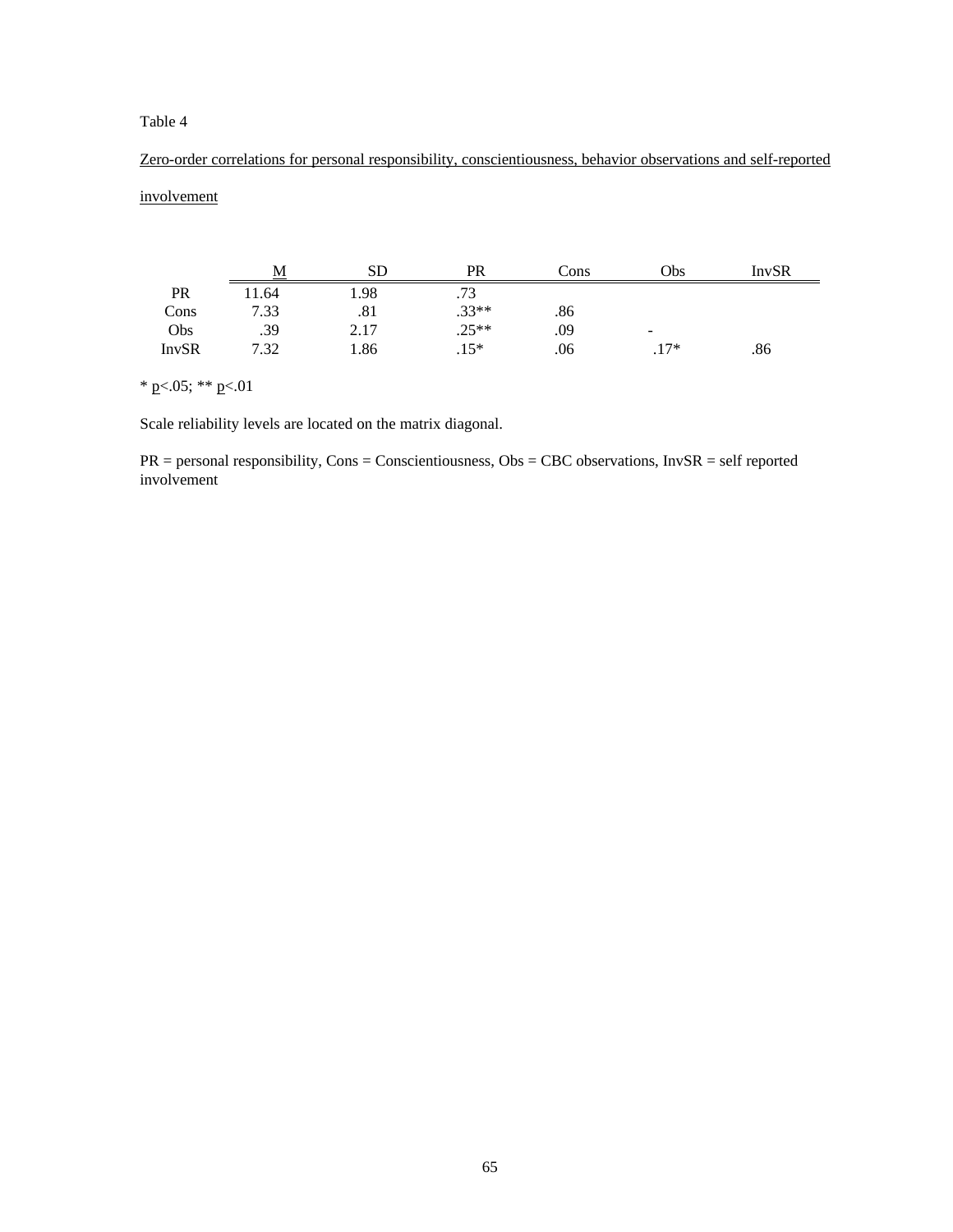# Predicting actual performance of observations

## **Regression equation with** *conscientiousness* **entered first:**

| Variables Entered on Step 1 | R Square | Beta | Signif of t |
|-----------------------------|----------|------|-------------|
| Conscientiousness           | .02      |      | .05         |
|                             |          |      |             |
| Variables Entered on Step 2 | R Square | Beta | Signif of t |
| Conscientiousness           | -        | .08  |             |

#### **Regression equation with** *personal responsibility* **entered first:**

| Variables Entered on Step 1 | R Square | Beta        | Signif of t |
|-----------------------------|----------|-------------|-------------|
| Personal Responsibility     | .06      | .25         | .00         |
|                             |          |             |             |
| Variables Entered on Step 2 | R Square | <b>Beta</b> | Signif of t |
| Personal Responsibility     |          | .22         | .01         |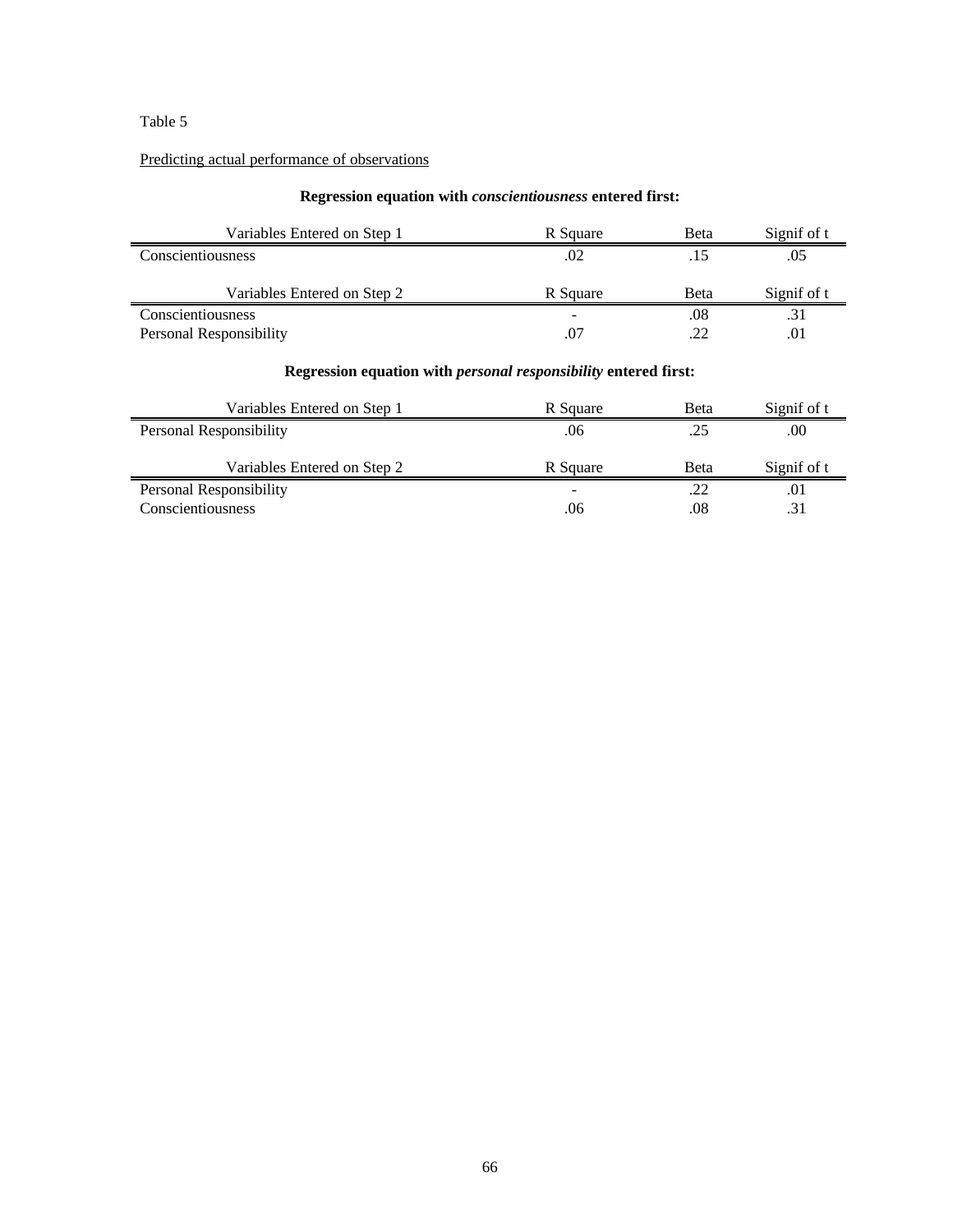# Predicting self-reported involvement in the BBS process

#### **Regression equation with** *conscientiousness* **entered first:**

| Variables Entered on Step 1 | R Square | Beta   | Signif of t |
|-----------------------------|----------|--------|-------------|
| Conscientiousness           | .00      | .05    | .55         |
| Variables Entered on Step 2 | R Square | Beta   | Signif of t |
| Conscientiousness           |          | $-.00$ | .96         |
| Personal Responsibility     | .02      | .16    | .06         |

#### **Regression equation with** *personal responsibility* **entered first:**

| Variables Entered on Step 1 | R Square | <b>B</b> eta | Signif of t |
|-----------------------------|----------|--------------|-------------|
| Personal Responsibility     | .02      |              | .05         |
|                             |          |              |             |
| Variables Entered on Step 2 | R Square | <b>Beta</b>  | Signif of t |
| Personal Responsibility     | -        | .16          | .06         |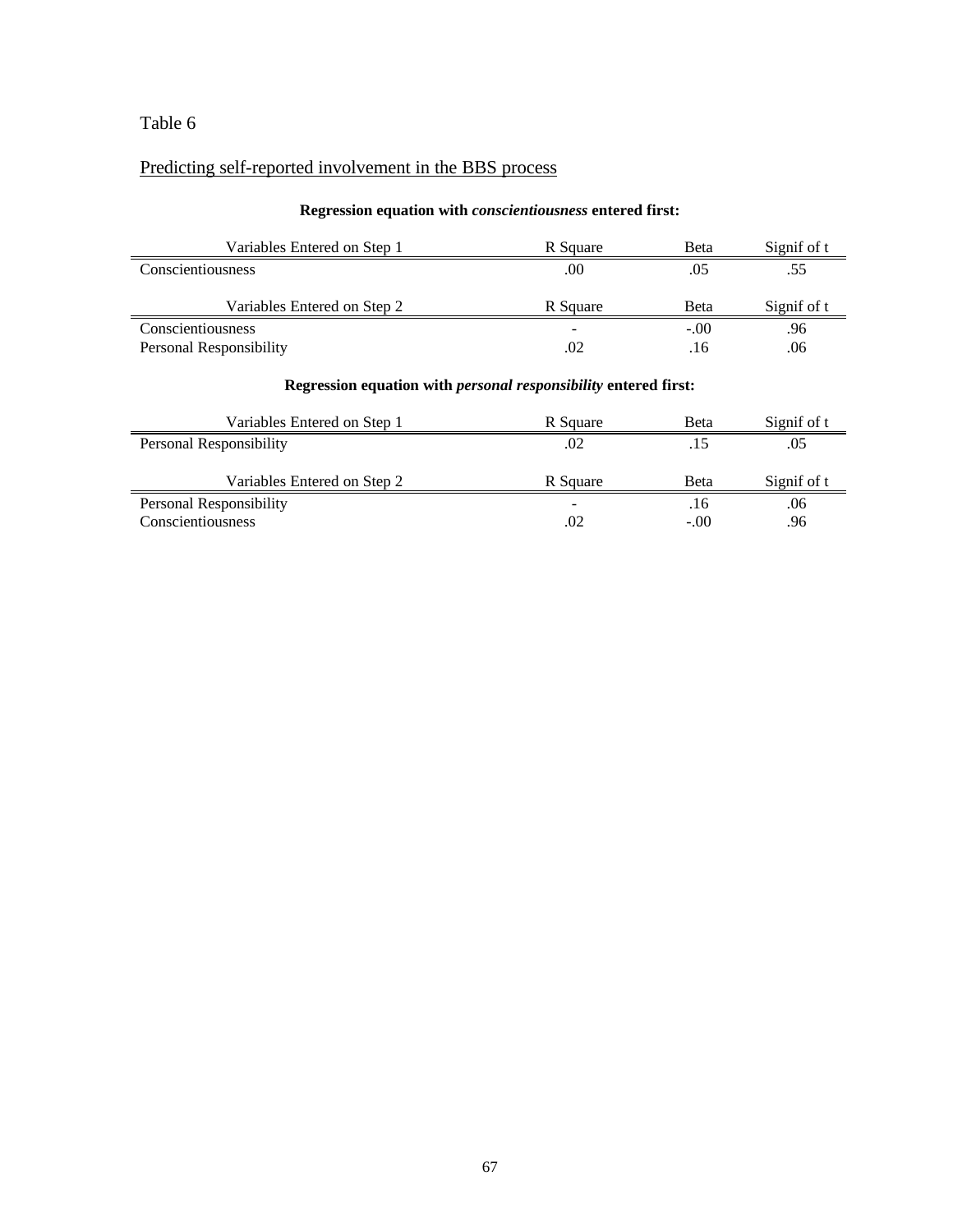Descriptive statistics for safe behavior performance prior to and after implementation of the BBS process

|    | 1 not our vey auminion attion results.                                                                                   |      |           |
|----|--------------------------------------------------------------------------------------------------------------------------|------|-----------|
|    | Item                                                                                                                     | М    | <b>SD</b> |
| 1. | When doing my job I make a conscious effort to follow all safety procedures.                                             | 4.14 | .56       |
| 2. | In the last week, how many time have you performed your job using all the<br>required PPE                                | 4.74 | .45       |
| 3. | In the last week, how often have you take a shortcut that could be considered at-<br>risk while doing your job?          | 1.77 | .72       |
| 4. | In the last week, how often have you performed any work behaviors that could<br>be classified as at-risk?                | 1.83 | .73       |
| 5. | In the last week, how often have you used your safety-belt while traveling in a<br>car?                                  | 3.76 | 1.53      |
| 6. | In the last week, how often did you come to a complete stop while driving?                                               | 4.04 | .77       |
| 7. | In the last week, how often have you used your turn signal when making a turn<br>or changing lanes?                      | 4.27 | .74       |
| 8. | In the last week, how often have you found yourself driving your car a little too<br>closely to the car in front of you? | 2.38 | .99       |

## **First survey administration results:**

# **Second survey administration results:**

|    | Item                                                                                                                     | <u>M</u> | <b>SD</b> |
|----|--------------------------------------------------------------------------------------------------------------------------|----------|-----------|
| 1. | When doing my job I make a conscious effort to follow all safety procedures.                                             | 4.38     | .60       |
| 2. | In the last week, how many time have you performed your job using all the<br>required PPE                                | 4.77     | .47       |
| 3. | In the last week, how often have you take a shortcut that could be considered at-<br>risk while doing your job?          | 1.72     | .82       |
| 4. | In the last week, how often have you performed any work behaviors that could<br>be classified as at-risk?                | 1.73     | .79       |
| 5. | In the last week, how often have you used your safety-belt while traveling in a<br>car?                                  | 3.93     | 1.36      |
| 6. | In the last week, how often did you come to a complete stop while driving?                                               | 4.06     | .78       |
| 7. | In the last week, how often have you used your turn signal when making a turn<br>or changing lanes?                      | 4.23     | .74       |
| 8. | In the last week, how often have you found yourself driving your car a little too<br>closely to the car in front of you? | 2.23     | .93       |

Table 8

# Zero order correlations for self-reported safe behavior frequencies before and after BBS

# process implementation

|                                 |             |                  | ∸    | . . | . . | ∽ |  |
|---------------------------------|-------------|------------------|------|-----|-----|---|--|
|                                 | nrocs       | 0 <sub>0</sub>   |      |     |     |   |  |
| $\mathcal{D}$<br>$\overline{ }$ | ppel<br>. . | $\cdot$ . $\sim$ | 1.00 |     |     |   |  |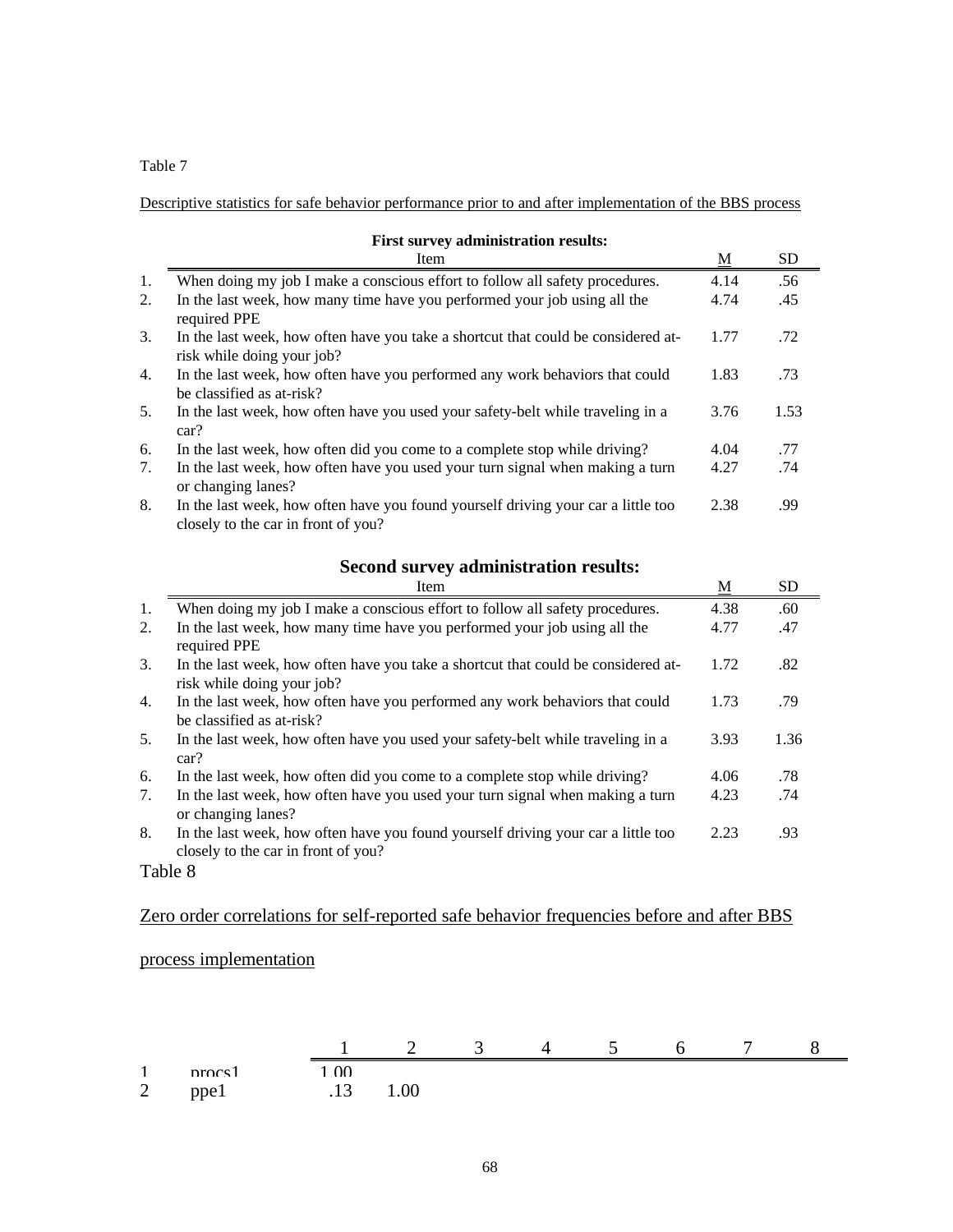| 3              | short1            | $-.29**$ | $-.19**$ | 1.00     |         |          |          |          |          |
|----------------|-------------------|----------|----------|----------|---------|----------|----------|----------|----------|
| $\overline{4}$ | $a-r1$            | $-.18**$ | $-.20**$ | $.47**$  | 1.00    |          |          |          |          |
| 5              | sb1               | $.21**$  | $.15*$   | $-.13$   | $-.09$  | 1.00     |          |          |          |
| 6              | stop1             | $.16*$   | $.17**$  | $-.34**$ | $-17**$ | $.29**$  | 1.00     |          |          |
| $\tau$         | $\text{trn}$ sig1 | $.16*$   | .12      | $-.24**$ | $-14*$  | $.17**$  | $.33**$  | 1.00     |          |
| 8              | drive c1          | $-.17**$ | $-.04$   | $.23**$  | .13     | $-.17**$ | $-.32**$ | $-.18**$ | 1.00     |
| 9              | $\text{process2}$ | $.51**$  | .13      | $-.18**$ | $-.13$  | $.17**$  | .12      | .08      | $-.13$   |
| 10             | ppe2              | $.18**$  | $.52**$  | $-.12$   | $-.12$  | $.16*$   | $.15*$   | .03      | $-.11$   |
| 11             | short2            | $-.18**$ | $-.13$   | $.44**$  | $.27**$ | $-.02$   | $-.19**$ | $-.09$   | $.17**$  |
| 12             | $a-r2$            | $-.18**$ | $-.01$   | $.23**$  | $.50**$ | $-.09$   | $-16*$   | $-.18**$ | $.14*$   |
| 13             | sb2               | .09      | $.20**$  | $-.12$   | $-.09$  | $.79**$  | $.23**$  | $.22**$  | $-.20**$ |
| 14             | stop2             | $.17**$  | .06      | $-.30**$ | $-.08$  | $.18**$  | $.66***$ | $.28**$  | $-.19**$ |
| 15             | $\text{trn sig2}$ | $.19**$  | .04      | $-.17**$ | $-.06$  | $.27**$  | $.32**$  | $.67**$  | $-.20**$ |
| 16             | drive c2          | $-.12$   | $-.02$   | $.18**$  | .09     | $-.15*$  | $-.26**$ | $-.13$   | .60      |

|                                                                                  |                   | q                 | 10       |         | 12     | 13      | 14       | 15        | 16   |
|----------------------------------------------------------------------------------|-------------------|-------------------|----------|---------|--------|---------|----------|-----------|------|
| $\mathbf Q$                                                                      | nrocs2            | 1.00 <sub>l</sub> |          |         |        |         |          |           |      |
| 10                                                                               | ppe2              | $.35**$           | 1.00     |         |        |         |          |           |      |
| 11                                                                               | short2            | $-29**$           | $-17**$  | 1.00    |        |         |          |           |      |
| 12                                                                               | $a-r2$            | $-.28**$          | $-.22**$ | $.49**$ | 1.00   |         |          |           |      |
| 13                                                                               | sb2               | .13               | $.14*$   | $-.04$  | $-.10$ | 1.00    |          |           |      |
| 14                                                                               | stop2             | $.23**$           | .09      | $-14*$  | $-14*$ | $.25**$ | 1.00     |           |      |
| 15                                                                               | $\text{trn sig2}$ | .12               | .07      | $-.01$  | $-.13$ | $.25**$ | $.43**$  | 1.00      |      |
| 16                                                                               | drive c2          | $-.12$            | $-.02$   | $.15*$  | .12    | $-16*$  | $-.22**$ | $-0.26**$ | 1.00 |
| * = correlation significant at $p<.05$ ; ** = correlation significant at $p<.01$ |                   |                   |          |         |        |         |          |           |      |

procs = following safe work procedures, ppe = using required ppe, short = taking shortcuts, a-r = doing anything at-risk,  $sb =$  using safety belt,  $stop =$  complete stops at stop signs, trn sig = use of turn signal, drive c  $=$  driving to close

variables followed by a 1 denote results from the first survey, variables followed by a 2 denote results from the second survey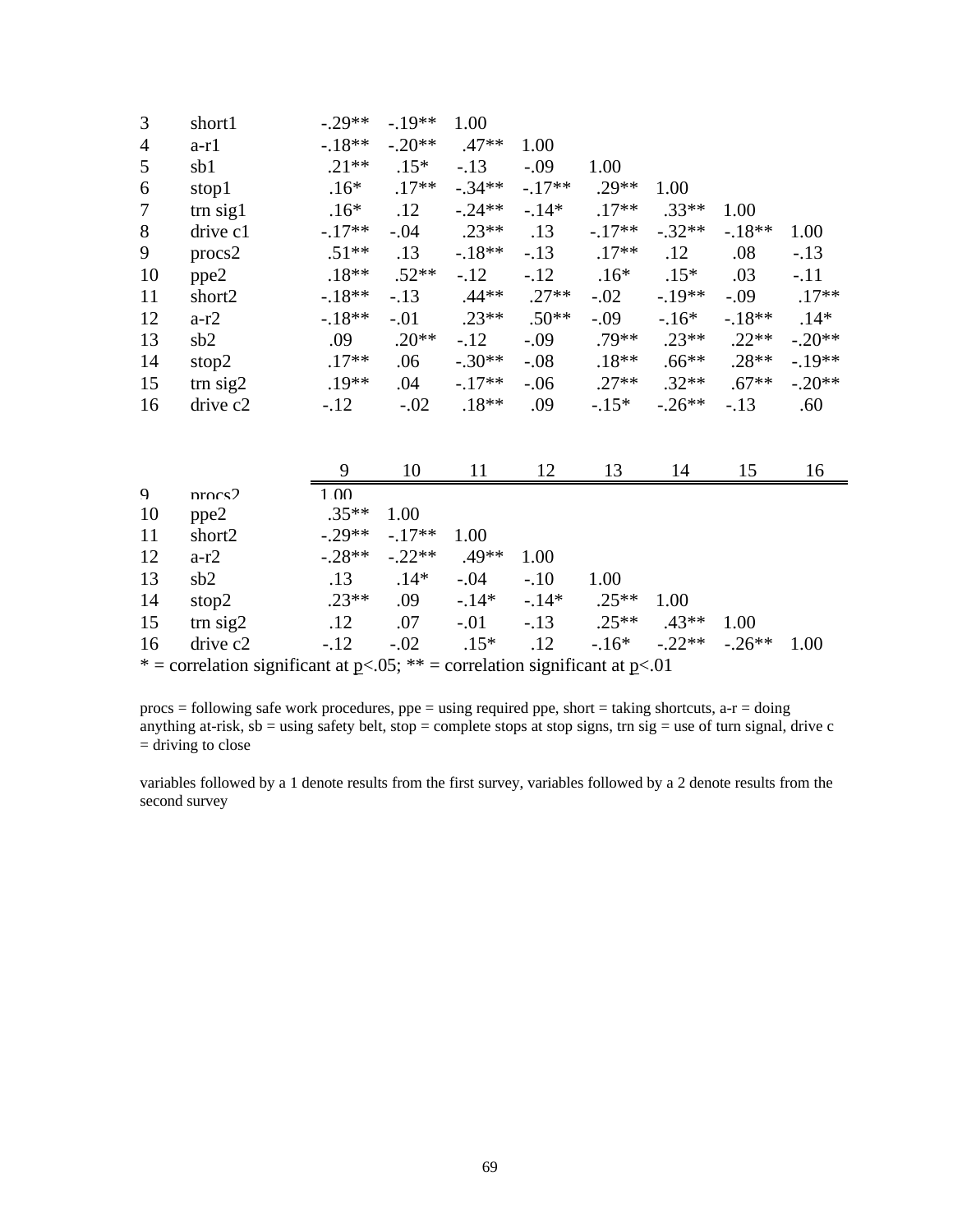## Paired comparison t-tests for frequency of safe behavior performance

#### **Employees performing observations (n = 7)**

|    | Item                                                                                                                     | $S1$ $\underline{M}$ | $S2 \underline{M}$ |
|----|--------------------------------------------------------------------------------------------------------------------------|----------------------|--------------------|
| 1. | When doing my job I make a conscious effort to follow all safety procedures.                                             | 4.43                 | 4.57               |
| 2. | In the last week, how many time have you performed your job using all the<br>required PPE                                | 4.86                 | 4.86               |
| 3. | In the last week, how often have you take a shortcut that could be considered at-<br>risk while doing your job?          | 1.50                 | 1.57               |
| 4. | In the last week, how often have you performed any work behaviors that could<br>be classified as at-risk?                | 1.71                 | 1.43               |
| 5. | In the last week, how often have you used your safety-belt while traveling in a<br>car?                                  | 3.71                 | 4.00               |
| 6. | In the last week, how often did you come to a complete stop while driving?                                               | 3.86                 | 3.71               |
| 7. | In the last week, how often have you used your turn signal when making a turn<br>or changing lanes?                      | 4.29                 | 3.86               |
| 8. | In the last week, how often have you found yourself driving your car a little too<br>closely to the car in front of you? | 2.14                 | 2.29               |

#### **Employees not performing observations (n = 212)**

|    | Item                                                                                                                       | S1 M | S <sub>2</sub> M |
|----|----------------------------------------------------------------------------------------------------------------------------|------|------------------|
| 1. | * When doing my job I make a conscious effort to follow all safety procedures.                                             | 4.13 | $4.37*$          |
| 2. | In the last week, how many time have you performed your job using all the<br>required PPE                                  | 4.73 | 4.76             |
| 3. | In the last week, how often have you take a shortcut that could be considered at-<br>risk while doing your job?            | 1.77 | 1.72             |
| 4. | In the last week, how often have you performed any work behaviors that could<br>be classified as at-risk?                  | 1.83 | 1.74             |
| 5. | * In the last week, how often have you used your safety-belt while traveling in a<br>car?                                  | 3.76 | $3.92*$          |
| 6. | In the last week, how often did you come to a complete stop while driving?                                                 | 4.05 | 4.07             |
| 7. | In the last week, how often have you used your turn signal when making a turn<br>or changing lanes?                        | 4.27 | 4.24             |
| 8. | * In the last week, how often have you found yourself driving your car a little<br>too closely to the car in front of you? | 2.39 | $2.23*$          |

\* = significant at  $p < .05$ ; S1 = survey at time 1, S2 = survey at time 2

# List of Figures

# 1.Hypothesized structural model

2.Unconstrained model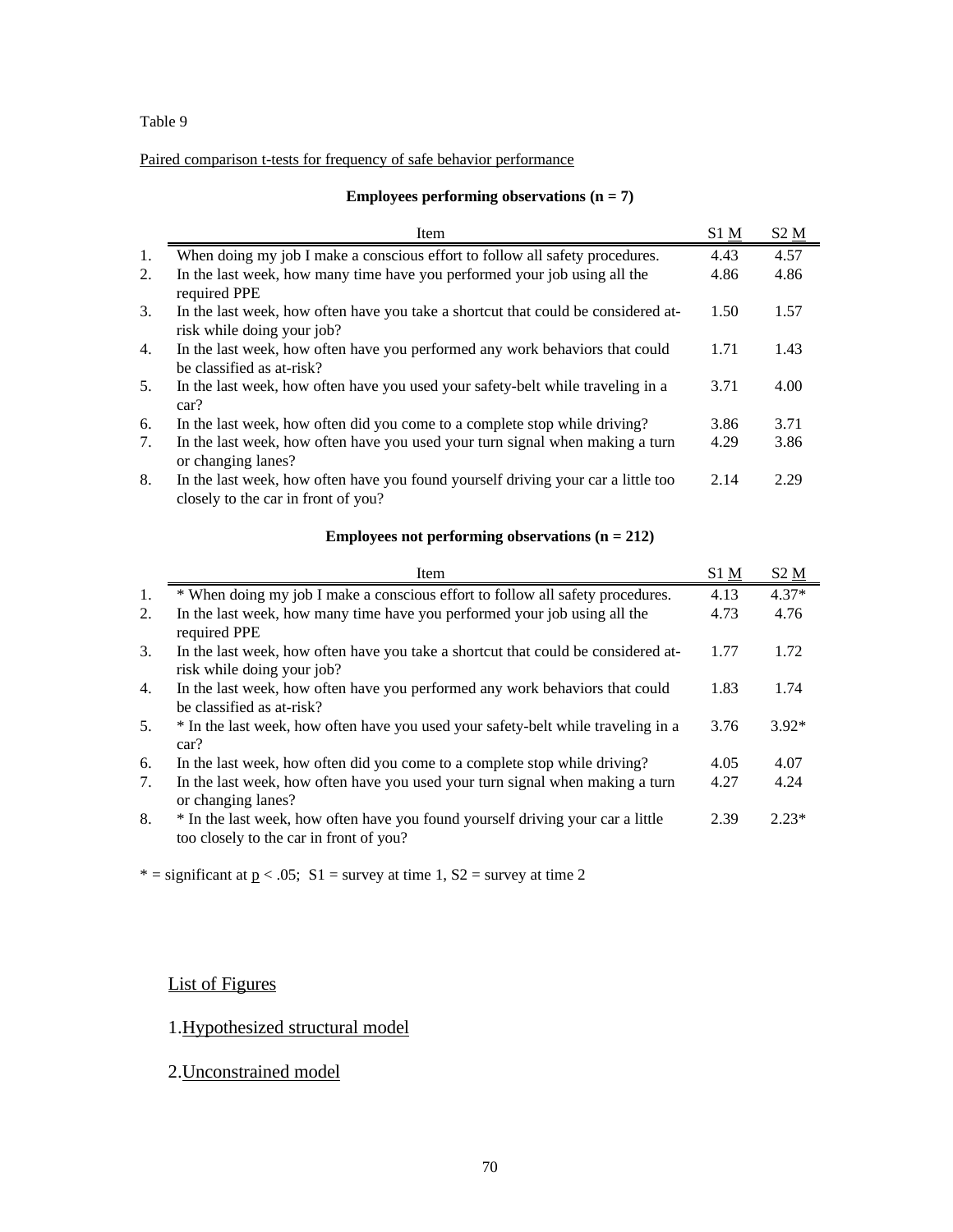# 3.Constrained model

- 4.Critical behavior checklist
- 5. Hypothesized model with standardized path loadings
- 6. Constrained model with standardized path loadings
- 7. Accepted post-hoc model with standardized path loadings and fit indices
- \* indicates a significant path loading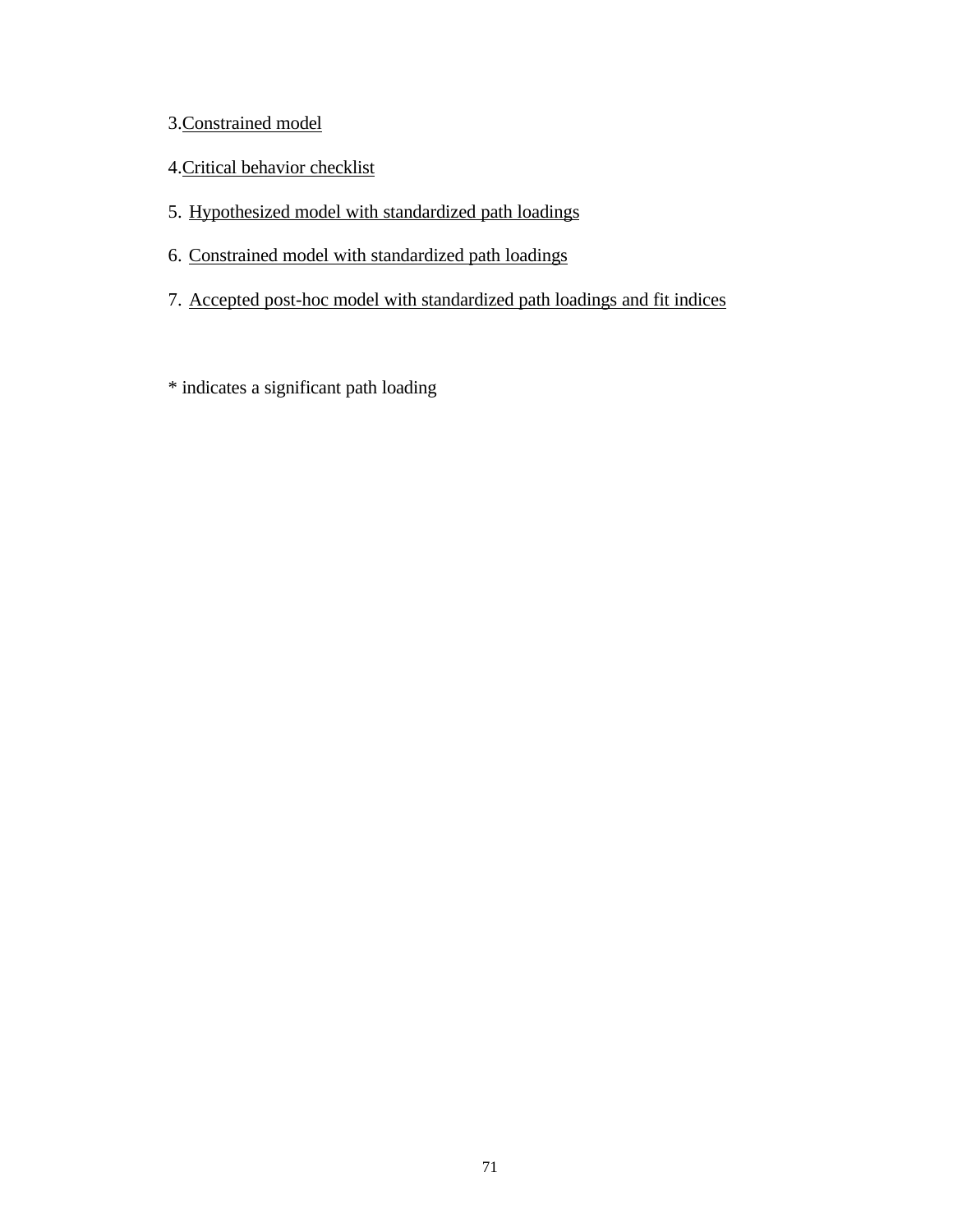Figure 1

# Hypothesized structural model

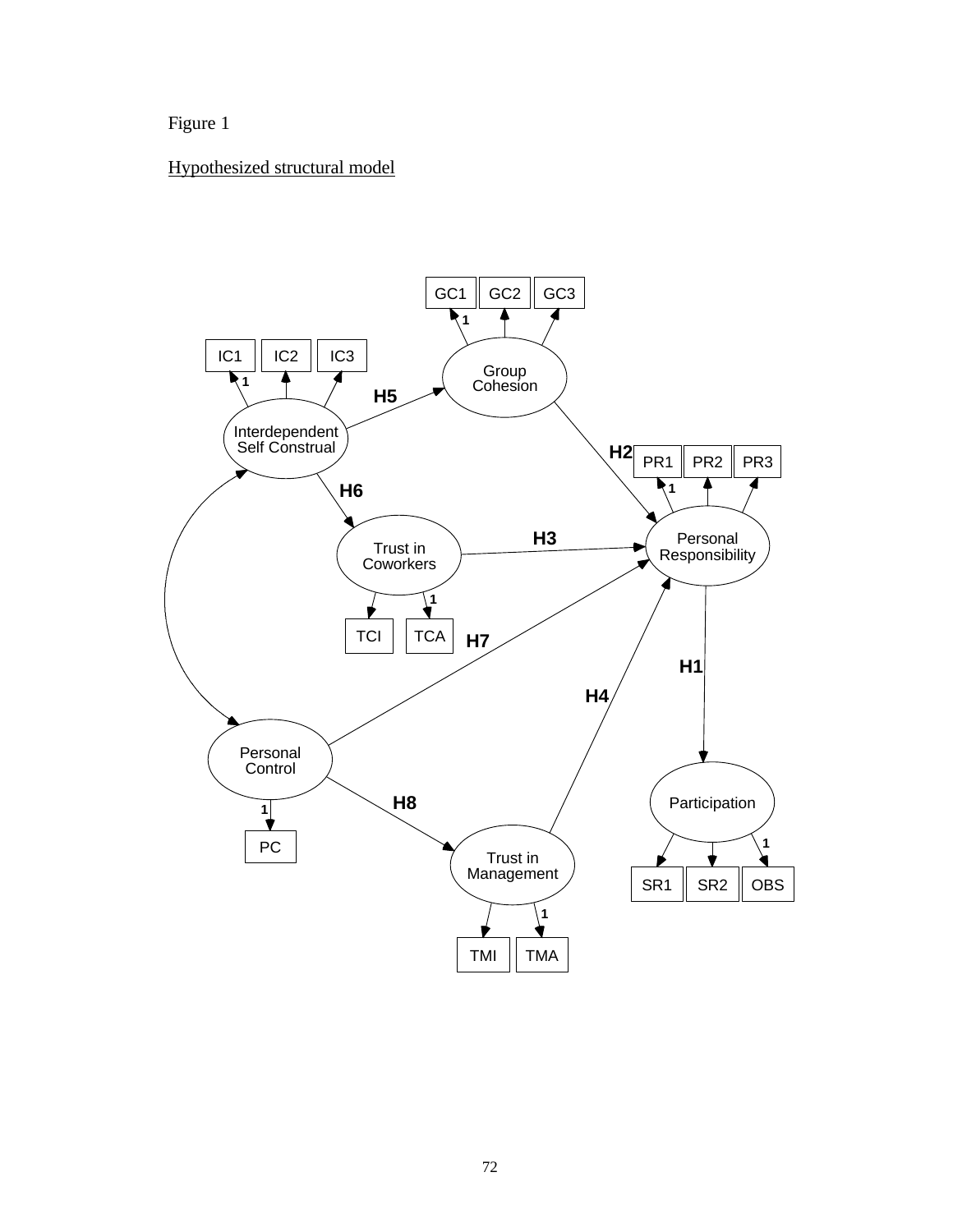Figure 2

Uncontsrained structural model

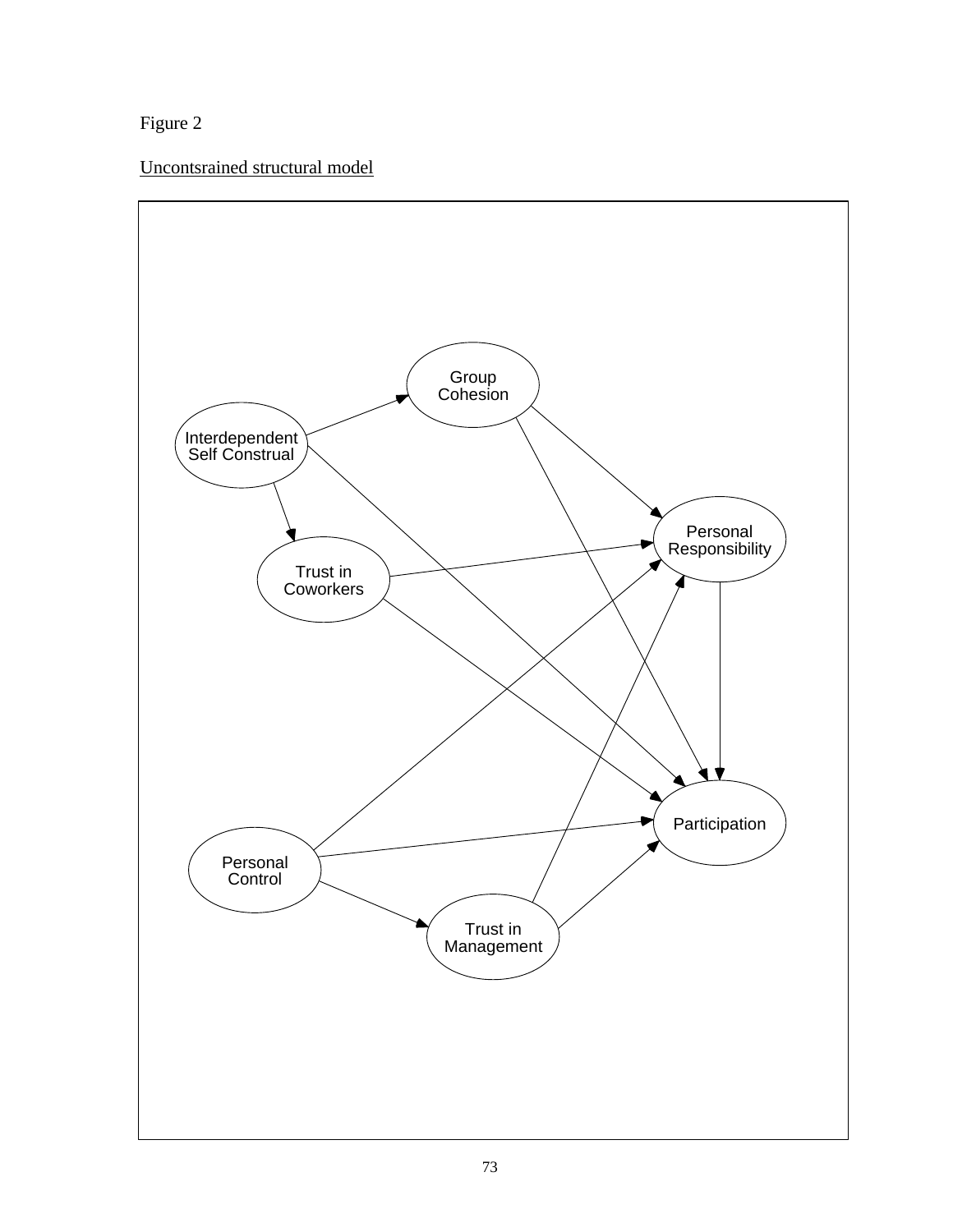Figure 3

Constrained structural model

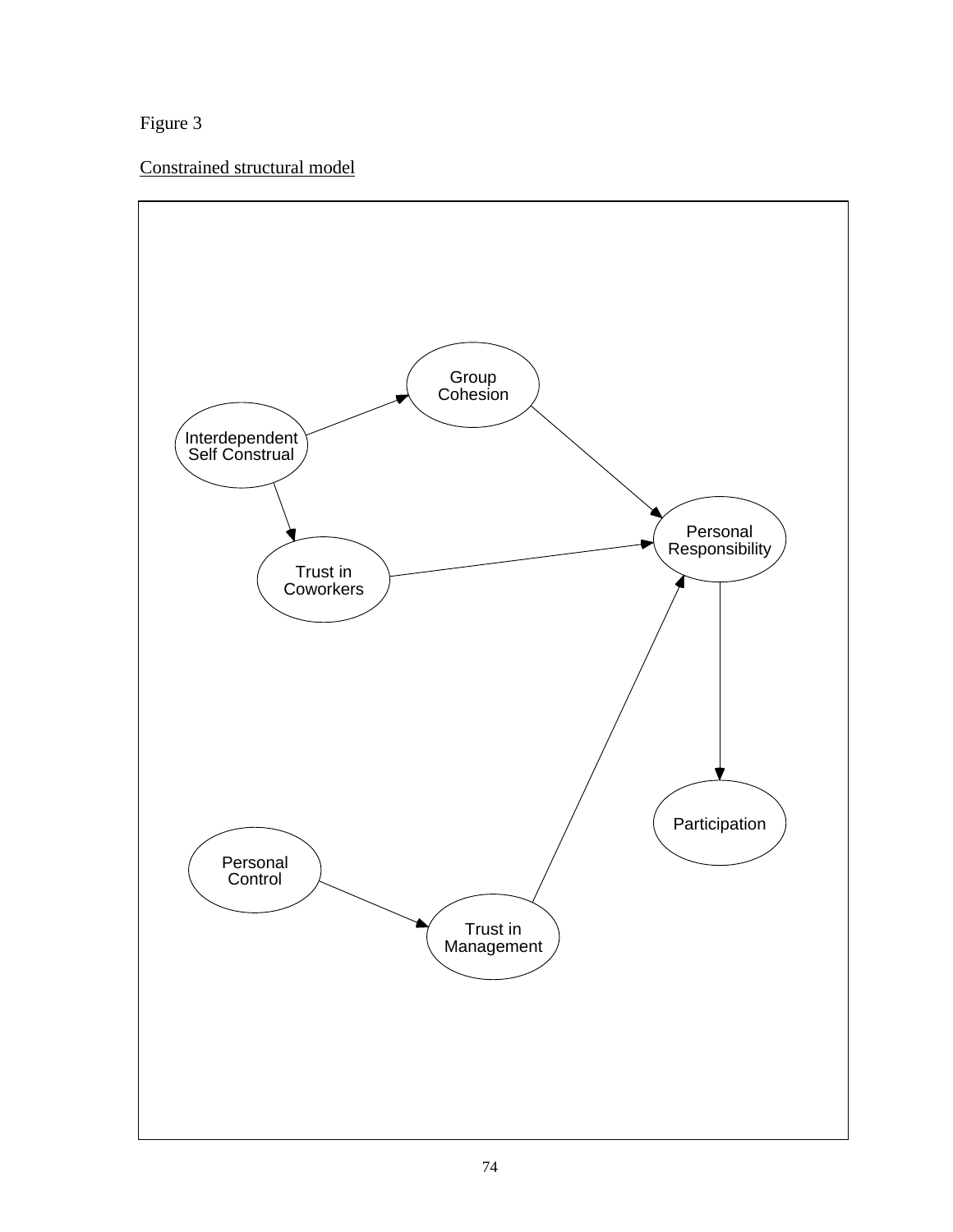# Figure 4

# The critical behavior checklist

| $Clock \#:$                |  |  |              | <b>TIMKEN CBC</b> | Date: $\_\_$ |
|----------------------------|--|--|--------------|-------------------|--------------|
| Department: HT<br>DR       |  |  | GD ASSY Labs | Other:            |              |
| <b>Behavioral Category</b> |  |  | Safe         | At-Risk           | Comments     |
| Housekeeping               |  |  |              |                   |              |
| Clear aisles/walkways      |  |  |              |                   |              |
| Floor clean                |  |  |              |                   |              |
| Work are organized         |  |  |              |                   |              |
| Other:                     |  |  |              |                   |              |
| <b>PPE</b>                 |  |  |              |                   |              |
| Safety glasses             |  |  |              |                   |              |
| <b>Safety Shoes</b>        |  |  |              |                   |              |
| Jewelry                    |  |  |              |                   |              |
| Hair anchored              |  |  |              |                   |              |
| Other:                     |  |  |              |                   |              |
| General                    |  |  |              |                   |              |
| Body positioning           |  |  |              |                   |              |
| Material handling          |  |  |              |                   |              |
| Pinch points               |  |  |              |                   |              |
| Other:                     |  |  |              |                   |              |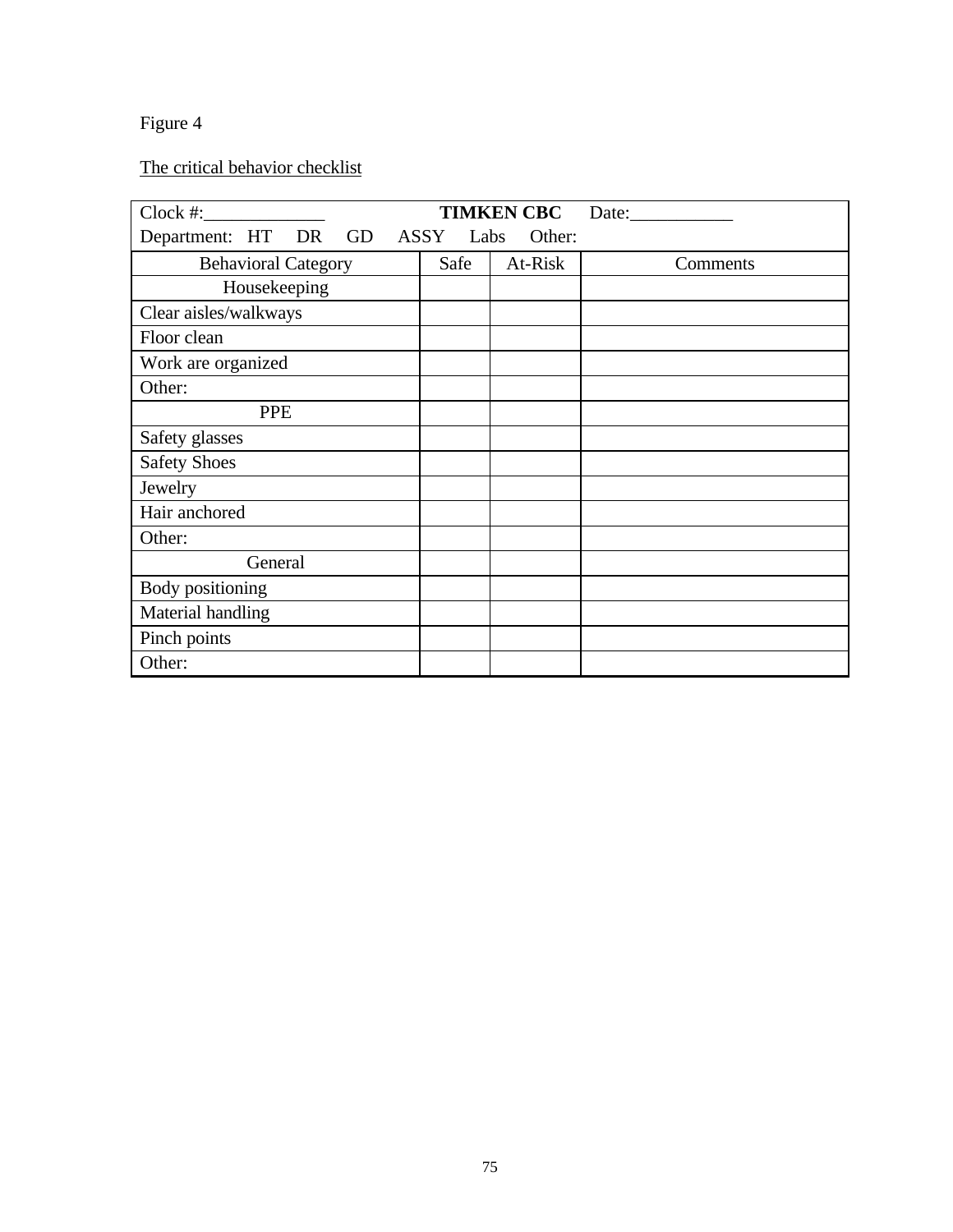Figure 5

Hypothesized structural model with path loadings

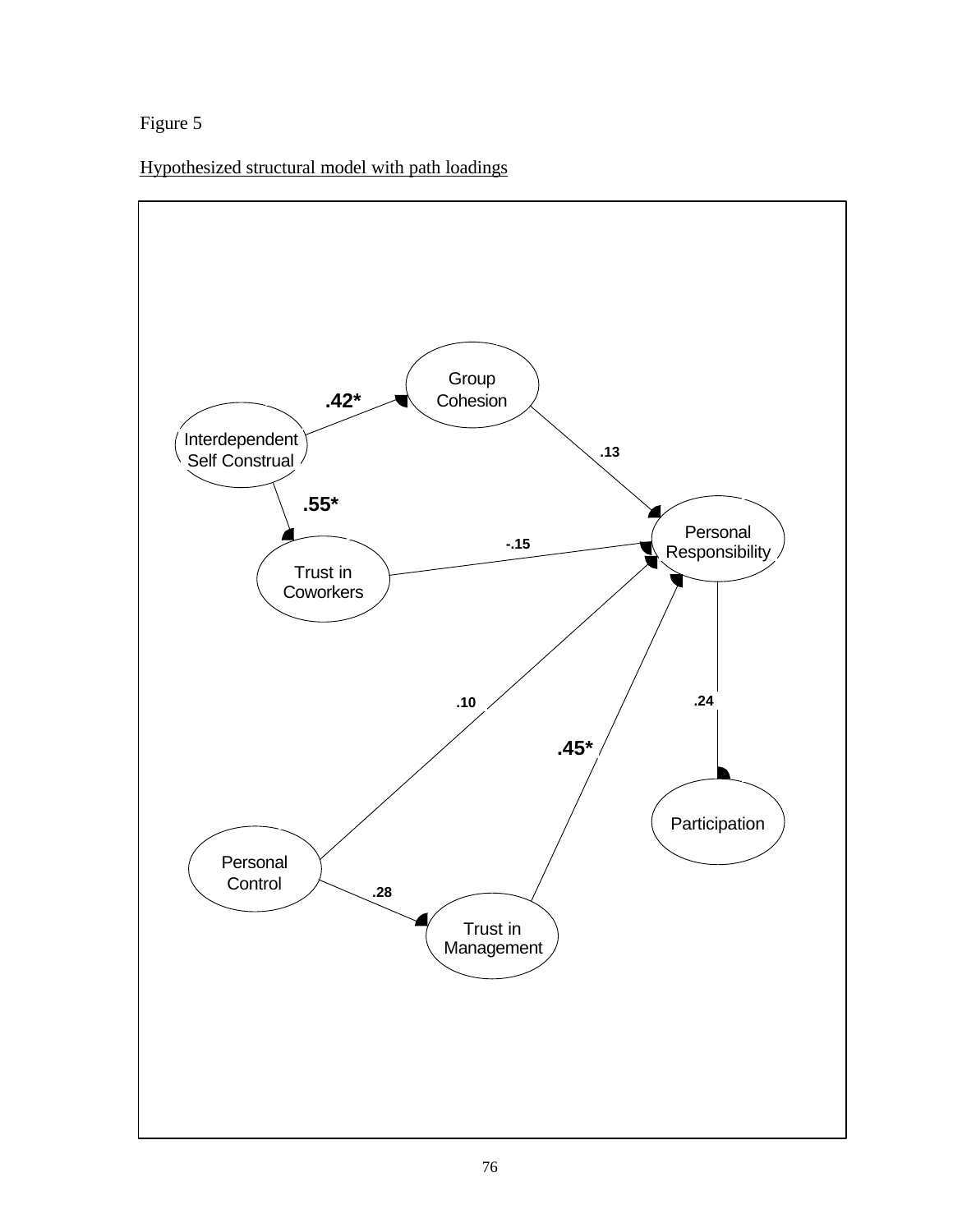# Figure 6

Constrained structural model with path loadings

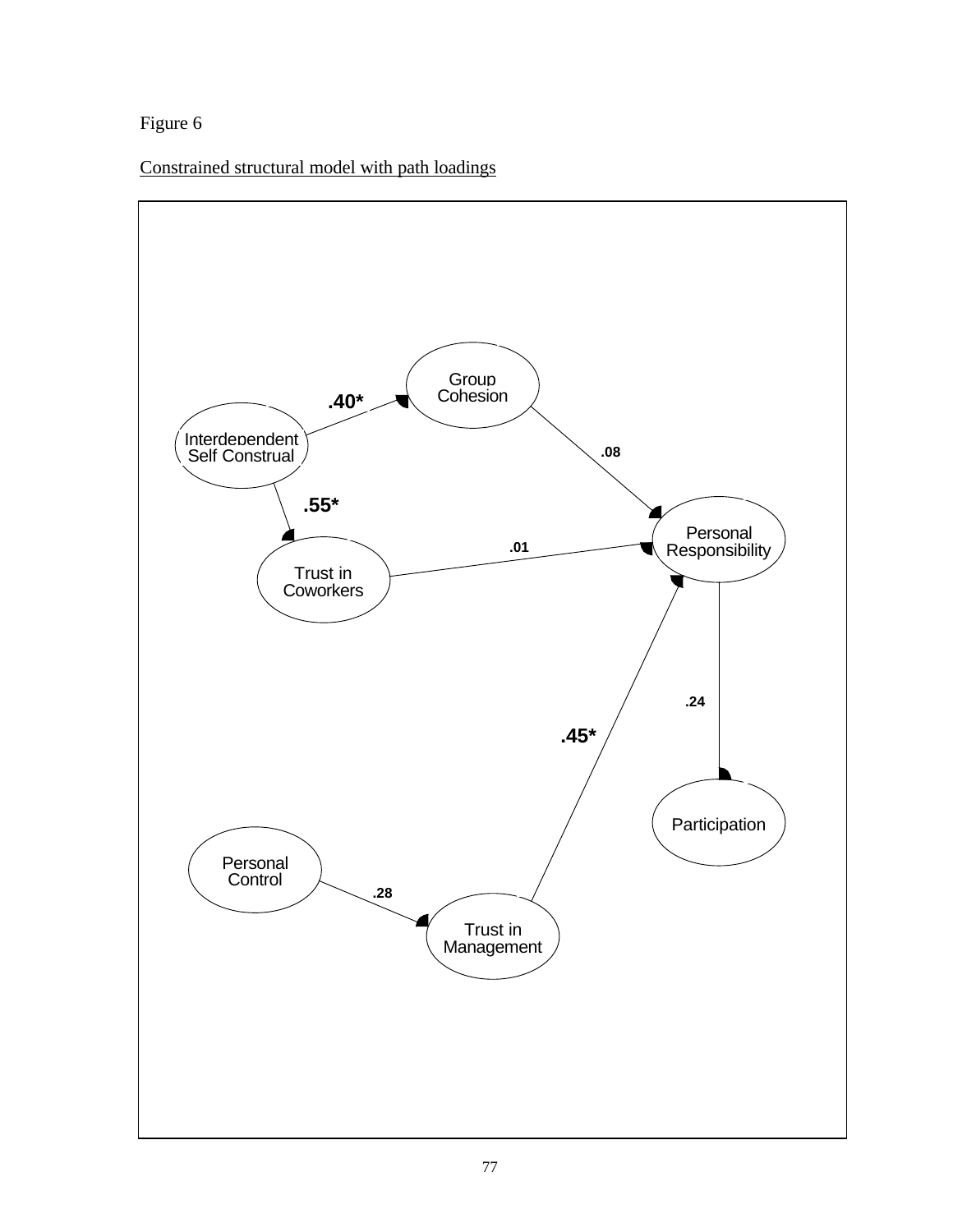

# Post hoc structural model with path loadings



Chi-square = 168.84, df = 111, RMSEA = .049, GFI = .92, AGFI = .89, CFI = .96,  $ECVI = 1.16$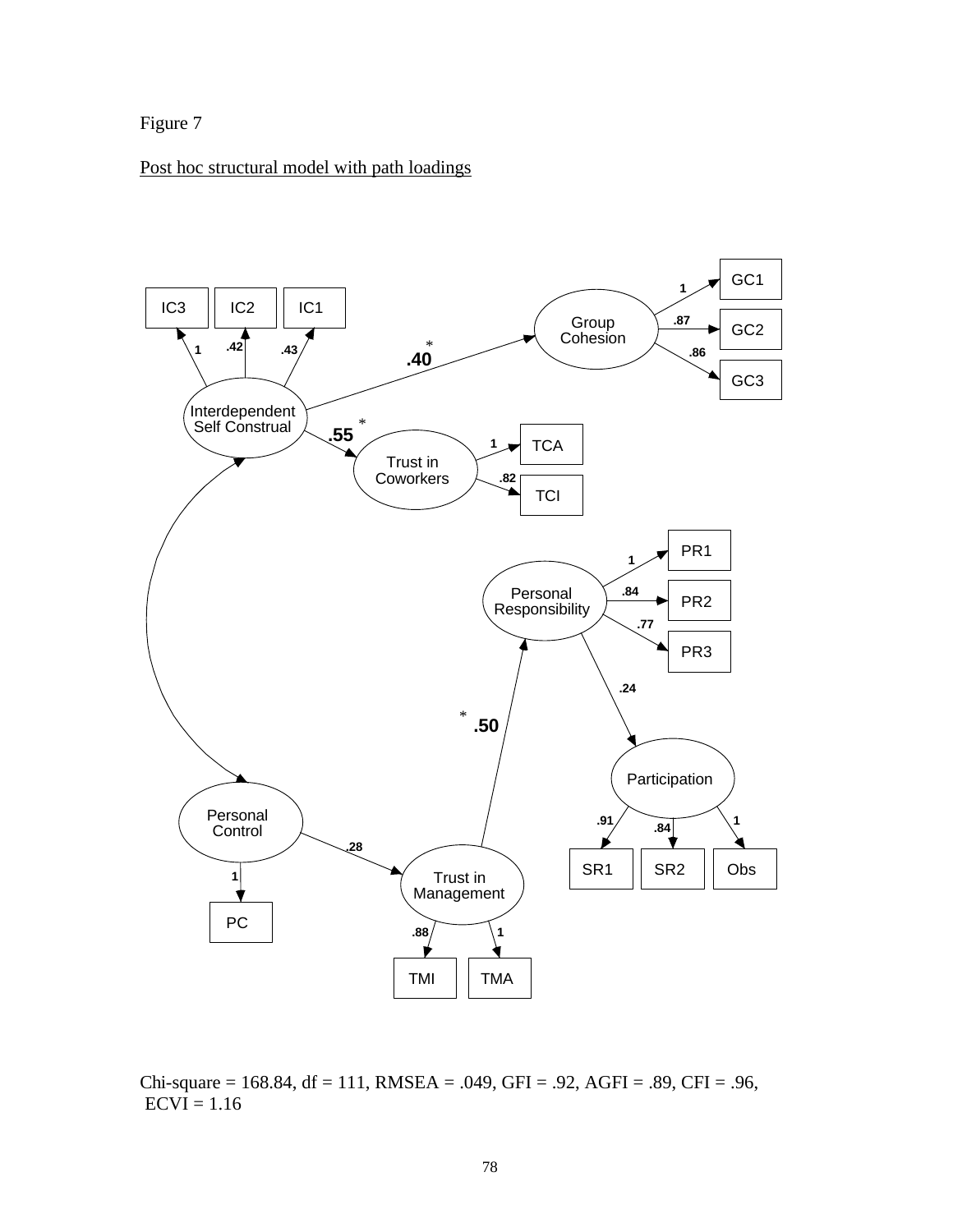# **Appendix A:**

# Survey items:

- 1. Personal Control Manipulation
- 2. Personal Control Manipulation Check
- 3. Interdependent Self-Construal
- 4. Group Cohesion
- 5. Trust
- 6. Personal Responsibility
- 7. Involvement in the BBS process
- 8. Conscientiousness
- 9. Safe Work and Driving Behaviors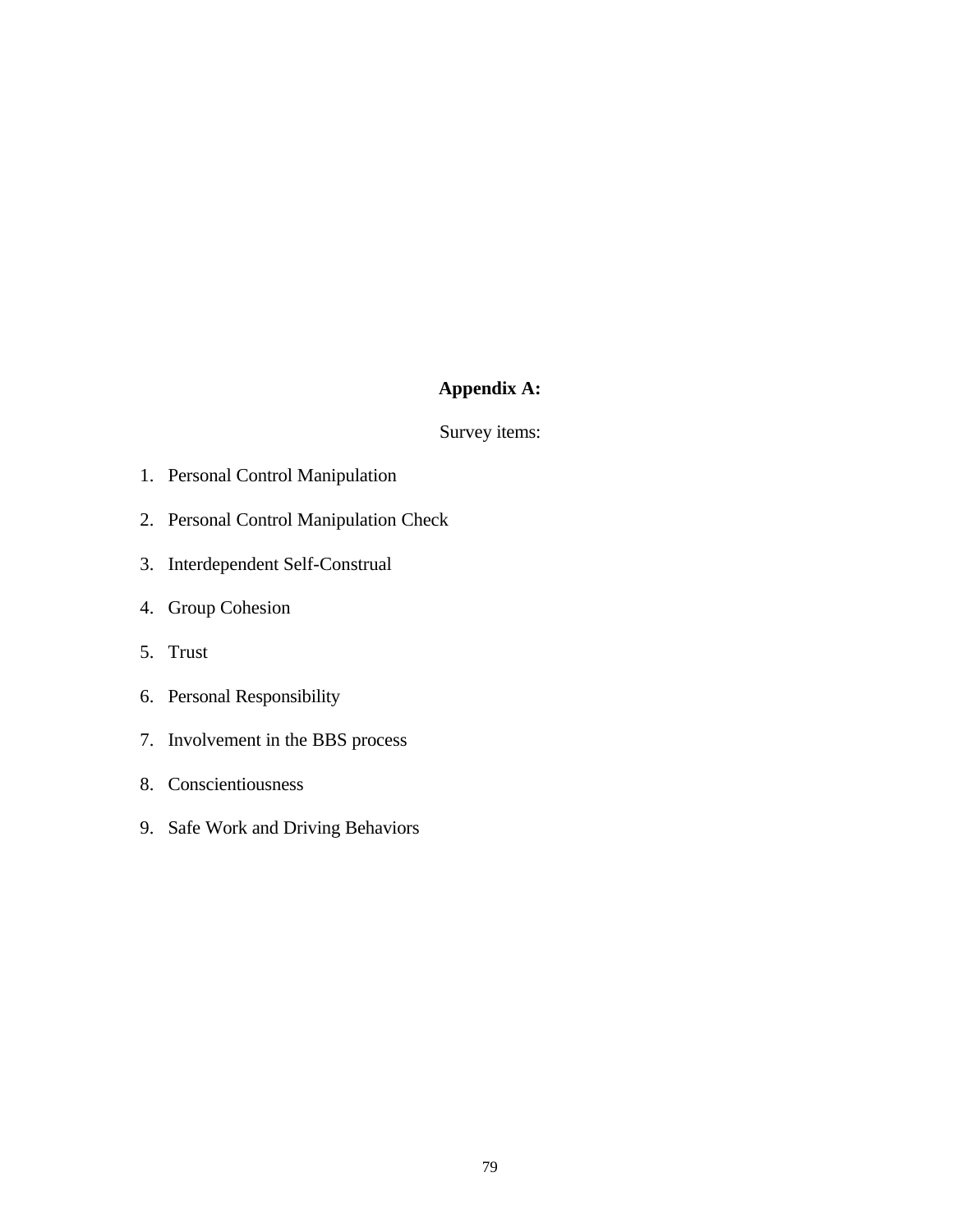# **Personal Control Manipulation**

- 1. How many observations do you recommend be made per employee, per week?
- 2. Would it be acceptable to you to have employees do observations for their jobs other than their own?
- 3. Are there any specific suggestions you can make that you feel would improve the safety process?
- 4. Do you feel it is acceptable for management level employees to do observations with the checklist?
- 5. Is there anything you think should be added to, or removed from the observation checklist?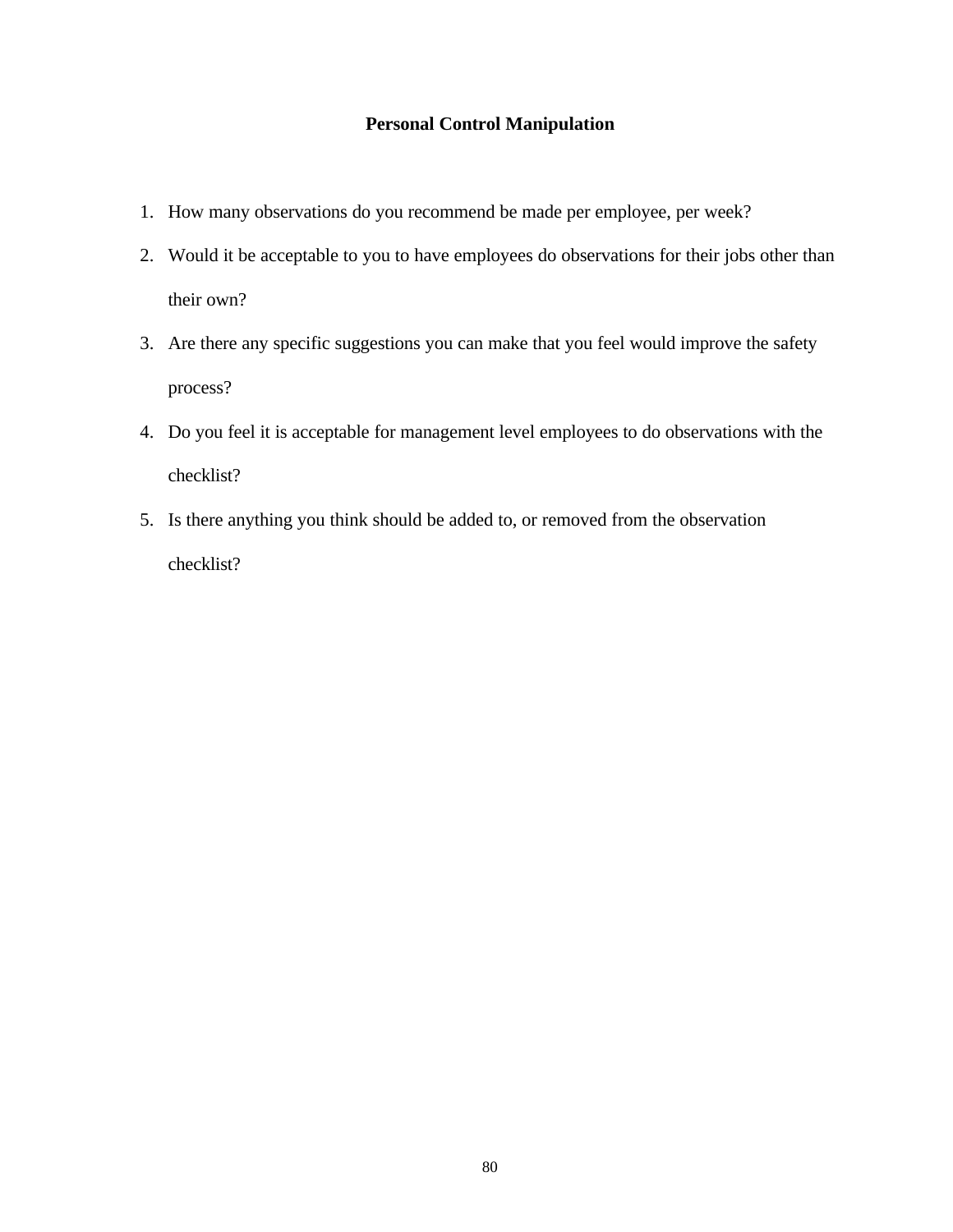# **Personal Control Manipulation Check**

- 1. I feel I have had an opportunity to influence decisions regarding the specifics of our behavior-based safety process.
- 2. I do not feel I have had the opportunity to give input regarding how the behavior-based safety process is going to look. ®
- 3. Several aspects o the behavior-based safety process are in part, a result of my input.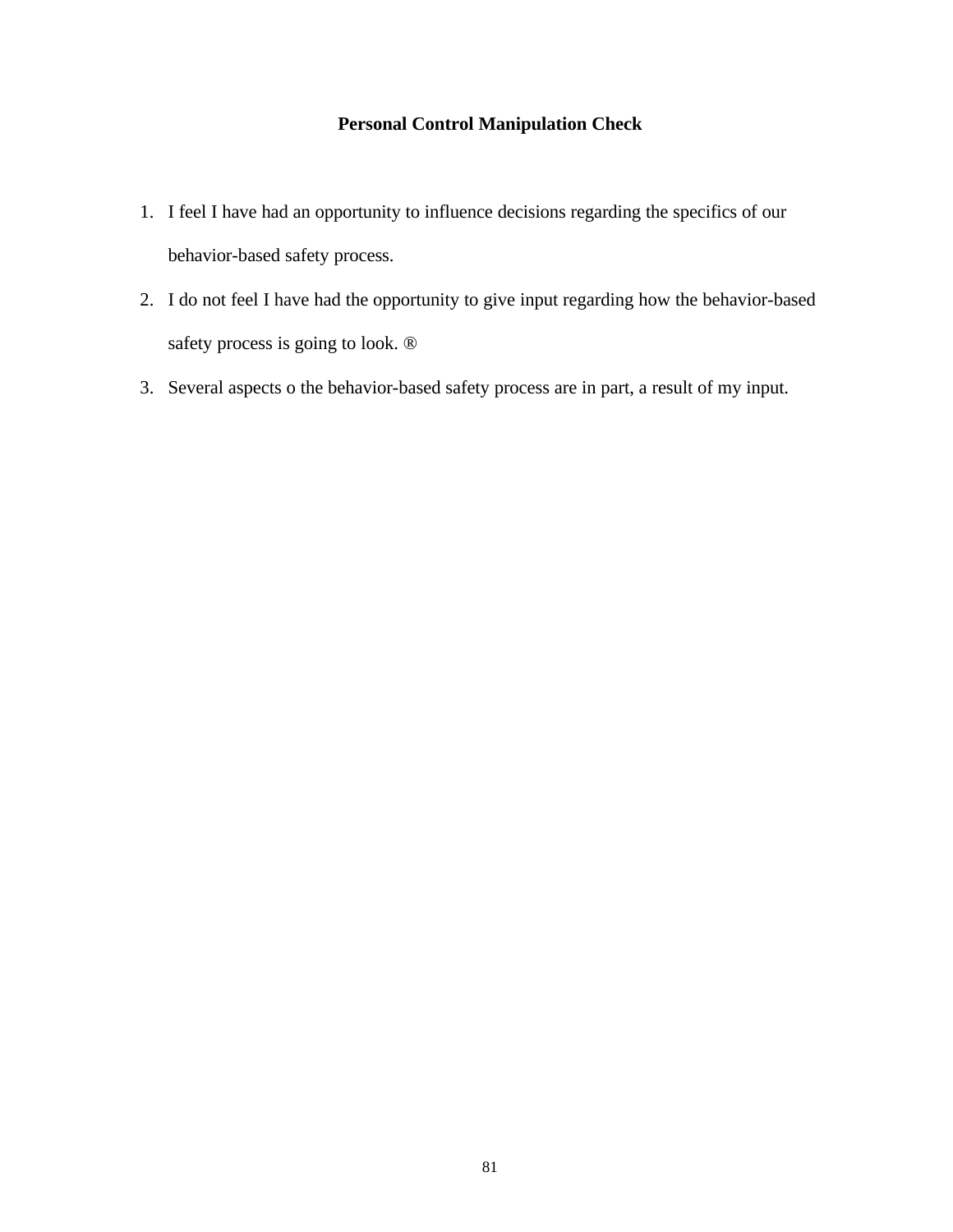# **Interdependent Self-Construal**

Wagner & Moch (1986)

# **Beliefs**

- 1. My work group is more productive when its members do what they want to do rather that what the group wants them to do. ®
- 2. My work group is more efficient when its members do what they think is best rather than what the group wants them to do. ®
- 3. My work group is more productive when its members follow their own interests and concerns. ®

# **Values**

- 1. I prefer to work with others rather than work alone.
- 2. Given the choice, I would rather do a job where I can work alone rather than a job where I have to work with others. ®
- 3. I like it when members of my work group do things on their own, rather than working with others all the time.  $<sup>®</sup>$ </sup>

# **Norms**

- 1. People in my work group should be willing to make sacrifices for the sake of the work group (such as working late now and then, going out of their way to help, etc.).
- 2. People in my work group should realize that they sometimes are going to have to make sacrifices for the sake of the work group as a whole.
- 3. People in my work group should recognize they are not always going to get what they want.
- 4. People should be made aware that if they are going to be a part of a work group, they are sometimes going to have to do things the way they don't want to.
- 5. People in my work group should do their best to cooperate with each other instead of trying to work things out on their own.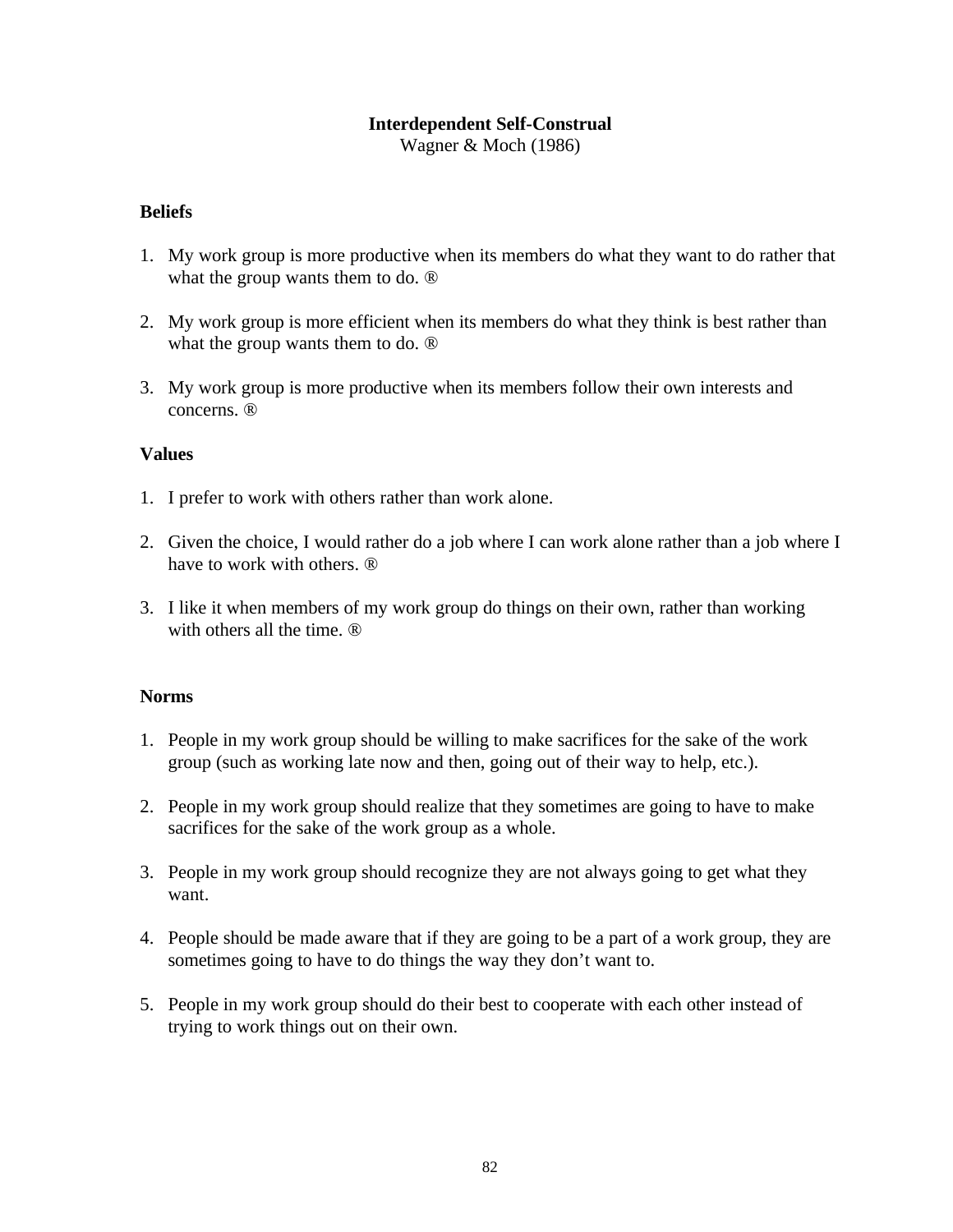#### **Group Cohesion**

(Wheeles, Wheeles, & Dickson-Markman, 1982)

- 1. I really enjoy being with my coworkers.
- 2. My coworkers share a lot in common.
- 3. I feel like I belong to my work group.
- 4. I feel very close to my coworkers.
- 5. I trust my coworkers.
- 6. I understand my coworkers.
- 7. My coworkers are not very close at all. ®
- 8. I dislike my coworkers.
- 9. My work group members feel very close to each other.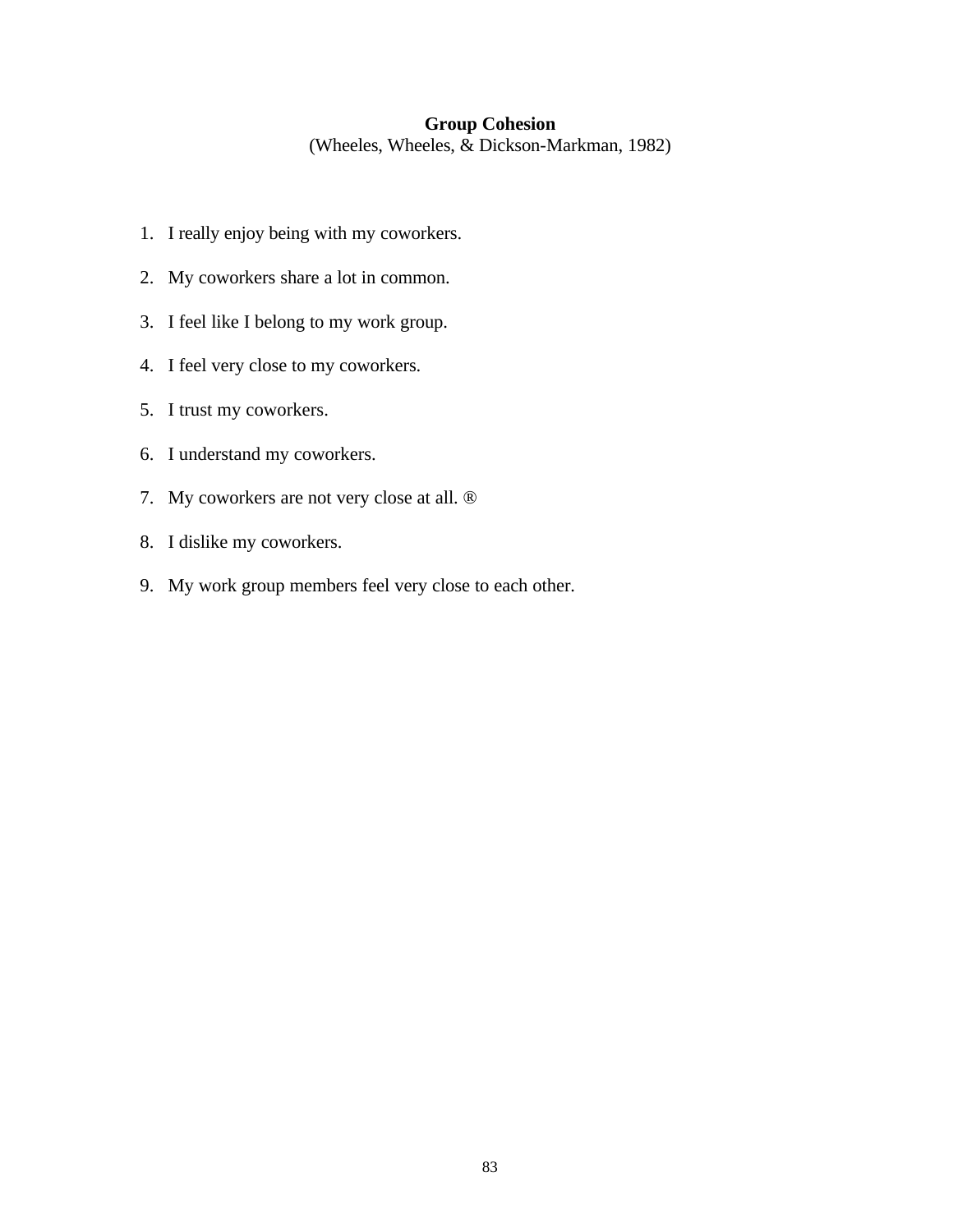# **Trust** Cook & Wall (1980)

# **Management Abilities**

- 1. Our firm has a poor future unless it can attract better managers. ®
- 2. Management can be trusted to make sensible decisions for the future of the organization.
- 3. Management at work seems to do an efficient job.

# **Management Intentions**

- 1. Management in my firm is sincere in its attempts to meet the workers' point of view.
- 2. I feel quite confident that this organization will always treat me fairly.
- 3. Our management would be quite prepared to gain advantage by deceiving the workers. ®

# **Coworker Abilities**

- 1. I have full confidence in the skills of my work mates.
- 2. Most of my fellow workers would get on with their work even if supervisors were not around.
- 3. I can rely on other workers not to make my job more difficult by careless work.

# **Coworker Intentions**

- 1. If I got into difficulties at work I know my work mates would try and help me out.
- 2. I can trust the people I work with to lend me a hand if I need it.
- 3. Most of my work mates can be relied upon to do as they say they will.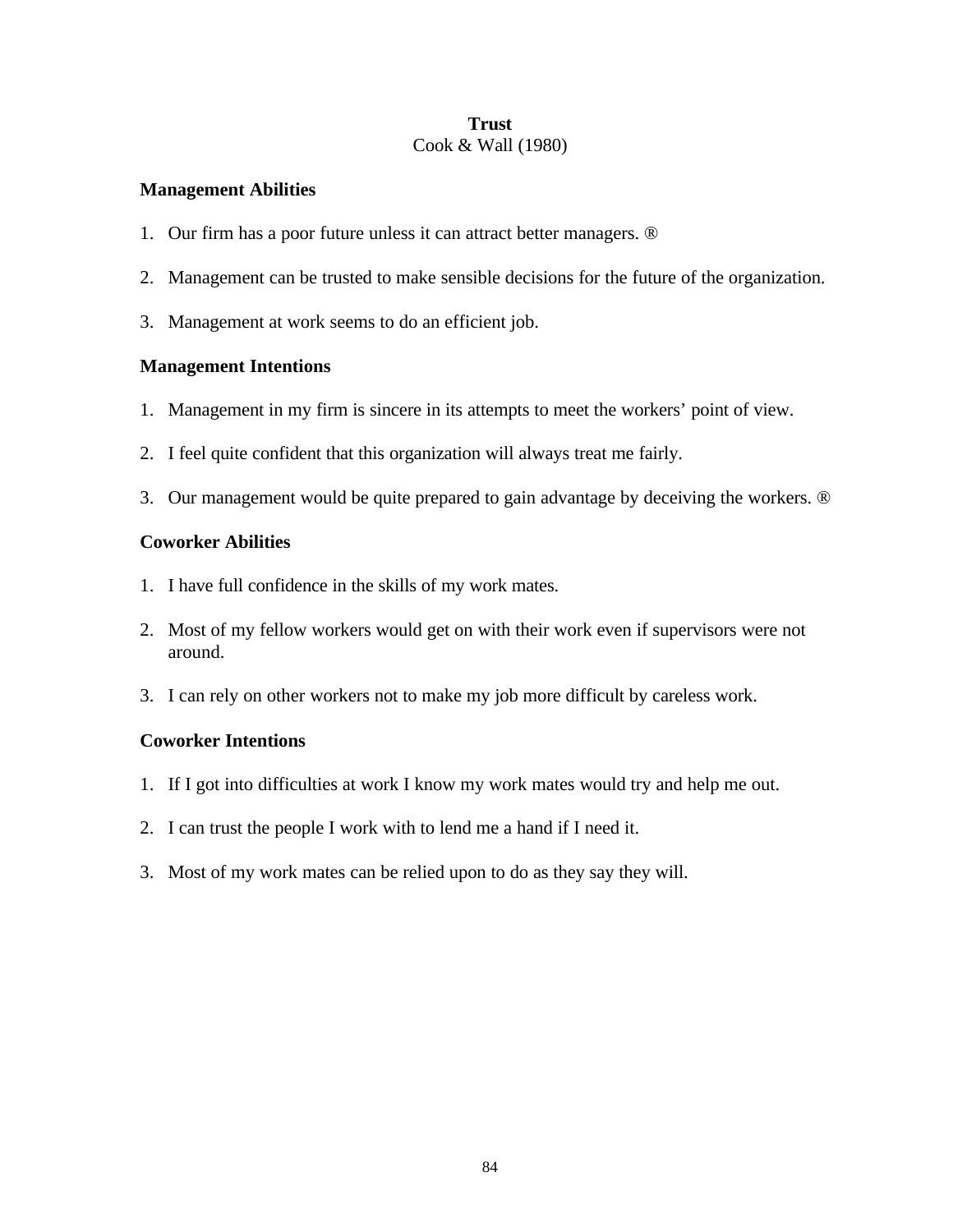# **Personal Responsibility**

- 1. Even though it is not part of my job, I feel it is part of my personal responsibility to participate in the behavior-based safety process.
- 2. The only way to get me to participate in the behavior-based safety process is to make it mandatory. ®
- 3. Even though I do not have to, I feel an obligation to participate in the behavior-based safety process.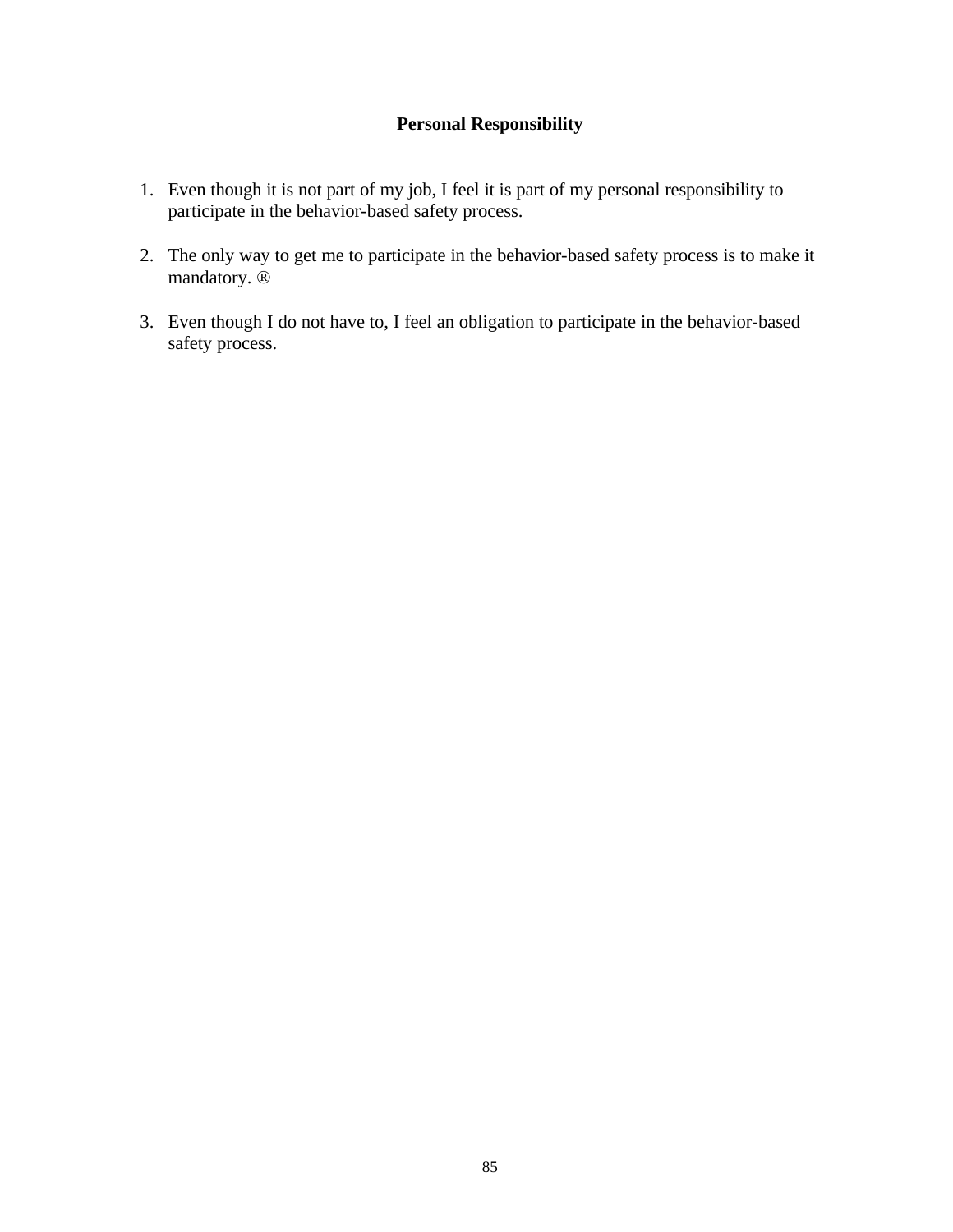# **Involvement in the BBS process**

- 1. How involved would you say you have been in the behavior-based safety process?
- 2. Compared with your coworkers, how involved have you been in the behavior-based safety process?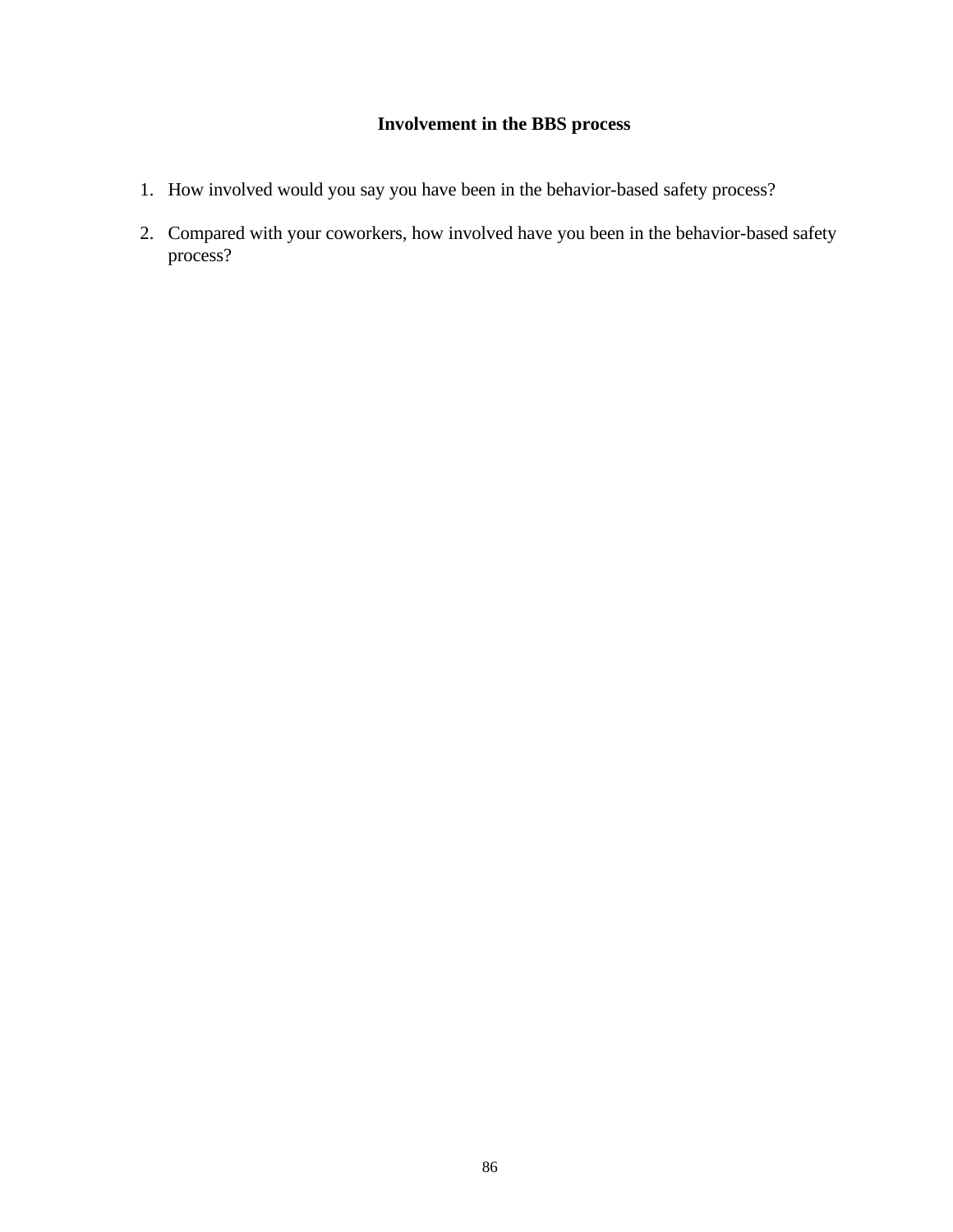# **Conscientiousness**

Goldberg (1992)

Please use this list to describe yourself as accurately as possible. Describe yourself as you see **yourself at the present time, not as you wish to be in the future**. Describe yourself as you are generally or typically, as compared with other persons you know of your sex and age. After each word, please write a number indicating how accurately that trait describes you. After each word, please write a number indicating how accurately that trait describes you. Please use the following rating scale.

- $1 =$  Extremely Inaccurate
- $2 =$  Very Inaccurate
- $3$  = Quite Inaccurate
- $4 =$  Slightly Inaccurate
- $5 =$  Neutral
- $6 =$  Slightly Accurate
- $7 =$ Quite Accurate
- $8 =$  Very Accurate
- 9 = Extremely Accurate

Organized:

Systematic:

Thorough:

Practical:

Neat:

Efficient:

Careful:

Steady:

Conscientious:

Prompt: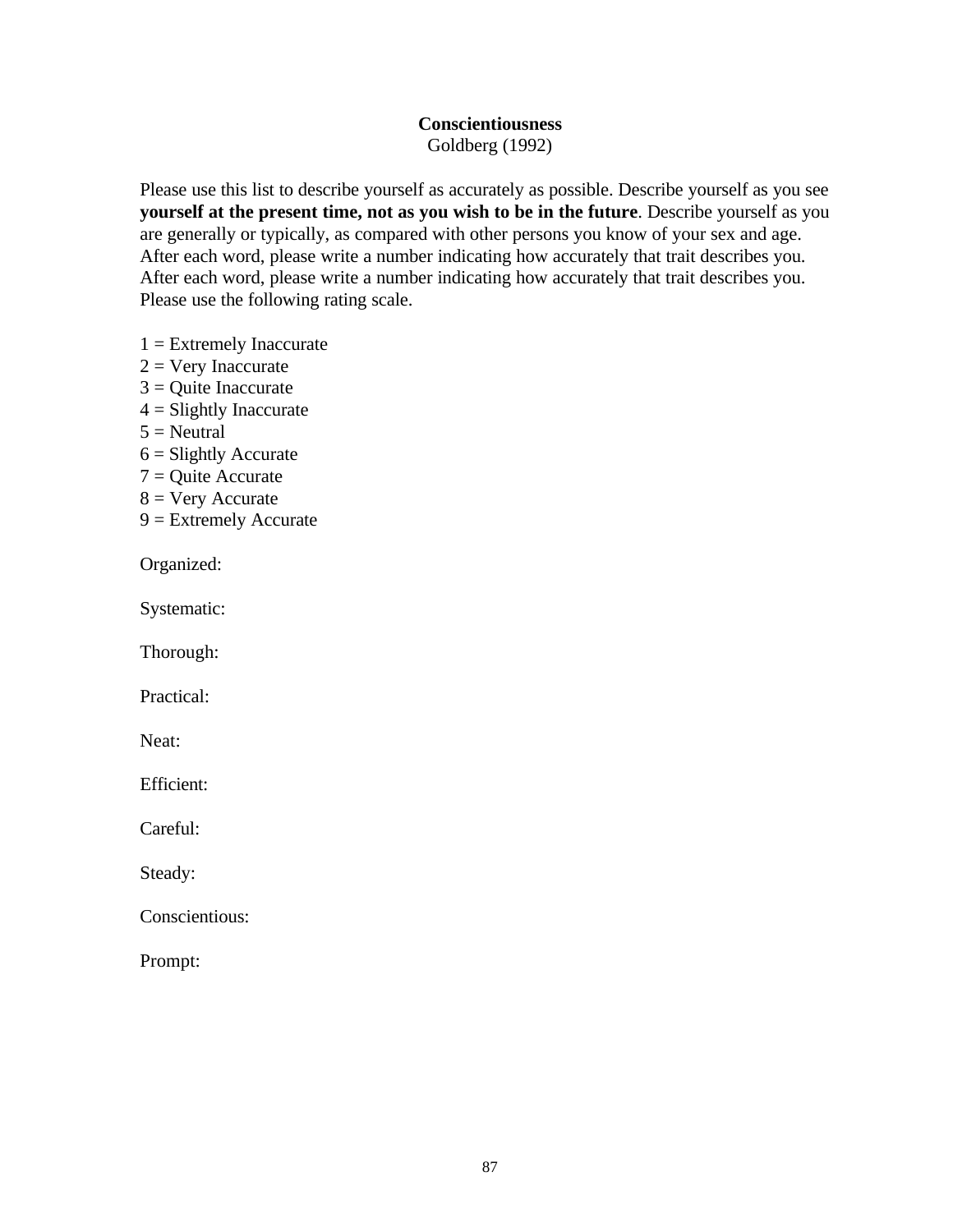## **Safe Work and Driving Behaviors**

#### **Safe Work Behaviors**

- 1. When doing my job I make a conscious effort to follow all safety procedures.
- 2. In the last week, how many time have you performed your job using all the required PPE
- 3. In the last week, how often have you take a shortcut that could be considered at-risk while doing your job?
- 4. In the last week, how often have you performed any work behaviors that could be classified as at-risk?

#### **Safe Driving Behaviors**

- 1. In the last week, how often have you used your safety-belt while traveling in a car?
- 2. In the last week, how often did you come to a complete stop while driving?
- 3. In the last week, how often have you used your turn signal when making a turn or changing lanes?
- 4. In the last week, how often have you found yourself driving your car a little too closely to the car in front of you?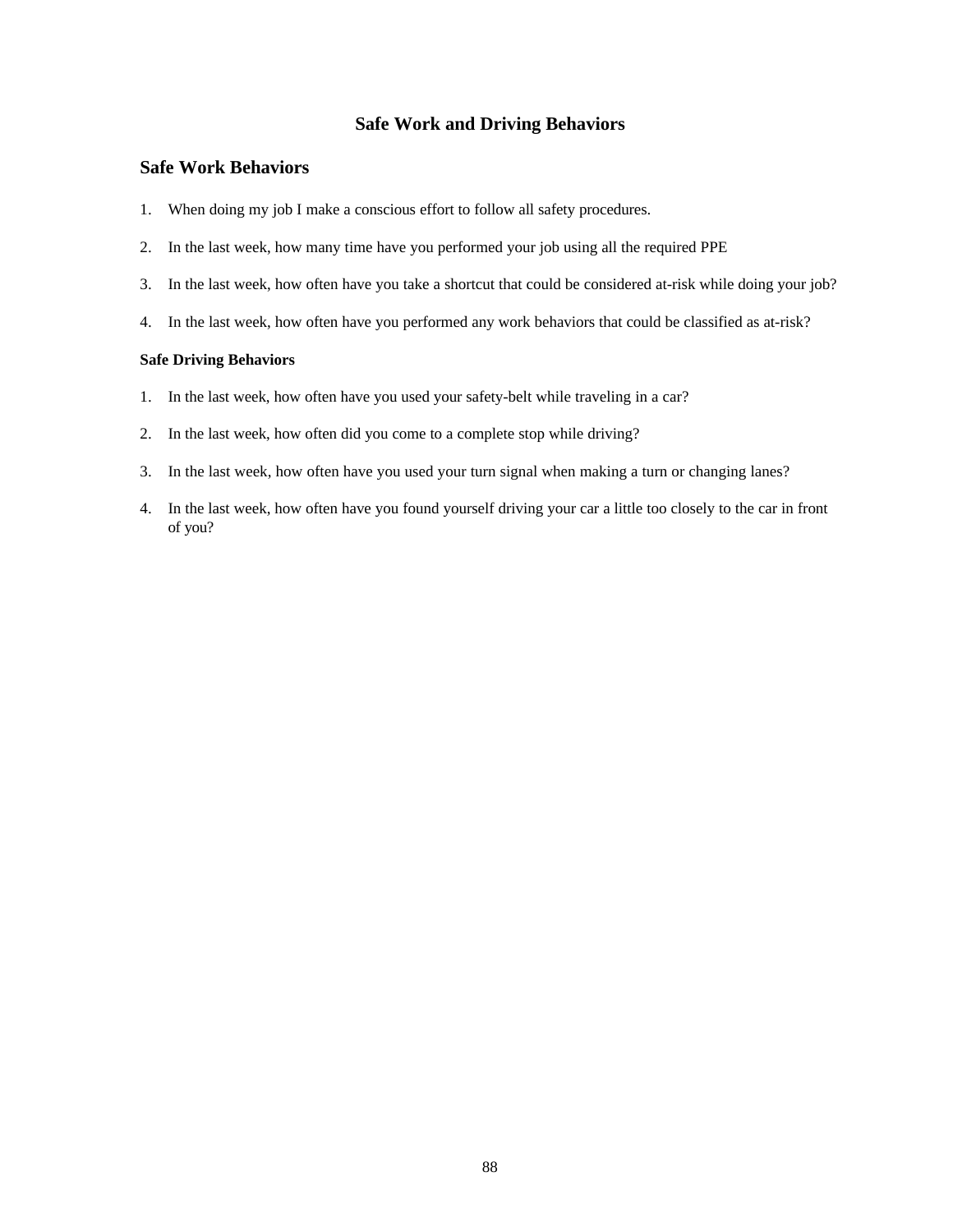# **Appendix B:**

Professional Vita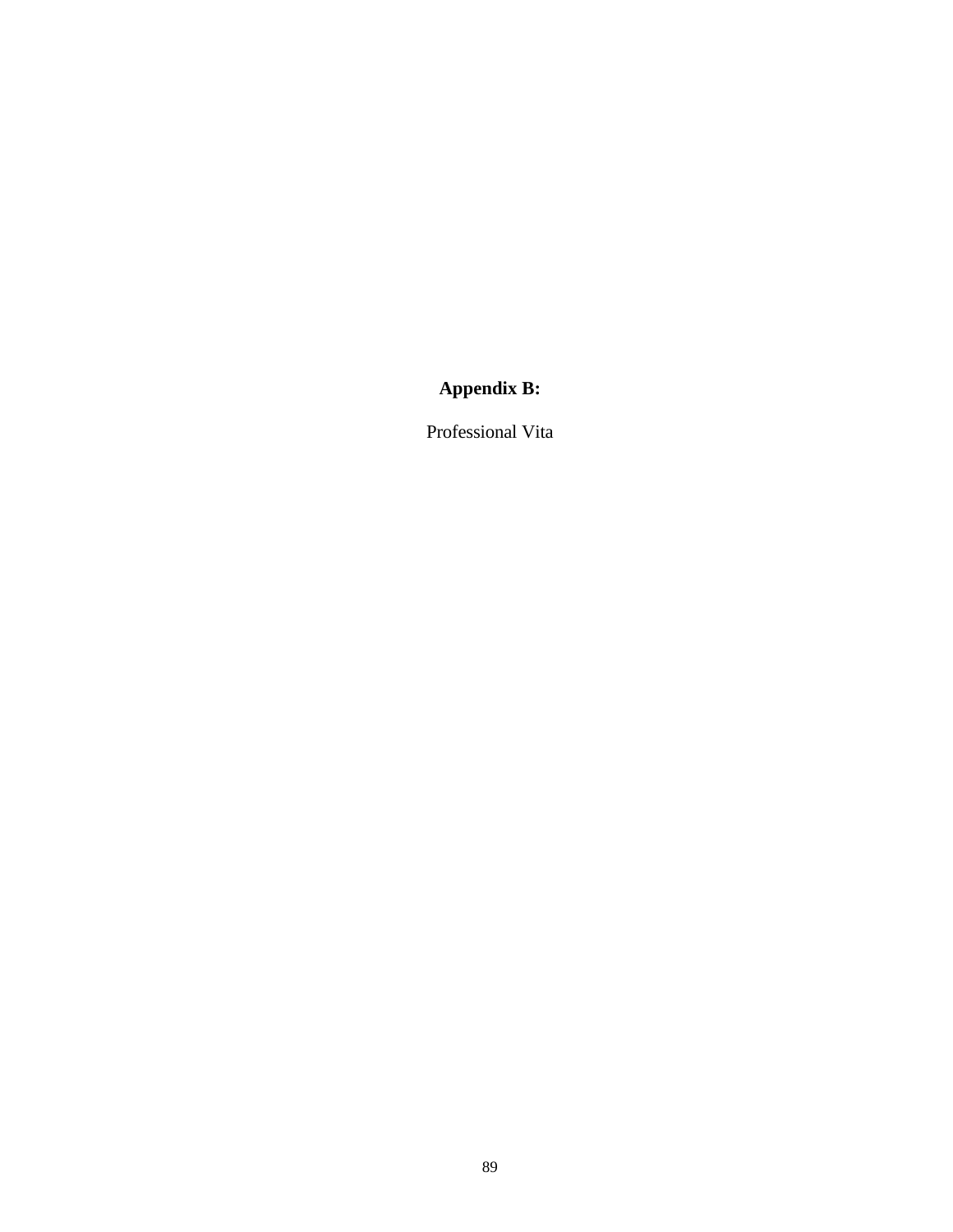# *Jason P. DePasquale*

#### 2410 Ridge Road (540) 951-4929 Blacksburg, VA 24060 **Jasond** External Section 1 and 2008 *Jasond* **Jasond** External Section 1 and 2011 1 and 2012 1 and 2013 1 and 2013 1 and 2013 1 and 2013 1 and 2013 1 and 2013 1 and 2013 1 and 2013 1 and 2013 1 and 20

#### **EDUCATION**

**Ithaca College**, Ithaca, NY Major: Psychology – Minor: Philosophy Attended 9/87 to 12/89

#### **State University of New York at Albany,** Albany, NY

B.A., Psychology – Minor: Philosophy December 1991, Overall GPA: 3.3/4.0

#### **Rensselaer Polytechnic Institute & State University**, Troy, NY

M.S., Industrial/Organizational Psychology May 1994, Overall GPA: 3.8/4.0 *Thesis*: The Impact of Screening Method and Perceived Need on Perceived Fairness and Invasion of Privacy.

#### **Virginia Polytechnic Institute and State University,** Blacksburg, VA

Ph.D. Candidate, Industrial/Organizational Psychology August 1994 – present, Overall GPA: 3.8/4.0 *Dissertation:* Exploring Personal Responsibility for Participation in Organizational Processes: Antecedents and Consequences.

# **PROFESSIONAL AFFILIATIONS AND ORGANIZATIONS**

American Psychological Association Academy of Management Society for Industrial and Organizational Psychology

# **COMPUTER SKILLS**

Knowledge of IBM PC and Macintosh PC Systems. Experience with SPSS, SAS, AMOS, Statview, Microsoft Word, WordPerfect, Lotus 1-2-3, Excel, Superpaint.

#### **EXPERTISE**

Jason's primary areas of expertise include the design, implementation, and analysis of behavior-based intervention processes in the workplace. In addition, Jason has experience in the development and validation of survey tools used to assess individual and cultural variables in community and industrial settings. His major research interests are in the fields of Organizational Development, Organizational Psychology, and Organizational Behavior Management.

#### **PROFESSIONAL HISTORY**

Currently, Jason works as a Research Associate with the Center for Applied Behavior Systems. He is involved in most aspects of this center, including management of research projects, recruiting center personnel, leading weekly research meetings, and developing and implementing educational programs for center research assistants. As a research associate, Jason has played a key role in acquiring, and performing research on two grants from the National Institute for Occupational Safety & Health.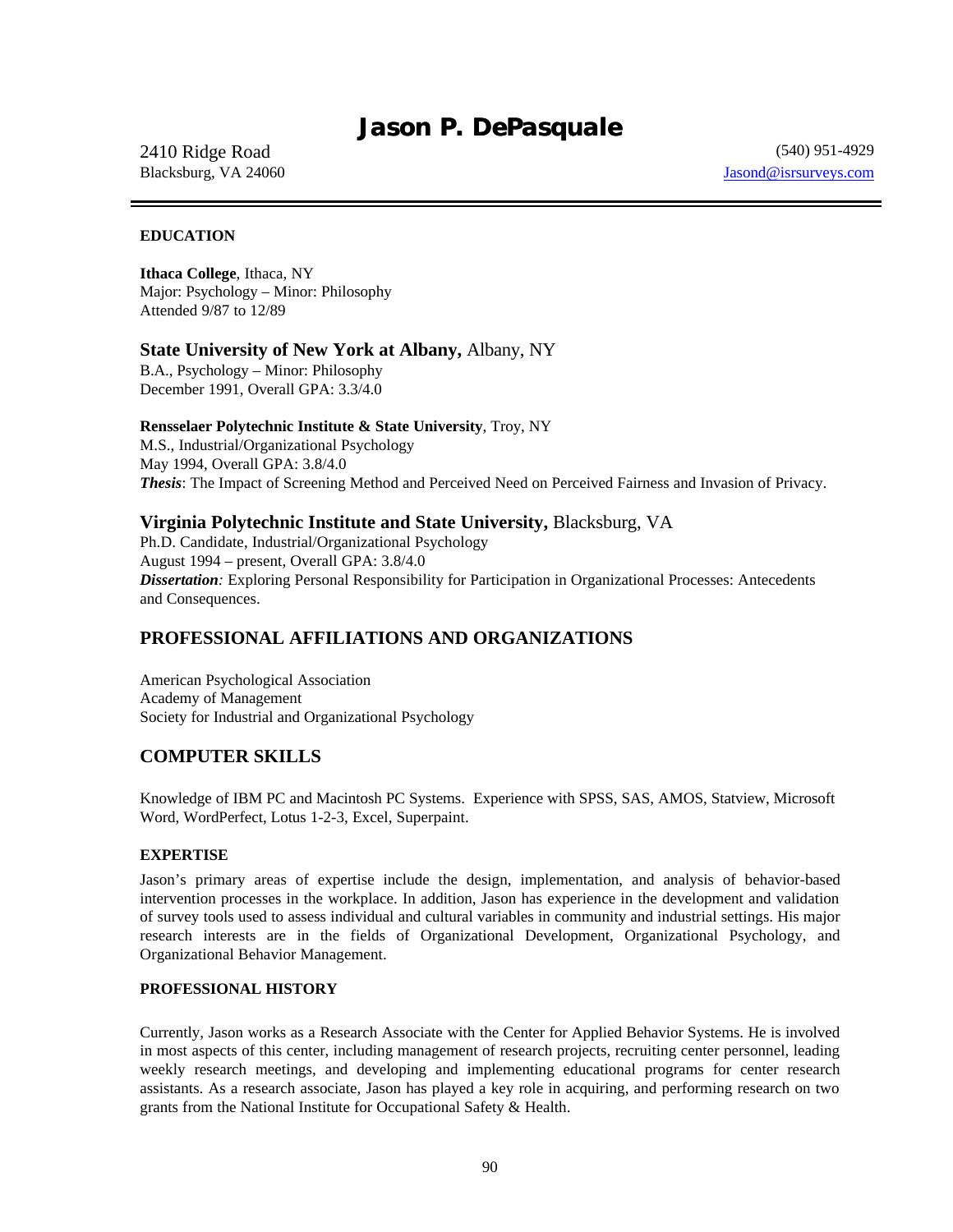Additionally, for the last two years Jason has served as a consultant with Safety Performance Solutions. His responsibilities include facilitating professional workshops on behavior-based safety as well as conducting training seminars for numerous organizations. Some of the organizations he has worked with include BHP Copper, Hoechst Celanese, Exxon, Hercules, Lucent Technologies, Pool California Energy Services, Federal Mogul, and Coca-Cola.

#### **PROFESSIONAL CONTRIBUTIONS**

Jason has conducted numerous research projects in industrial settings, including the application of the behavior-based interventions to increase employee performance of safe working behaviors. His fieldwork also includes the development and validation of survey tools to assess organizational culture. In addition, he has co-authored one book chapter, five publications, four published abstracts and over 25 professional conference presentations.

#### **RESEARCH AND TEACHING EXPERIENCE**

**9/98 to present** - Research Assistant on a two year grant from the National Institute for Occupational Safety and Health (grant # 1 R01 CCR315316-01) for the purposes of designing and implementing behavior-based safety strategies to be used to increase safety in mining operations.

**6/96 to 8/98** - Research Assistant on a two-year grant from the National Institute for Occupational Safety & Health (grant # 1 R01 OH03397-01) looking at techniques to improve safe driving practices of pizza delivery employees.

**2/96 to 8/98** - Project Coordinator on a two-year grant from the National Institute for Occupational Safety & Health (grant # 1 R01 OH03374-01) investigating the critical success factors for behavior-based safety in applied industrial settings.

**8/96 to 12/96** - Graduate Teaching Assistant for Introductory Psychology Lab, Virginia Tech, Fall 1997. Opportunities included preparing lectures, designing in class assignments, grading assignments, and assigning grades for two sections of classes.

**8/94 to 1/96** - Research Assistant on a two-year grant from the National Institute on Alcohol Abuse and Alcoholism (grant # 5 R01 AA09604-02) investigating college-aged drinkers' propensity to engage in behaviors which minimize the risk of driving while intoxicated.

#### **WORK EXPERIENCE**

**8/96 to Present** - *Associate*, Safety Performance Solutions, Blacksburg, VA. Responsibilities include assisting in training material development, leading professional workshops and seminars, and facilitating safety training workshops and coaching employees in the implementation of behavioral safety programs for use in industrial settings. To date Jason has over 600 hours of professional training experience.

**7/94 to present** - *Research Associate*, The Center for Applied Behavior Systems. Position responsibilities include managing, developing, organizing, and analyzing series of research projects investigating the behavioral and environmental influences of various socially valid topics of current interest in industry, community, and college settings.

#### **BOOKS AND BOOK CHAPTERS**

**DePasquale, J. P.**, Boyce, T. E., Pettinger, C. B. & Williams, J. H. (1998). A process blueprint: Timeline and phases of implementation. In E. S. Geller, *Practical Behavior-Based Safety: Step by Step methods to improve your workplace* (2<sup>nd</sup> ed.). Neenah, WI: J. J. Keller & Associates Inc.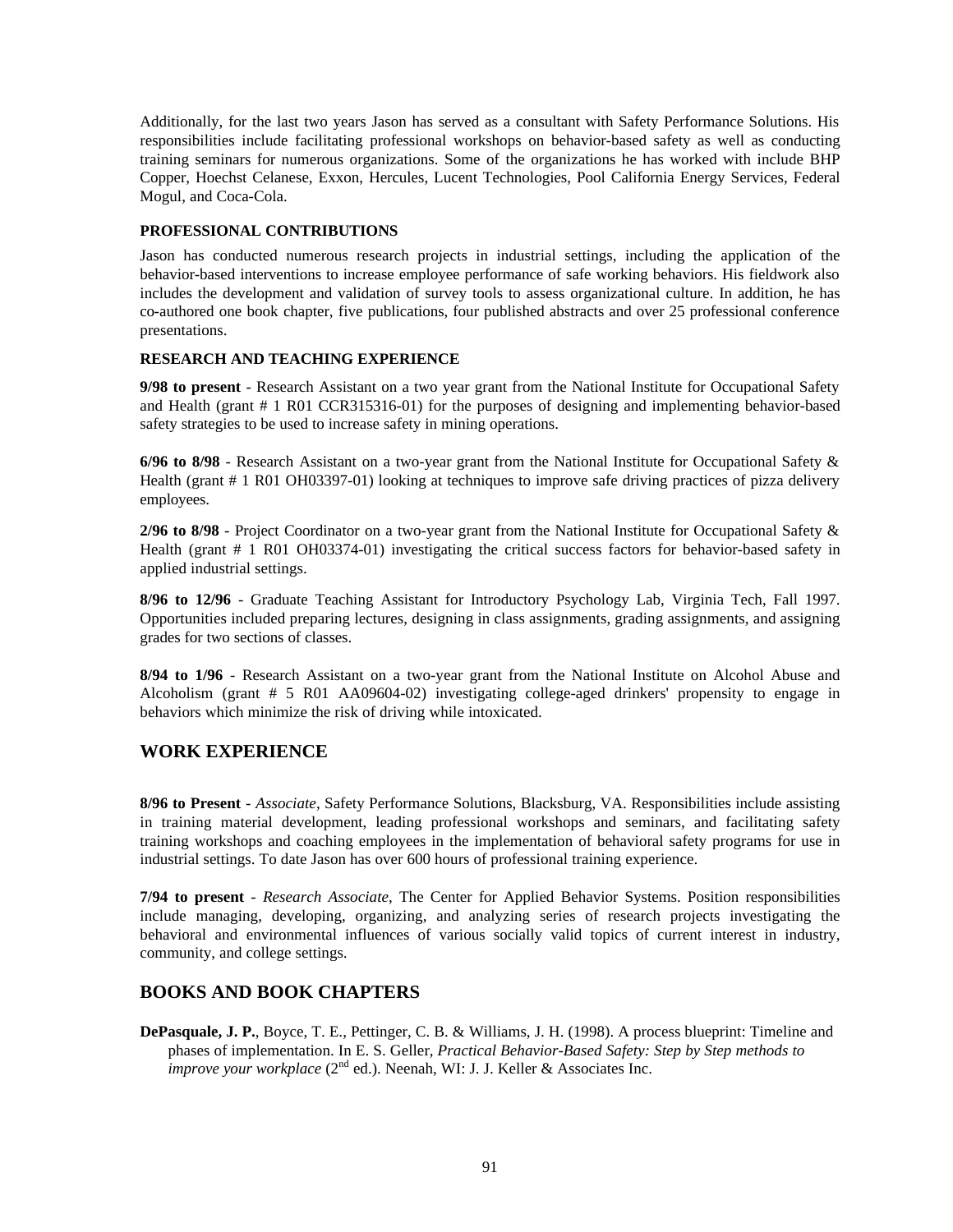Geller, E. S., Carter, N., **DePasquale, J. P.,** Pettinger, C. B., & Williams, J. H. (1999). Applications of behavioral science to improve mine safety. To appear in Karmis, M (Ed.), *Concepts and processes in mine health and Safety Management,* Society for Mining, Mettallurgy, and Exploration, Inc.

# **PUBLICATIONS**

- Clarke, S. W., Geller , E. S., & **DePasquale, J. P.**, (1999). A Behavioral Analysis of Safety-Related Bicycling Practices of University Students. *Journal of American College Health,*  under review.
- **DePasquale, J. P.**, & Geller, (in press). Critical success factors for behavior-based safety: A study of 20 organizations with effective behavioral observation and feedback processes, *Journal of Safety Research*.
- **DePasquale, J. P.**, & Geller, E. S. (1999b). Intervening to Improve Driving Instruction: Should Feedback be given before or after a driving session. *Journal of Applied Behavior Analysis,* under review.
- **Depasquale, J. P.**, Geller, E. S., Clarke, S. W., & Littleton, L. C. (1999). Identifying aggressive drivers: Development of the propensity for aggressive driving scale. *Accident Analysis and Prevention,* under review.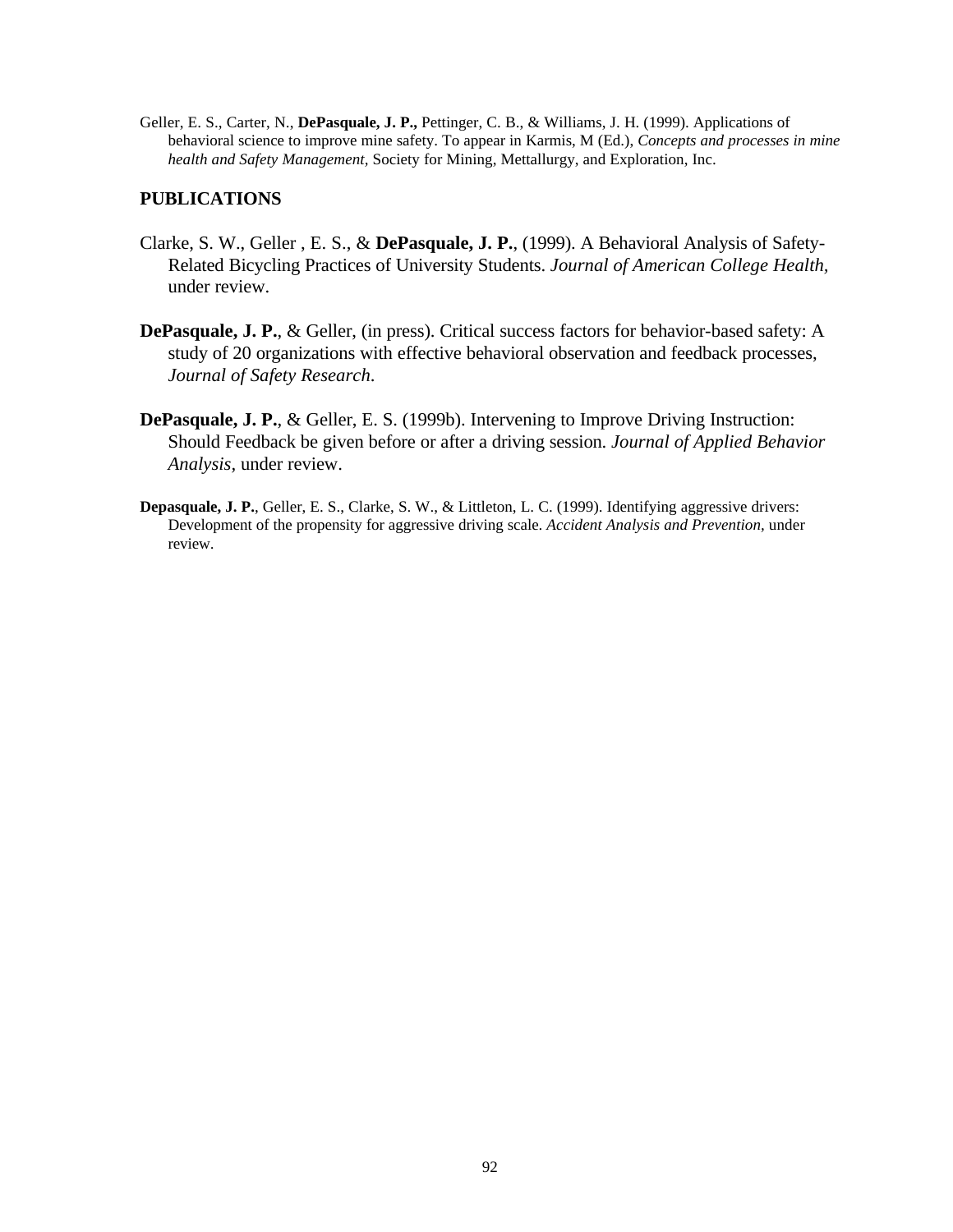- Geller, E. S., Boyce, T. E., Williams, J. H., Pettinger, C.B, **DePasquale, J. P.**, and Clarke, S.W. (1998). Researching behavior-based safety: A multi-method assessment end Evaluation. In *Proceedings of the 37th Annual Professional Development Conference and Exposition of American Society of Safety Engineers and the Canadian Society of Safety Engineering* (p. 537-559). Seattle, WA: American Society for Safety Engineers.
- Geller, E. S., **DePasquale, J. P.**, Pettinger, C. B., and Williams, J. H. (1998). Critical Success Factors For Behavior-Based Safety. In *Proceedings of Light Up Safety in the New Millenium: A Behavioral Safety Symposium* (p. 83-112). Des Plaines, IL: American Society for Safety Engineers.

#### **TRAINING MANUALS**

- **DePasquale, J. P.,** Pettinger, C. B., Boyce, T. E., Williams, J. H., & Geller, E. S. (June, 1996). *Achieving a total safety culture through employee involvement.* All employee training manual developed for the National Institute for Occupational Safety & Health (for Grant # 1 R01 OH03374-01).
- Pettinger, C. B., Boyce, T. E., **DePasquale, J. P.,** Williams, J. H., & E. S. Geller (June, 1996). *Achieving a total safety culture through employee involvement.* Two-day facilitator training manual developed for the National Institute for Occupational Safety & Health (for Grant # 1 R01 OH03374-01).

## **TECHNICAL REPORTS**

- Geller, E. S., Boyce, T. E., **DePasquale, J. P.,** Pettinger, C. B., & Williams, J. H. (1998). *Critical success factors for behavior-based safety.* Final report submitted to National Institute for Occupational Safety and Health.
- Geller, E. S., **DePasquale, J. P.**, Williams, J. H., Clarke, S. W., & Boyce, T. E. (1997). *Searching for metrics to assess safety achievement.* Final report submitted to Monsanto Corporation.
- Glindemann, K. E., Geller, E. S., Fortney, J. N., Pettinger, C. B. **DePasquale, J. P.**, Boyce, T. E., Clarke, S. W. (1996). *Determinants of alcohol intoxication and social responsibility for DUI-risk at university parties.* Final report for a grant from the Alcohol Beverage Medical Research Foundation.

#### **PROFESSIONAL WORKSHOPS**

- **DePasquale, J. P.** (1997, December) *Introduction to behavior-based safety.* Four-hour workshop presented at the Annual Army National Guard National Safety Conference. Little Rock, Arkansas.
- **DePasquale, J. P.** (1998, September). *Introduction to a total safety culture*. Four-hour workshop presented at the Annual State Aviation Standardization and Safety Workshop. Niagra Falls, New York.
- Geller, E. S., & **DePasquale, J. P.** (1998, October). *Identifying factors that facilitate behavioral safety: An up-date of NIOSH supported research.* Workshop presentation at the Third Annual Behavioral Safety NOW conference, Dallas, TX.
- Pettinger, C. B., & **DePasquale, J. P.** (1996, February). *Understanding behavior-based safety: Theory and Application.* Two-day professional development workshop presented for the American Society for Safety Engineers, Chicago, IL.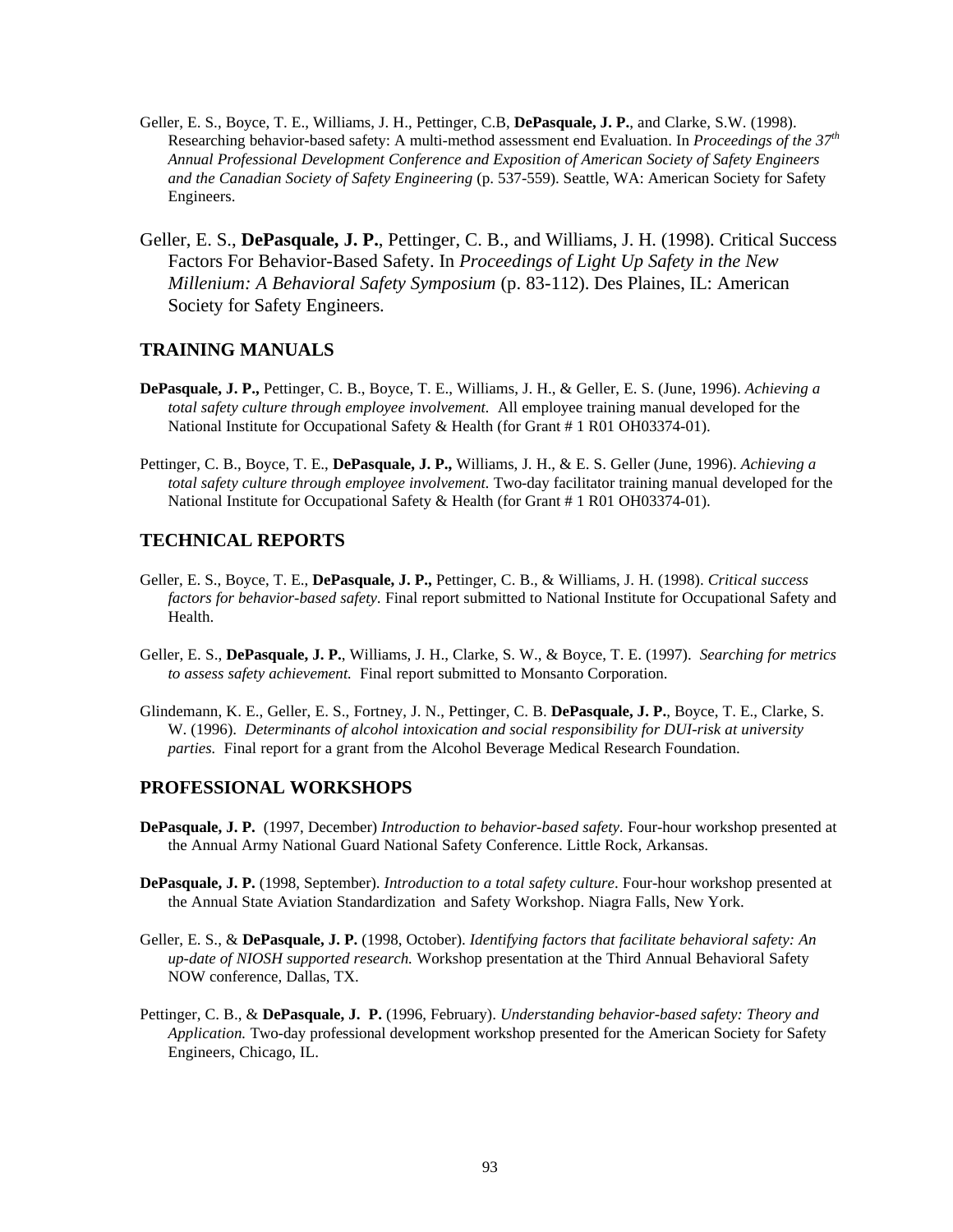#### **PUBLISHED ABSTRACTS**

- Clarke, S. W., Geller, E. S., Pettinger Jr., C. B., **DePasquale, J. P.**, Glindemann, K. E. (1996). Critical success factors for behavior based safety. Published in the *Proceedings of the 16th Annual convention of the Florida Association of Behavior Analysis,* Daytona Beach, Florida, p.53.
- **DePasquale, J. P.**, & Geller, E. S. (1999, March) Organizational culture and behavioral safety: An assessment of 20 companies. To be published in the *Proceedings for the Annual Work, Stress, and Health Conference,* Washington, D.C.
- Ford, D. K., Stanley, S. E., Emanuel, S., & **DePasquale, J. P.** (1996). The critical driving behavior checklist: An event-based approach to providing feedback in driver training. Published in the *Proceedings of the*  16<sup>th</sup> Annual Convention of the Florida Association of Behavior Analysis, Daytona Beach, Florida, p.57.
- Pettinger, C. B., **DePasquale, J. P.,** Boyce, T. E., & Williams, J. H. (1999). Effects of employee involvement on behavior-based safety. To be published in the *Proceedings for the Annual Work, Stress, and Health Conference,* Washington, D.C.
- Rowe, M. P., **DePasquale, J. P.**, & Lea, B. (1997). Snipping at-risk driving in the bud: Using feedback to improve driver training*.* Published in the *Proceedings of the 17th Annual Convention of the Florida Association of Behavior Analysis*, Sarasota, Florida.

#### **CONFERENCE PRESENTATIONS**

- Breland, B. T., & **DePasquale, J. P.** (1997, September). *Behavior-based safety: Is industry getting the message.* Poster presented at the 17<sup>th</sup> Annual Convention of the Florida Association of Behavior Analysis, Sarasota, Florida.
- Clarke, S. W., **DePasquale, J. P.**, Geller, E. S., Leslie, M., & Terry, J. M. (1996, March). *Evaluation of alcohol and drug prevention programs at american colleges.* Paper presented at the annual meeting of the Southeastern Psychological Association, Norfolk, Virginia.
- **DePasquale, J. P.,** Pettinger, Jr., C. B., Kalsher, M. J., & Glindemann, K. E. (1995, January). *Performance based testing: Acceptability and effectiveness.* Poster presented at the 5th annual FABA/OBM Network Conference, Clearwater Beach, Florida.
- **DePasquale, J. P.**, Clarke, S. W., Emmanuel, S., & Ludwig, T. D. (1996, March). *Effects of increasing bicycle-helmet use on other safe biking practices.* Paper presented at the annual meeting of the Southeastern Psychological Association, Norfolk, Virginia.
- **DePasquale, J. P.**, Geller, E.S., Ford, D. K., & Fortney, J. N. (1997, April). *Increasing helping behaviors at work: A conceptual model for organizational citizenship.* Paper presented at the 43<sup>rd</sup> Annual Convention for the Southeastern Psychological Association, Atlanta, Georgia.
- **DePasquale, J. P.**, Geller, E.S., Rowe, M., Littleton, L. (1998, April). *Feedback or feedforward? Optimal training for increasing safe driving behaviors.* Paper Presented at the 13<sup>th</sup> Annual Convention for the Society Industrial Organizational Psychologists, Dallas, Texas.
- **DePasquale, J. P.**, Glindemann, K. E. Fortney, J. N., Williams, J. H., & Gershenoff, A. B. (1997, April). *Relative application and perceived value of various approaches to improve occupational safety: A nationwide survey of safety professionals.* Paper presented at the 12<sup>th</sup> Annual Convention for the Society for Industrial Organizational Psychologists, St. Louis, Missouri.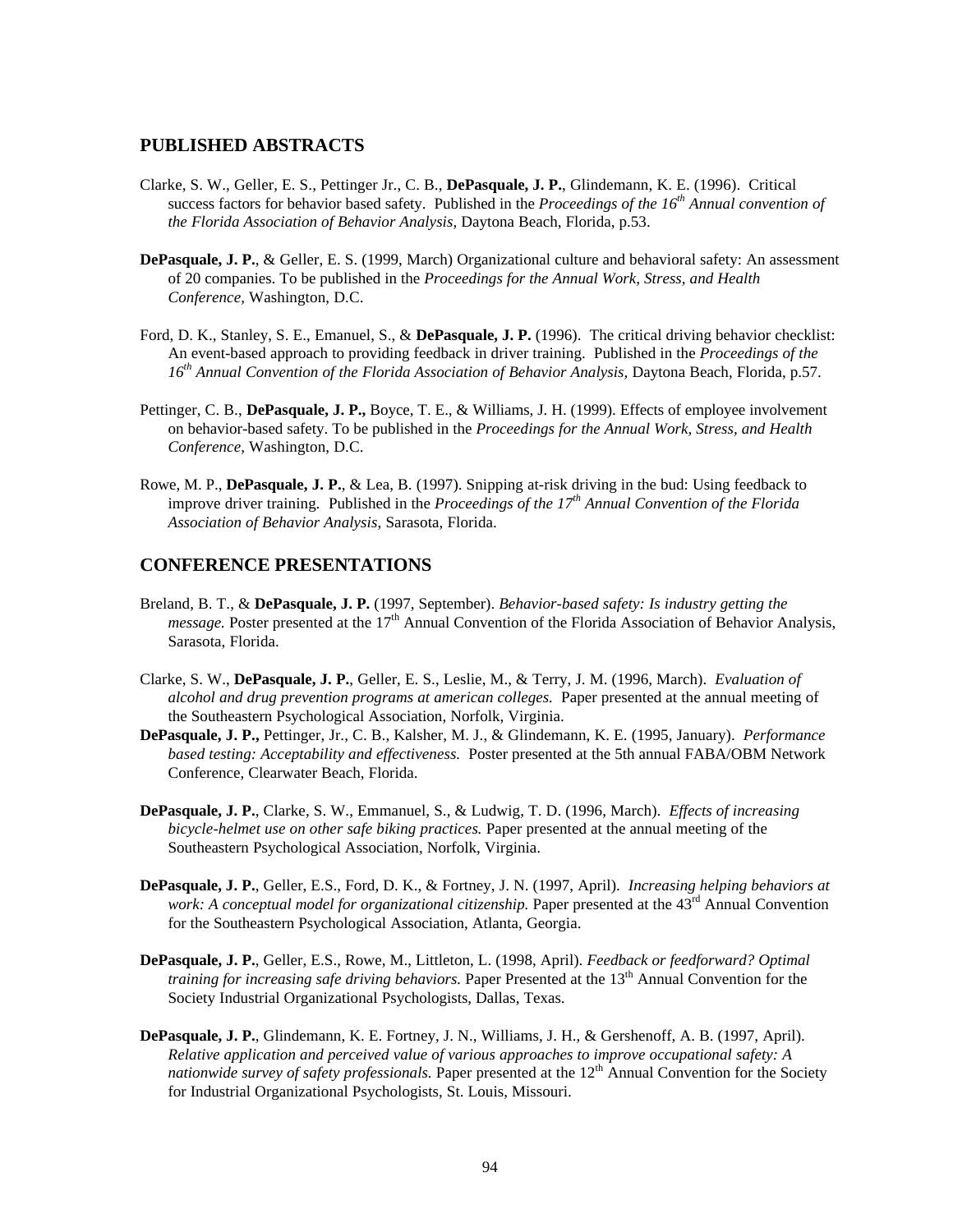- **DePasquale, J. P.**, Maddox, K. L., Gee, A., Heath, J. M., & Gershenoff, A. B. (1995, May). *Sex, violence, and safety belts: An analysis of modeling on prime time television.* Paper to be presented at the 21st annual convention of the Association of Behavior Analysis, Washington, D. C.
- **DePasquale, J. P.**, Pettinger Jr., C. B., & Guillaumot, J. J. (1997, March). *Up in the air: Reinforcing flight personnel for encouraging safety.* Poster presented at the 9<sup>th</sup> Annual Convention for the Society for Behaviorology, Plymouth, Massachusetts.
- **DePasquale, J. P.**, Pettinger, C. P., Boyce, T. E., Williams, J. H., & Geller, E. S. (1997, April). *Critical success factors for increasing safe work practices: A systematic evaluation of real-world application.*  Paper Presented at the 12<sup>th</sup> Annual Convention for the Society Industrial Organizational Psychologists, St. Louis, Missouri.
- **DePasquale, J. P.**, Walker, J., Chevaillier, C. R., Michael, P. G., Francisco, D., & Guillaumot, J. J. (1997, March). *Increasing safe driving behaviors with a critical behavior checklist*. Poster presented at the 9<sup>th</sup> Annual Convention for the Society for Behaviorology, Plymouth, Massachusetts.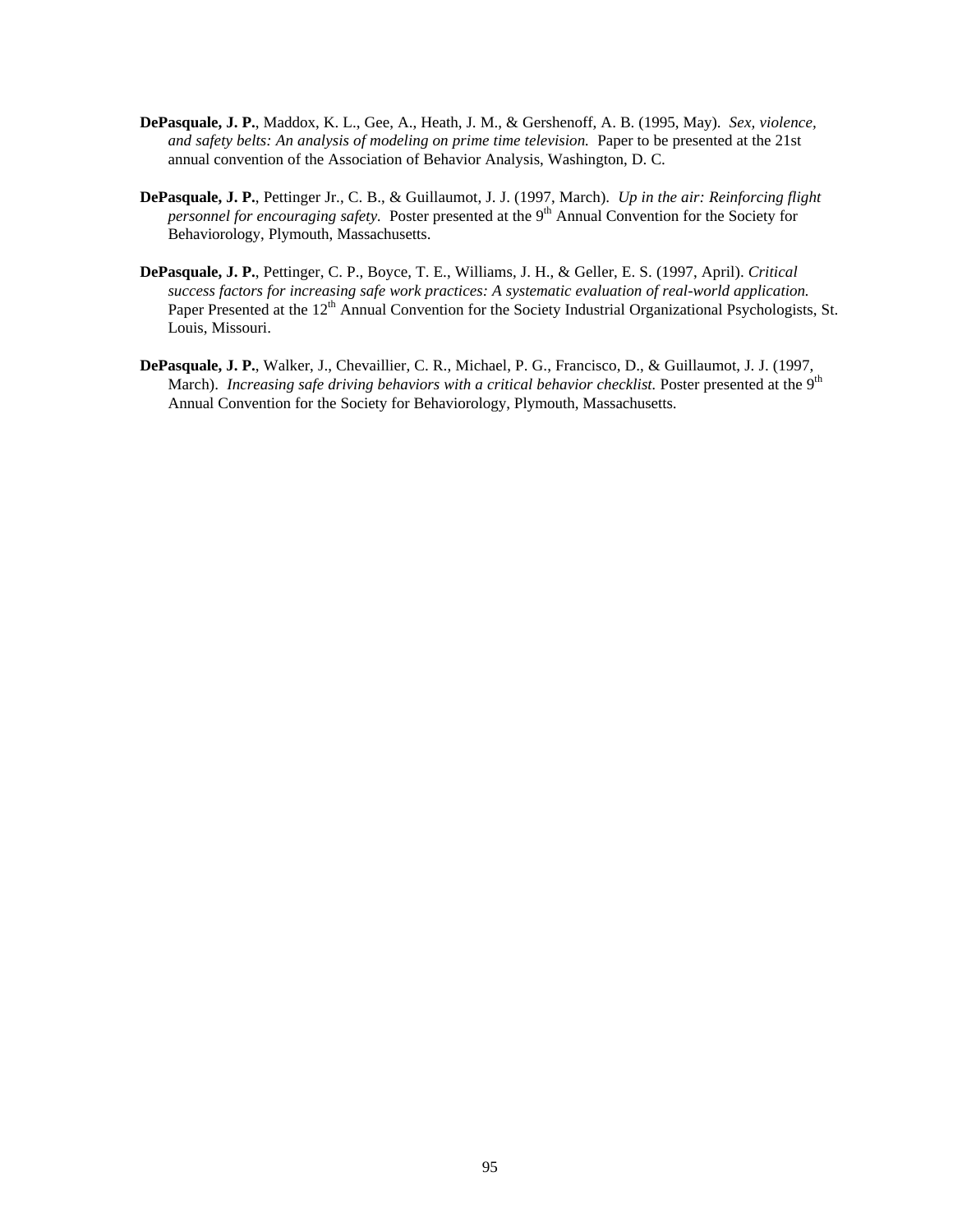- **DePasquale, J. P.**, Walker, J., Chevaillier, C., Michael, P., & Francisco, D., (1995, November). *Increasing safe driving behaviors with a critical driving behavior checklist (CDBC).* Poster presented at the 12th annual conference of the Southeastern Association for Behavior Analysis, Charleston, SC.
- **DePasquale, J. P.**, Williams, J. H., Pettinger, C. B., Jr., Ford, D. K., & Glindemann, K. E. (1998, May). *In search of safety excellence: A comparative analysis of current behavior-based safety efforts.* Paper presented at the 24<sup>th</sup> Annual Convention of the Association of Behavior Analysis, Orlando, Florida.
- Emanuel, S., Clarke, S.W., Chevallier, C., Rowe, M., Michael, P., & **DePasquale, J. P.**, (1995, November). *Increasing bicycle helmet use on a university campus.* Poster presented at the 12th annual conference of the Southeastern Association for Behavior Analysis, Charleston, SC.
- England, K. J., Porter, B. E., **DePasquale, J. P.**, & Geller, E. S. (1999). *A longitudinal analysis of risky behaviors on primetime television.* Paper presented at the 45<sup>th</sup> Annual Convention for the Southeastern Psychological Association, Savannah, Georgia.
- Gershenoff, A. B., **DePasquale, J. P.**, Ford, D. K., Montgomery, J., & Rowe, M. P. (1997, May). *How's my driving? Impact of a critical behavior checklist.* Paper presented at the 23<sup>rd</sup> Annual Convention of the Association for Behavior Analysis, Chicago, Illinois.
- Gershenoff, A. B., **DePasquale, J. P.**, Glindemann, K. E., & Fortney, J. N. (1997, April). *How Does industry regard behavior-based safety: A national survey.* Paper presented at the 43<sup>rd</sup> Annual Convention for the Southeastern Psychological Association, Atlanta, Georgia.
- Glindemann, K. E., **DePasquale, J. P.**, Gershenoff, A. B., Fortney, J. N., & Brother, J. (1997, May). *Should BAC feedback be provided at fraternity parties: A series of field experiments.* Paper presented at the 23rd annual convention for the Association for Behavior Analysis, Chicago, Illinois.
- Glindemann, K. E., Geller, E. S., Pettinger, C. B., **DePasquale, J. P.**, & Fortney, J. N. (1996, March). *Intervening with fraternities to reduce the risk of DUI.* Paper presented at the annual meeting of the Southeastern Psychological Association, Norfolk, Virginia.
- Littleton, L. C., **DePasquale, J. P.**, Clarke, S. W., & Geller, E. S. (1999). *Development and validation of a road rage measure*. Paper presented at the 45<sup>th</sup> Annual Convention for the Southeastern Psychological Association, Savannah, Georgia.
- Littleton, L. C., **DePasquale, J. P.**, Rowe, M. P., & Hall, J. M. (1998, May). *The critical behavioral checklist for driving: A proactive approach to preventing vehicle crashes.* Paper presented at the 24<sup>th</sup> Annual Convention of the Association of Behavior Analysis, Orlando, Florida.
- Littleton, L. C., Hall, J., Rowe, M. P., **DePasquale, J. P.**, & Geller, E. S. (1997, October). *The CBC-D: A jumpstart to preventing at-risk driving behaviors.* Poster presented at the 14<sup>th</sup> Annual Meeting of the Southeastern Association for Behavior Analysis, Chapel Hill, North Carolina.
- Michael, P. G., **DePasquale, J. P.**, Ford, D. K., Geller, E. S., & Fortney, J. N. (1997, May). *A nationwide survey of behavior-based safety programs in industry*. Paper presented at the 23<sup>rd</sup> Annual Convention for the Association of Behavior Analysis. Chicago, Illinois.
- Paul, S., Cobb, T., DeYoung, L., **DePasquale, J. P.**, & Pettinger, Jr., C. (1995, November). *"Up in the air": activators vs. consequences as motivators of flight personnel.* Poster presented at the 12th annual conference of the Southeastern Association for Behavior Analysis, Charleston, SC.